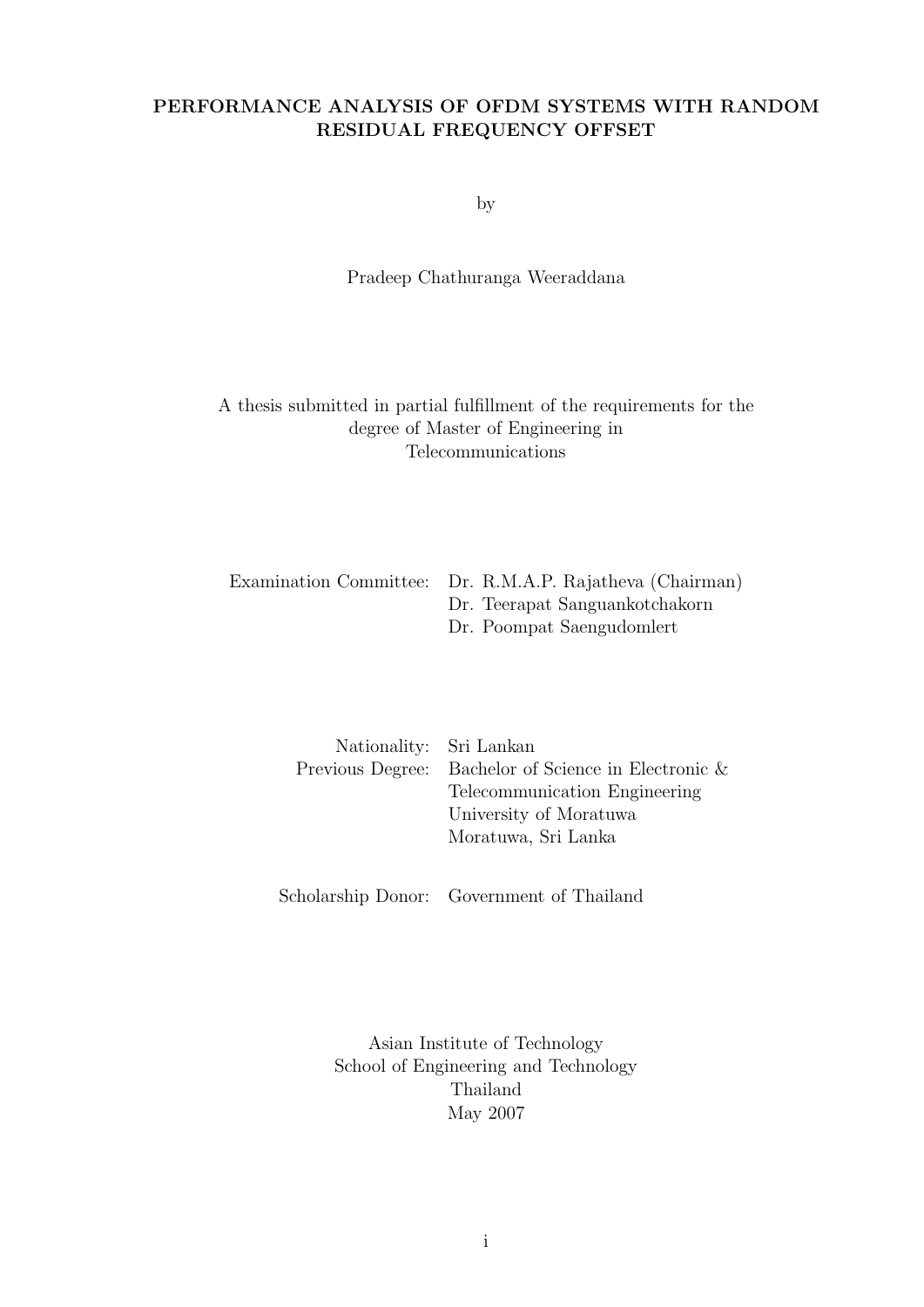### **ACKNOWLEDGEMENT**

I would like to express my sincere gratitude to my thesis advisor, Dr. R.M.A.P. Rajatheva, for his guidance and unreserved help during the study period. My special thanks should go to the examination committee members Dr. Poompat Saengudomlert, Dr. Teerapat Sanguankotchakorn for their constructive opinions and invaluable suggestions.

My grateful thanks also go to the rest of the faculty members, all of the staff members in the telecommunications program for their constant support during my study period at AIT. Also I'm grateful to the assistant Professor Hlaing Minn, University of Texas Dallas for extending his generous cooperation with my research study. His cooperation was much helpful in realizing the modern research trend in wireless communications.

For financial support, I thank the Royal Thai Government. Without this scholarship, this thesis as well as the study at AIT would not have been possible.

Moreover, I would like to convey my heartfelt appreciation to the PhD student, Mr. Prathapasinghe Dharmawansa for his precious instructions and guidance throughout my study time at AIT, where I benefited much due to his generosity, and Mr. Surachai Chieochan from my senior batch, the person who developed this valuable document format.

I am also greatly indebted to my sisters and friends for their love and support throughout my study period at AIT.

Last but not least I would like to thank my parents. They have been an inspiration throughout my life, and always supported my dreams and aspirations, and if I do say so myself, I think they did a fine job raising me. I'd like to pay my gratitude for all of them, and all they have done for me. This thesis is dedicated to my parents.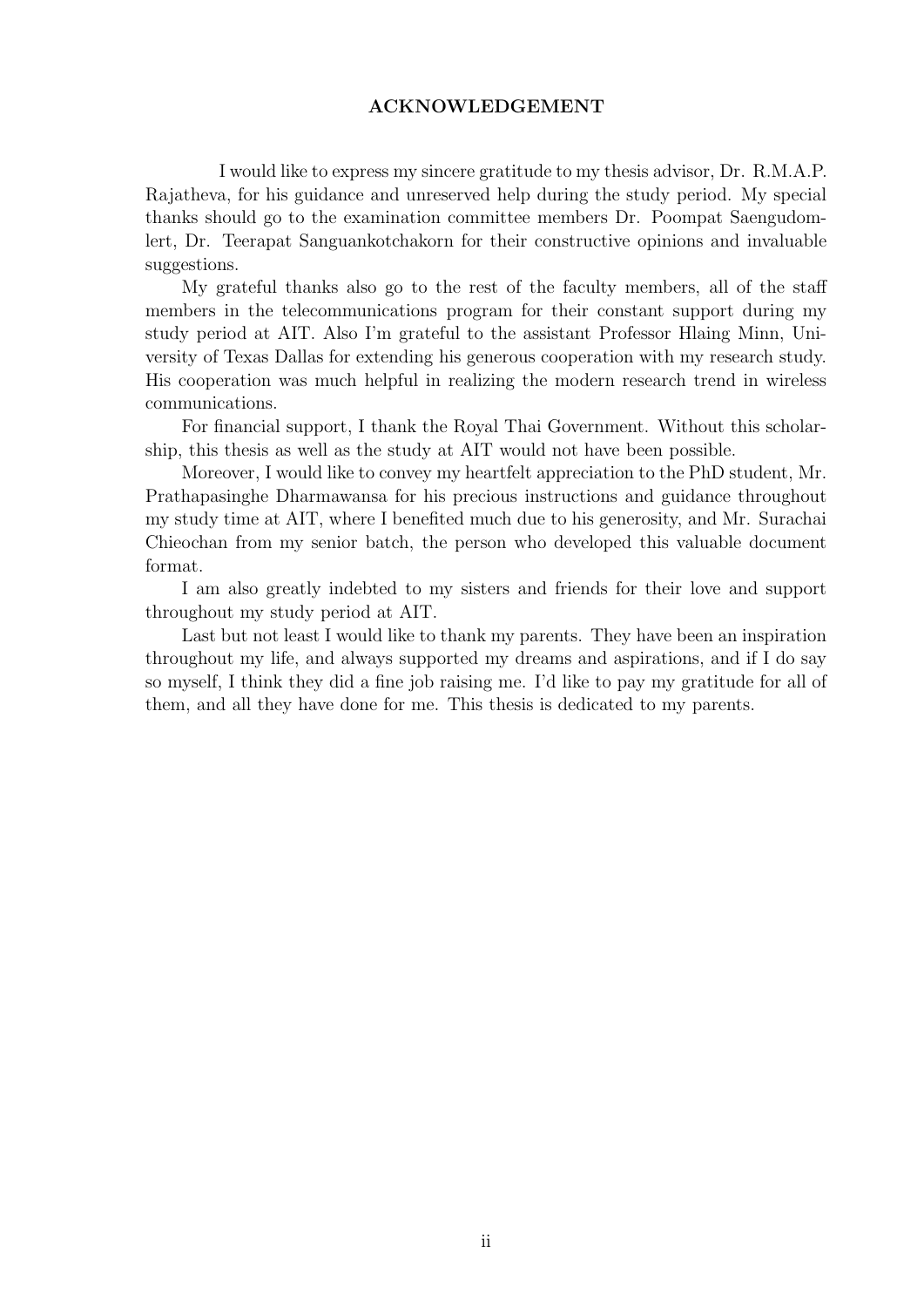### **ABSTRACT**

Orthogonal frequency division multiplexing (OFDM) is a multicarrier modulation scheme that achieves high spectral efficiency by using minimally densely spaced orthogonal subcarriers without increasing the transmitter and receiver complexities. Despite its promises OFDM systems are vulnerable to the carrier frequency offset (CFO) arising from transceiver oscillator mismatches and/or Doppler shifts.

The principle motive behind this thesis study is to investigate the performance degradation in OFDM systems due to CFO induced by transmitter/receiver oscillator frequency mismatches. Our derivations are distinct from the other existing results and derivations available in the open literature as most of them considered CFO to be a constant, in contrast we treat it as a random parameter which is the case in reality.

We begin with a derivation of new approximated intercarrier interference (ICI) expression which enables us to carry out the subsequent derivations associated with new bit error rate (BER) and symbol error rate (SER) expressions for binary phase shift keying (BPSK) and 4-quadrature amplitude modulation (QAM) OFDM systems with random CFO or random residual CFO.

Those derived results can be classified into two parts based on the correlation between the residual CFO or CFO and the channel, i.e., performance analysis with channel independent residual CFO or CFO and performance analysis with channel dependent residual CFO. The BER/SER expressions in BPSK/4-QAM OFDM systems with uniformly distributed CFO and Gaussian distributed residual CFO are obtained under the channel independent case and additive white Gaussian (AWGN), frequencyflat and selective Rayleigh fading channels are considered separately. Moreover, in the case of channel dependent scenario, we derive BER/SER expressions in BPSK/4- QAM OFDM systems with frequency-flat Rayleigh fading where the residual CFO is Gaussian distributed conditioned on the channel parameters. The simulation results are provided to verify the accuracy of the new BER/SER expressions.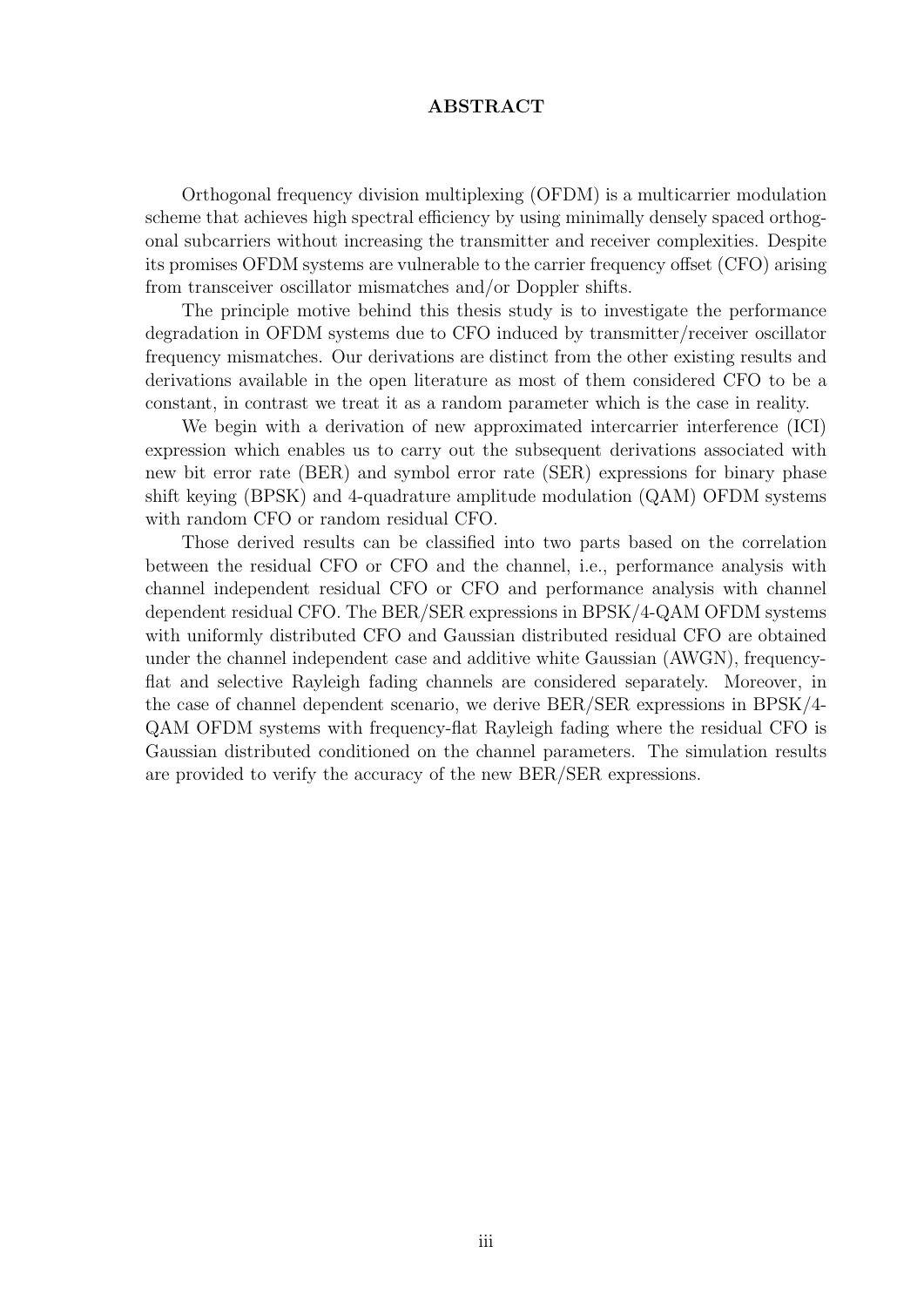## **Table of Contents**

| Chapter        | Title                                                                                                               | Page                                            |
|----------------|---------------------------------------------------------------------------------------------------------------------|-------------------------------------------------|
|                | Title Page<br>Acknowledgement<br>Abstract                                                                           | $\mathbf{l}$<br>$\overline{\textbf{ii}}$<br>iii |
|                | Table of Contents                                                                                                   | iv                                              |
|                | List of Abbreviations                                                                                               | vii                                             |
|                | List of Symbols                                                                                                     | ix                                              |
|                | List of Figures                                                                                                     | X                                               |
| $\mathbf{1}$   | Introduction                                                                                                        | $\mathbf{1}$                                    |
|                | 1.1 Overview                                                                                                        | $\mathbf{1}$                                    |
|                | Multi Carrier Modulation (MCM) Schemes<br>1.1.1                                                                     | $\mathbf{1}$                                    |
|                | 1.1.2 OFDM Systems and Applications of OFDM                                                                         | $\mathbf{1}$                                    |
|                | 1.1.3 Advantages of Using OFDM                                                                                      | $\overline{2}$<br>3                             |
|                | 1.1.4 Impairments of OFDM and Mitigation Techniques<br>1.2 Statement of the Problem                                 | $\overline{4}$                                  |
|                | 1.3 Objectives of the Research                                                                                      | $\overline{4}$                                  |
|                | 1.4 Scope and Limitations                                                                                           | $\overline{5}$                                  |
|                | 1.5 Outline of the Thesis                                                                                           | 6                                               |
| $\overline{2}$ | Literature Review                                                                                                   | 7                                               |
|                | Mathematical Description of OFDM Systems<br>2.1                                                                     | 7                                               |
|                | 2.2 Generic FFT Based OFDM Transmitter and Receiver<br>ISI mitigation and Influence of the Channel and Noise<br>2.3 | 8                                               |
|                | on OFDM Systems                                                                                                     | 9                                               |
|                | 2.4 Impairments of OFDM                                                                                             | 11                                              |
|                | 2.4.1 Carrier Frequency Offset (CFO) Due to Time Dispersion 11                                                      |                                                 |
|                | 2.4.2 Constant Carrier Frequency Offset                                                                             | 11                                              |
|                | 2.4.3 Phase Noise                                                                                                   | 12                                              |
|                | 2.5 Impairments Mitigation Techniques in OFDM<br>2.5.1 Pilot Assisted Estimations                                   | 12<br>12                                        |
|                | 2.5.2 Decision-Directed Estimations                                                                                 | 13                                              |
|                | 2.5.3 Blind Estimations                                                                                             | 13                                              |
|                | 2.6 Performance Analysis of OFDM with CFO                                                                           | 13                                              |
| 3              | BER Analysis of BPSK OFDM Systems with Random Resid-<br>ual Frequency Offset                                        | 15                                              |
|                | Introduction<br>3.1                                                                                                 | 15                                              |
|                | System Model and Analysis<br>$3.2\,$                                                                                | 15                                              |
|                | 3.3 Performance Analysis with Channel-Independent CFO                                                               |                                                 |
|                | or Residual CFO for BPSK OFDM Systems                                                                               | 19                                              |
|                | 3.3.1 AWGN Channel with Uniformly Distributed CFO                                                                   | 19                                              |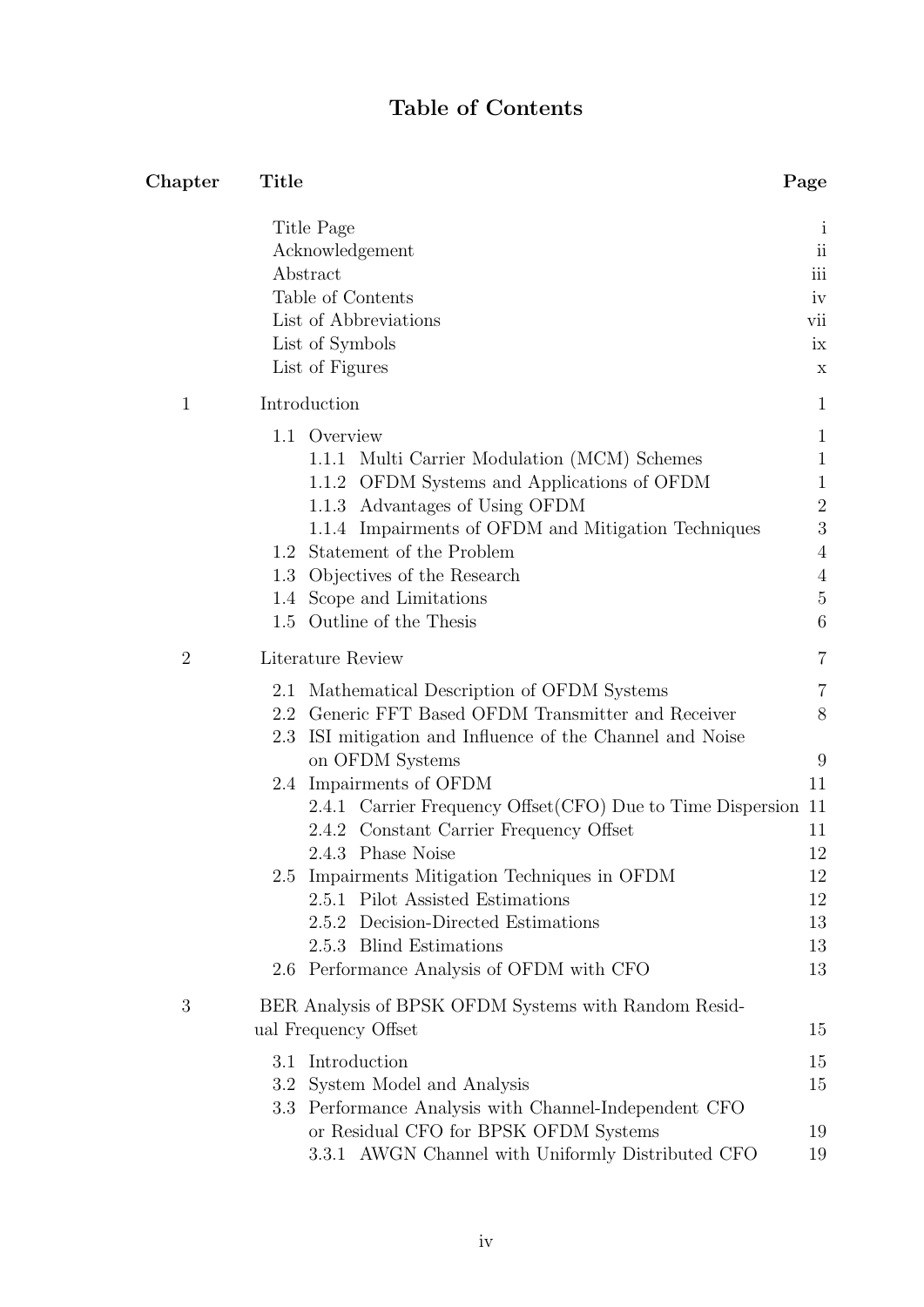|                |                  | 3.3.2 Frequency-flat Rayleigh Fading Channel with Uni-    |          |
|----------------|------------------|-----------------------------------------------------------|----------|
|                |                  | formly Distributed CFO                                    | 21       |
|                | 3.3.3            | Frequency-selective Rayleigh Fading Channel with          |          |
|                |                  | Uniformly Distributed CFO                                 | 22       |
|                |                  | 3.3.4 AWGN and Frequency-flat Rayleigh Fading Chan-       |          |
|                |                  | nels with Perfect Power Control                           | 24       |
|                |                  | 3.4 Performance Analysis with Channel-Dependent Resid-    |          |
|                |                  | ual CFO for                                               |          |
|                |                  | <b>BPSK OFDM Systems</b>                                  | $26\,$   |
|                |                  | 3.4.1 Frequency-flat Rayleigh Fading Channel              | $27\,$   |
|                |                  | 3.5 An Alternative Approach to BER Analysis in Frequency- |          |
|                |                  | Selective Channel for BPSK OFDM Systems                   | 27       |
|                |                  | 3.5.1 Frequency-Flat Rayleigh Fading Channel              | $27\,$   |
|                |                  | 3.5.2 Frequency-selective Rayleigh fading channel         | 29       |
|                | 3.6              | Results and Discussion                                    | 31       |
|                |                  | 3.6.1 Channel-Independent CFO or Residual CFO for         |          |
|                |                  | <b>BPSK OFDM Systems</b>                                  | 31       |
|                |                  | 3.6.2 Channel-Dependent Residual CFO for BPSK OFDM        |          |
|                |                  | <b>Systems</b>                                            | 36       |
|                | 3.6.3            | Channel-Dependent Residual CFO (With Relaxed              |          |
|                |                  | Assumptions) for BPSK OFDM Systems                        | 37       |
| $\overline{4}$ |                  | SER Analysis of Quadrature Amplitude Modulated OFDM       |          |
|                |                  |                                                           | 38       |
|                |                  |                                                           |          |
|                |                  | Systems with Random Residual Frequency Offset             |          |
|                | 4.1 Introduction |                                                           | 38       |
|                |                  | 4.2 Performance Analysis with Channel-Independent CFO     |          |
|                |                  | or Residual CFO for 4-QAM OFDM Systems                    | 38       |
|                |                  | 4.2.1 AWGN Channel with Uniformly Distributed CFO         | 39       |
|                |                  | 4.2.2 Frequency-Flat Rayleigh Fading Channel with Uni-    |          |
|                |                  | formly Distributed CFO                                    | 41       |
|                |                  | 4.2.3 AWGN and frequency-flat Rayleigh Fading Chan-       |          |
|                |                  | nels with Perfect Power Control                           | 44       |
|                |                  | 4.3 Performance Analysis with Channel-Dependent Resid-    |          |
|                |                  | ual CFO for 4-QAM OFDM Systems                            | 45       |
|                |                  | 4.3.1 Frequency-flat Rayleigh Fading Channel              | 45       |
|                |                  | 4.4 Results and Discussion                                | 48       |
|                |                  | 4.4.1 Channel-Independent CFO or Residual CFO for         |          |
|                |                  | 4-QAM OFDM Systems                                        | 48       |
|                |                  | 4.4.2 Channel-Dependent Residual CFO for 4-QAM OFDM       |          |
|                |                  | <b>Systems</b>                                            | 53       |
| 5              |                  | Conclusions and Recommendations                           | 56       |
|                |                  |                                                           |          |
|                | 5.1              | Conclusions                                               | 56       |
|                |                  | 5.2 Recommendations                                       | 57       |
| References     |                  | 5.3 List of Publications                                  | 58<br>59 |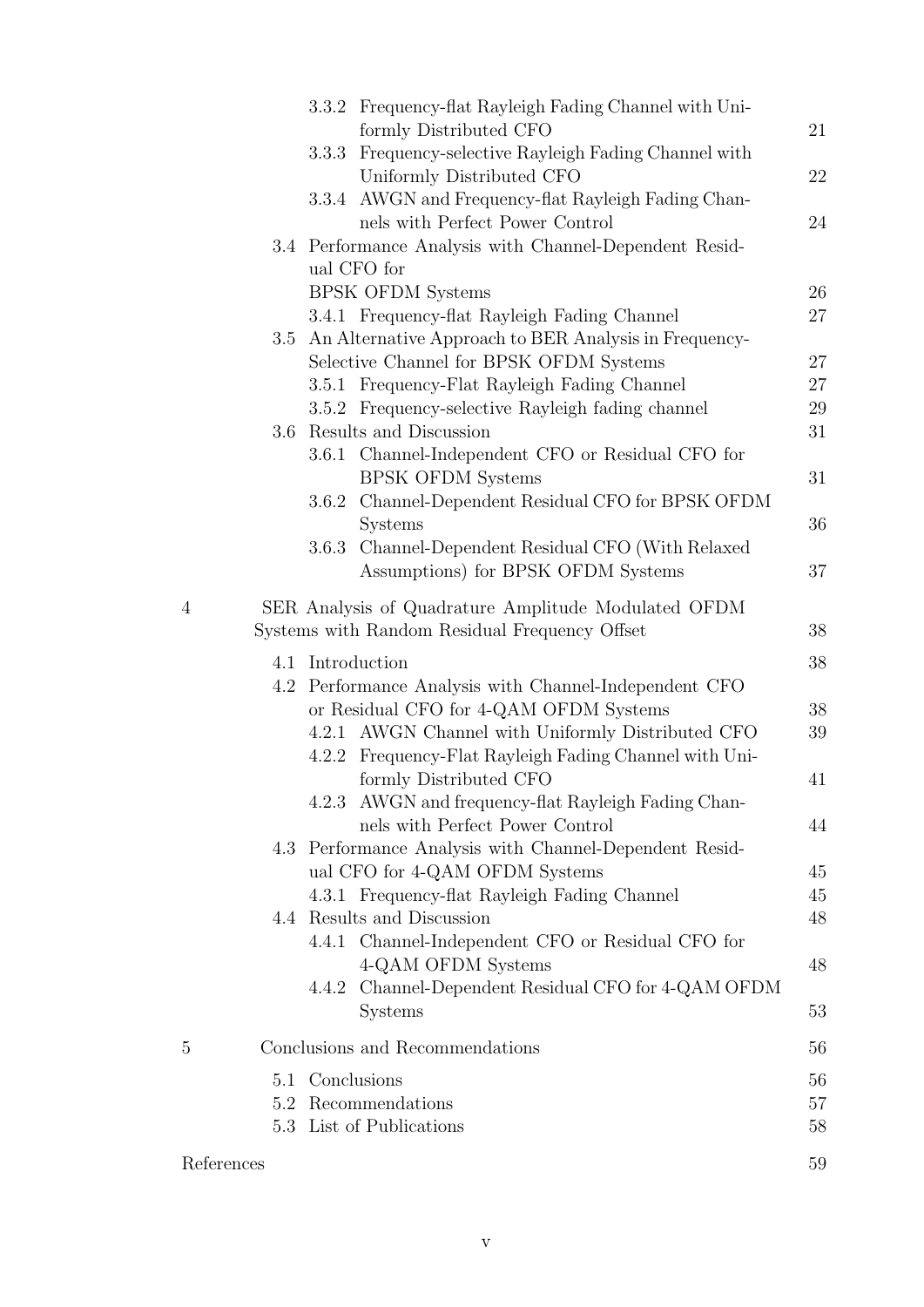$\begin{tabular}{c} Appendix A\\ \end{tabular}$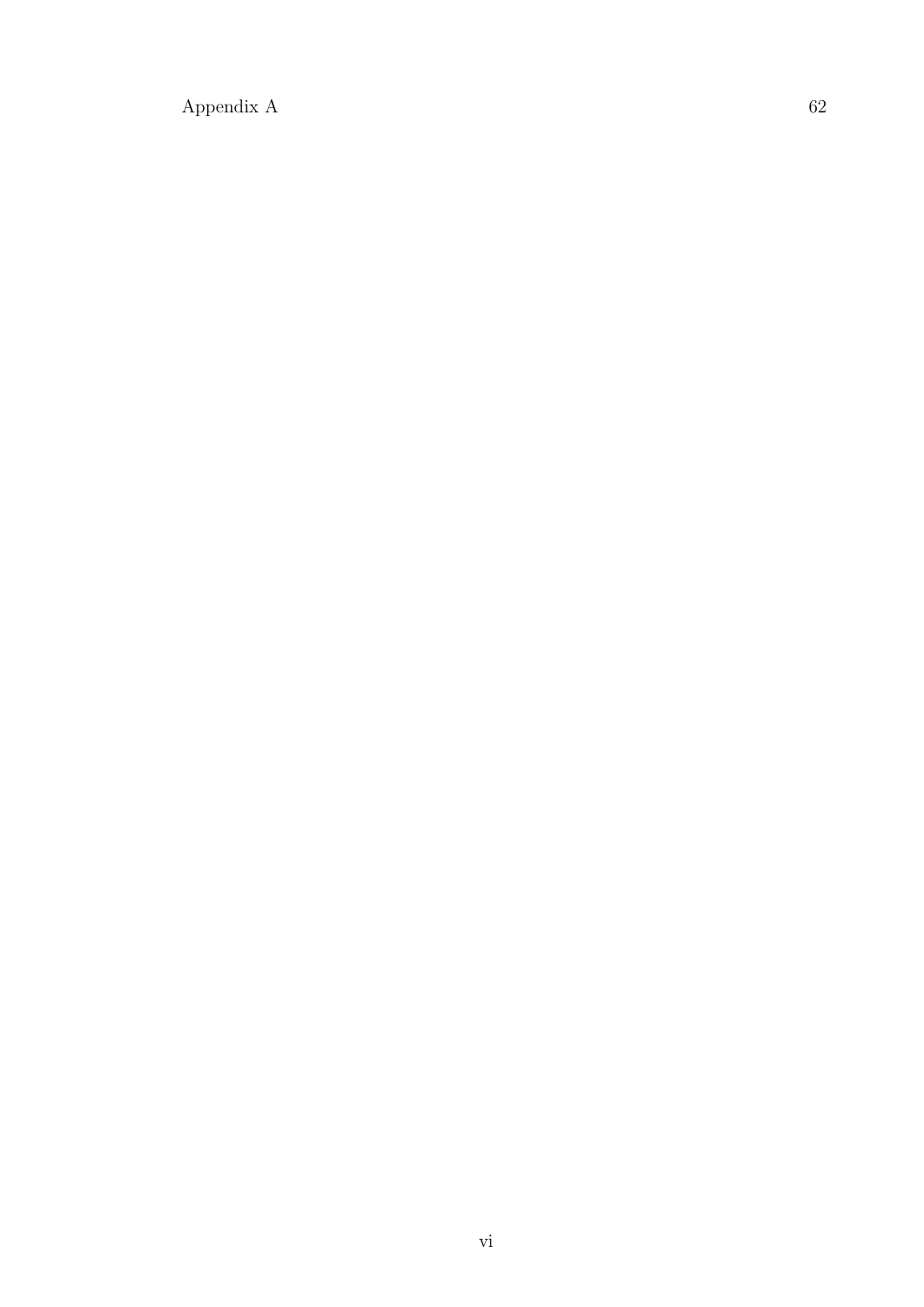# **List of Abbreviations**

| ADSL        | Asymmetric Digital Subscriber Loop         |
|-------------|--------------------------------------------|
| <b>AOA</b>  | Angle of Arrival                           |
| <b>AOD</b>  | Angle of Departure                         |
| AWGN        | Additive White Gaussian Noise              |
| <b>BER</b>  | Bit Error Rate                             |
| <b>BPSK</b> | Binary Phase Shift Keying                  |
| <b>CFO</b>  | Carrier Frequency Offset                   |
| <b>CIR</b>  | Channel Impulse Response                   |
| <b>CRB</b>  | Cramer-Rao Bound                           |
| <b>CSI</b>  | Channel State Information                  |
| DD          | Decision-Directed                          |
| DAB         | Digital Audio Broadcasting                 |
| <b>DFT</b>  | Discrete Fourier Transform                 |
| <b>DVB</b>  | Digital Video Broadcasting                 |
| <b>FDM</b>  | Frequency Division Multiplex               |
| <b>FFT</b>  | Fast Fourier Transform                     |
| <b>IBI</b>  | Inter Block Interference                   |
| ICI         | Inter Carrier Interference                 |
| <b>IDFT</b> | Inverse Discrete Fourier Transform         |
| <b>IFFT</b> | Inverse Fast Fourier Transform             |
| <b>ISI</b>  | Inter Symbol Interference                  |
| <b>OFDM</b> | Orthogonal Frequency Division Multiplexing |
| MCM         | Multi Carrier Modulation                   |
| <b>MIMO</b> | Multiple Input Multiple Output             |
| ML          | Maximum Likelihood                         |
| <b>MSE</b>  | Mean Square Error                          |
| PDF         | Probability Density Function               |
| P/S         | Parallel to Serial                         |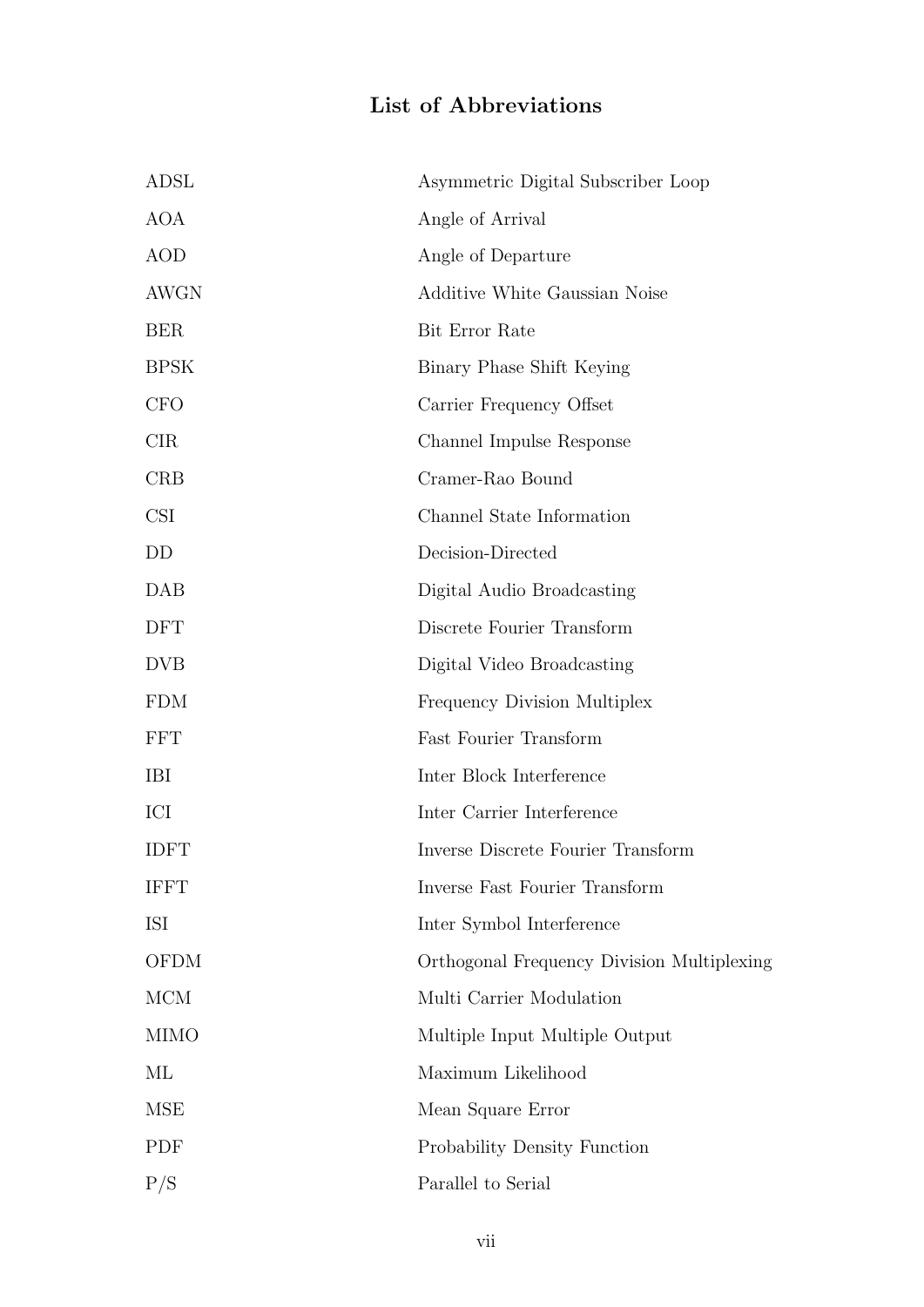| QPSK        | Quadrature Phase Shift Keying |
|-------------|-------------------------------|
| RV          | Random Variable               |
| <b>SER</b>  | Symbol Error Rate             |
| <b>SISO</b> | Single Input Single Output    |
| <b>SNR</b>  | Signal to Noise Ratio         |
| S/P         | Serial to Parallel            |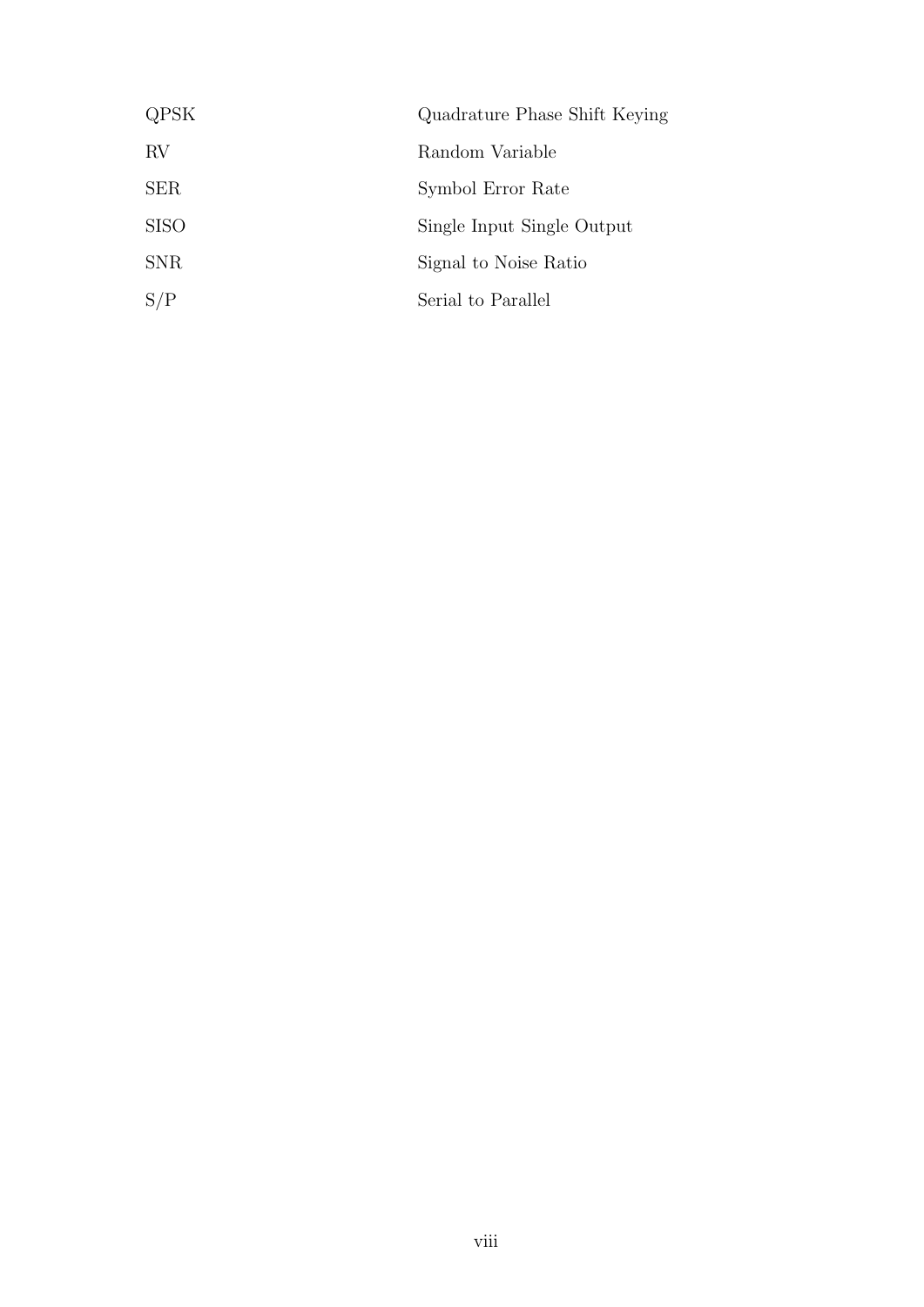# **List of Symbols**

| $\boldsymbol{N}$           | Number of carriers in the OFDM system            |
|----------------------------|--------------------------------------------------|
| $G\$                       | Number of guard samples in the OFDM symbol       |
| $T_{s}$                    | Data symbol period                               |
| $\boldsymbol{T}$           | OFDM block period                                |
| $T_c$                      | Coherence time of the channel                    |
| $u_T$                      | Unit step function                               |
| $f_c$                      | Carrier frequency                                |
| $\Im(.)$                   | Imaginary part of a complex number               |
| $\Re(.)$                   | Real part of a complex number                    |
| $\mathfrak{h}_m$           | Time domain channel coefficients                 |
| $H_m$                      | Frequency domain channel coefficients            |
| $E\{\cdot\}$               | Statistical expectation                          |
| $Var\{.\}$                 | <b>Statistical Variance</b>                      |
| L                          | Number of tap coefficients in the tap-delay line |
| $\boldsymbol{I}_m$         | Identity Matrix with size $m \times m$           |
| $\mathbf{0}_{m \times n}$  | All zero Matrix with size $m \times n$           |
| $\upsilon$                 | Normalized CFO                                   |
| $v_{\Delta}$               | Normalized residual CFO                          |
| $\hat{v}$                  | Estimated normalized CFO                         |
| $\delta_{lk}$              | Kronecker delta                                  |
| $P_b(\xi)$                 | Bit Error rate                                   |
| $P_s(\xi)$                 | Symbol Error rate                                |
| $\omega$                   | Angular frequency                                |
| Q(.)                       | Q-function                                       |
| $\mathcal{N}(m, \sigma^2)$ | Normal distribution with mean and variance       |
|                            | m and $\sigma^2$ respectively                    |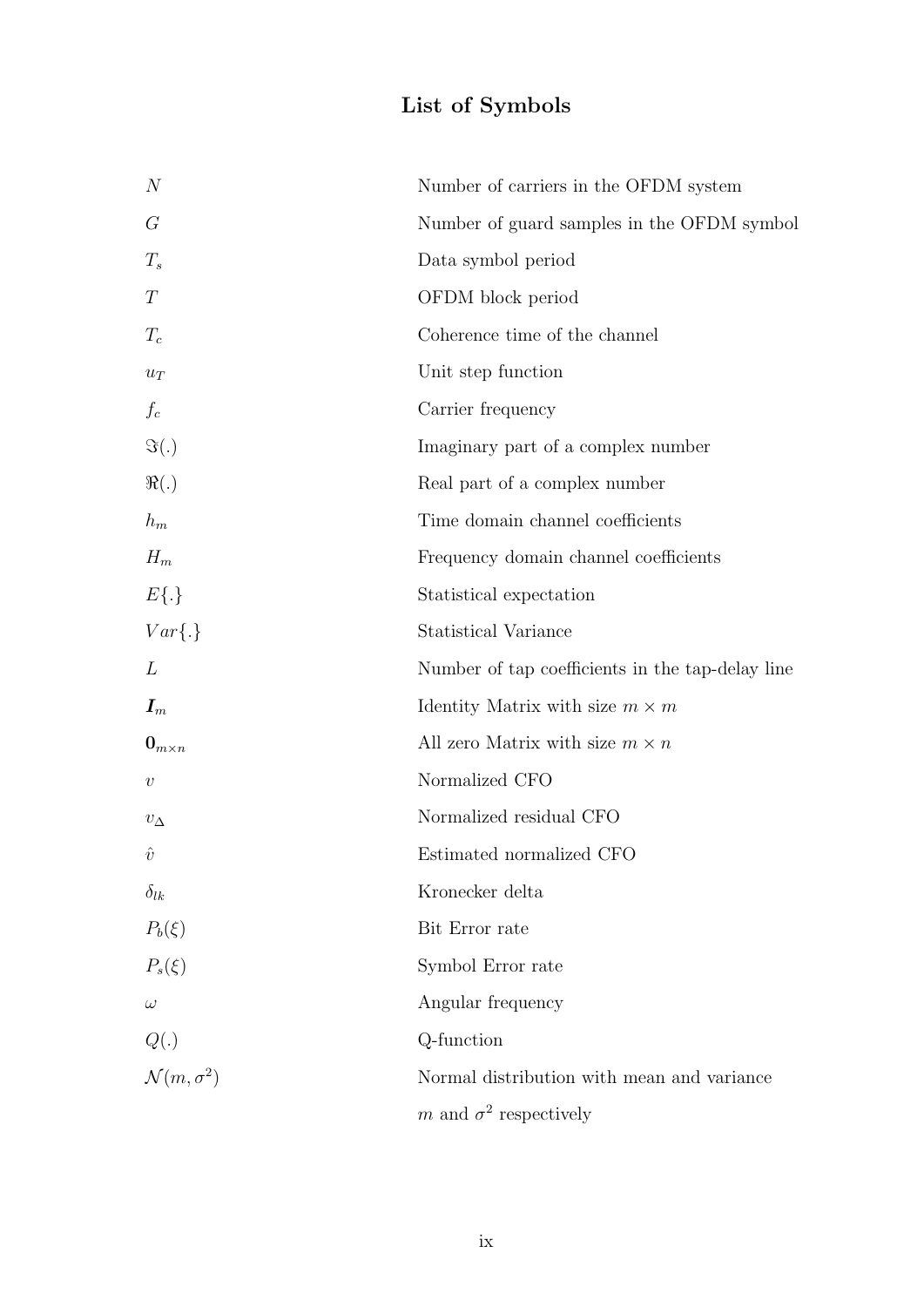# **List of Figures**

| Figure   | Title                                                                                                                                                 | Page           |
|----------|-------------------------------------------------------------------------------------------------------------------------------------------------------|----------------|
| 1.1      | Multi carrier modulation scheme                                                                                                                       | $\mathbf{1}$   |
| 1.2      | Block diagram of an FFT based OFDM system.                                                                                                            | $\overline{2}$ |
| 2.1      | OFDM Modulation.                                                                                                                                      | $\overline{7}$ |
| 2.2      | OFDM Transmitter.                                                                                                                                     | 8              |
| 2.3      | OFDM Receiver.                                                                                                                                        | $9\phantom{.}$ |
| 2.4      | $\mathcal{L}$ - Tap Delay Line.                                                                                                                       | 10             |
| 2.5      | Insertion & removal of cyclic prefix.                                                                                                                 | 10             |
| 3.1      | Mathematical Channel Model, (Wang and Giannakis, 2000)                                                                                                | 16             |
| 3.2      | BER curves for AWGN channel with $N=8$ subcarriers and $b=0.1$ ,<br>$b=0.05$ for BPSK OFDM Systems.                                                   | 31             |
| 3.3      | BER curves for the frequency-flat Rayleigh fading channel with<br>$N=8$ subcarriers and $b=0.1$ , $b=0.05$ for BPSK OFDM Systems.                     | 32             |
| 3.4      | BER curves for the frequency-selective Rayleigh fading channel<br>with $N=8$ subcarriers, $L=5$ CIR tap coefficients and $b=0.1$ , $b=0.05$           |                |
|          | for BPSK OFDM Systems.                                                                                                                                | 32             |
| 3.5      | BER curves for the AWGN channel (setting I) with $N=20$ subcar-<br>riers for BPSK OFDM Systems.                                                       | 33             |
| 3.6      | BER curves for the AWGN channel (setting II) with $N=20$ subcar-<br>riers for BPSK OFDM Systems.                                                      | 34             |
| 3.7      | BER curves for the frequency-flat Rayleigh fading channel (set-<br>ting I) with perfect power control and $N=20$ subcarriers for BPSK                 |                |
|          | OFDM Systems.                                                                                                                                         | 35             |
| 3.8      | BER curves for the frequency-flat Rayleigh fading channel (setting<br>II) with perfect power control and $N=20$ subcarriers for BPSK<br>OFDM Systems. | 35             |
| 3.9      | BER curves for the frequency-flat Rayleigh fading channel (setting                                                                                    |                |
|          | I) with no power control and $N=20$ subcarriers for BPSK OFDM<br>Systems.                                                                             | 36             |
| $3.10\,$ | BER curves for the frequency-flat Rayleigh fading channel (setting)<br>II) with no power control and $N=20$ subcarriers for BPSK OFDM                 |                |
| 3.11     | Systems.<br>BER curves for the frequency-flat Rayleigh fading channel $(N=8)$                                                                         | 36             |
|          | and the frequency-selective Rayleigh fading channel $(N=16)$ ; (with<br>relaxed assumptions for the analytical curves) for BPSK OFDM Systems. 37      |                |
| 4.1      | BER curves for AWGN channel with $N=8$ subcarriers and $b=0.1$ ,<br>$b=0.05$ for 4-QAM OFDM Systems.                                                  | 48             |
| 4.2      | BER curves for the frequency-flat Rayleigh fading channel with<br>$N=8$ subcarriers and $b=0.1$ , $b=0.05$ for 4-QAM OFDM Systems.                    | 49             |
| 4.3      | BER curves for the AWGN channel (setting I) with $N=16$ subcar-<br>riers for 4-QAM OFDM Systems.                                                      | 49             |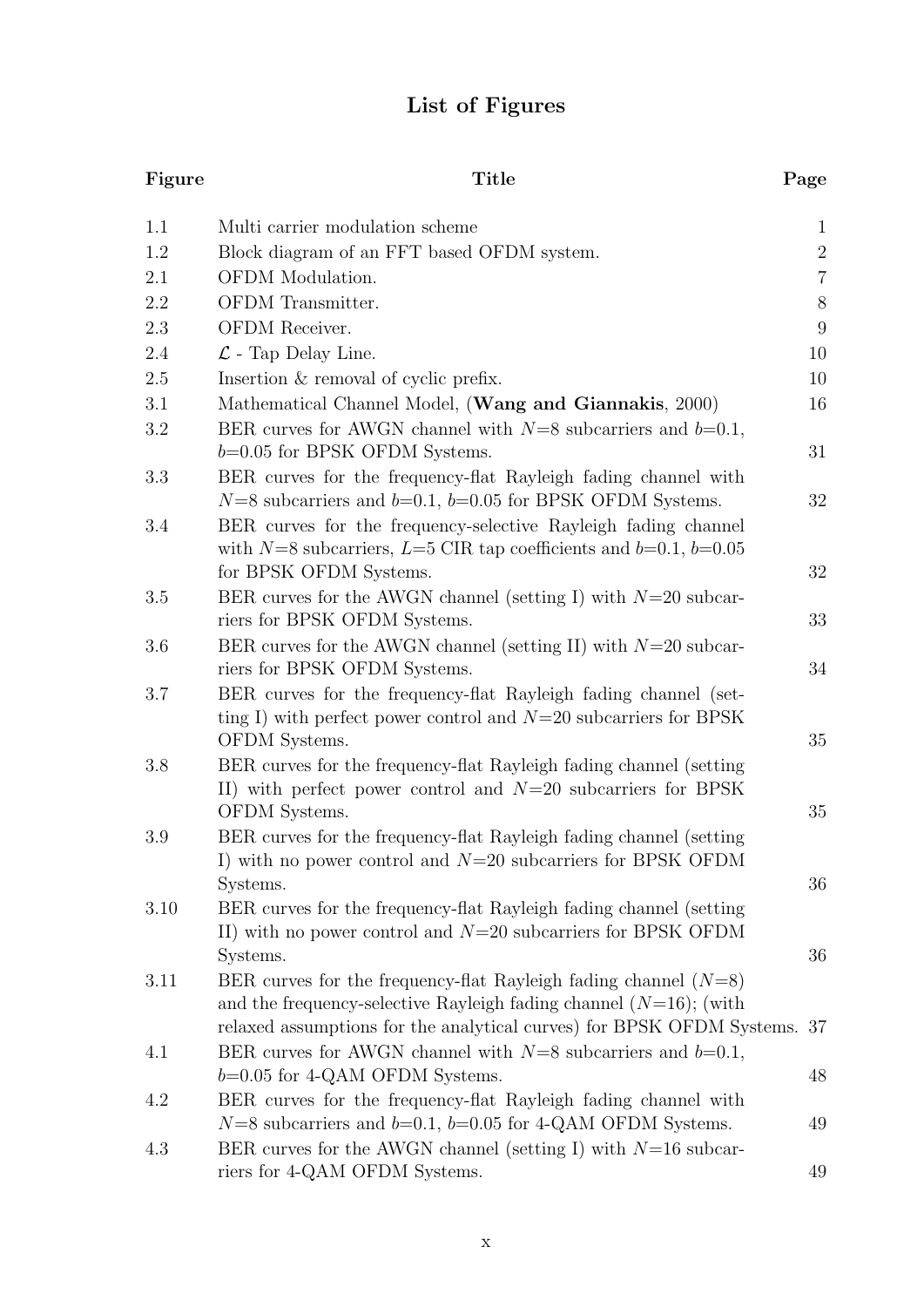| 4.4  | BER curves for the AWGN channel (setting II) with $N=16$ subcar-<br>riers for 4-QAM OFDM Systems.                                                                        | 50 |
|------|--------------------------------------------------------------------------------------------------------------------------------------------------------------------------|----|
| 4.5  | BER curves for the frequency-flat Rayleigh fading channel (setting<br>I) with perfect power control and $N=52$ subcarriers for 4-QAM<br>OFDM Systems.                    | 51 |
| 4.6  | BER curves for the frequency-flat Rayleigh fading channel (setting)<br>II) with perfect power control and $N=52$ subcarriers for 4-QAM<br>OFDM Systems.                  | 51 |
| 4.7  | BER curves for the frequency-flat Rayleigh fading channel (setting<br>II) with perfect power control and $N=20$ subcarriers for 4-QAM                                    | 52 |
| 4.8  | OFDM Systems.<br>BER curves for the frequency-flat Rayleigh fading channel (setting)<br>II) with perfect power control and $N=32$ subcarriers for 4-QAM<br>OFDM Systems. | 52 |
| 4.9  | BER curves for the frequency-flat Rayleigh fading channel (setting<br>I) with no power control and $N=32$ subcarriers for 4-QAM OFDM<br>Systems.                         | 53 |
| 4.10 | BER curves for the frequency-flat Rayleigh fading channel (setting<br>II) with no power control and $N=32$ subcarriers for 4-QAM OFDM                                    | 54 |
| 4.11 | Systems.<br>BER curves for the frequency-flat Rayleigh fading channel (setting<br>II) with no power control and $N=8$ subcarriers for 4-QAM OFDM                         | 54 |
| 4.12 | Systems.<br>BER curves for the frequency-flat Rayleigh fading channel (setting)<br>II) with no power control and $N=16$ subcarriers for 4-QAM OFDM                       |    |
|      | Systems.                                                                                                                                                                 | 55 |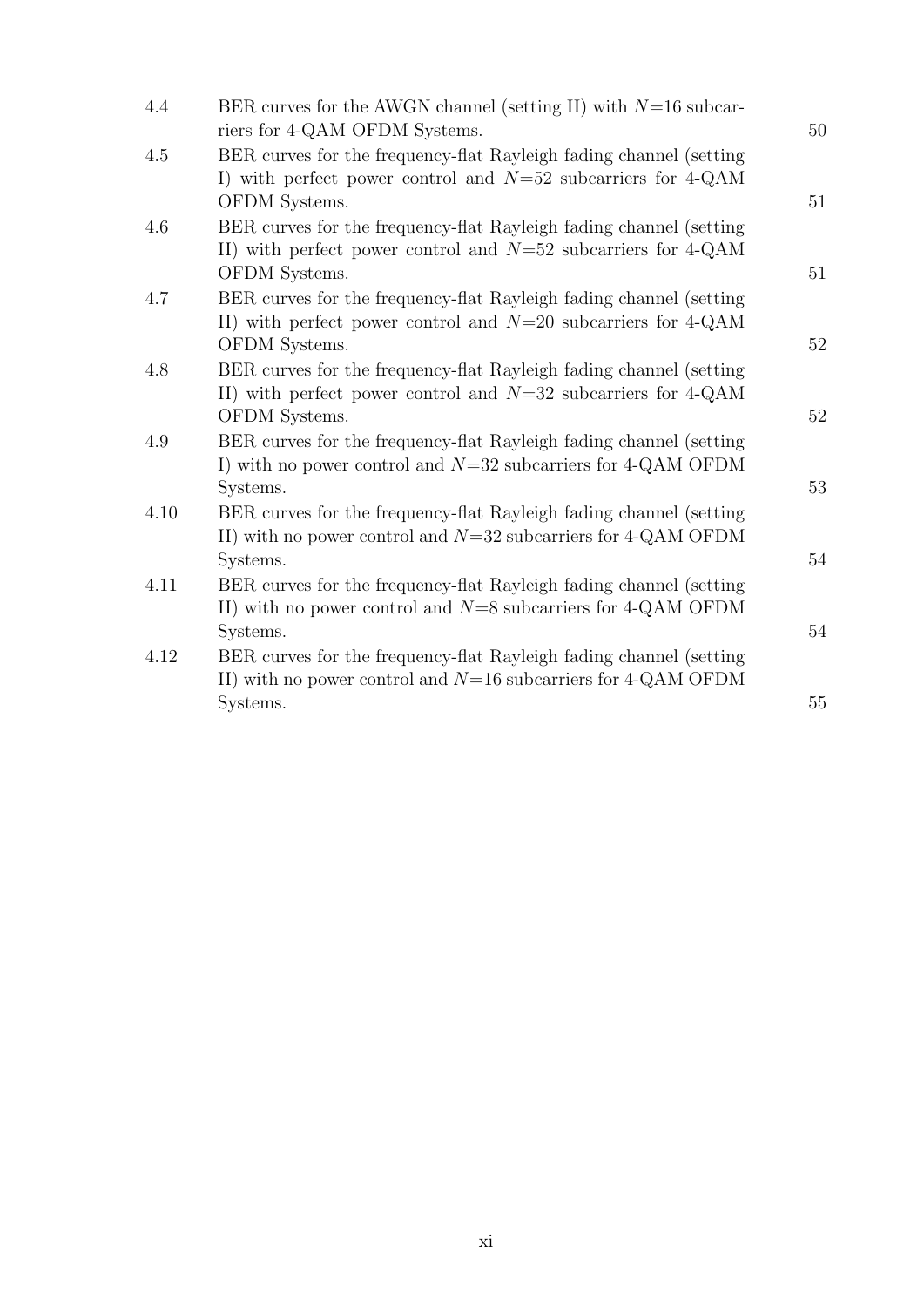### **CHAPTER 1**

### **INTRODUCTION**

### **1.1 Overview**

In this chapter we concisely describe the OFDM systems, It's applications, advantages disadvantages of using OFDM in wireless communication and employed techniques to mitigate the impairments of OFDM systems. In addition the statement of the problem, objectives of the research, scopes and limitations are presented followed by the outline of the thesis.

### **1.1.1 Multi Carrier Modulation (MCM) Schemes**

MCM scheme as the name suggests is a modulation technique in which multiple number of carriers are used for modulating the information signals. A functional block diagram of MCM scheme is shown in Figure 1.1. The serial data bits carrying information are first converted to parallel bit streams and every block of  $N$  data bits entering will be multiplexed on to N channels where each of these bits are modulated by a different carrier signal. As illustrated in figure 1.1 those carrier signals are  $\phi_1$  to  $\phi_{N-1}$ .



**Figure 1.1:** Multi carrier modulation scheme

### **1.1.2 OFDM Systems and Applications of OFDM**

OFDM can be considered as one of the most popular MCM scheme with densly spaced subcarrierrs and overlapping spectra which was patented in the United States in 1970. The innovation of the OFDM technique was arround late 1960s, gradually spreading over various wireless communication applications and standards with it's rapid maturity to survive under upredictable wireless channel conditions.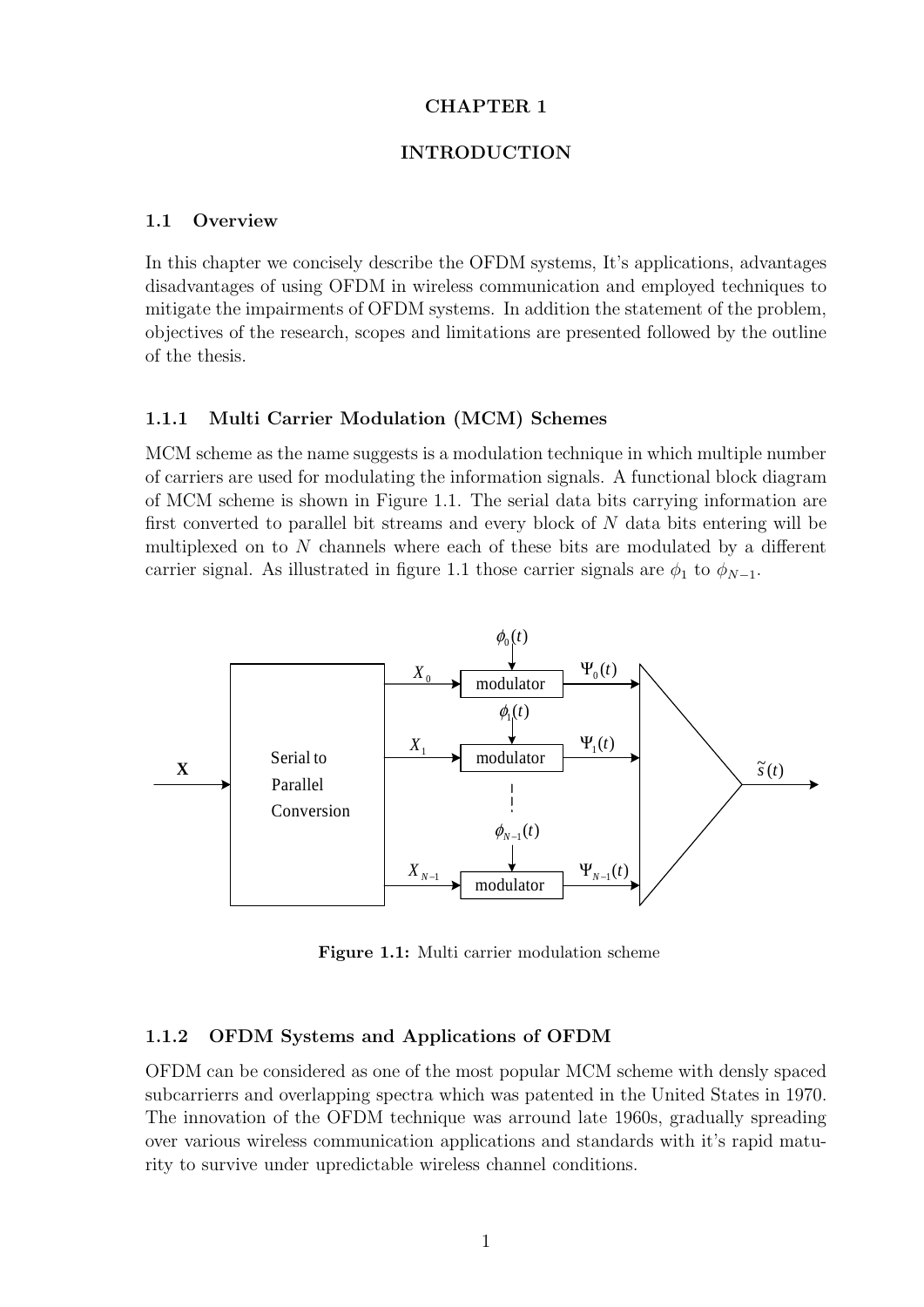In the OFDM these carrier signals are taken to be orthoganal in time. Thus OFDM time-domain waveforms are chosen such that the mutual orthoganality is ensured even though sub carrier spectra may overlap. Manipulation of the discrete Fourier transform (DFT) in the modulation and demodulation of parallel data transmission techniques (**Weinstein and Ebert**, 1971) shows the possibility of removing the whole bunch of oscillators tuned to each subcarrier frequencies and demodulators with coherent detection as required by FDM. Thus the use of fast Fourier transform (FFT) and inverse fast Fourier transform (IFFT) in implementations ensures a fully digitalized realization of OFDM transceivers which can be easily embedded in to special-purpose hardware components. So that, with the FFT algorithm to compute DFT, a new direction on the practicality of an efficient OFDM system evolved resulting FFT based OFDM systems. The main functional block diagram of an FFT based OFDM system is shown below in Figure 1.2.



**Figure 1.2:** Block diagram of an FFT based OFDM system.

The physical layers of many wireless network standards, such as IEEE 802.11a, IEEE 802.16a, HIPERLAN/2 (**IEEE Std 802.11a-1999(R2003)**, 2003; **IEEE Std 802.16<sup>***TM***</sup>-2004**, 2004) and wire-line digital communication systems such as ADSL are some of the main application areas of OFDM (**Chow et al.**, 1991; **Cioffi**). Furthermore it has been approved as the new European digital audio broadcasting (DAB) standards as well as for the terrestrial digital audio broadcasting (DVB) systems.

### **1.1.3 Advantages of Using OFDM**

OFDM is in particular capable of dealing with the multipath reception, one of the main problem which is encountered in wireless communication systems. Many narrowband digital signals which are transmitted simultaneously are overlapped to create the wideband OFDM spectrum. Higher the number of simultaneous or parallel transmitted channels, lesser the data rate that each separate carrier should carry, consequently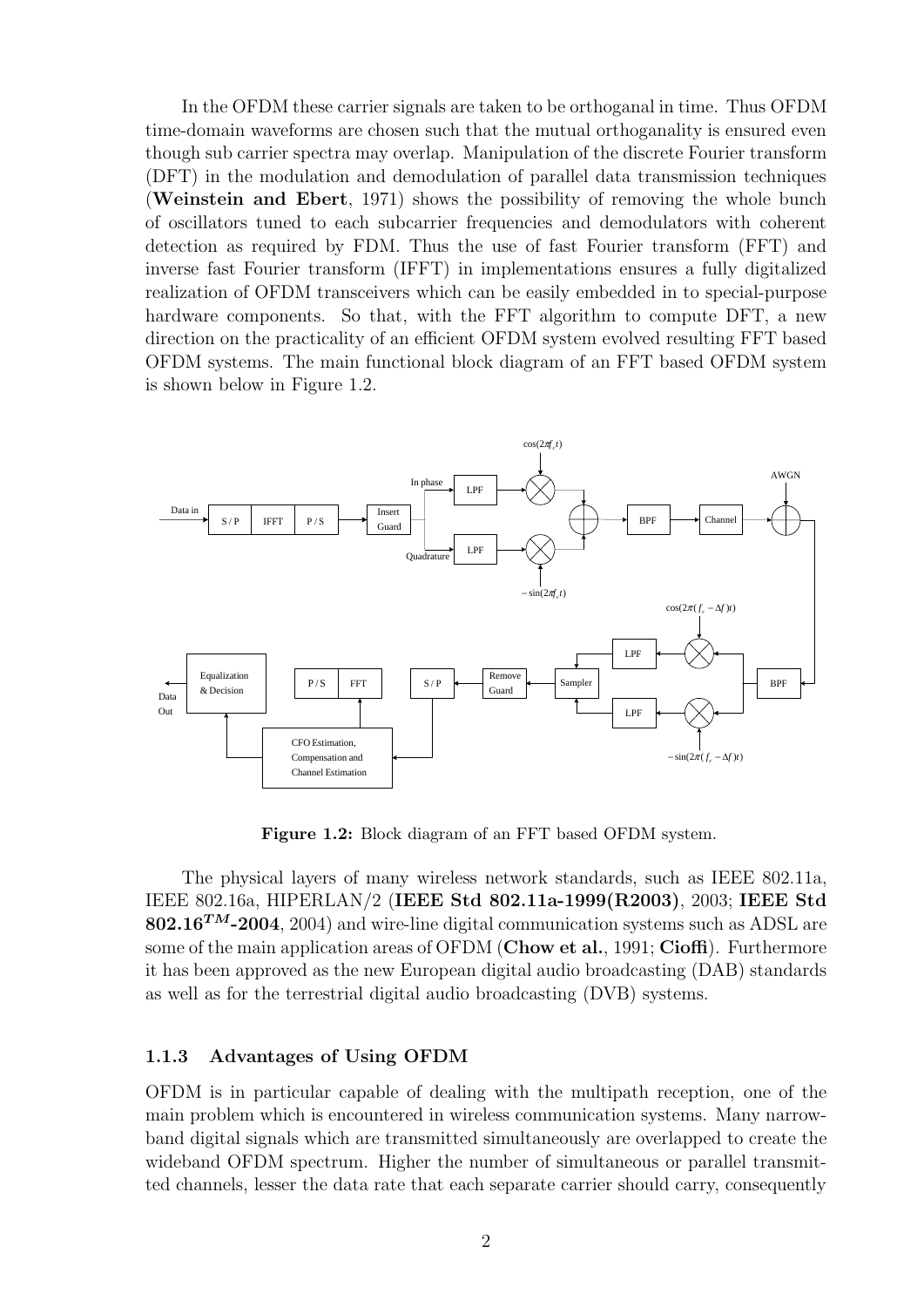increases the symbol duration thus compelling the multipath signals or waves to be suppressed inside one symbol duration.

Splitting of data among a huge number of carriers which are overlapped and closely packed, corresponds to the segment frequency division multiplex inside the term OFDM. The data generated from one single source is capable of populating the whole bandwidth possessed by the OFDM system. The data sequence coming serially is converted to a parallel mode and transmitted. By doing so, the amount of data per carrier is comparatively reduced to a small number consequently reducing the bitrate per carrier as well. This ultimately directs to a significant reduction in the influence of intersymbol interference (ISI).

One important fact to be noted in OFDM systems is that, the overall bandwidth acquired by the OFDM system is far beyond the fading channel's correlation bandwidth. So that, even with some of the carrier signals are distorted due to the fact multipath fading, the transmitted OFDM signal can be hopefully regenerated at the receiver by adequately employing techniques such as error control coding. The phenomenon behind this is that the rest of the undistorted or less distorted carriers can still be received and demodulated without any errors. Rayleigh fading environments can cause burst errors. Randomization of these kind of errors can be effectively addressed by OFDM systems with the use of interleaving of transmitted symbols after the serial to parallel conversion of these symbols. Irrespective of the width of the OFDM bandwidth and channel response, each subcarrier experiences only a frequency-flat fading environment. In other words a frequency-selective fading environment can be strategically partitioned in to a number of frequency-flat fading environments because of the entire spectrum of the OFDM system is composed of so many independent and orthogonal narrowband subcarrier spectrums. So that the equalization process would be more easier than in a typical serial data transmission system.

In addition, the introduction of a guard interval (cyclic prefix or suffix) in to the raw OFDM block at the transmitter decreases the OFDM system's susceptibility to inter symbol interference (ISI) or inter block interference (IBI) which arises due to the phenomenon called delay spread (**Cimini**, 1985). Nevertheless, in-band fading or in other words inter carrier interference (ICI) may still remain.

### **1.1.4 Impairments of OFDM and Mitigation Techniques**

Carrier frequency offset due to time dispersion, frequency mismatches between transmitter and receiver oscillators and phase noise imparted to the signal in up-conversion and down-conversion processes at the transmitter/receiver can be considered as the main impairments inherent in OFDM systems. Orthogonal frequency division multiplexing is a bandwidth efficient signaling scheme where the orthogonality among the subcarriers should be maintained to a high degree of precision. Since the spectra of the sub-carriers are overlapping, an accurate frequency synchronization technique is needed. However, due to the unavoidable factors which were mentioned earlier, the orthogonality of subcarriers will be compromised resulting in intercarrier interference (ICI). That is the useful energy of a particular sub carrier spills over the other sub carriers which degrades the performance of OFDM systems significantly (**Stantchev and Fettweis**, 2000).

There are two different approaches to address the ICI problem induced by the car-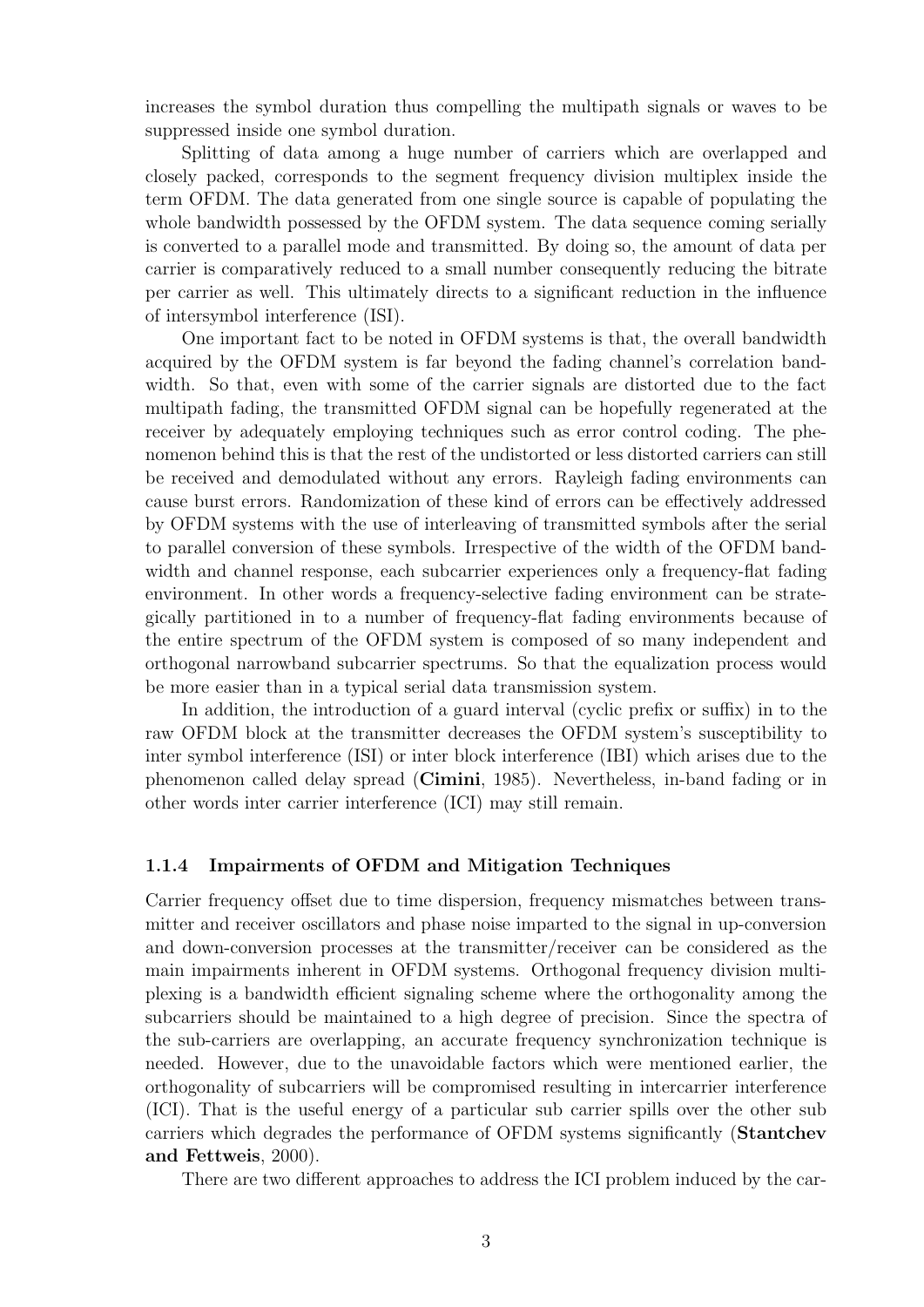rier frequency offset. The first approach performs CFO estimation and compensation. There exist several CFO estimation techniques which can be categorized as training based methods (**Moose**, 1994; (**schmidl and Cox**, 1997; **Morelli and Mengali**, 1999, 2000; **Lei and Tung-Sang**, 2004; **Hlaing Minn et al.** [a] [b] [c], 2006; **Hlaing Minn and Xing S.**, 2005) and semi-blind or blind methods (**Van De Beek et al.**, 1997; **Tureli, Liu and Zoltowski**, 2000). The training based methods offer faster synchronization, lower complexity, and more reliable performance at the cost of training overhead while the semi-blind or blind methods save training overhead at the expense of longer latency, higher complexity, and less reliable performance. The second approach applies a self ICI cancellation (**Zhao and H**a¨**ggaman**, 1996; **Armstrong**, 1999) at the sacrifice of data rate. In all current OFDM systems, the first approach is adopted. After the CFO estimation and compensation, there still exists a residual CFO which affects the system error performance.

In the literature the error performance analysis has been treated by a number of authors. Most of the time the followed procedures have utilised the fact that, CFO is constant. However, in practice the CFO error is a random variable with an appropriate probability density function. The BER analysis of OFDM systems with a random CFO represents a more practical performance but it has not been addressed in the literature.

In this thesis we mainly focus on the random nature of the normalised residual carrier frequency offset rather than treating it as a constant parameter in the bit error rate expressions.

### **1.2 Statement of the Problem**

The principal weakness of OFDM technique is its sensitivity to frequency offset errors caused by Doppler shifts and/or transmitter receiver oscillator instabilities. As the subcarriers are closely spaced in frequency compared to the channel bandwidth,the frequency offset must be kept within a small fraction of the subcarrier spacing to avoid severe bit error rate degradation. So the performance impact due to those impairments are of high importance.

### **1.3 Objectives of the Research**

This thesis investigates a novel approach of analyzing the performance of OFDM systems treating the normalised residual CFO as a random variable. Our main consideration is focused on the Error performance analyzing for single input single output (SISO) OFDM systems with CFO, for different type of channel models assuming perfect channel state information (CSI) is known at the receiver. This includes the additive white Gaussian channel, flat fading channel and frequency selective channel. A brief classification of the main objectives of the thesis is as follows.

- 1. Develop a new approximated ICI expression which enable us to analyse performance of OFDM systems with random residual CFO.
- 2. Performance analysis of BPSK OFDM systems with channel-independent residual CFO or CFO
	- (a) AWGN channel with uniformly distributed CFO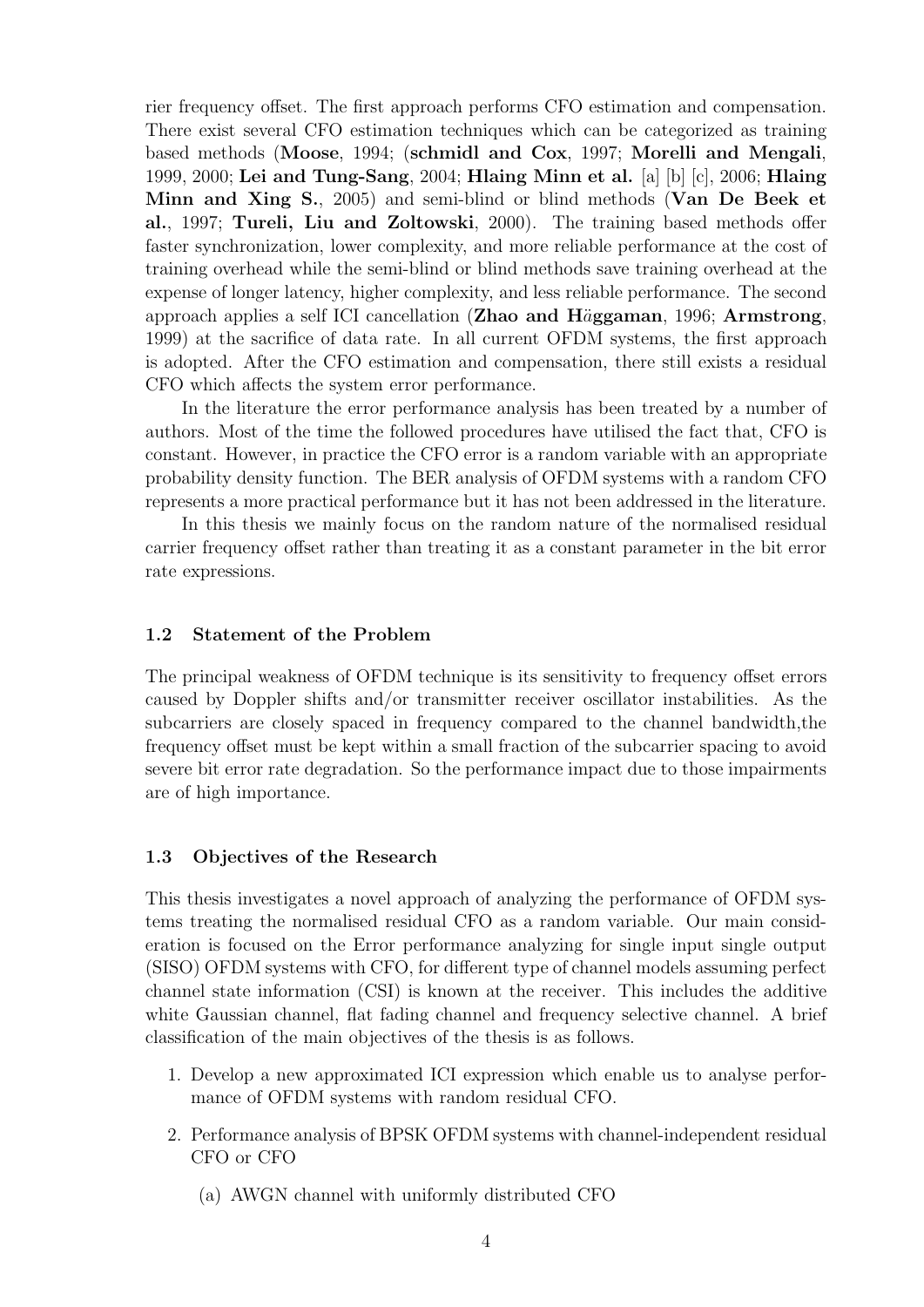- (b) Frequency-flat Rayleigh fading channel with uniformly distributed CFO
- (c) Frequency-selective Rayleigh fading channel with uniformly distributed CFO
- (d) AWGN channel with Gaussian distributed residual CFO (under perfect power control  $\binom{1}{1}$
- (e) Frequency-flat Rayleigh fading channel with Gaussian distributed residual CFO (under perfect power control)
- 3. Performance analysis of BPSK OFDM systems with channel-dependent residual CFO
	- (a) Frequency-flat Rayleigh fading channel with Gaussian distributed residual CFO (under no power control)
- 4. An alternative approach to BER analysis in frequency-flat/frequency-selective channels in BPSK OFDM systems
	- (a) Frequency-flat Rayleigh fading channel
	- (b) Frequency-selective Rayleigh fading channel
- 5. Performance analysis of 4-QAM OFDM systems with channel-independent residual CFO or CFO
	- (a) AWGN channel with uniformly distributed CFO
	- (b) Frequency-flat Rayleigh fading channel with uniformly distributed CFO
	- (c) AWGN channel with Gaussian distributed residual CFO (under perfect power control
	- (d) Frequency-flat Rayleigh fading channel with Gaussian distributed residual CFO (under perfect power control)
- 6. Performance analysis of 4-QAM OFDM systems with channel-dependent residual CFO
	- (a) Frequency-flat Rayleigh fading channel with Gaussian distributed residual CFO (under no power control)

### **1.4 Scope and Limitations**

This thesis study is subject to the following limitations.

- 1. Channel tap coefficients are assumed to be independent of each other and treat as circularly symmetric complex Gaussian random variables.
- 2. The ideal channel state information is assumed in some derivations.
- 3. A quasi-static channel model is assumed.

<sup>1</sup> Perfect power control makes certain combinations of channel parameters to be constant with the use of proper pilot symbol design. See section 3.2.4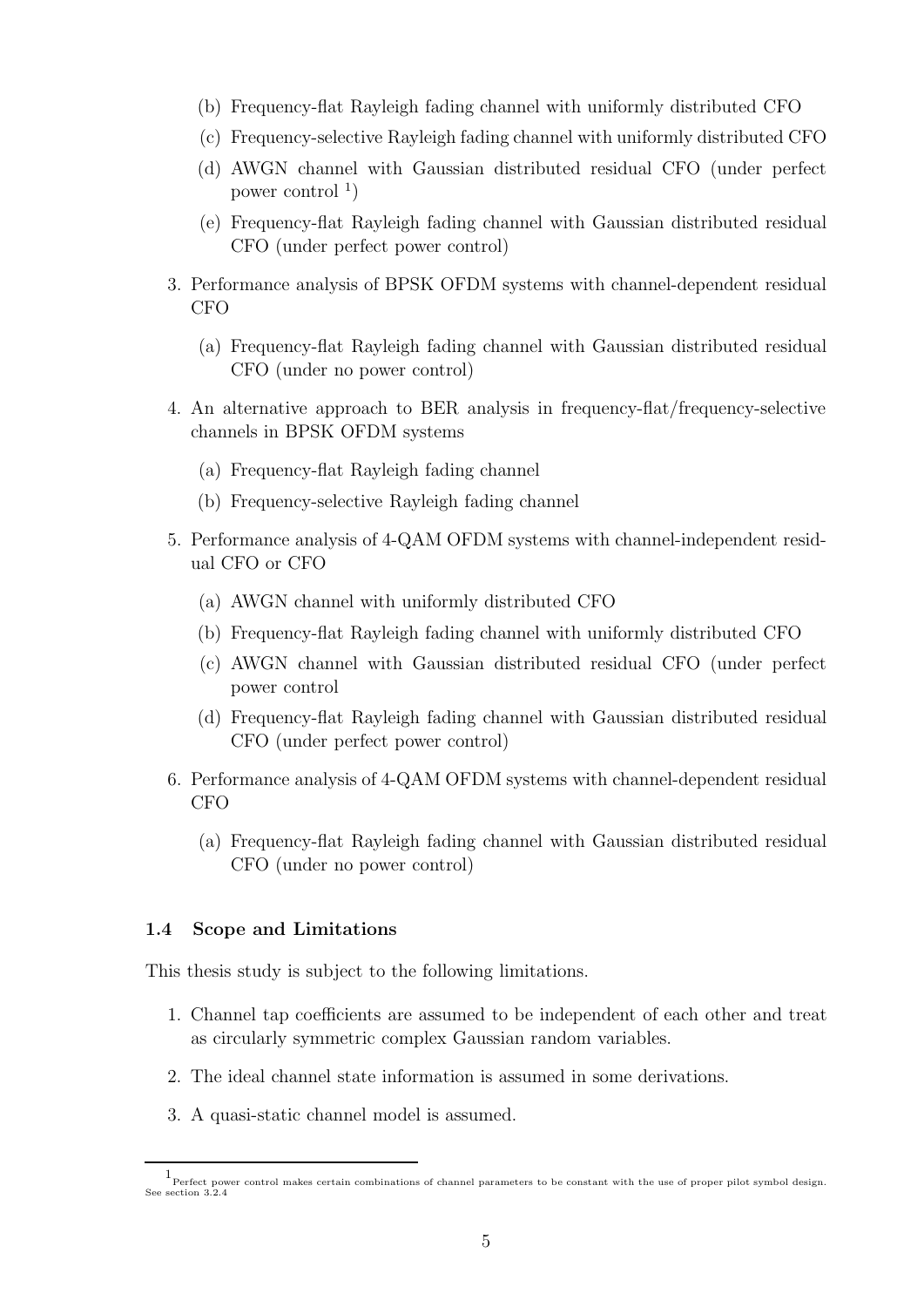- 4. For each sub channel over a given frame, a symbol spaced length L tap-delay-line model is assumed in the case of frequency selective fading.
- 5. Message symbols are assumed to be equi-probable for simulation purposes and in all analytical derivations.
- 6. In all analytical derivations, The CFO-induced, symbol-index-dependent phase shift is not considered. Every symbol is assumed to be phase synchronized so that the above phase shift is neglected by assuming perfect phase synchronization of all the symbols.

### **1.5 Outline of the Thesis**

The rest of this thesis is structured and organized as follows. Chapter two, which is the literature review, discusses the basic mathematical description and the behaviours of OFDM systems, estimation techniques used in OFDM, and the literature related to the performance analysis in OFDM systems. In chapter three we present a detailed analysis of performance degradation due to CFO of BPSK OFDM systems and the corresponding simulation results and discussions. Chapter four consists of a detailed analysis of the performance degradation due to CFO of 4-QAM OFDM systems followed with the corresponding simulation results and discussions. Chapter five outlines the conclusion and recommendations for further studies.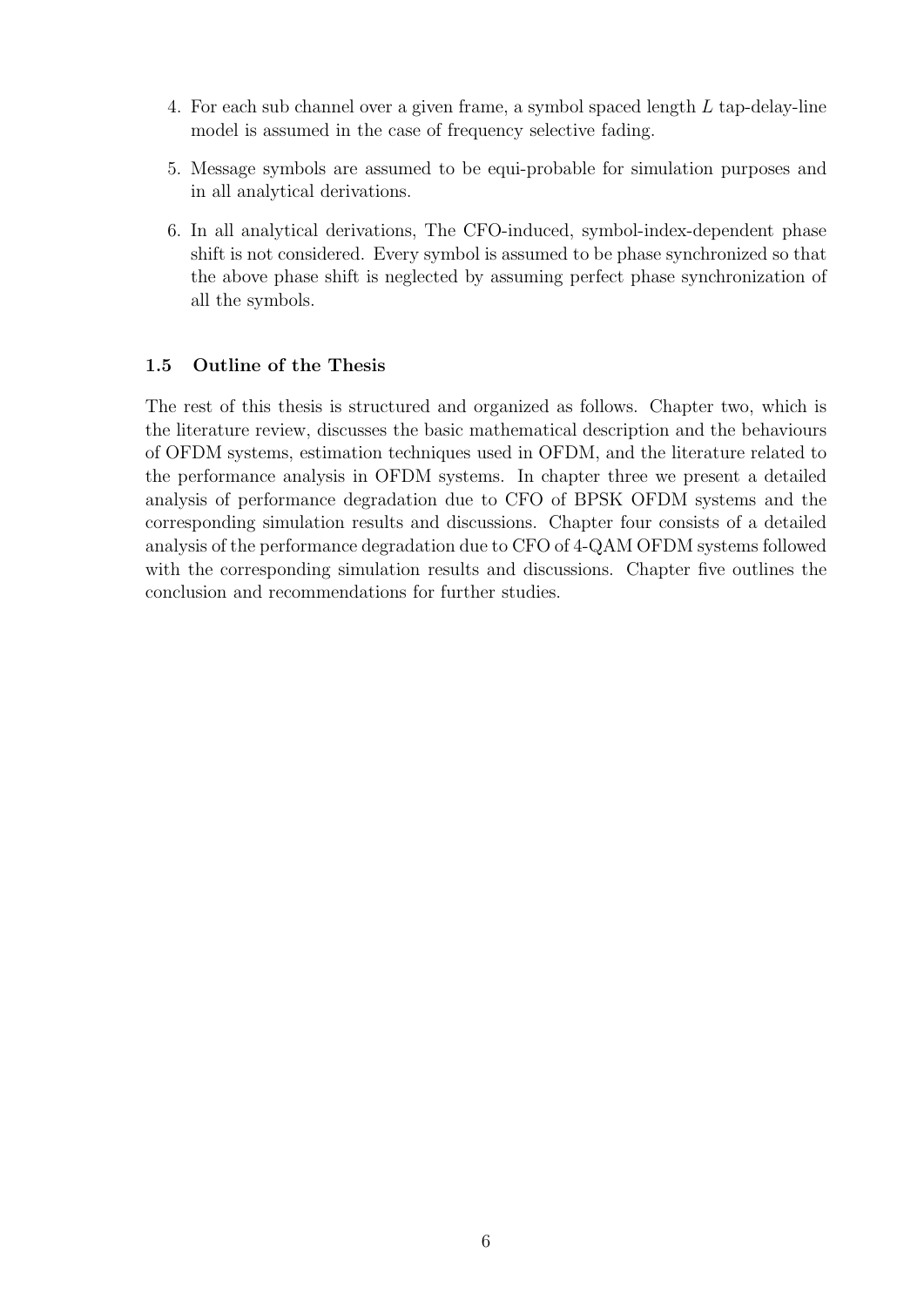### **CHAPTER 2**

### **LITERATURE REVIEW**

#### **2.1 Mathematical Description of OFDM Systems**

OFDM is a block modulation scheme where data symbols are transmitted in parallel by employing a large number of subcarriers. A block of N serial data symbols, each of duration  $T_s$ , is converted in to a block of N parallel data symbols, each of duration  $T = NT<sub>s</sub>$ . Figure 2.1 shows how the OFDM modulated signal is generated. The serial input data symbols are given by  $X_n = \{X_{n,0}, X_{n,1}, \cdots, X_{n,N-1}\}.$  In the case of OFDM



**Figure 2.1:** OFDM Modulation.

the set of orthogonal functions are chosen from the set  $\phi_k(t) = {\exp (j2\pi f_k t)}, 0 \le k \le$  $N-1$ , where  $f_k$  is choose in such a way that the orthogonality of the subcarriers are preserved. So that, in order to preserve the orthogonality of the subcarriers everywhere  $(t \in (-\infty, \infty))$ , the subcarrier functions required to be windowed by the rectangular pulse  $u_T^{-1}$  and then the minimum separation of the subcarrier spacing is found to be  $\frac{1}{T}$ . Thus without loss of generality  $f_k$  can be replaced with  $\frac{k}{T}$ . The complex envelope of an OFDM system is given by (**St¨uber**, 2001),

$$
\tilde{s}(t) = A \sum_{n} b(t - nT, \mathbf{X}_n)
$$
\n(2.1)

where

$$
b(t, \mathbf{X}_n) = h_a(t) \sum_{k=0}^{N-1} X_{n,k} \exp\left\{ j \frac{2\pi (k - \frac{N-1}{2})t}{T} \right\}
$$
 (2.2)

where *n* represents the block index, and the amplitude shaping pulse  $h_a(t) = u_T(t)$  as mentioned previously. The data symbols  $X_{n,k}$  can be taken from any two dimensional

 $1$ This is unit step function, valued one from  $o$  to  $T$  and zero elsewhere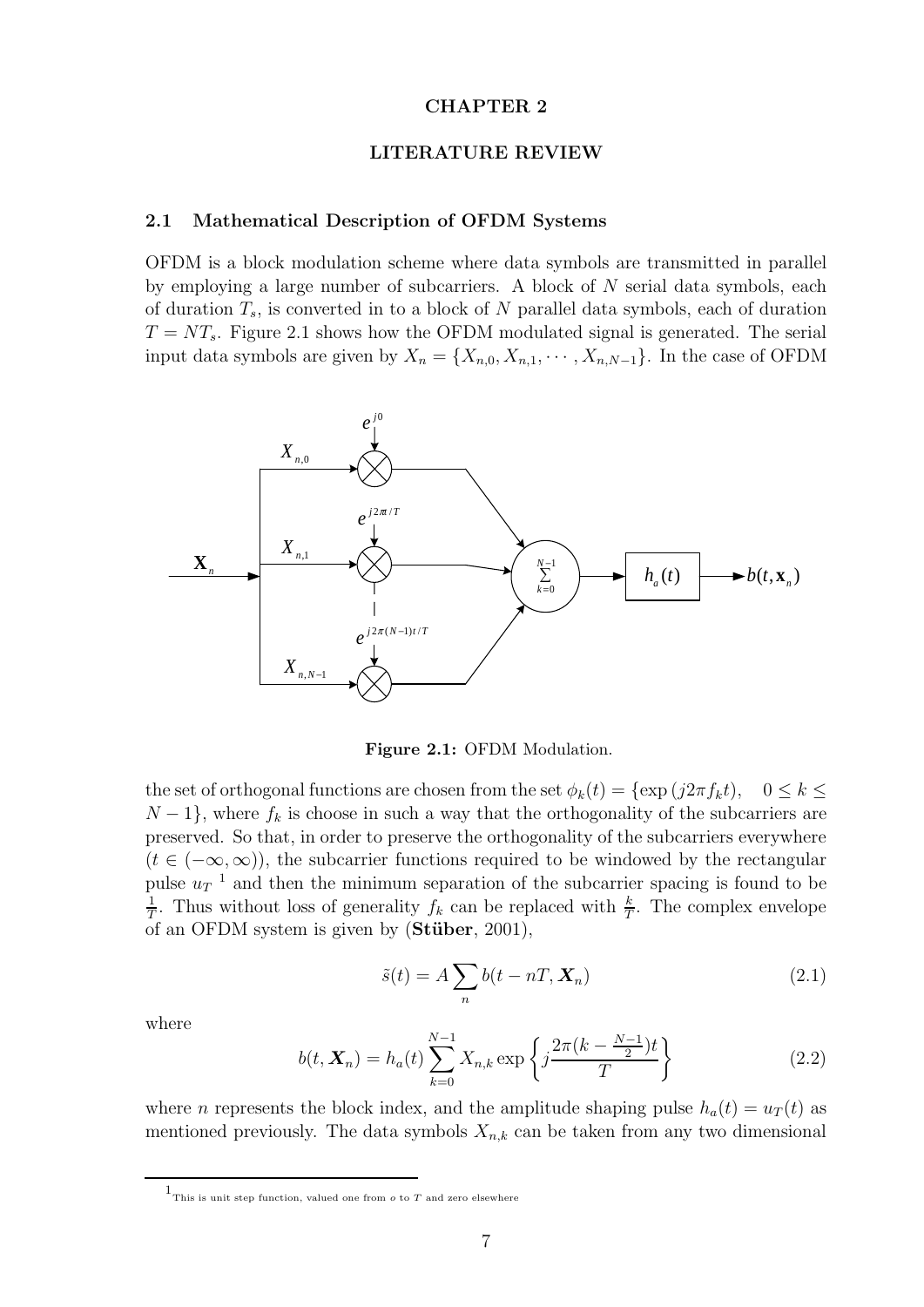signal constellation. As we discussed in the previous chapter OFDM modulation and demodulation can be achieved in the discrete-domain by using DFT. Without loss of generality we can rewrite the complex envelope given by (2.1), after removing the block index n and the frequency offset term  $\exp \left\{-j\frac{\pi(N-1)t}{T}\right\}$  $\}$ , as

$$
\tilde{s}(t) = A \sum_{k=0}^{N-1} X_k \exp\left\{j \frac{2\pi kt}{NT_s} \right\} u_T(t)
$$
\n(2.3)

Sampling the complex envelope at epochs  $t = nT_s$  gives the sequence

$$
x_n = \tilde{s}(nT_s) = A \sum_{k=0}^{N-1} X_k \exp\left\{j \frac{2\pi k n}{N}\right\}
$$
 (2.4)

so that the sequence  $\boldsymbol{x} = \{x_0, x_1, \dots, x_{N-1}\}\$  represents the inverse discrete Fourier transform (IDFT) coefficients of the sequence  $\mathbf{X} = \{X_0, X_1, \dots, X_{N-1}\}\$  with  $A = \frac{1}{N}$ .<br>This IDFT coefficient vector  $\boldsymbol{x}$  is used in the fast Fourier transform (FFT) based This IDFT coefficient vector  $x$  is used in the fast Fourier transform (FFT) based OFDM transmitter to generate the required analog signal to be transmitted.

### **2.2 Generic FFT Based OFDM Transmitter and Receiver**

The IDFT operation given by (2.4) is a complex domain operation. That is, the regeneration of *X* at the receiver requires both the real and imaginary parts of the elements of *x*. This necessitates the transmission of both the real and imaginary parts of each  $x_n$ 's for successful symbol reception. However an additional bandwidth is not required as both can be up converted separately using orthogonal functions  $\cos(2\pi f_c t)$ , and  $\sin(2\pi f_c t)$ , as shown in Figure 2.2. Here Im and Re blocks correspond to extracting imaginary and real parts of the coming serial symbol stream *x* respectively and  $s(t)$  is the transmitted signal. At the receiver, as shown in the Figure 2.2, descrete



Figure 2.2: OFDM Transmitter.

complex sequence  $\boldsymbol{z} = \{z_0, z_1, ..., z_{N-1}\}\$ is regenerated from the received signal  $r(t)$  and successive operations yield  $\mathbf{Z} = \{Z_0, Z_1, \cdots, Z_{N-1}\},$  which is the complex demodulated symbol sequence. In practice  $r(t)$  is the distorted signal of  $s(t)$  due to various factors such as addition of noise, influences of the channel responses. The following section briefly discusses some of OFDM's potentials in alleviating the effects arise due to undesired channel response and ISI.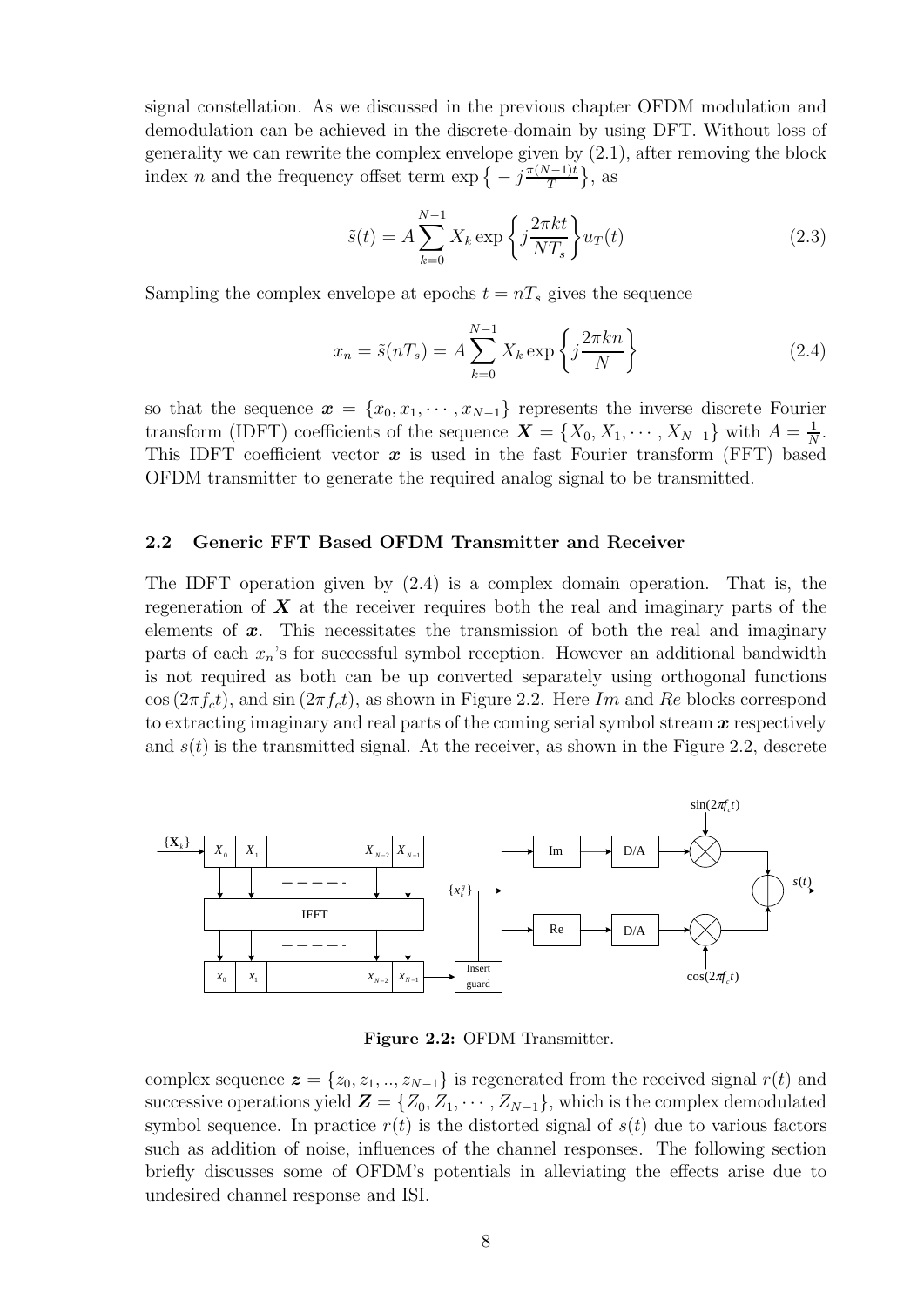

**Figure 2.3:** OFDM Receiver.

## **2.3 ISI mitigation and Influence of the Channel and Noise on OFDM Systems**

As we mentioned in the previous chapter, because of the whole bandwidth occupied by an OFDM system is a composite of a number of overlapping, orthogonal and narrow subcarrier spectrums or sub-bands, the fading environment over each of these can be considered as relatively flat. If we consider the sub-band span over the whole OFDM spectrum, it would be a very small fraction. So that the equalization process would be more easier than in a typical serial data transmission system. That is, OFDM can transform a frequency-selective ISI channel into a frequency-flat channel, which is one of the main advantage of using OFDM. Considering a non-ideal band limited channel we can say that, data transmission with symbol duration  $T_s$  may introduce ISI as discussed in the previous chapter which demands receivers with complex equalization methods such as Viterbi. In what follows we discuss ISI vulnerability of OFDM, how the OFDM systems can mitigate the use of complex equalizers at the receiver and how the frequency-selective channel is partitioned in to several frequency-flat fading channels.

Assume that the channel is time-invariant over the period  $t \in (0, T)$ , hence  $T_c$ T in the wideband channel, where  $T_c$  is the coherence time of the channel. So that we call the channel is quasi-static. Now let the channel be modelled by an  $L$ -tap delay line as shown in the Figure 2.4.

Here  $h_i$ 's are the complex tap gains,  $x_k^g$  is the transmitted sequence of IDFT samples  $x_k$  with padded cyclic suffix,  $y_k^g$  is the corresponding channel out put,  $n_k^g$  is<br>the additive white Caussian poise samples, and  $z^g$  is the required signal samples at the the additive white Gaussian noise samples, and  $z_k^g$  is the received signal samples at the receiver. To eliminate the ISI alteration at the expanse of a small degrees in capacity. receiver. To eliminate the ISI altogether at the expence of a small decrease in capacity, a guard interval of length  $GT_s \geq LT_s$  can be inserted between suucessively modulated OFDM blocks. A guard interval consisting of a cyclic prefix or suffix of length G which is appended to the sequence *x* at the transmitter. Figure 1.2 and 2.2 show the location of where this is operation is performed and Figure 2.5 dipicts this process in detail. If a cyclic suffix is assumed, the transmitted sequence with guard interval can be denoted by (**St¨uber**, 2001)

$$
x_n^g = x_{(n)_N} = A \sum_{k=0}^{N-1} X_k \exp\left\{j \frac{2\pi k n}{N}\right\} \quad n = 0, 1, \cdots, N + G - 1 \tag{2.5}
$$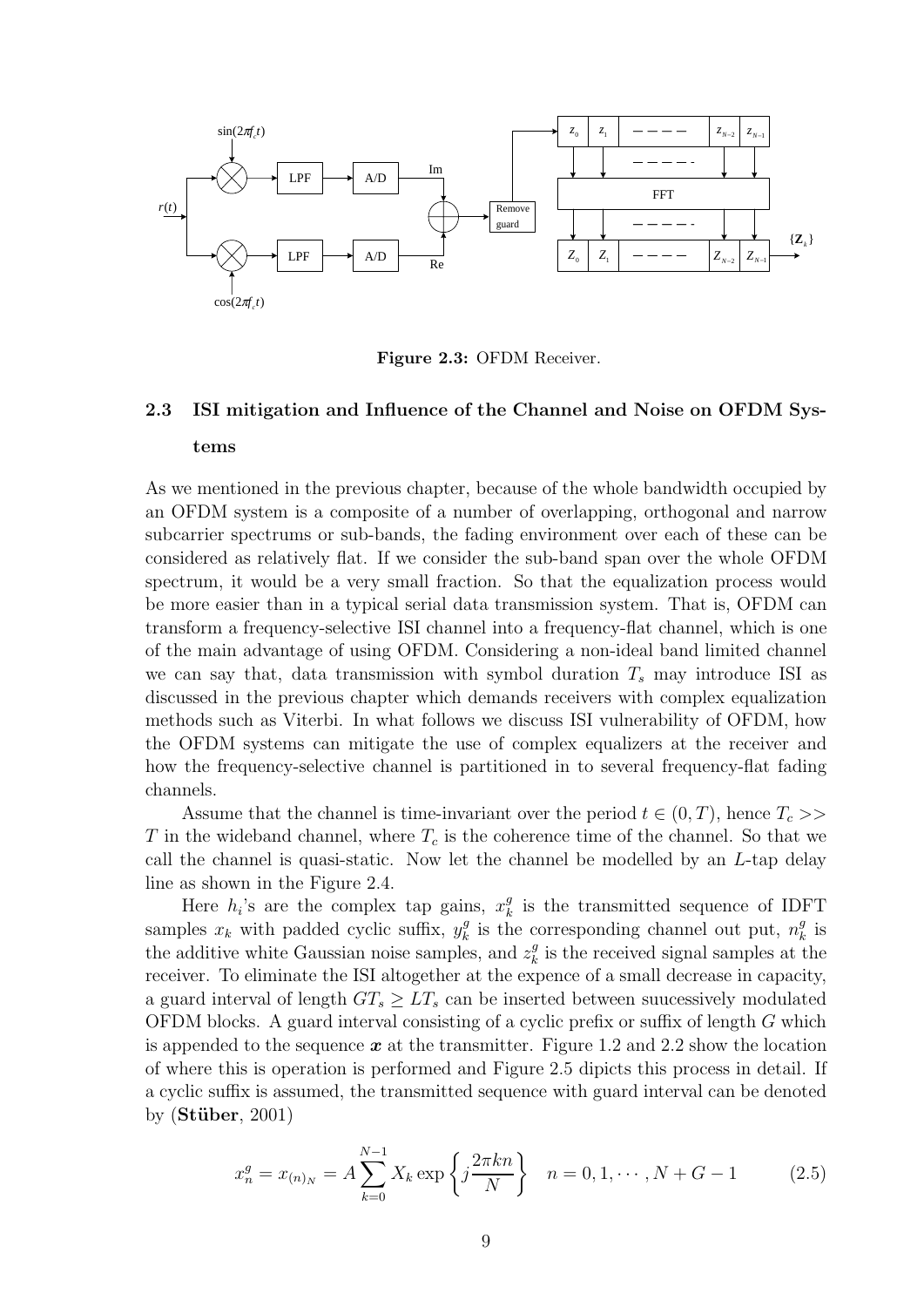

**Figure 2.4:**  $\mathcal{L}$  - Tap Delay Line.



Figure 2.5: Insertion & removal of cyclic prefix.

where  $(n)_N$  is the residue of n modulo N. When an OFDM block is received, the first  $G \geq L$  samples are assumed to be corrupted by ISI from the previous block. The ISI is removed by replicating these samples with the cyclic suffix according to (**Stüber**, 2001),

$$
z_n = z_{G+(n-G)_N}^g \quad n = 0, 1, \cdots, N-1.
$$
 (2.6)

Writing the complex envelope of sequence  $y_k^g$ , we have

$$
y_k^g = \sum_{m=0}^{L-1} h_m x_{k-m}^g = \sum_{m=0}^{N-1} h_m x_{k-m}^g
$$
 (2.7)

and hence  $z_k^g$  can be written as

$$
z_k^g = y_k^g + n_k^g = \sum_{m=0}^{N-1} h_m x_{k-m}^g + n_k^g.
$$
 (2.8)

The second equality in  $(2.7)$  is due to the fact that, practically  $N \gg L$  and hence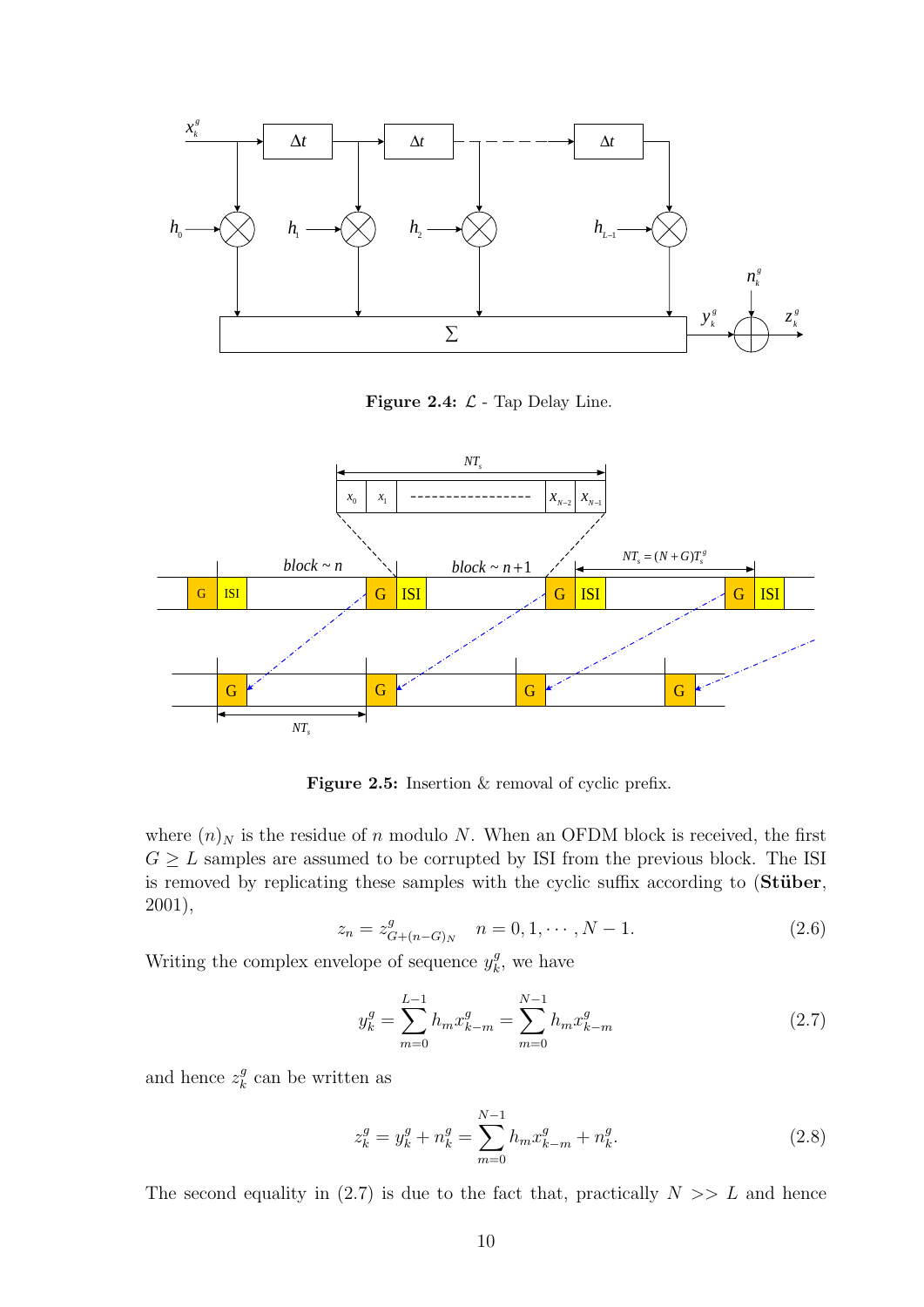$h_m$ 's where  $m>L-1$  are considered to be equal to zero. Using the equations (2.6) and  $(2.8)$  we can write  $z_k$  as,

$$
z_k = \sum_{m=0}^{N-1} h_m x_{(k-m)_N} + n'_k; \quad k = 0, 1, \cdots, N-1.
$$
 (2.9)

Now, the first term of (2.9) can be considered as the circular convolution of the two sequences  $h_k$ 's and  $x_k$ 's. Here  $n'_k$  is again represents the AWGN noise samples. Thus, we have the received complex sequence of samples  $z_k$  as

$$
z_k = h_k \odot x_k + n_k = IDFT(H_m X_m) + n'_k \tag{2.10}
$$

where  $\odot$  stands for the descrete convolution operation,  $H_m$  is the N-point DFT coefficients of the zero padded sequence  $\{h_0, h_1, \cdots, h_{L-1}, 0, 0, \cdots, 0\}$ , and  $X_m$  denotes the transmitted complex symbols. Now considering the DFT operation at the receiver we can obtain,

$$
DFT\{z_k\} = Z_m = DFT\{IDFT(H_mX_m)\} + DFT\{n_k\} = H_mX_m + N_m \qquad (2.11)
$$

where  $Z_m$  and  $N_m$  are the N-point DFT coefficients of the sequences  $z_k$  and  $n_k$  respectively. This reveals the fact that, the OFDM's ability to correct a frequency-selective fading channel in to a frequency-flat fading channel with a multipath diversity gain given by  $H_m$ .

### **2.4 Impairments of OFDM**

### **2.4.1 Carrier Frequency Offset(CFO) Due to Time Dispersion**

As a consequence of low Doppler frequency the Rayleigh fading channel impulse response (CIR) taps fluctuate only slowly compared to the duration of the OFDM symbol, then a time-invariant CIR can be associated with each transmitted OFDM symbol. Naturally all of the Rayleigh-fading tap values are changing gradually over the duration of a number of consecutive OFDM symbols implying that the channel transfer function of a specific OFDM symbol is time-invariant for the duration of one OFDM symbol. But if the Raleigh-fading CIR taps are changing rapidly owing to high relative movement of the transmitter and the receiver leads high Doppler frequency to be introduced. This causes the OFDM system experiences ICI which can be interpreted in frequency domain as a frequency domain channel transfer function fluctuation during the reception of the OFDM symbol. However due to this scenario, the orthogonality of the sinc-shaped subchannel spectra may be destroyed by the channel inducing ICI.

### **2.4.2 Constant Carrier Frequency Offset**

Carrier frequency errors result in a shift of the received signal's spectrum in the frequency domain which are created by factors such as differences in sampling clock frequencies of the transmitter and the receiver and clock jitter. If the frequency error is an integer multiple of the subcarrier spacing, then the subcarriers are still mutually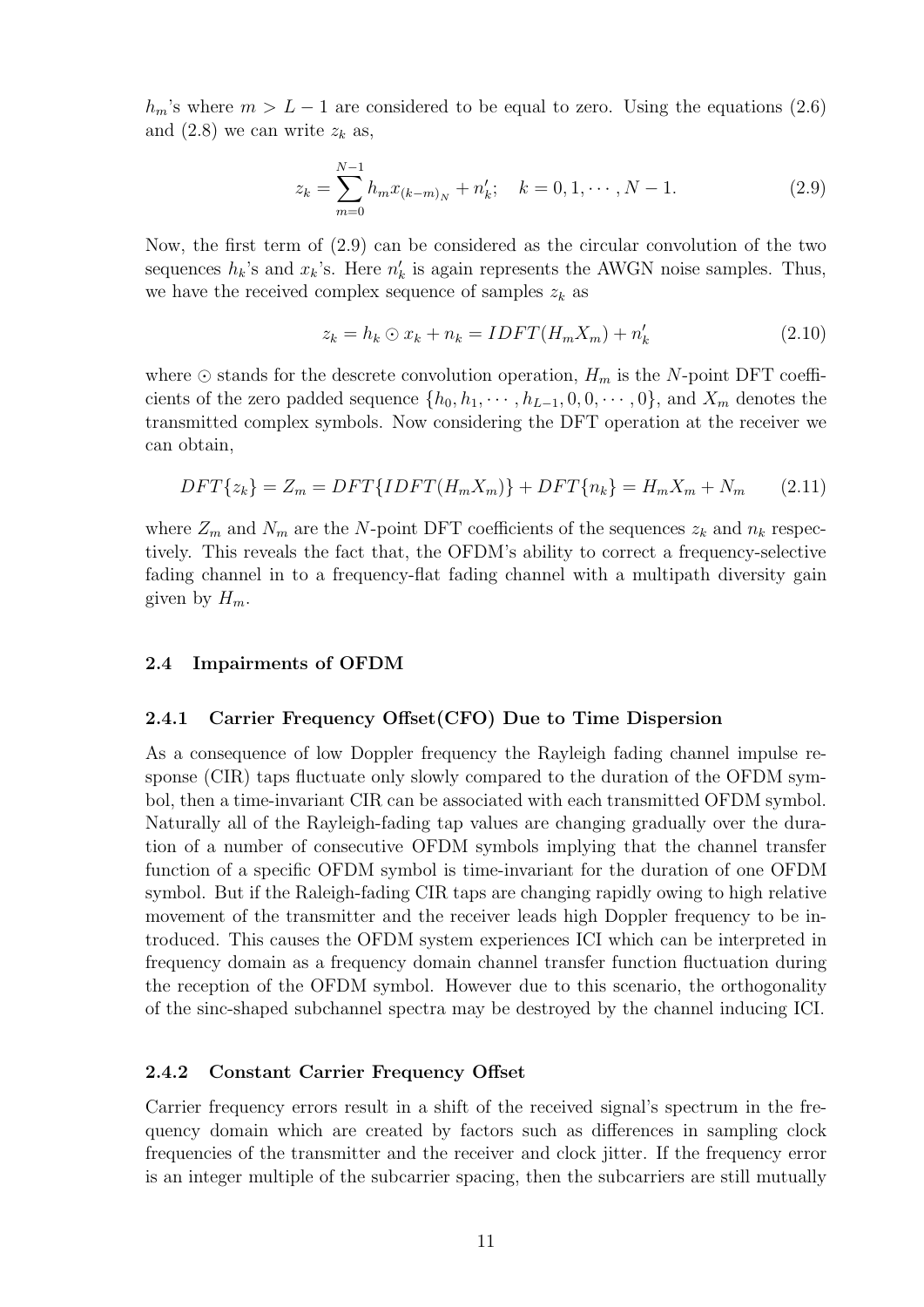orthogonal, but the received data symbols,which map to the OFDM spectrum, are in the wrong position in the demodulated spectrum, resulting in a bit error rate (BER) of 0.5. if the CFO is not an integer multiple of the subcarrier spacing, then energy spilling over between the subcarriers, resulting in loss of their orthogonality causing ICI.

### **2.4.3 Phase Noise**

Practical Oscillators suffer from phase noise which is a random perturbation of the phase of the steady sinusoidal waveform. Practical modulators or demodulators usually work either at base band or a convenient intermediate frequency(IF). As we must transmit our signal at some allocated radio frequency $(RF)$  it follows that in practice the modulated signal must be shifted up to RF in the transmitter, and down from RF to IF or base band in the receiver. In practice to perform these up conversions and down conversions of the frequencies, we require the use of oscillators and those will introduce the phase noise, which will be imparted to the signal. Thus the phase noise contribution of both the transmitter and the receiver can be considered as an additional multiplicative effect of the radio channel. For OFDM schemes, multiplication of the received time domain signal with a time-varying channel transfer function is equivalent to convolving the frequency domain spectrum of the OFDM signal with the frequency domain channel transfer function.Usually the phase noise spectrum's bandwidth is wider than the subcarrier spacing resulting in energy spillage into other sub-channels and therefore in intersubcarrier interference. The effects of phase noise on OFDM systems have been intensively investigated in the literature (**Armada**, 1998; **Pollet et al.**, 1995; **Shentu et al.**,2003).

## **2.5 Impairments Mitigation Techniques in OFDM**

In recent years numerous research contributions have appeared on the topic of the channel estimation techniques designed for employment in single user, single transmit antenna assisted OFDM systems, since the availability of an accurate channel transfer function estimate is essential for coherent symbol detection at an OFDM receiver. The techniques proposed in the literature can be classified as pilot−assisted, decision − directed(DD) and blind channel estimation methods.

## **2.5.1 Pilot Assisted Estimations**

In this case s subset of the available subcarriers is dedicated to the transmission of specific pilot symbols known to the receiver. This is used at the cost of a reduction of the number of useful subcarriers available for data transmission. For instance a family of pilot−assisted channel estimation techniques was investigated by Moose (**Moose**, 1994), T Schmidl and D Cox (**Schmidl and Cox**, 1997), Morelli and Mengali (**Morelli and Mengali**, 1999, 2000), Jing Lei and Tung-Sang (**Jing Lei and Tung-Sang**, 2004) and Minn (**Hlaing Minn et al.** [a] [b] [c], 2006; **Hlaing Minn and Xing S.**, 2005).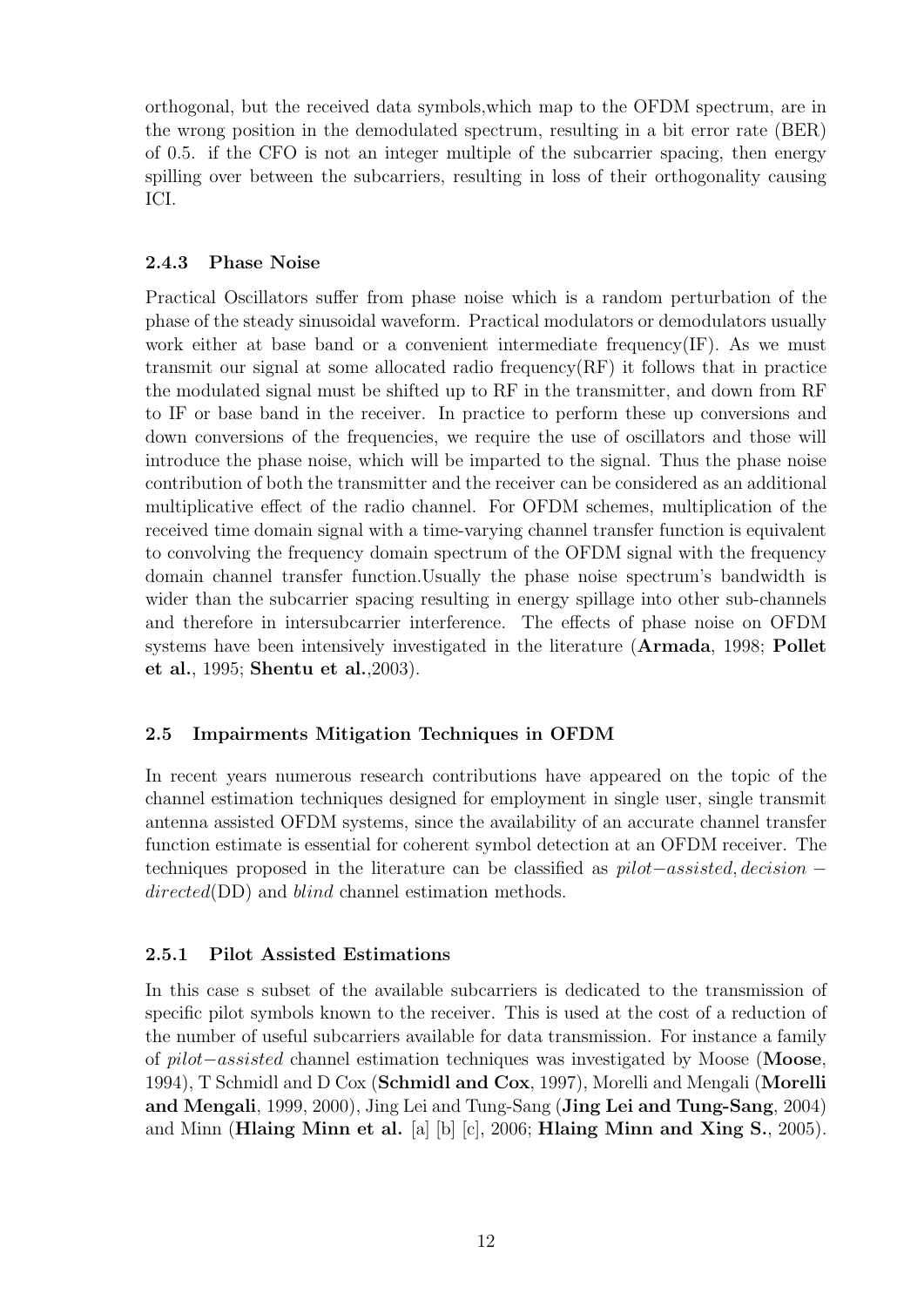### **2.5.2 Decision-Directed Estimations**

By contrast, in the context of decision-direct channel estimations the subcarrier data symbols are considered as pilots. In the absence of symbol errors and also depending on the rate of channel fluctuation (**Hanzo et al.**, 2003)., it was found that accurate channel estimates can be obtained, which are often better quality in terms of the estimator's mean square error (MSE). A comprehensive analysis of this technique was performed by authors such as Zhao and H¨aggman (**Zhao and H¨aggman**, 1996), Armstrong (**Zhao and H¨aggman**, 1996) and Edfors (**Edfors et al.**, 1998)

### **2.5.3 Blind Estimations**

In the estimation techniques described above, the use of pilot symbols are unavoidable, On the contrary, there are no pilot symbols used in the blind channel estimation techniques and thus high spectral efficiency at the expense of high complexity, long delay, and/or less robust/accurate estimation is inevitable. The existing blind channel estimation techniques which are utilized in OFDM systems can be categorized in to two parts. The first one is known as statistical methods. The transmitted signal properties such as cyclostationarity which is due to the insertion of cyclic prefix are investigated in this method and those cyclic properties and the statistics of the received signal is manipulated in order to obtain the acceptable channel statistics (**Heath and Giannakis**, 1999). On the other hand the second part utilises a method which is known as subspace decomposition of the correlation matrix of the pre-DFT received blocks (**Cai and Akansu**, 2000; **Muquet et al.**, 2002). Furthermore, Van de Beek (**Van de Beek et al.**, 1997), Tureli (**Tureli et al.**, 1997), are also among the authors who studied the blind channel estimation techniques.

### **2.6 Performance Analysis of OFDM with CFO**

A careful literature survey reveals two main performance analysis methods in OFDM systems. One approach is to treat ICI as a Gaussian process based on the central limit theorem (**Russell and St¨uber**, 1995; **Rugini and Banelli**, 2005) which does not yield satisfactory results at high signal to noise ratios (SNR)(**Keller and Hanzo**, 2000). In contrast the approach due to Sathananthan and Tellambura (**Sathananthan and Tellambura**, 2001), uses the characteristic function and the Beaulieu series to derive exact bit error rate (BER) expressions for AWGN channel in the presence of ICI where the probability of error is always expressed conditioned on normalized frequency offset. Some authors (**Dharmawansa et al.** [a] [b], 2006) have derived exact BER/SER expressions for AWGN , frequency flat and frequency selective channels in the presence of fixed CFO error.

A number of methods have been proposed for estimation and compensation of frequency offset in OFDM systems. The technique proposed by Moose (**Moose**, 1994) contains an algorithm to estimate offset so that it may be removed prior to demodulation. T Schmidl and D Cox (**schmidl and Cox**, 1997) have presented a method for the rapid and robust synchronisation of OFDM signals, and acquisition is obtained upon the receipt of just one training sequence. Many authors have proposed the use of pilot symbols or tones (**Morelli and Mengali**, 1999, 2000; **Jing Lei and Tung-Sang**,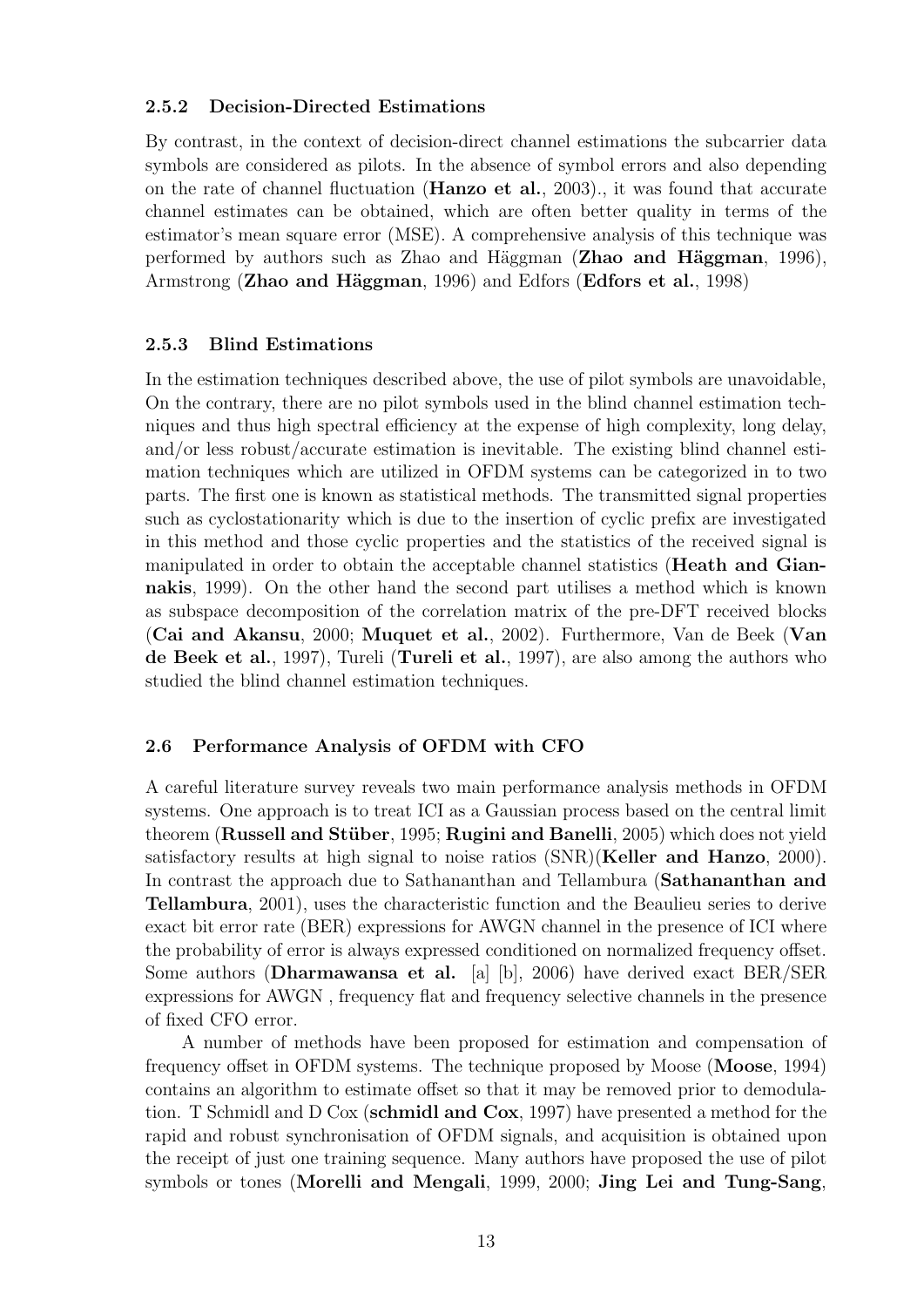2004; **Hlaing Minnet al.** [a] [b] [c], 2006; **Hlaing Minn and Xing S.**, 2005) where these can be used either in continuous or packet based burst transmissions.

From the above various methods, the estimator proposed by Morelli and Mengali (**Morelli and Mengali**, 2000), which is a joint maximum likelihood (ML) estimate where the channel coefficients and the normalize frequency offset error is measured jointly, is used in some of our derivations.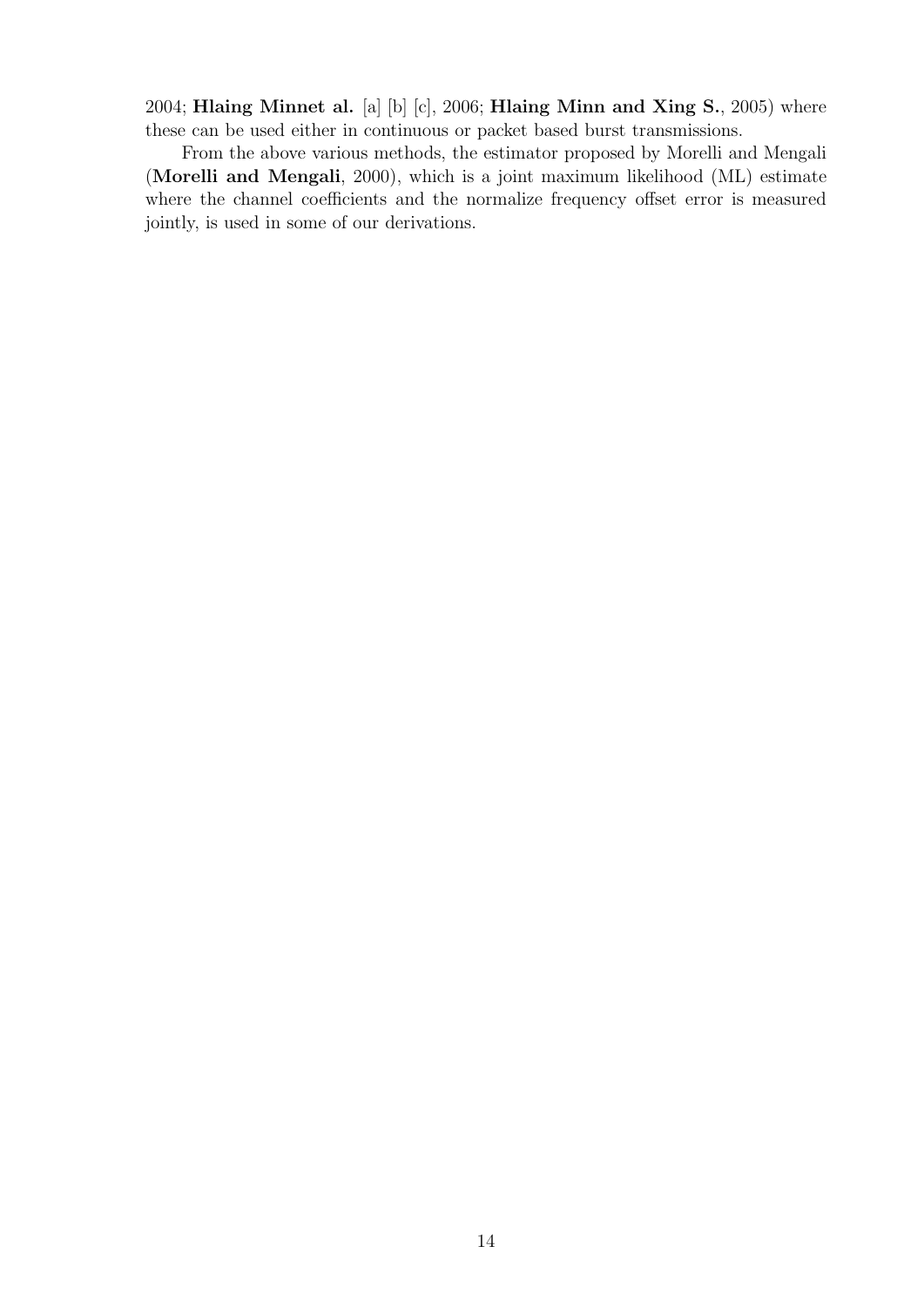### **CHAPTER 3**

## **BER ANALYSIS OF BPSK OFDM SYSTEMS WITH RANDOM RESIDUAL FREQUENCY OFFSET**

#### **3.1 Introduction**

In this chapter, we derive closed form bit error rate (BER) expressions for orthogonal frequency division multiplexing (OFDM) systems with residual carrier frequency offset (CFO). Most of the published work treat CFO as a nonrandom parameter. But in our study we consider it as a random parameter. The BER performance of binary phase shift keying (BPSK) OFDM system is analyzed in the cases of additive white Gaussian noise (AWGN), frequency-flat and frequency-selective Rayleigh fading channels. We further discuss how these expressions can be related to systems with practical estimators. The simulation results are provided to verify the accuracy of these error rate expressions.

### **3.2 System Model and Analysis**

We consider a quasi-static channel and first present the signal model for a frequencyselective fading channel from which the models for AWGN and frequency-flat fading channels can easily be obtained. We consider an OFDM system with N subcarriers. The following notations were used in the subsequent derivations.

Notations:  $(.)^H$ ,  $(.)^T$ , and  $\overline{(.)}$  denote the Hermitian transpose, the transpose, and the conjugate operations, respectively. Furthermore  $|z|$ ,  $\angle z$ ,  $\Re(z)$  and  $\Im(z)$  denote the absolute value, angle, real and imaginary components of the complex quantity  $z$ , respectively.  $\mathbf{1}_k$  and  $\mathbf{0}_k$  represent the all-one column vector and the all-zero column vector of length k while  $I_k$  and  $\mathbf{0}_{k \times n}$  denote the  $k \times k$  identity matrix and the  $k \times n$  all-zero matrix, respectively. The N-point unitary discrete Fourier transform  $(DFT)$  matrix is denoted by  $\mathbf{F} = [\mathbf{f}_0 \mathbf{f}_1 \dots \mathbf{f}_{N-1}]$  where  $\mathbf{f}_k = [1 \ e^{-j2\pi k/N} \cdots e^{-j2\pi(N-1)/N}]^T/\sqrt{N}$ . We define  $\mathbf{F}_L = [\mathbf{f}_0 \mathbf{f}_1 \cdots \mathbf{f}_{L-1}]$ .  $[\mathbf{X}]_{k,n}$  represents the  $(k,n)$ th element of the matrix  $\mathbf{X}_k$ , and  $diag{\lbrace x \rbrace}$  denotes a diagonal matrix with diagonal elements defined by *x*.  $E{\lbrace . \rbrace}$ represents the statistical expectation and  $Var\{\cdot\}$  represents the statistical variance. The discrete-time received sequence after passing through a L-tap delay line can be written as (**Wang and Giannakis**, 2000),

$$
\bar{x}(n) = \sum_{l=0}^{L-1} e^{j\frac{2\pi vn}{N}} h(l)\bar{u}(n-l) + \bar{n}(l). \tag{3.1}
$$

The exponential term in this equation is introduced to reflect the influence of CFO v,  $h(l)$  are tap coefficients (see Figure 2.4),  $\bar{u}(i)$  is time domain symbol sequence of  $i^{th}$  transmitted OFDM block after the cyclic prefix addition, and  $n_k^g$  is the sequence<br>of AWCN poise samples. Note that the sequences  $x^g$ ,  $x^g$  and  $z^g$  in Figure 2.4 is of AWGN noise samples. Note that the sequences  $x_k^g$ ,  $n_k^g$  and  $z_k^g$  in Figure 2.4 is<br>conjugate to the sequences  $\bar{y}(i)$ ,  $\bar{y}(i)$  and  $\bar{y}(i)$  in (2.1) respectively. This required equivalent to the sequences  $\bar{u}(i)$ ,  $\bar{n}(i)$  and  $\bar{x}(i)$  in (3.1) respectively. This received sequence equation (3.1) can be implemented as given in Figure 3.1 and it shows the OFDM signal transmission model with cyclic prefix (CP) which we use throughout our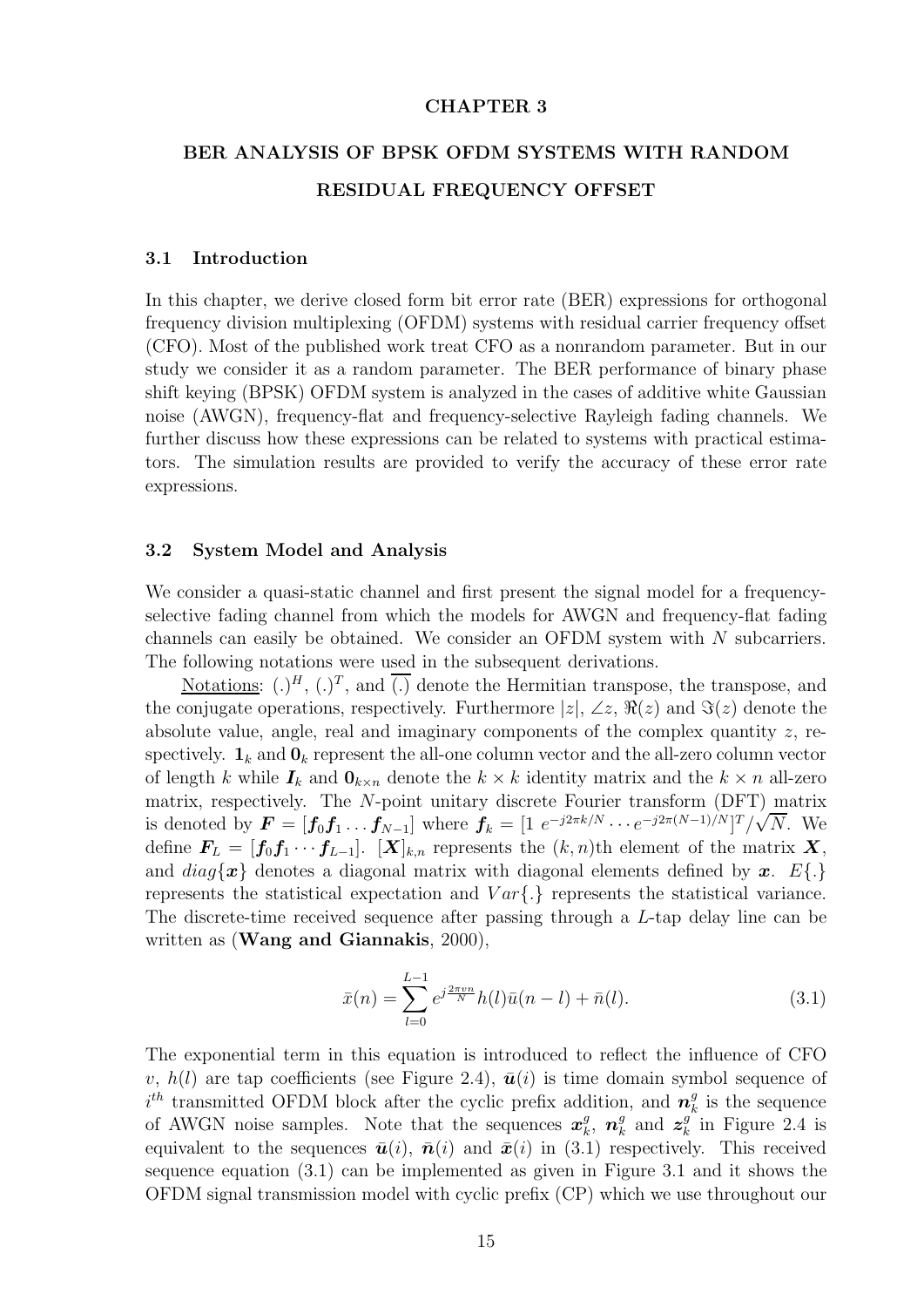derivations. As shown in Figure 3.1  $s(i)$  represents the time domain symbol sequence of  $i^{th}$  transmitted OFDM block.



**Figure 3.1:** Mathematical Channel Model, (**Wang and Giannakis**, 2000)

In what follows, we briefly outline the main arguments and the procedures to derive the received signal vector in terms of system specific parameters (**Wang and Giannakis**, 2000). The transmitted OFDM block or signal vector in the time-domain is given by  $s(i)$ .  $\bar{u}(i)$  is the signal vector after the addition of CP. This signal vector passes through the channel and AWGN noise samples  $\bar{n}(i)$  are added to give  $\bar{x}(i)$  and finally we have the received signal vector  $\tilde{r}(i)$  after the removal of cyclic prefix where,

$$
\mathbf{s}(i) = [s_{iN} \ s_{iN+1} \ \cdots \ s_{iN+N-1}]^T
$$
  
\n
$$
\bar{\mathbf{u}}(i) = [\bar{u}_{iP} \ \bar{u}_{iP+1} \ \cdots \ \bar{u}_{iP+P-1}]^T
$$
  
\n
$$
\bar{\mathbf{n}}(i) = [\bar{n}_{iP} \ \bar{n}_{iP+1} \ \cdots \ \bar{n}_{iP+P-1}]^T
$$
  
\n
$$
\bar{\mathbf{v}}(i) = [\bar{x}_{iP} \ \bar{x}_{iP+1} \ \cdots \ \bar{x}_{iP+P-1}]^T
$$
  
\n
$$
\tilde{\mathbf{r}}(i) = [\tilde{r}_{iN} \ \tilde{r}_{iN+1} \ \cdots \ \tilde{r}_{iN+N-1}]^T
$$

where  $P$  is the block length after the cyclic prefix was added and it is chosen such that  $P >> L - 1$  and N is the DFT length. Note that the i in afore mentioned signal vectors denote the block index of the transmitted/received signals. Let  $L' = L - 1$  for notational simplicity and  $P = N + L'$  in order to get rid of the ISI. Now we can simply show that

$$
\bar{\boldsymbol{x}}(i) = \boldsymbol{G}(v) \boldsymbol{H}_0 \bar{\boldsymbol{u}}(i) + \boldsymbol{G}(v) \boldsymbol{H}_1 \bar{\boldsymbol{u}}(i-1) + \bar{\boldsymbol{n}}(i)
$$
(3.2)

where  $G(v) = diag[1 e^{j2\pi v/N} \cdots e^{j2\pi (P-1)v/N}]$  and

$$
\boldsymbol{H}_0 = \begin{bmatrix} h(0) & 0 & 0 & \dots & 0 \\ \vdots & h(0) & 0 & \dots & 0 \\ h(L') & \dots & \dots & \dots & \vdots \\ \vdots & \vdots & \dots & \dots & 0 \\ 0 & \dots & h(L') & \dots & h(0) \end{bmatrix}, \boldsymbol{H}_1 = \begin{bmatrix} 0 & \dots & h(L') & \dots & h(1) \\ \vdots & \ddots & 0 & \ddots & \vdots \\ 0 & \dots & \dots & \dots & h(L') \\ \vdots & \vdots & \vdots & \ddots & \vdots \\ 0 & \dots & 0 & \dots & 0 \end{bmatrix}.
$$

To obtain ISI-free blocks, the cyclic prefix or guard chips are added in the transmitted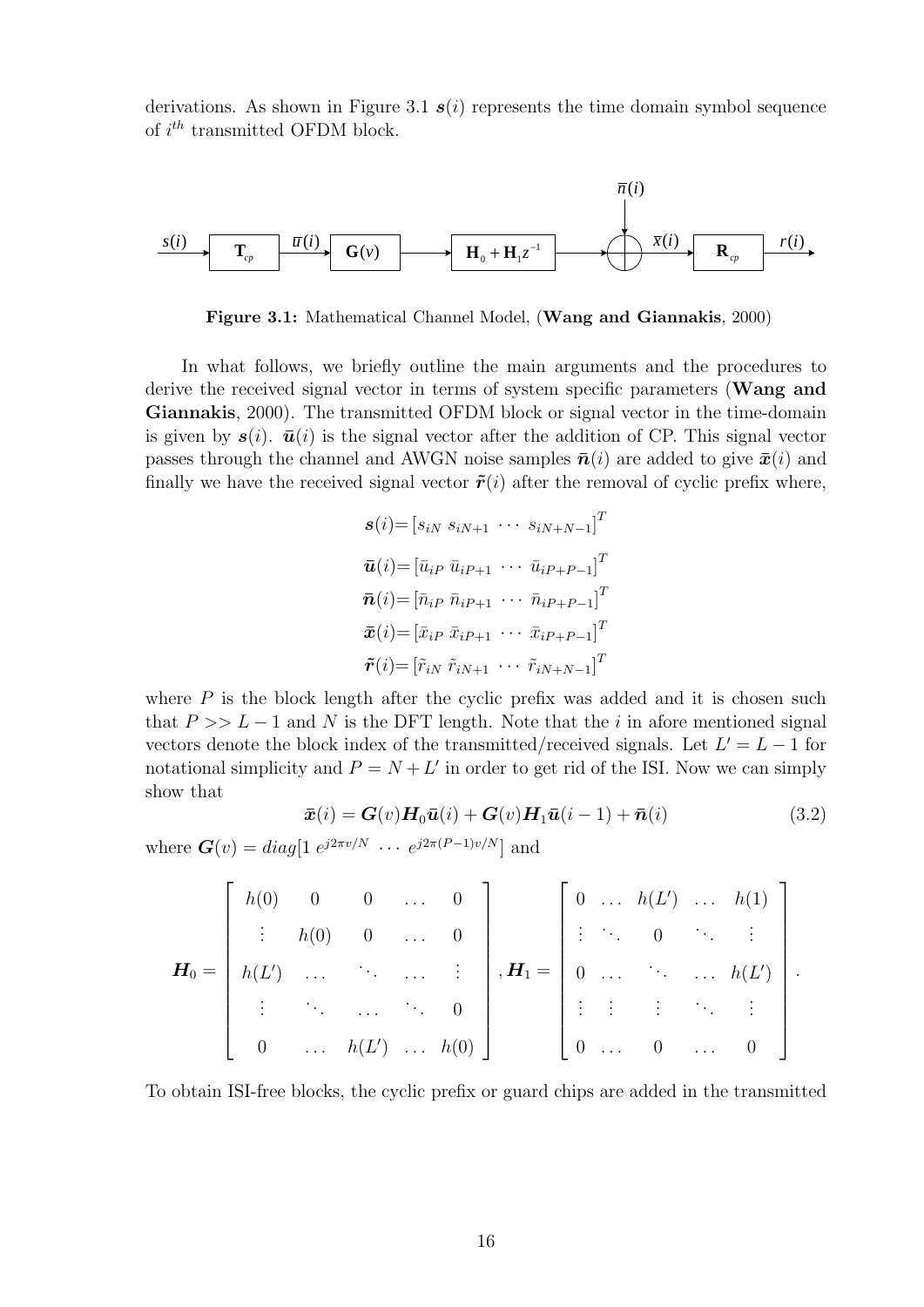block  $s(i)$  according to the relation  $\bar{u}(i) = T_{cp}s(i)$  where

$$
\boldsymbol{T_{cp}} = \left[ \begin{array}{ccc} \boldsymbol{0}_{L' \times (N-L')} & \boldsymbol{I_{L'}} \\ \boldsymbol{I_{N-L'}} & \boldsymbol{0}_{(N-L') \times L'} \\ \boldsymbol{0}_{L' \times (N-L')} & \boldsymbol{I_{L'}} \end{array} \right].
$$

It is obvious from equation (3.2) that,  $i^{th}$  block  $\bar{x}(i)$  is made out of not only from the block  $\bar{u}(i)$  but also from the previous block  $\bar{u}(i - 1)$ . That is, careful observations reveal that, the first  $L'$  entries in the block  $\bar{x}(i)$  are deteriorated by the previous block. So, to remove the first L' entries in  $\bar{x}(i)$ , the receive matrix  $R_{cp}$  is defined as  $\boldsymbol{R}_{cp} = [\boldsymbol{0}_{N \times L'} \quad \boldsymbol{I}_N]$  and hence we have  $\tilde{\boldsymbol{r}}(i) = \boldsymbol{R}_{cp} \bar{\boldsymbol{x}}(i)$ . It can easily be shown that the matrix multiplication  $\mathbf{R}_{cp}\mathbf{G}(v)\mathbf{H}_1\bar{\mathbf{u}}(i-1) = \mathbf{0}_{N\times1}$  and thus using (3.2) we get the relation

$$
\tilde{\boldsymbol{r}}(i) = \boldsymbol{R}_{cp}\boldsymbol{G}(v)\boldsymbol{H}_0\bar{\boldsymbol{u}}(i) + \boldsymbol{R}_{cp}\bar{\boldsymbol{n}}(i) = \boldsymbol{R}_{cp}\boldsymbol{G}(v)\boldsymbol{H}_0\boldsymbol{T}_{cp}\boldsymbol{s}(i) + \boldsymbol{R}_{cp}\bar{\boldsymbol{n}}(i).
$$
(3.3)

After some matrix manipulations, (3.3) can easily be written as

$$
\tilde{\boldsymbol{r}}(i) = \boldsymbol{G}_{\boldsymbol{T}}(v) \boldsymbol{R}_{cp} \boldsymbol{H}_0 \boldsymbol{T}_{cp} \boldsymbol{s}(i) + \tilde{\boldsymbol{w}}(i)
$$
\n(3.4)

where  $\tilde{\bm{w}}(i) = \bm{R}_{cp} \bar{\bm{n}}(i)$  and  $\bm{G}_{\bm{T}}(v)$  is a truncated version of  $\bm{G}(v)$  such that

$$
G_T(v) = diag[e^{j2\pi L'v/N} \ e^{j2\pi (L'+1)v/N} \ \cdots \ e^{j2\pi (P-1)v/N}].
$$

Let the matrix multiplication  $R_{cp}H_0T_{cp} = \tilde{H}$  where  $\tilde{H}$  constitute a circulant matrix Let the matrix multiplication  $\mathbf{R}_{cp}\mathbf{H}_0\mathbf{I}_{cp} = \mathbf{H}$  where  $\mathbf{H}$  constitute a circulant matrix (Wang and Giannakis, 2000) such that  $\tilde{\mathbf{H}} = \sqrt{N} \mathbf{F}^H \mathbf{H} \mathbf{F}$ , where  $\mathbf{H} = diag\left\{\mathbf{F_L}\mathbf{h}\right\} =$  $diag[H_0 H_1 \cdots H_{N-1}]^T$  and  $\boldsymbol{h} = [h_0 h_1 \cdots h_{L-1}]^T$ . Note that we use  $h_m$  and  $h(m)$ ;  $m = 0, 1, \dots, L - 1$  interchangeably. So (3.4) gives us

$$
\tilde{\boldsymbol{r}}(i) = \sqrt{N} \boldsymbol{G_T}(v) \boldsymbol{F}^H \boldsymbol{H} \boldsymbol{F} \boldsymbol{s}(i) + \tilde{\boldsymbol{w}}(i). \tag{3.5}
$$

Pre-multiplying (3.5) by the matrix  $G_c$  where  $G_c(v) = e^{-j2\pi L'v/N} I_N$  we can easily obtain the received symbol vector as

$$
\boldsymbol{r}(i) = \sqrt{N} \boldsymbol{\Gamma}(v) \boldsymbol{F}^H \boldsymbol{H} \boldsymbol{c}(i) + \boldsymbol{w}(i)
$$
\n(3.6)

where  $\mathbf{\Gamma}(v) = \mathbf{G_c}(v)\mathbf{G_T}(v) = diag[1 \ e^{j2\pi v/N} \ \cdots \ e^{j2\pi (N-1)v/N}], \ \bm{w}(i) = \mathbf{G_c}\tilde{\bm{w}}(i),$  $\boldsymbol{r}(i) = \boldsymbol{G_c}\tilde{\boldsymbol{r}}(i)$  and  $\boldsymbol{c}(i) = [c_{iN} \ c_{iN+1} \ \cdots \ c_{iN+N-1}]^T$  denote the frequency domain symbol sequence in the  $i<sup>th</sup>$  OFDM block transmitted, which is simply obtained by the unitary DFT operation  $c(i) = Fs(i)$ . Without loss of generality, the block index i can be dropped and hence in the presence of a normalized (by the subcarrier spacing) CFO  $v$ , the time-domain received signal vector after the cyclic prefix removal can be given by (**Hlaing Minn et al.** [a], 2006 )

$$
\boldsymbol{r} = \boldsymbol{\Gamma}(v)\boldsymbol{S}\boldsymbol{h} + \boldsymbol{w} = \sqrt{N}\boldsymbol{\Gamma}(v)\boldsymbol{F}^H\boldsymbol{H}\boldsymbol{c} + \boldsymbol{w}
$$
 (3.7)

where  $\mathbf{r} = [r_0 \ r_1 \ \cdots \ r_{N-1}]^T$ ,  $\mathbf{c} = [c_0 \ c_1 \ \cdots \ c_{N-1}]^T$ ,  $\mathbf{w} = [w_0 \ w_1 \ \cdots \ w_{N-1}]^T$ , and  $h = [h_0 \; h_1 \; \cdots \; h_{L-1}]^T$  as defined before. Here  $\{h_n\}$  denote the channel impulse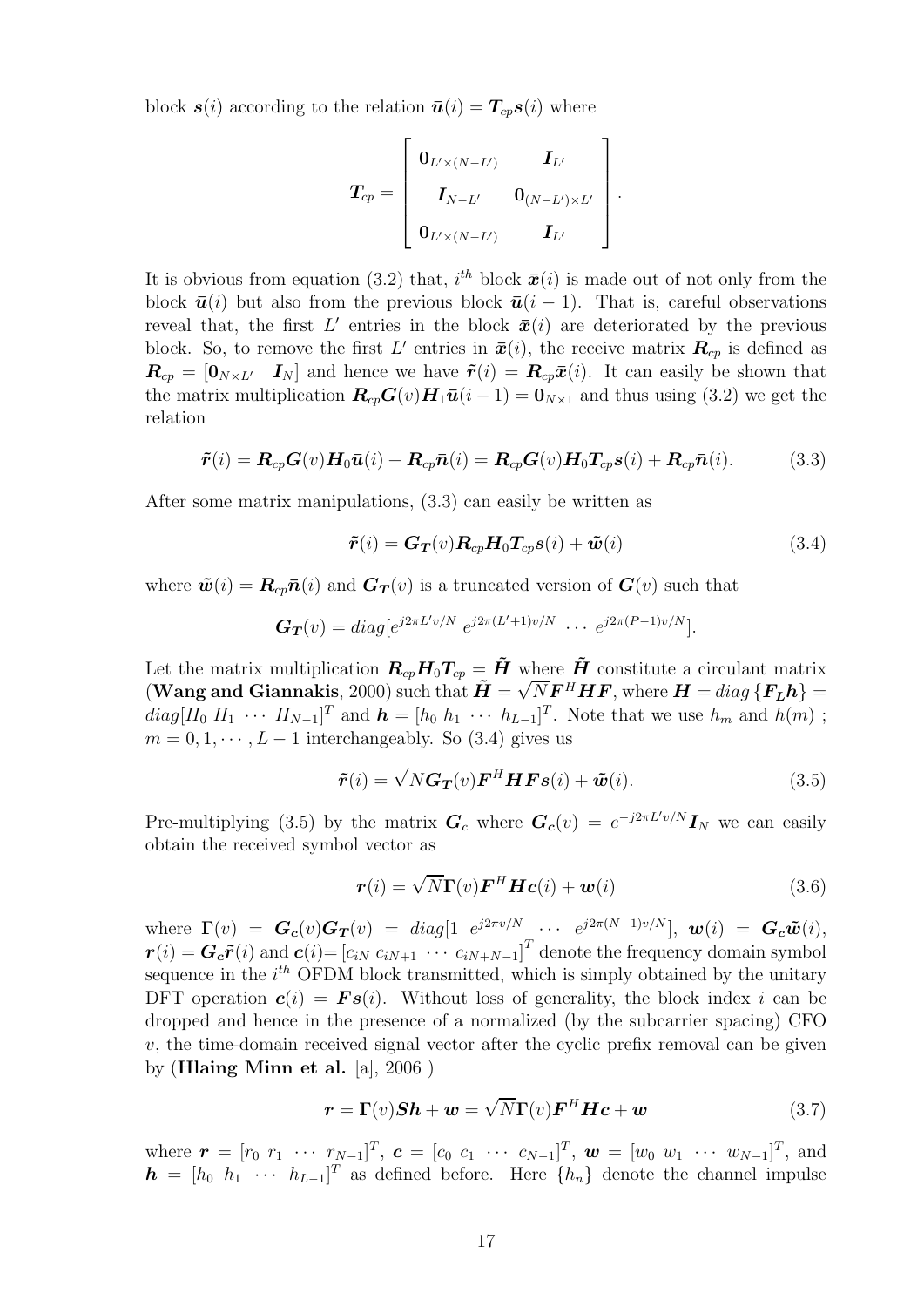response (CIR) coefficients and L is the number of CIR taps. Assume that  $\{w_n\}$ are independent and identically distributed zero-mean circularly-symmetric complex Gaussian noise samples each having a variance of  $\sigma^2$  per dimension.  $\{c_n\}$  are independent equi-probable frequency domain transmit symbols and the corresponding time-domain signal vector is given by  $\mathbf{s} = [s_0 \ s_1 \ \cdots \ s_{N-1}]^T = \mathbf{F}^H \mathbf{c}$ . The time-domain signal matrix in (3.7) is defined by  $[\mathbf{S}]_{k,n} = s_{k-n}, 0 \le k \le N-1, 0 \le n \le L-1$  with  $s_k = \frac{1}{\sqrt{i}}$  $\frac{1}{\sqrt{N}} \sum_{n=0}^{N-1} c_n e^{j2\pi nk/N}$  for  $k = L - 1, \dots, N - 1$ .<br>Let  $\hat{v}$  be the estimated frequency offset,  $\hat{v} = v + v_{\Delta}$  where we denote the residual

N CFO as  $v_{\Delta}$ . After the frequency offset compensation and DFT, the received signal vector is given by

$$
\mathbf{R} = \sqrt{N} \mathbf{F} \mathbf{\Gamma}^{H} (v_{\Delta}) \mathbf{F}^{H} \mathbf{H} \mathbf{c} + \mathbf{w'} \tag{3.8}
$$

where  $\mathbf{R} = [R_0 \, R_1 \, \cdots \, R_{N-1}]^T$ ,  $\mathbf{w'} = [n'_0 \, n'_1 \, \cdots \, n'_{N-1}]^T$  and  $\mathbf{w'}$  has the same statistical<br>properties as  $\mathbf{w}$ . Note that if we use CEO instead of residual CEO (see section 3.3.1) properties as  $w$ . Note that if we use CFO instead of residual CFO (see section 3.3.1) we can still use the equation given by (3.8) by replacing  $v_{\Delta}$  by v in further processing. Evaluating the  $(k, l)$ th element of  $\mathbf{F}\mathbf{\Gamma}^H(v_\Delta)\mathbf{F}^H$  and denoting it as  $I'_{l-k}$  (ICI coefficient), we can obtain

$$
I'_{l-k} = \frac{1}{N} \sum_{n=0}^{N-1} \exp\left\{ j2\pi (l - k - v_{\Delta}) \frac{n}{N} \right\}; \quad k, l = 0, 1, \cdots, N-1.
$$
 (3.9)

Then, using (3.8) we can express the received symbol on the kth subcarrier as

$$
R_k = \sqrt{N}c_k H_k I_0' + \sqrt{N} \sum_{l=0, l \neq k}^{N-1} c_l H_l I_{l-k}' + n_k'; \ k = 0, 1, \cdots, N-1.
$$
 (3.10)

The expressions for AWGN and frequency-flat fading channels can be derived using  $(3.10).$ 

Next, we analyze the ICI coefficients. With the assumption that the CFO or residual CFO is very small and using the approximation  $\exp(jx)\simeq(1+jx)$  for small real-valued  $x$ , we get

$$
I'_{l-k} \approx \frac{1}{N} \sum_{n=0}^{N-1} \exp\left\{ j2\pi (l-k) \frac{n}{N} \right\} - jv_{\Delta} \frac{2\pi}{N^2} \sum_{n=0}^{N-1} n \exp\left\{ j2\pi (l-k) \frac{n}{N} \right\}.
$$
 (3.11)

With some trigonometric manipulations (**Gradshteyn and Ryzhik**, 1980 ), we can further reduce the above relation. It is obvious that (3.11) can be written as

$$
I'_{l-k} \approx \delta_{lk} - jv_{\Delta} \frac{2\pi}{N^2} \sum_{n=0}^{N-1} \left[ n \cos{(\beta n)} + jn \sin{(\beta n)} \right]
$$

where  $\delta_{lk}$  is Kronecker delta and  $\beta = \frac{2\pi (l-k)}{N}$ . When  $l \neq k$  we can write  $\sum_{n=0}^{N-1} n \cos(\beta n) =$  $\left[\frac{N\sin\left(\frac{2N-1}{2}\beta\right)}{\left(\frac{N}{2}\right)}\right]$  $rac{\sin\left(\frac{\beta}{2}\right)}{2\sin\left(\frac{\beta}{2}\right)} - \frac{1-\cos(N\beta)}{4\sin^2\left(\frac{\beta}{2}\right)}$  (**Gradshteyn and Ryzhik**, 1980 ). With some trigonometric manipulation, we can derive

$$
\sum_{n=0}^{N-1} n \cos(\beta n) = -\frac{N}{2}.
$$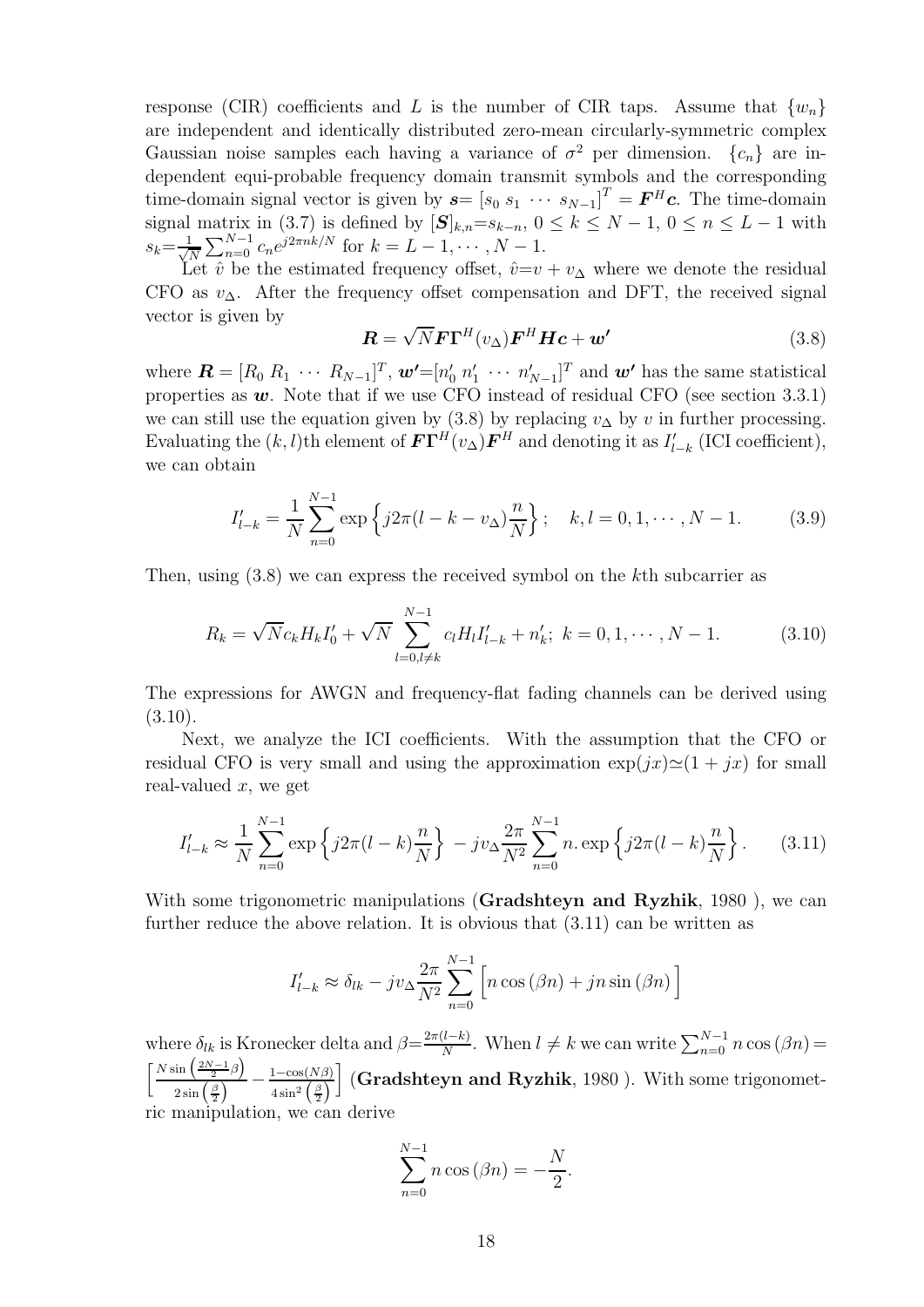Similarly, when  $l \neq k$ , we can write  $\sum_{n=0}^{N-1} n \sin(\beta n) = \left[\frac{\sin(N\beta)}{4 \sin^2(\frac{\beta}{2})} - \frac{N \cos(\frac{2N-1}{2})}{2 \sin(\frac{\beta}{2})}\right]$  $\frac{\sqrt{1-1}}{2} \beta$  $\frac{\cos\left(\frac{2N-1}{2}\beta\right)}{2\sin\left(\frac{\beta}{2}\right)}\right]$ (**Gradshteyn and Ryzhik**, 1980 ), which yields

$$
\sum_{n=0}^{N-1} n \sin (\beta n) = -\frac{N}{2} \cot \left[ \frac{\pi (l-k)}{N} \right].
$$

When  $l = k$  and  $\beta = 0$ , we have  $\sum_{n=0}^{N-1} n \cos(\beta n) = \frac{N(N-1)}{2}$  and  $\sum_{n=0}^{N-1} n \sin(\beta n) = 0$ . Using the above results we can deduce (3.12).

$$
I'_{l-k} \approx \begin{cases} \frac{\pi v_{\Delta}}{N} [-\cot(\frac{\pi(l-k)}{N}) + j] & , \text{ if } l \neq k \\ 1 - j\pi \frac{N-1}{N} v_{\Delta} & , \text{ if } l = k \end{cases}
$$
 (3.12)

We will use (3.12) in our BER analysis since the residual CFO is typically small in practical OFDM systems.

## **3.3 Performance Analysis with Channel-Independent CFO or Residual CFO for BPSK OFDM Systems**

We can treat the CFO or residual CFO and the CIR as independent parameters under some conditions. An example is a scenario where the transceivers use highly-stable crystal oscillators and skip CFO estimation to save energy. Under this condition, we may consider the CFO to be uniformly distributed and independent of the channel. Another example is a scenario where the receiver performs CFO estimation and compensation in a system with perfect power control. Under this scenario the residual CFO can be treated as a Gaussian random variable independent of the channel.

For the channel-independent CFO or residual CFO case, BER is obtained by solving the following integral

$$
P_b(\xi) = \int \int P_b(\xi|v_\Delta, \mathbf{h}) f_v(v_\Delta) f(\mathbf{h}) dv_\Delta d\mathbf{h}
$$
 (3.13)

where  $f_v(v_\Delta)$  and  $f(\mathbf{h})$  are pdfs of CFO or residual CFO and channel respectively, and  $P_b(\xi|v_\Delta, h)$  represents the BER conditioned on  $v_\Delta$  and *h*. In the following sections 3.3.1-3, we consider the uniformly distributed CFO, while in the section 3.3.4 we address a Gaussian-distributed residual CFO. These can be considered as a generalization of what is discussed in (**Dharmawansa et al.** [a] [b], 2006).

### **3.3.1 AWGN Channel with Uniformly Distributed CFO**

For the AWGN channel, we have  $\boldsymbol{H} = \frac{1}{\sqrt{N}} \boldsymbol{I}_N$ . We can simply deduce from (3.10) that

$$
R_k = c_k I'_0 + \sum_{l=0, l \neq k}^{N-1} c_l I'_{l-k} + n'_k; \quad k = 0, 1, \cdots, N-1.
$$
 (3.14)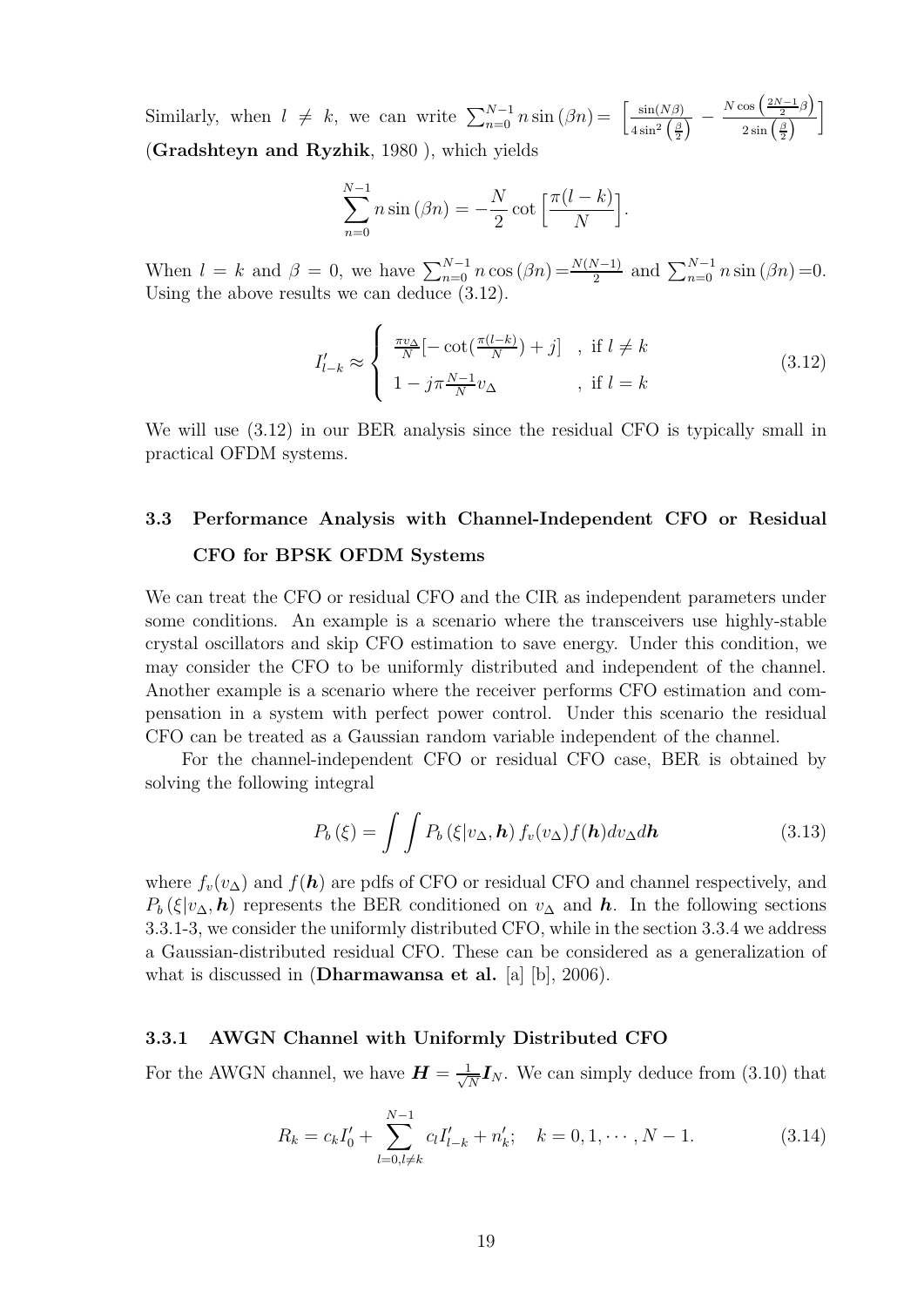Now consider the following trigonometric identity used by (**Dharmawansa et al.** [b], 2006), which is useful in our main derivations.

$$
\prod_{k=0}^{M-1} \cos (\phi_k) \equiv \frac{1}{2^{M-1}} \sum_{k=1}^{2^{M-1}} \cos (\mathbf{\Phi}^T \mathbf{e}_k)
$$
 (3.15)

where  $\mathbf{\Phi} = (\phi_0 \phi_1 \dots \phi_{M-1})^T$ ,  $\mathbf{e}_k$  is the kth column of a more general  $M \times 2^{M-1}$ matrix  $\mathbf{E}_M$ . The kth row of  $\mathbf{E}_M^T$  is essentially the binary representation of the number  $2^M$ , the whose gaps are replaced with the Form example the matrix  $\mathbf{F}$  for the values  $2^M - k$ , where zeros are replaced with  $-1$ s. For example the matrix **E**<sub>M</sub> for the values of  $M = 3$  can be written as

$$
\mathbf{E}_3 = \left( \begin{array}{rrrr} 1 & 1 & 1 & 1 \\ 1 & 1 & -1 & -1 \\ 1 & -1 & 1 & -1 \end{array} \right)
$$

 $c_k \in \{-1,1\}$  for BPSK modulation and considering the first subcarrier with the transmitted symbol 1, we can derive the characteristic function (CHF) of the real part of  $R_o$ ,  $\Re(R_0)$  as (**Sathananthan and Tellambura**, 2001)

$$
\phi_{\Re(R_0)}(\omega) = \exp\left\{j\omega\Re(I'_0) - \frac{\omega^2\sigma^2}{2}\right\} \prod_{l=1}^{N-1} \cos\{\omega\Re(I'_l)\}\tag{3.16}
$$

and using (3.15) we can obtain

$$
\phi_{\Re(R_0)}(\omega) = \frac{1}{2^{N-1}} \exp\left\{j\omega - \frac{\omega^2 \sigma^2}{2}\right\} \sum_{l=1}^{2^{N-2}} \cos\{\omega v_{\Delta} \boldsymbol{P}^T \boldsymbol{e}_k\}
$$
(3.17)

where  $P = \frac{\pi}{N} [\cot(\frac{\pi}{N}) \ \cot(\frac{2\pi}{N}) \ \ldots \ \cot(\frac{(N-1)\pi}{N})]^T$  and  $j = \sqrt{-1}$ . Using the Euler's relationship cos  $(x) = \frac{\exp(jx) + \exp(-jx)}{2}$  and after rearranging the terms of (3.17) we get (**Dharmawansa et al.** [b], 2006)

$$
\phi_{\Re(R_0)}(\omega) = \frac{1}{2^{N-1}} \sum_{k=1}^{2^{N-2}} \left( \exp\left\{ j\omega\theta_k - \frac{\omega^2 \sigma^2}{2} \right\} + \exp\left\{ j\omega\beta_k - \frac{\omega^2 \sigma^2}{2} \right\} \right) \tag{3.18}
$$

where  $\theta_k = (1 + a_k v_\Delta)$ ,  $\beta_k = (1 - a_k v_\Delta)$  and  $a_k = P^T e_k$ . A careful observation of (3.18) reveals that it is the CHF of a mixture of Gaussian density functions. For BPSK signal constellation, an error occurs if  $\Re(R_0) < 0$  and thus the conditional bit error probability can be written as

$$
P_b(\xi|v_{\Delta}) = \frac{1}{2^{N-1}} \sum_{k=1}^{2^{N-2}} \left\{ Q\left(\sqrt{2\gamma}(1 + a_k v_{\Delta})\right) + Q\left(\sqrt{2\gamma}(1 - a_k v_{\Delta})\right) \right\}.
$$
 (3.19)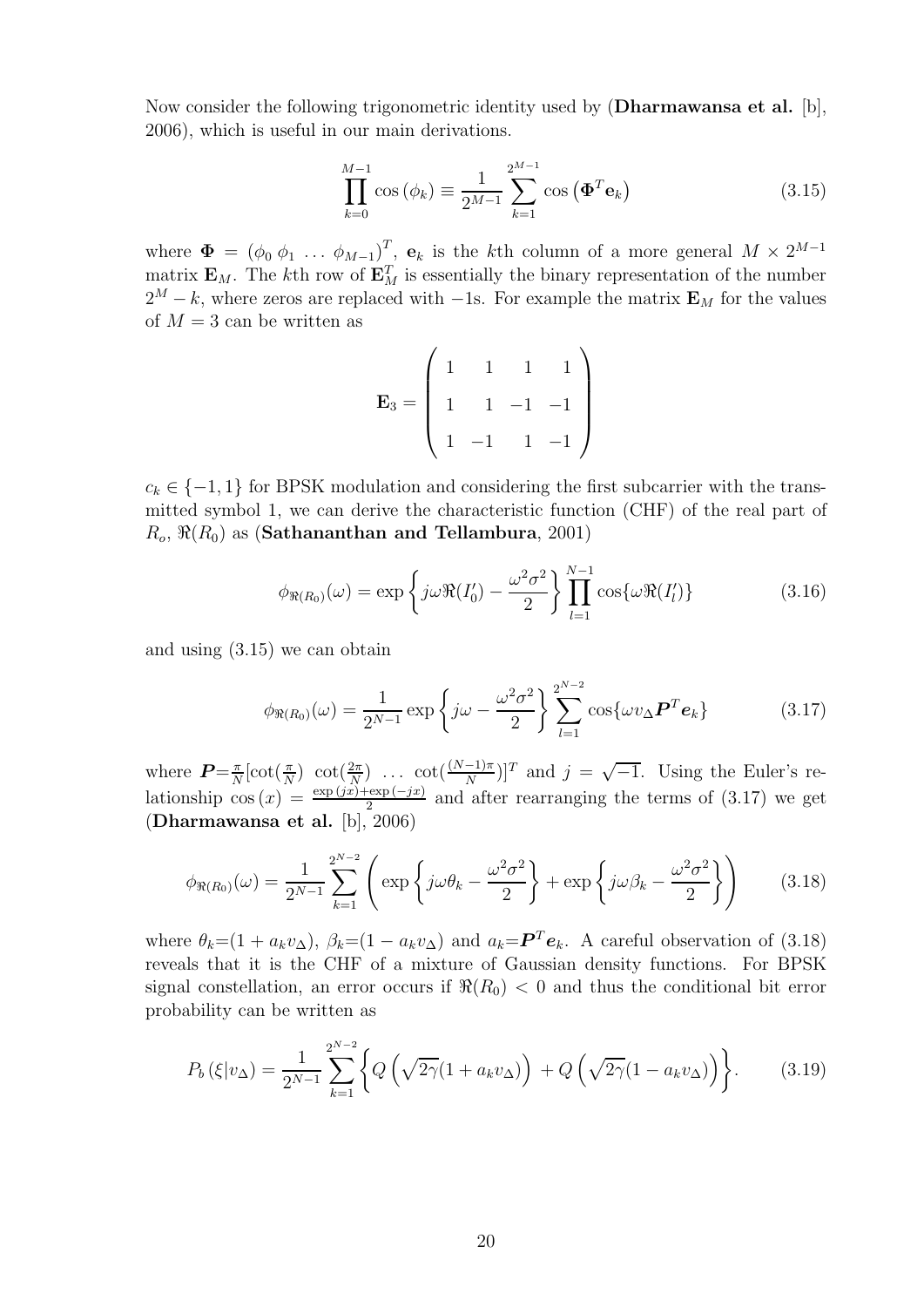Then with the assumption that the CFO  $v_{\Delta}$  is uniformly distributed over the region  $[-b, b]$ , the BER can be written as

$$
P_b(\xi) = \frac{1}{2b} \int_{-b}^{b} P_b(\xi | v_\Delta) dv_\Delta \tag{3.20}
$$

After some algebraic manipulations, (3.19) gives the bit error probability as (see Appendix)

$$
P_b(\xi) = \frac{1}{b2^{N-1}} \left[ \sum_{k=1, a_k \neq 0}^{2^{N-2}} \left\{ \frac{\lambda_k}{a_k} Q\left(\sqrt{2\gamma} \lambda_k\right) - \frac{\mu_k}{a_k} Q\left(\sqrt{2\gamma} \mu_k\right) \right\} + \sum_{k=1, a_k \neq 0}^{2^{N-2}} \left\{ \frac{-1}{2\sqrt{\pi \gamma} a_k} e^{-\gamma \lambda_k^2} + \frac{1}{2\sqrt{\pi \gamma} a_k} e^{-\gamma \mu_k^2} \right\} + \sum_{k=1, a_k = 0}^{2^{N-2}} \left\{ 2b \ Q\left(\sqrt{2\gamma}\right) \right\} \right] \tag{3.21}
$$

where  $\lambda_k = (1 + a_k b)$ ,  $\mu_k = (1 - a_k b)$ ,  $\gamma = \frac{E_b}{N_0} = \frac{1}{2\sigma^2}$  and  $Q(x)$  is the Gaussian Q-function.

## **3.3.2 Frequency-flat Rayleigh Fading Channel with Uniformly Distributed CFO**

In the frequency-flat Rayleigh fading case, we have  $H = (\alpha/\sqrt{N})I_N$  where  $\alpha$  is a zero-mean circularly-symmetric complex Gaussian random variable with a variance of  $\sigma_R^2$  per dimension which is taken to be 0.5. Then, (3.10) becomes

$$
R_k = \alpha c_k I_0' + \alpha \sum_{l=0, l \neq k}^{N-1} c_l I_{l-k}' + n_k'; \quad k = 0, 1, ..., N-1.
$$
 (3.22)

Simply compensating for the phase information of complex Gaussian random variable  $\alpha$ , we can obtain the following relation from (3.22).

$$
e^{-j\angle\alpha}R_0 = |\alpha|c_0I'_0 + |\alpha|\sum_{l=1}^{N-1} c_lI'_l + e^{-j\angle\alpha}n'_0
$$
\n(3.23)

Now we can write the CHF of the term  $\Re(e^{-j\angle\alpha}R_0)$  and following the same set of arguments as in the section 3.2.1, we can obtain the conditional bit error probability as

$$
P_b\left(\xi|v_\Delta,\alpha\right) = \frac{1}{2^{N-1}} \sum_{k=1}^{2^{N-2}} \left\{ Q\left(\sqrt{2\gamma}|\alpha|(1+a_k v_\Delta)\right) + Q\left(\sqrt{2\gamma}|\alpha|(1-a_k v_\Delta)\right) \right\}.
$$
 (3.24)

Note that  $|\alpha|$  is Rayleigh distributed with its pdf given by

$$
f(|\alpha|) = \frac{|\alpha|}{\sigma_R^2} \exp\left(-\frac{|\alpha|^2}{2\sigma_R^2}\right).
$$
 (3.25)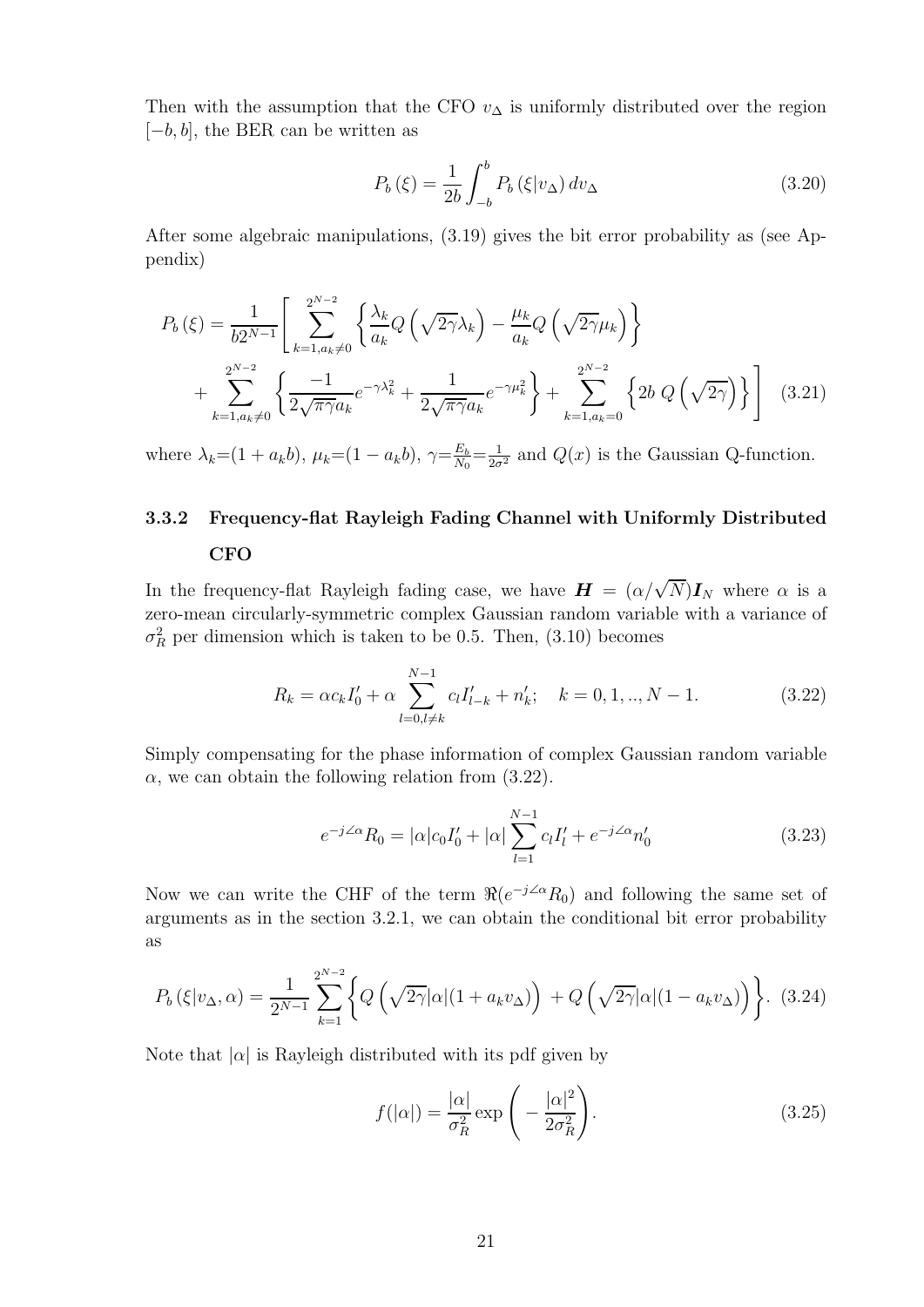Performing the integration  $\frac{1}{2}$  $\frac{1}{2b} \int_{-b}^{b} P_b(\xi | v_\Delta, \alpha) dv_\Delta$  we can get the conditional BER  $P_b(\xi|\alpha)$  as (see **Appendix**)

$$
P_b(\xi|\alpha) = \frac{1}{b2^{N-1}} \left[ \sum_{k=1, a_k \neq 0}^{2^{N-2}} \left\{ \frac{\lambda_k}{a_k} Q\left(\sqrt{2\gamma} \lambda_k|\alpha|\right) - \frac{\mu_k}{a_k} Q\left(\sqrt{2\gamma} \mu_k|\alpha|\right) \right\} + \sum_{k=1, a_k \neq 0}^{2^{N-2}} \left\{ \frac{-1}{2\sqrt{\pi \gamma} a_k|\alpha|} e^{-\gamma \lambda_k^2 |\alpha|^2} + \frac{1}{2\sqrt{\pi \gamma} a_k|\alpha|} e^{-\gamma \mu_k^2 |\alpha|^2} \right\} + \sum_{k=1, a_k = 0}^{2^{N-2}} \left\{ 2b \ Q\left(\sqrt{2\gamma}|\alpha|\right) \right\} \right] \tag{3.26}
$$

Now the dependence of  $\alpha$  on the conditional BER  $P_b(\xi|\alpha)$  is removed by averaging  $P_b(\xi|\alpha)$  with the pdf of  $|\alpha|$ , Thus, after some algebraic manipulations, we obtain the bit error probability as (**Marvin and Alouini**, 2005)

$$
P_b(\xi) = \frac{1}{2^{N-1}b} \sum_{k=1, a_k \neq 0}^{2^{N-2}} \left\{ \frac{\lambda_k}{2a_k} \left( 1 - \lambda_k \sqrt{\frac{2\gamma \sigma_R^2}{1 + 2\gamma \sigma_R^2 \lambda_k^2}} \right) - \frac{\mu_k}{2a_k} \left( 1 - \mu_k \sqrt{\frac{2\gamma \sigma_R^2}{1 + 2\gamma \sigma_R^2 \mu_k^2}} \right) \right. \\
\left. + \frac{-1}{2\sqrt{2\gamma \sigma_R^2 a_k} \sqrt{1 + 2\gamma \lambda_k^2 \sigma_R^2}} + \frac{1}{2\sqrt{2\gamma \sigma_R^2 a_k} \sqrt{1 + 2\gamma \mu_k^2 \sigma_R^2}} \right\} \\
+ \frac{1}{2^{N-1}} \sum_{k=1, a_k = 0}^{2^{N-2}} \left( 1 - \sqrt{\frac{2\sigma_R^2 \gamma}{1 + 2\sigma_R^2 \gamma}} \right). \tag{3.27}
$$

## **3.3.3 Frequency-selective Rayleigh Fading Channel with Uniformly Distributed CFO**

In the case of a frequency-selective channel, the received symbol on the kth subcarrier is given by  $(3.10)$ . We assume an L sample-spaced tap-delay-line model for the channel with the time domain tap coefficients  $\{h_l, l = 0, 1, \dots, L-1\}$  modeled as zero mean circularly symmetric complex Gaussian random variables having variances  $\{\sigma_{h_l}^2\}$  with uniform power delay profile and  $\sigma_{h_0}^2 + \sigma_{h_1}^2 + \cdots + \sigma_{h_{L-1}}^2 = 1$ . Furthermore, the channel is assumed to be quasi-static. Define  $\alpha_l = \sqrt{NH_l}$  for  $l = 0, 1, \dots, N - 1$ ,  $\alpha = [\alpha_1 \ \alpha_2 \ \cdots \ \alpha_{N-1}]^T$ . One very important factor that we should pay our attention is the correlation between different  $\alpha_i$ 's. and  $\sigma_n^2 = |\alpha_0|^2 \sigma^2$ . In the frequency-selective<br>Periodic feding ages, we have  $H = \frac{1}{2} d \alpha_0 [(\alpha_1, \alpha_2, \alpha_3)]$ . Then, wing (2.10) Rayleigh fading case, we have  $\mathbf{H} = \frac{1}{\sqrt{N}} diag[(\alpha_0, \alpha_1, \cdots, \alpha_{N-1})]$ . Then, using (3.10) and considering the first subcarrier with the transmitted symbol 1, we can write and considering the first subcarrier with the transmitted symbol 1, we can write

$$
R_0 = \alpha_0 I'_0 + \sum_{l=1}^{N-1} c_l I'_l \alpha_l + n'_0 \tag{3.28}
$$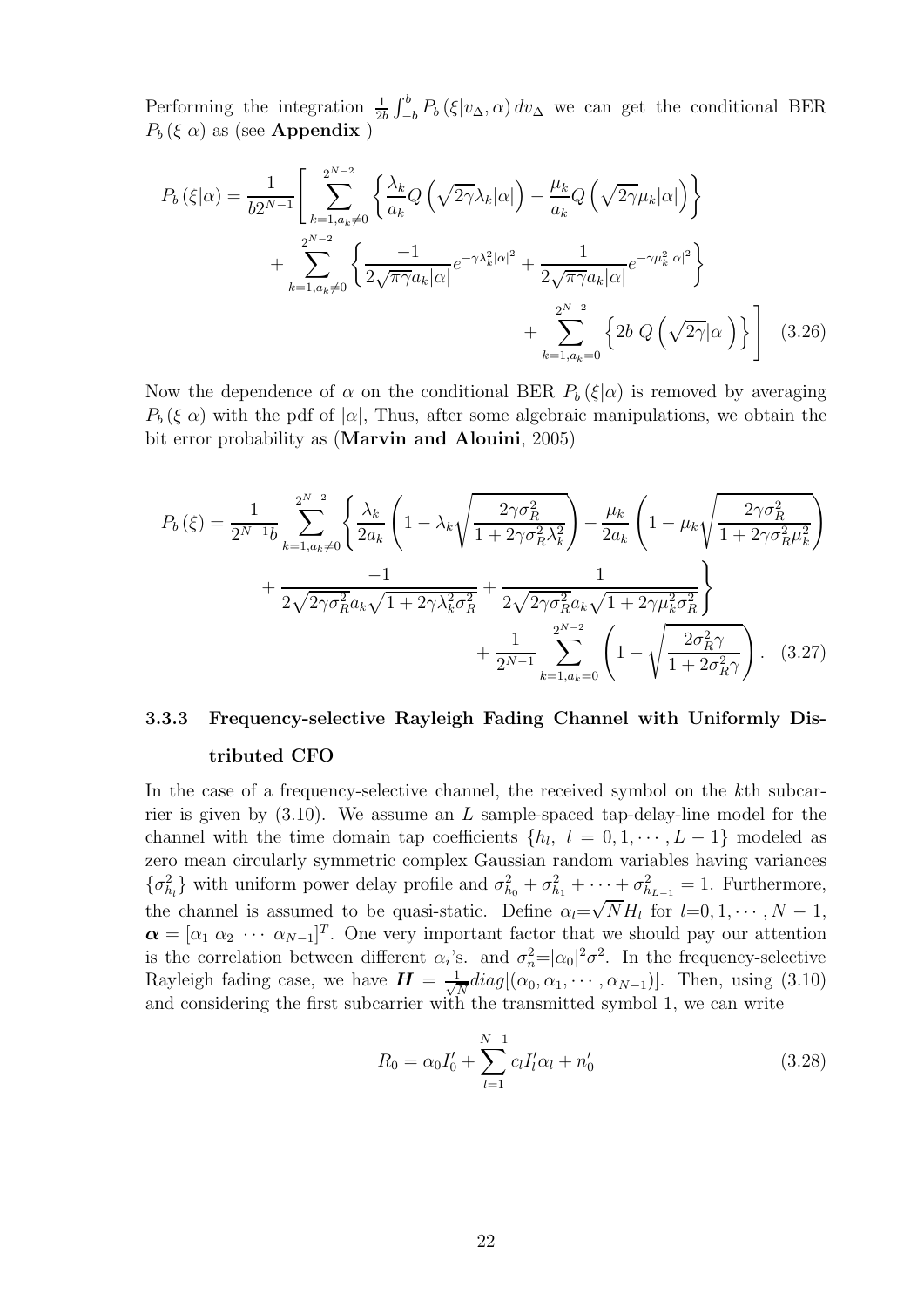Now taking the real part of (3.28) after the phase of the complex random variable  $\alpha_0$ is compensated, yields

$$
\Re(\bar{\alpha_0}R_0) = |\alpha_0|^2 + \sum_{l=1}^{N-1} \Re(c_l I_l' \alpha_l \bar{\alpha_0}) + \Re(\bar{\alpha_0} n_0')
$$
(3.29)

where  $\bar{\alpha}_0 = |\alpha_0|e^{-j\angle\alpha_0}$ . Hence, we can obtain the conditional CHF of the random variable  $\Re(\bar{\alpha_0}R_0)|\alpha_0, \alpha, v_\Delta$  as (**Dharmawansa et al.** [b], 2006)

$$
\phi_{\Re(\bar{\alpha_0}R_0)|\alpha_0,\alpha,v_{\Delta}}(\omega) = \frac{1}{2^{N-1}} \sum_{k=1}^{2^{N-2}} \left( \exp\left\{j\omega\theta_k - \frac{\omega^2\sigma_n^2}{2}\right\} + \exp\left\{j\omega\beta_k - \frac{\omega^2\sigma_n^2}{2}\right\} \right) (3.30)
$$

where  $\theta_k = (\vert \alpha_0 \vert^2 + \Re \left( \overline{\alpha}_0 P_k^T \alpha \right)), \beta_k = (\vert \alpha_0 \vert^2 - \Re \left( \overline{\alpha}_0 P_k^T \alpha \right)), \text{ and } P_k = diag(I'_1, ..., I'_{N-1})e_k.$ Hence the conditional BER can be obtained as

$$
P_b\left(\xi|\alpha_0,\boldsymbol{\alpha},v_{\Delta}\right) = \frac{1}{2^{N-1}}\sum_{k=1}^{2^{N-2}} \left\{ Q\left(\frac{|\alpha_0|^2 + \Re\left(\overline{\alpha}_0 \boldsymbol{P}_k^T \boldsymbol{\alpha}\right)}{\sigma_n}\right) + Q\left(\frac{|\alpha_0|^2 - \Re\left(\overline{\alpha}_0 \boldsymbol{P}_k^T \boldsymbol{\alpha}\right)}{\sigma_n}\right) \right\}
$$
(3.31)

Let us define  $z_k = \Re \left( \overline{\alpha}_0 P_k^T \alpha \right)$ . It is obvious that the conditional random variable  $z_k|\alpha_0, v_\Delta$  is Gaussian with mean and variance to be determined.

Now we have the following (**Kay** , 1993 ) :

$$
\mathbf{C} = E \left\{ \left( \alpha_0 \, \boldsymbol{\alpha}^T \right)^T \left( \overline{\alpha}_0 \, \boldsymbol{\alpha}^H \right) \right\} = \begin{pmatrix} c_{\alpha_0 \alpha_0} & \mathbf{C}_{\boldsymbol{\alpha} \alpha_0}^H \\ \mathbf{C}_{\alpha \alpha_0} & \mathbf{C}_{\alpha \alpha} \\ \mathbf{C}_{\alpha \alpha_0} & \mathbf{C}_{\alpha \alpha} \end{pmatrix} = N \mathbf{F}_L \mathbf{C}_h \mathbf{F}_L^H
$$
  
\n
$$
E \{ \boldsymbol{\alpha} | \alpha_0 \} = \alpha_0 c_{\alpha_0 \alpha_0}^{-1} \mathbf{C}_{\alpha \alpha_0}
$$
  
\n
$$
\mathbf{C}_{\alpha | \alpha_0} = \mathbf{C}_{\alpha \alpha} - c_{\alpha_0 \alpha_0}^{-1} \mathbf{C}_{\alpha \alpha_0} \mathbf{C}_{\alpha \alpha_0}^H
$$
\n(3.32)

where  $C_h$  is the  $L \times L$  time-domain channel covariance matrix,  $c_{\alpha_0 \alpha_m} = E\{\alpha_0 \overline{\alpha}_m\}$ ,  $0 \leq$  $l, m \leq N-1$ , and  $\mathbf{C}_{\alpha\alpha_0} = [c_{\alpha_1\alpha_0}c_{\alpha_2\alpha_0} \dots c_{\alpha_{N-1}\alpha_0}]^T$ . Then we can derive the conditional mean and variance of the random variable  $z_k$  (**Dharmawansa et al.** [b], 2006; **Miller K. S.**, 1969) as,

$$
E\left\{z_k|\alpha_0, v_{\Delta}\right\} = \frac{\pi v_{\Delta}}{N} |\alpha_0|^2 c_{\alpha_0 \alpha_0}^{-1} \Re\left(\mathbf{V}_k^T \mathbf{C}_{\alpha \alpha_0}\right) = \frac{\pi v_{\Delta}}{N} |\alpha_0|^2 a'_k \tag{3.33}
$$

and

$$
\text{Var}\left(z_k|\alpha_0, v_\Delta\right) = \frac{\pi^2 v_\Delta^2}{2N^2} |\alpha_0|^2 \mathbf{V}_k^T \mathbf{C}_{\alpha|\alpha_0} \overline{\mathbf{V}}_k = \frac{\pi^2 v_\Delta^2}{2N^2} |\alpha_0|^2 b_k \tag{3.34}
$$

where  $a'_k = c_{\alpha_0 \alpha_0}^{-1} \Re \left( V_k^T C_{\alpha \alpha_0} \right)$  and  $b_k = V_k^T C_{\alpha | \alpha_0} \overline{V}_k$ . Here  $P_k$  and  $V_k$  are related by  $P_k = \pi v_\alpha V_k$ . Because the readers unickles inside the *Q* function in (2.21) violent  $P_k = \frac{\pi v_\Delta}{N} V_k$ . Rearranging the random variables inside the Q function in (3.31) yields (Dharmawanea et al. [b] 2006) (**Dharmawansa et al.** [b], 2006)

$$
P_b(\xi|\alpha_0, \alpha, v_\Delta) = \frac{1}{2^{N-1}} \sum_{k=1}^{2^{N-2}} \left\{ Q\left(\mu_{+k} + \lambda_k Y_k\right) + Q\left(\mu_{-k} - \lambda_k Y_k\right) \right\} \tag{3.35}
$$

where  $Y_k \sim \mathcal{N}(0, 1), \ \mu_{+k} = \frac{|\alpha_0|}{\sigma}$  $\left(1+\frac{\pi}{N}v_{\Delta}a_{k}'\right)$  $), \mu_{-k} = \frac{|\alpha_0|}{\sigma}$  $\left(1 - \frac{\pi}{N} v_{\Delta} a'_k\right)$  and  $\lambda_k = \sqrt{\frac{b_k}{2\sigma}}$  $rac{b_k}{2\sigma^2} \frac{\pi v_\Delta}{N}$ .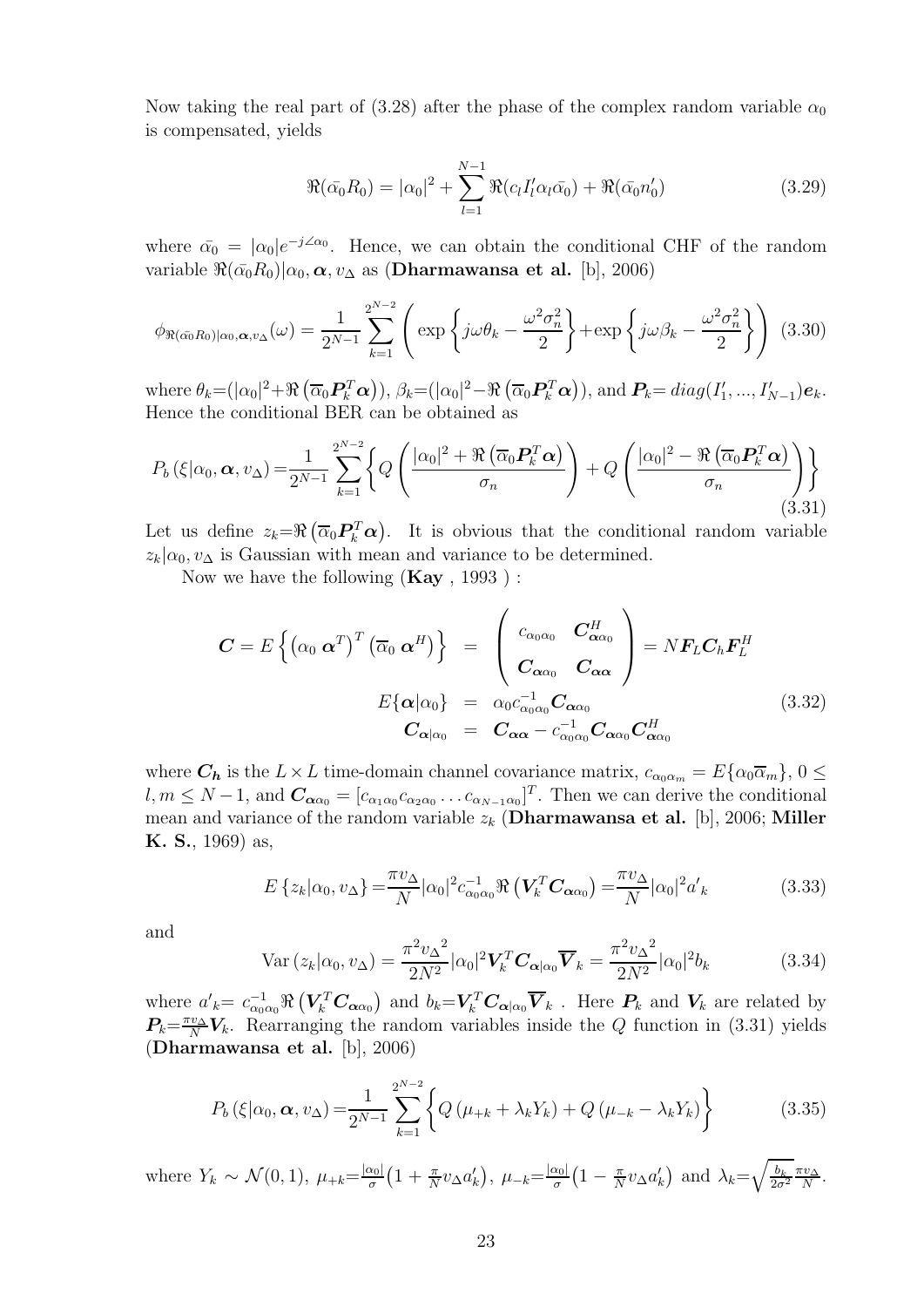Then the BER conditioned on  $\alpha$  and  $v_{\Delta}$  can be obtained as (**Verdu**, 1998)

$$
P_b(\xi|\alpha_0, v_\Delta) = \frac{1}{2^{N-1}} \sum_{k=1}^{2^{N-2}} \left\{ Q\left(\frac{\mu_{+k}}{\sqrt{1 + \lambda_k^2}}\right) + Q\left(\frac{\mu_{-k}}{\sqrt{1 + \lambda_k^2}}\right) \right\}.
$$
 (3.36)

Further manipulating and averaging (3.36) with respect to  $\alpha_0$  give

$$
P_b(\xi|v_{\Delta}) = \frac{1}{2} - \frac{1}{2^N} \sum_{k=1}^{2^{N-2}} \left\{ \frac{M\left(1 + m_k v_{\Delta}\right)}{2\sqrt{p + q_k v_{\Delta} + r_k v_{\Delta}^2}} - \frac{M\left(1 - m_k v_{\Delta}\right)}{2\sqrt{p - q_k v_{\Delta} + r_k v_{\Delta}^2}} \right\} \tag{3.37}
$$

where  $M = \sqrt{2\sigma_R^2 \gamma}$ ,  $\gamma$  is the same as defined before,  $m_k = \frac{\pi}{N} a'_{k}$ ,  $p = (1 + 2\sigma_R^2 \gamma)$ ,  $q_k = \frac{4\sigma_R^2 \gamma \pi a'_{k}}{N}$ , and  $r_k = \frac{\pi^2}{N^2} \gamma (b_k + a'_k)$ . Now removing the dependence of random CFO in (3.37), we obtain the BFB as obtain the BER as

$$
P_b(\xi) = \frac{1}{b2^N} \sum_{k=1, m_k \neq 0}^{2^{N-2}} \left[ 2b - [A]_{-b}^b - [B]_{-b}^b \right] + \frac{1}{b2^N} \sum_{k=1, m_k = 0}^{2^{N-2}} \left[ 2b - \left[ \frac{M}{\sqrt{r_k}} \sinh^{-1} \left( \frac{v_\Delta}{L'} \right) \right]_{-b}^b \right]
$$
\n(3.38)

where

$$
A = \frac{Mm_k}{2r_k} \left[ \sqrt{p + q_k v_\Delta + r_k v_\Delta^2} \right] + \left[ \frac{M(1 - \frac{q_k m_k}{2r_k})}{2\sqrt{r_k}} \sinh^{-1} \left( \frac{v_\Delta}{L'} + \frac{q_k}{2r_k L'} \right) \right] \tag{3.39}
$$

$$
B = \frac{-Mm_k}{2r_k} \left[ \sqrt{p - q_k v_\Delta + r_k v_\Delta^2} \right] + \left[ \frac{M(1 - \frac{q_k m_k}{2r_k})}{2\sqrt{r_k}} \sinh^{-1} \left( \frac{v_\Delta}{L'} - \frac{q_k}{2r_k L'} \right) \right] \tag{3.40}
$$

$$
L' = \sqrt{\frac{p}{q_k} - \frac{q_k^2}{4r_k^2}}
$$
\n(3.41)

and  $L'$  is always positive.

## **3.3.4 AWGN and Frequency-flat Rayleigh Fading Channels with Perfect Power Control**

To evaluate (3.13), we should know the pdf of  $v_{\Delta}$ . As far as maximum likelihood (ML) estimators are concerned, we can observe the nature of the pdf of  $v_{\Delta}$  conditioned on the channel. Asymptotic properties of the maximum likelihood estimate (MLE) indicate that if the regularity conditions are satisfied, then the MLE of the unknown parameter *θ* is asymptotically Gaussian-distributed as

$$
\hat{\boldsymbol{\theta}} \sim \mathcal{N}(\boldsymbol{\theta}, \boldsymbol{I}^{-1}(\boldsymbol{\theta})) \tag{3.42}
$$

where  $I(\theta)$  is the Fisher information matrix evaluated at the true value of the unknown parameter (**Kay**, 1993). Hence, it is reasonable to use the conditional pdf of  $v_{\Delta}$  as

$$
f_v(v_\Delta|\mathbf{h}) = \mathcal{N}(0, \mathbf{I}^{-1}(\boldsymbol{\theta})) = \mathcal{N}(0, CRB|\mathbf{h})
$$
\n(3.43)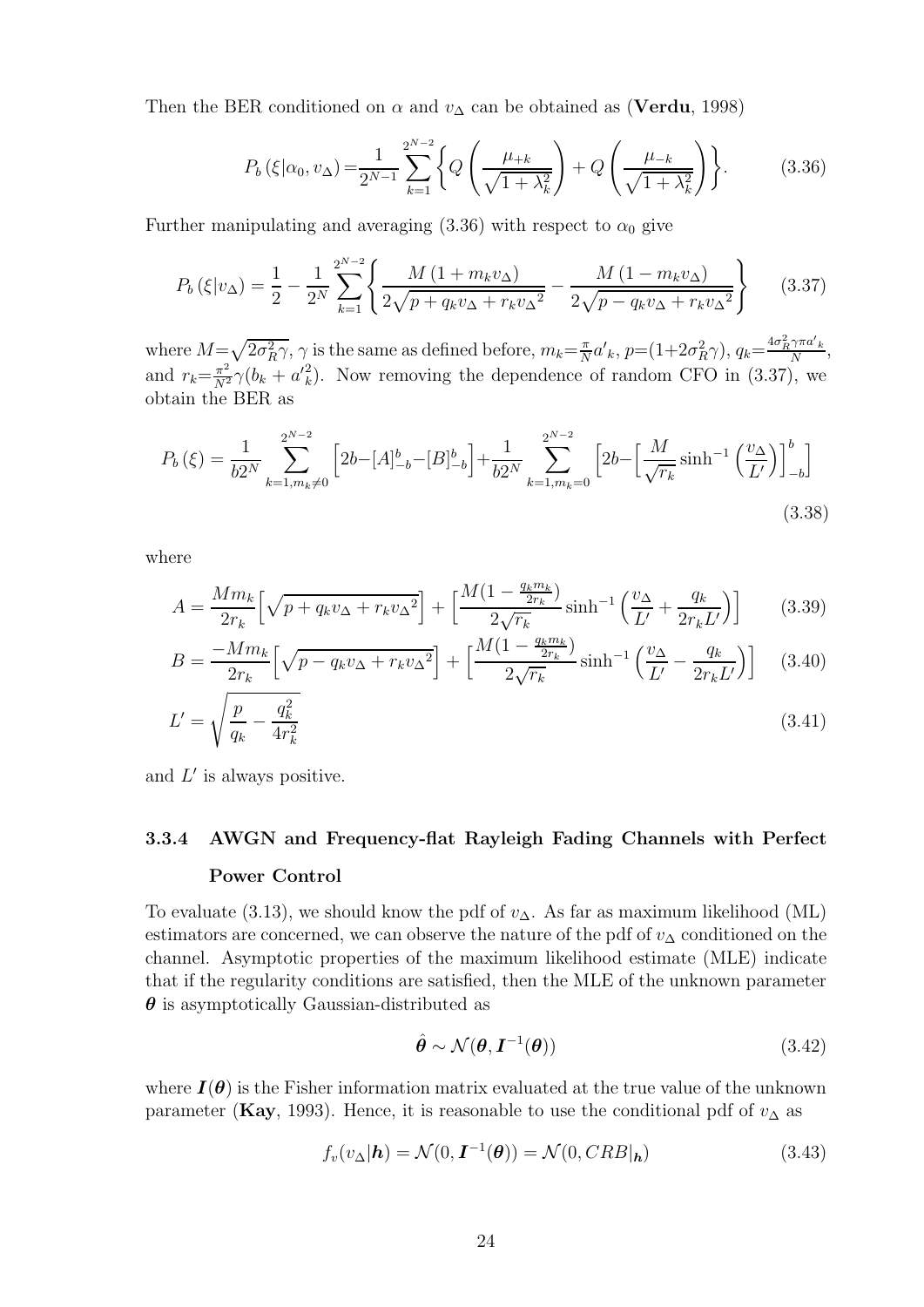where  $CRB|_h$  is the Cramer-Rao lower bound conditioned on the CIR. For a training signal consisting of  $(P + 1)$  identical parts, each having L samples, and if the CFO estimation is based on  $PL$  samples (excluding the cyclic prefix with L samples), the CRB conditioned on the channel *h* is given by (**Hlaing Minn et al.** [b], 2006)

$$
CRB|_{\mathbf{h}} = \frac{3N^3\sigma^2}{\pi^2PL^3(P^2 - 1)\mathbf{h}^H\mathbf{S}^H\mathbf{S}\mathbf{h}}.\tag{3.44}
$$

For most of the training designs (**Hlaing Minn et al.** [b] [c], 2006), we have  $S^H S = E_{av} I$ , and hence

$$
CRB|_{\mathbf{h}} = \frac{3N^3\sigma^2}{\pi^2PL^3(P^2 - 1)E_{av}\mathbf{h}^H\mathbf{h}}.\tag{3.45}
$$

If we assume perfect power control, we can say  $h^H S^H S h$  is constant and hence for a receiver with a CFO estimator, the pdf of the residual CFO can be considered as a Gaussian pdf independent of the channel resulting simply  $f(v_\Delta|\mathbf{h}) = f(v_\Delta)$ . If we consider arbitrary training signal samples  $\{s_k\}$ , the CRB for v derived for the ML joint estimation of v and *h* is given by (**Morelli and Mengali**, 2000)

$$
CRB|_{h} = \frac{N^2 \sigma^2}{4\pi^2 h^H S^H \Lambda (I_N - B) \Lambda Sh}
$$
(3.46)

where

$$
\boldsymbol{B} = \boldsymbol{S}(\boldsymbol{S}^H \boldsymbol{S})^{-1} \boldsymbol{S}^H \tag{3.47}
$$

and  $\Lambda = diag\{0, 1, \ldots, N-1\}$ . In our derivation, we use (3.46).

### **3.3.4.1 AWGN channel**

For the AWGN channel, (3.13) simply reduces to a single integral evaluation as we do not have to average with respect to the channel. The signal model for AWGN channel can be obtained from (3.7) as

$$
r = \Gamma(v)s + w \tag{3.48}
$$

where  $\mathbf{s} = [s_0 s_1 \dots s_{N-1}]^T$  is the training signal vector. The CRB of the CFO estimation for the signal model in (3.48) is given by (**Hlaing Minn and Xing**, 2005)

$$
CRB = \frac{N^2 \sigma^2}{4\pi^2 \mathbf{s}^H \mathbf{\Lambda}^2 \mathbf{s}} = \Omega \tag{3.49}
$$

Then we evaluate the BER as

$$
P_b(\xi) = \frac{1}{2^{N-1}} \sum_{k=1}^{2^{N-2}} 2E \left\{ Q \left( \sqrt{2\gamma} + \sqrt{2\gamma} a_k v_\Delta \right) \right\} \tag{3.50}
$$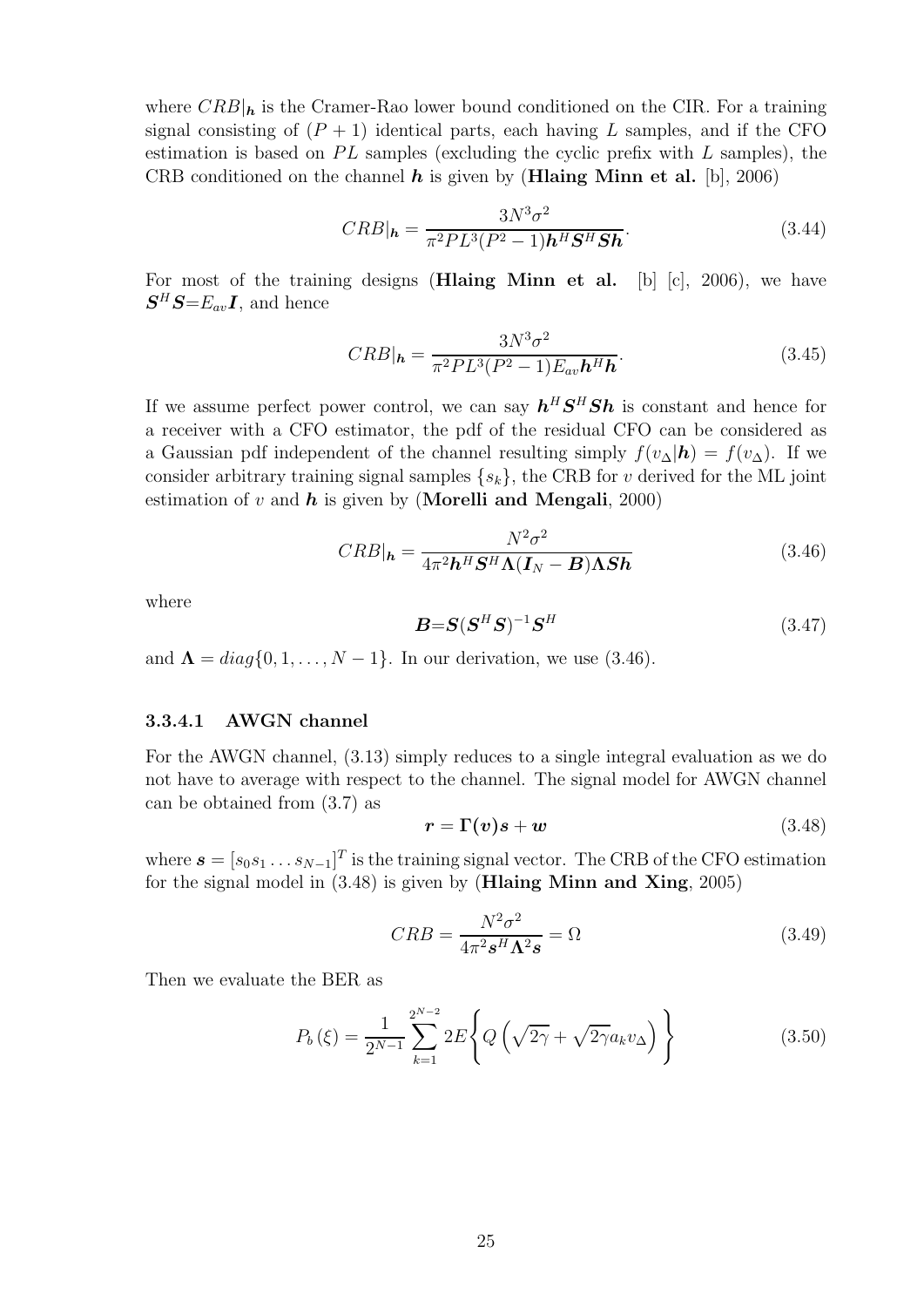where the expectation is with respect to  $v_{\Delta}$ . Re-arranging the random variables inside the  $Q$  function in  $(3.50)$  gives

$$
P_b(\xi) = \frac{1}{2^{N-1}} \sum_{k=1}^{2^{N-2}} 2E \left\{ Q \left( \sqrt{2\gamma} + \sqrt{2\gamma \Omega} a_k \frac{v_\Delta}{\sqrt{\Omega}} \right) \right\}
$$
  
= 
$$
\sum_{k=1}^{2^{N-2}} 2E \left\{ Q \left( \sqrt{2\gamma} + \sqrt{2\gamma \Omega} a_k X \right) \right\} (3.51)
$$

where  $X \sim \mathcal{N}(0, 1)$ . Then, using (**Verdu**, 1998) we obtain the BER as

$$
P_b(\xi) = \frac{1}{2^{N-1}} \sum_{k=1}^{2^{N-2}} 2Q\left(\sqrt{\frac{2\gamma}{1 + 2\gamma \Omega a_k^2}}\right).
$$
 (3.52)

#### **3.3.4.2 Frequency-flat Rayleigh fading channel**

When the frequency-flat fading channel is considered, (3.46) can be reduced to

$$
CRB|_{\alpha} = \frac{2N^2}{\left(8\pi^2 \mathbf{s}^H \mathbf{\Lambda} (\mathbf{I}_N - \mathbf{B}) \mathbf{\Lambda} \mathbf{s}\right)} \frac{\sigma^2}{\left|\alpha_0\right|^2} = \frac{\Lambda}{\left|\alpha_0\right|^2} \tag{3.53}
$$

where  $\alpha_0$  is complex Gaussian with variance  $\sigma_R^2$  per dimension. Under the perfect<br>power control, we can conjugately consider that  $|\alpha|^2$  is constant while fixing a Thug power control, we can equivalently consider that  $|\alpha_0|^2$  is constant while fixing *s*. Thus we assume the pdf of residual CFO to be

$$
f_v(v_\Delta|\alpha_0) = f_v(v_\Delta) = \mathcal{N}(0,\Lambda). \tag{3.54}
$$

Using (3.13), (3.24), (3.54) and the same mathematical arguments used in deriving (3.52), we obtain the BER for the frequency-flat Rayleigh fading channel under perfect power control as

$$
P_b(\xi) = \frac{1}{2^{N-1}} \sum_{k=1}^{2^{N-2}} 2Q\left(\sqrt{\frac{2\gamma}{1 + 2\gamma\Lambda a_k^2}}\right).
$$
 (3.55)

#### **3.4 Performance Analysis with Channel-Dependent Residual CFO for**

#### **BPSK OFDM Systems**

For the channel-dependent residual CFO scenario, the bit error probability can be expressed as

$$
P_b(\xi) = \int \int P_b(\xi|v_\Delta, \mathbf{h}) f_v(v_\Delta|\mathbf{h}) f(\mathbf{h}) dv_\Delta d\mathbf{h}.
$$
 (3.56)

The closed form solution to (3.56) for the frequency-flat Rayleigh fading channel is presented in the following. However, solving the above problem for the frequencyselective case appears to be intractable and hence we adopt an alternative approach for the frequency-selective case which will be presented in Section 3.4.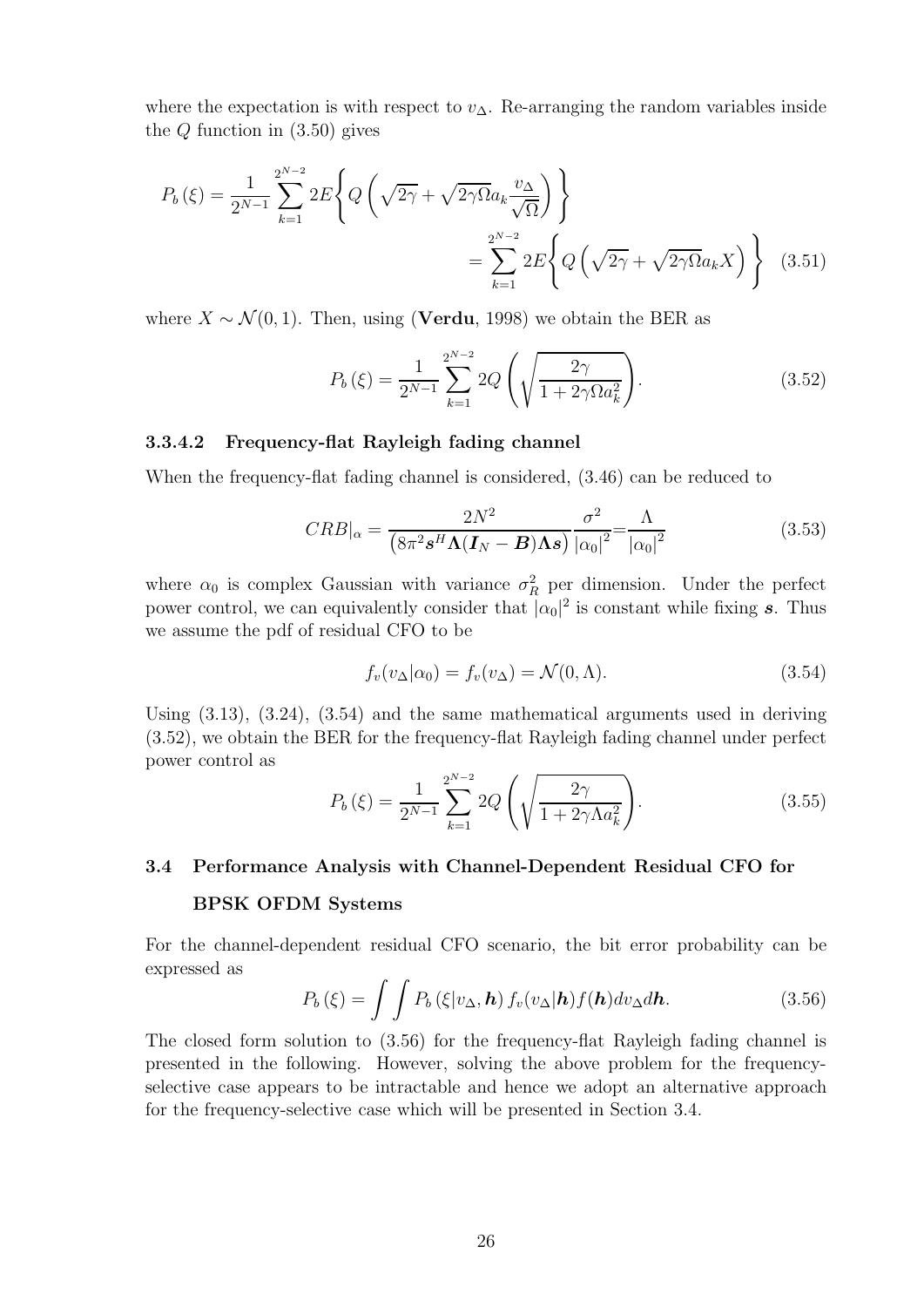#### **3.4.1 Frequency-flat Rayleigh Fading Channel**

The variance of the conditional Gaussian random variable  $v_{\Delta}|\alpha$  for the frequencyflat Rayleigh fading channel is given by (3.53) for the MLE estimator (**Morelli and Mengali**, 2000) we use in this paper. Manipulating the equations (3.24), (3.25), (3.43),  $(3.53)$  and  $(3.56)$  yields the BER conditioned on  $\alpha$  as

$$
P_b(\xi|\alpha) = \frac{1}{2^{N-1}} \sum_{k=1}^{2^{N-2}} 2Q\left(\frac{\mu}{\sqrt{1+\eta_k^2}}\right)
$$
(3.57)

where  $\mu=\sqrt{2\gamma}|\alpha|$  and  $\eta_k=\sqrt{2\gamma\lambda}a_k$ . Further averaging with respect to the Rayleigh variable  $|\alpha|$ , we obtain the BER as

$$
P_b(\xi) = \frac{1}{2^{N-1}} \sum_{k=1}^{2^{N-2}} \left\{ 1 - \sqrt{\frac{\frac{2\gamma}{1+2\gamma\lambda a_k^2} \sigma_R^2}{1 + \frac{2\gamma}{1+2\gamma\lambda a_k^2} \sigma_R^2}} \right\}.
$$
 (3.58)

# **3.5 An Alternative Approach to BER Analysis in Frequency-Selective Channel for BPSK OFDM Systems**

Since the BER calculation in the frequency-selective fading channel seems to be intractable using the procedure used earlier, we propose the following method with relaxed assumptions and we denote this as an *analysis with relaxed assumptions*. In this analytical development we assume that  $v_{\Delta}$  and  $h$  are independent and  $v_{\Delta}$  is uniformly distributed. Even though these assumptions are not entirely justifiable for the MLE1 estimator in (**Morelli and Mengali**, 2000), analytical results so obtained closely match with the simulation results. We applied this approach for both frequency-flat and frequency-selective scenarios as follows.

#### **3.5.1 Frequency-Flat Rayleigh Fading Channel**

The estimates of v and  $h_0$  can be written as (**Morelli and Mengali**, 2000)

$$
\hat{v} = \arg_{\tilde{v}} \max \left\{ \boldsymbol{r}^H \boldsymbol{\Gamma}(\tilde{v}) \boldsymbol{B} \boldsymbol{\Gamma}^H(\tilde{v}) \boldsymbol{r} \right\} \tag{3.59}
$$

$$
\hat{h_0} = (\mathbf{S}^H \mathbf{S})^{-1} \mathbf{S}^H \Gamma^H(\hat{v}) \mathbf{r}
$$
\n(3.60)

where *B* is given in (3.47) and  $S = s$  since  $L = 1$ . Substituting (3.7) into (3.60) and using the approximation  $e^{\frac{-j2\pi l v_A}{N}} \simeq (1 - \frac{j2\pi l v_A}{N})$  for very small  $v_A$ , we can find an approximation for  $h_0$  as

$$
\hat{h_0} \approx \left[1 - \frac{j2\pi v_\Delta}{N^2} \sum_{k=1}^{N-1} k|s_k|^2\right] h_0 + w_{new} \tag{3.61}
$$

where  $w_{new}$  is a zero-mean circularly-symmetric complex Gaussian variable with variance  $\frac{\sigma^2}{N}$  per dimension. For simplicity we define  $q = \left[1 - \frac{j2\pi v_{\Delta}}{N^2}\right]$  $N^2$  $\sum_{k=1}^{N-1} k|s_k|^2$ . From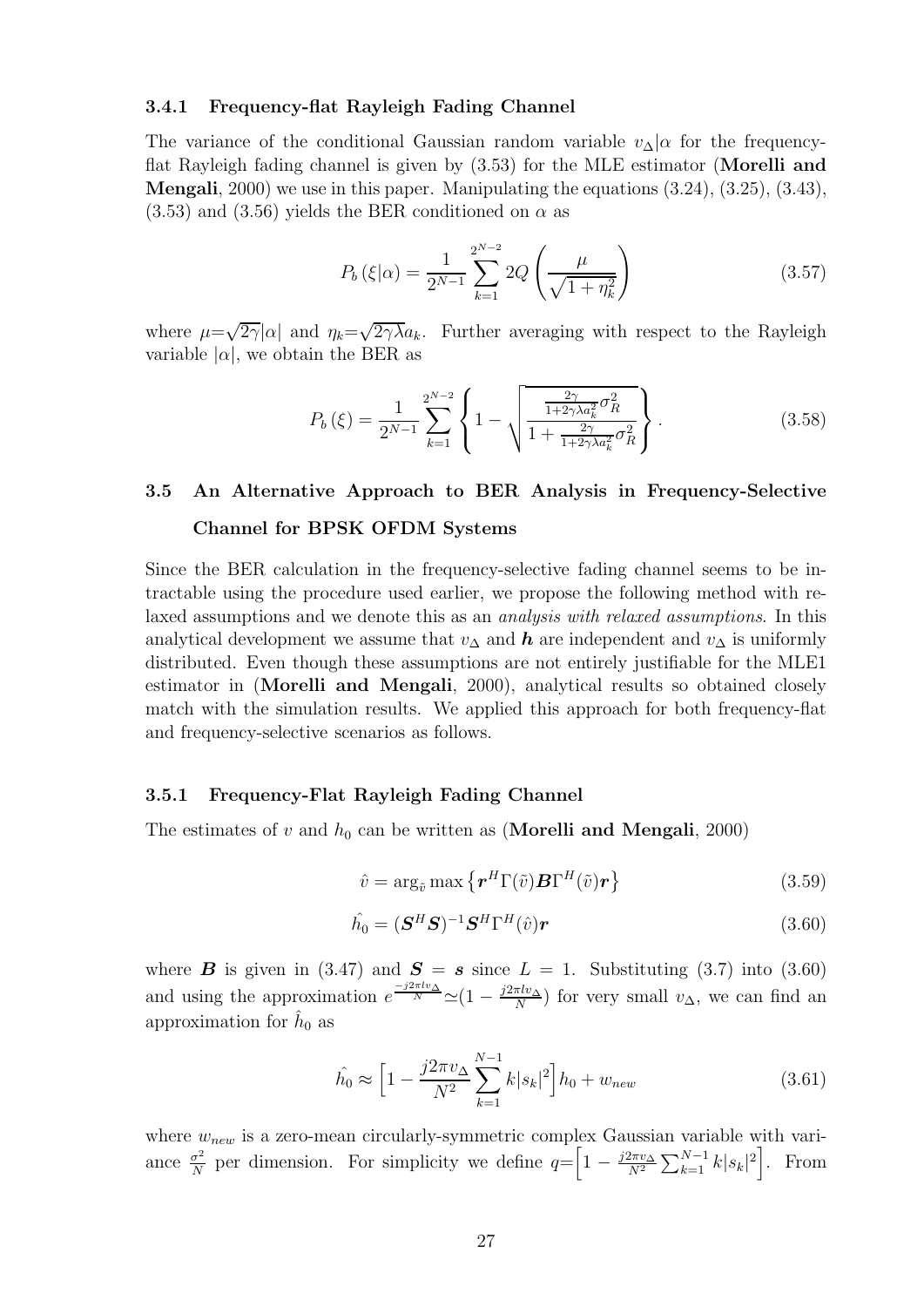(3.22) we have

$$
R_0 = \left[1 + \frac{\pi v_\Delta}{N} \sum_{l=1}^{N-1} c_l a_l\right] h_0 + n'_0; l = 0, 1, \cdots, N-1 \tag{3.62}
$$

where we have used  $I'_l = \frac{\pi v_\Delta}{N} a_l$  for  $l \neq 0$  and  $I'_0 = 1$  under very small  $v_\Delta$  assumption, and  $c_0=1$ . Let  $p=\left[1+\frac{\pi v_\Delta}{N}\sum_{l=1}^{N-1}c_l a_l\right]$ . Now we want to find  $Pr\left[\Re(\frac{R_0}{\hat{h}_0}\right]$ the results from Appendix B of  $($ **Proakis**, 1995 $)$ , we obtain  $\infty$  0  $|c_0=1$ . Applying

$$
P_b(\xi|v_\Delta, c_1, c_2, ... c_{N-1}) = 1 - \frac{v_2}{v_1 + v_2}
$$
\n(3.63)

where

$$
v_1 = \sqrt{w^2 + \frac{1}{4(\mu_{\hat{h}_0 \hat{h}_0} \mu_{R_0 R_0} - |\mu_{\hat{h}_0 R_0}|^2)} - w}
$$
(3.64)

$$
v_2 = \sqrt{w^2 + \frac{1}{4(\mu_{\hat{h}_0 \hat{h}_0} \mu_{R_0 R_0} - |\mu_{\hat{h}_0 R_0}|^2)}} + w
$$
 (3.65)

$$
w = \frac{\mu_{\hat{h}_0 R_0} + \mu_{\hat{h}_0 R_0}^*}{4(\mu_{\hat{h}_0 \hat{h}_0} \mu_{R_0 R_0} - |\mu_{\hat{h}_0 R_0}|^2)}
$$
(3.66)

and  $\mu_{XY} = \frac{1}{2}E\left[ (X - E\{X\}) (Y - E\{Y\})^* \right]$ . Furthermore, we can derive the following statistical relationships conditioned on  $v_{\Delta}$  and all data symbols  $(c_1 \ c_2 \ \cdots \ c_{N-1})$ :  $\mu_{R_0R_0} = \frac{|p|^2 \sigma_{h_0}^2}{2} + \sigma^2$ ,  $\mu_{\hat{h_0}\hat{h_0}} = \frac{|q|^2 \sigma_{h_0}^2}{2} + \frac{\sigma^2}{N}$ ,  $\mu_{\hat{h_0}R_0} = \frac{p^* q \sigma_{h_0}^2}{2}$ ,  $\mu_{R_0\hat{h_0}} = \frac{q^* p \sigma_{h_0}^2}{2}$ ,  $w =$ <br> $\frac{\Re(pq^*)}{2}$  where  $\sigma_{h_0}^2$  is the variance of  $h_$  $2\sigma^2\left(\frac{|p|^2}{N}+|q|^2+\frac{2\sigma^2}{N\sigma_{h_0}^2}\right)$ where  $\sigma_{h_0}^2$  is the variance of  $h_0$ . After some algebraic manipulations, we can show that

$$
P_b(\xi|v_{\Delta}, c_1, c_2, ...c_{N-1}) = \frac{1}{2} - \frac{a'_1 + b'_1 v_{\Delta} + c'_1 v_{\Delta}^2}{\sqrt{a'_3 + b'_3 v_{\Delta} + c'_3 v_{\Delta}^2 + d'_3 v_{\Delta}^3 + e'_3 v_{\Delta}^4}}
$$
(3.67)

where  $a'_1 = 0.5, b'_1 = -\frac{\pi a}{2N}, c'_1$  $\mathcal{L}'_1 = -\frac{\pi^2 g \lambda}{N^3}, \ a'_2 = \frac{2\sigma^2}{\sigma_{h_0}^2} \left(1 + \frac{1}{N} + \frac{2\sigma^2}{N\sigma_{h_0}^2}\right), \ b'_2 = -\frac{2\sigma^2}{\sigma_{h_0}^2} \left(\frac{2\pi a}{N^2}\right), \ c'_2 = \frac{2\sigma^2}{\sigma_{h_0}^2}$  $h_0$   $N \frac{1}{2} h_0$   $n_0$   $h_0$   $n_1$  $\int \frac{\pi^2}{N^3} (a^2 +$  $(g^2) + \frac{4\pi^2\lambda^2}{N^4}$  $\frac{N^4}{N}$  $\Big]$ ,  $a'_3 = (4a'_1)$  $a_2^2+a_2^{\prime}), b_3^{\prime} = (8a_1^{\prime}b_1^{\prime}+b_2^{\prime}), c_3^{\prime} = \Big[4(b_1^{\prime})$  $\left[2+2a_1'c_1'\right]+c_2'\right], d_3' = 8b_1'c_1', e_3' = 4c_1'$ 2 ,  $a=\sum_{l=1}^{N-1}c_l\cot(\frac{\pi l}{N}),\ \lambda=\sum_{k=1}^{N-1}k|s_k|^2$  and  $g=\sum_{l=1}^{N-1}c_l$ . Averaging (3.67) over all possible data symbol combinations and  $v_{\Delta}$  yields

$$
P_b(\xi) = \frac{1}{2^{N-1}} \sum_{c_1 \in \{-1,1\}} \sum_{c_2 \in \{-1,1\}} \dots \dots \sum_{c_{N-1} \in \{-1,1\}} \frac{1}{2b} \times \left[ \int_{-b}^b \frac{1}{2} - \frac{a_1' + b_1' v_\Delta + c_1' v_\Delta^2}{\sqrt{a_3' + b_3' v_\Delta + c_3' v_\Delta^2 + d_3' v_\Delta^3 + e_3' v_\Delta^4}} dv_\Delta \right].
$$
 (3.68)

In general, closed form solution does not exist for (3.68). But a closed form solution can be derived ignoring the terms with coefficients  $d_3'$  and  $e_3'$ . This is really the case when  $v_{\Delta} \rightarrow 0$ . However, at high SNR this is not acceptable and we have to use numerical integration techniques given in software packages such as MatLab and Mathematica.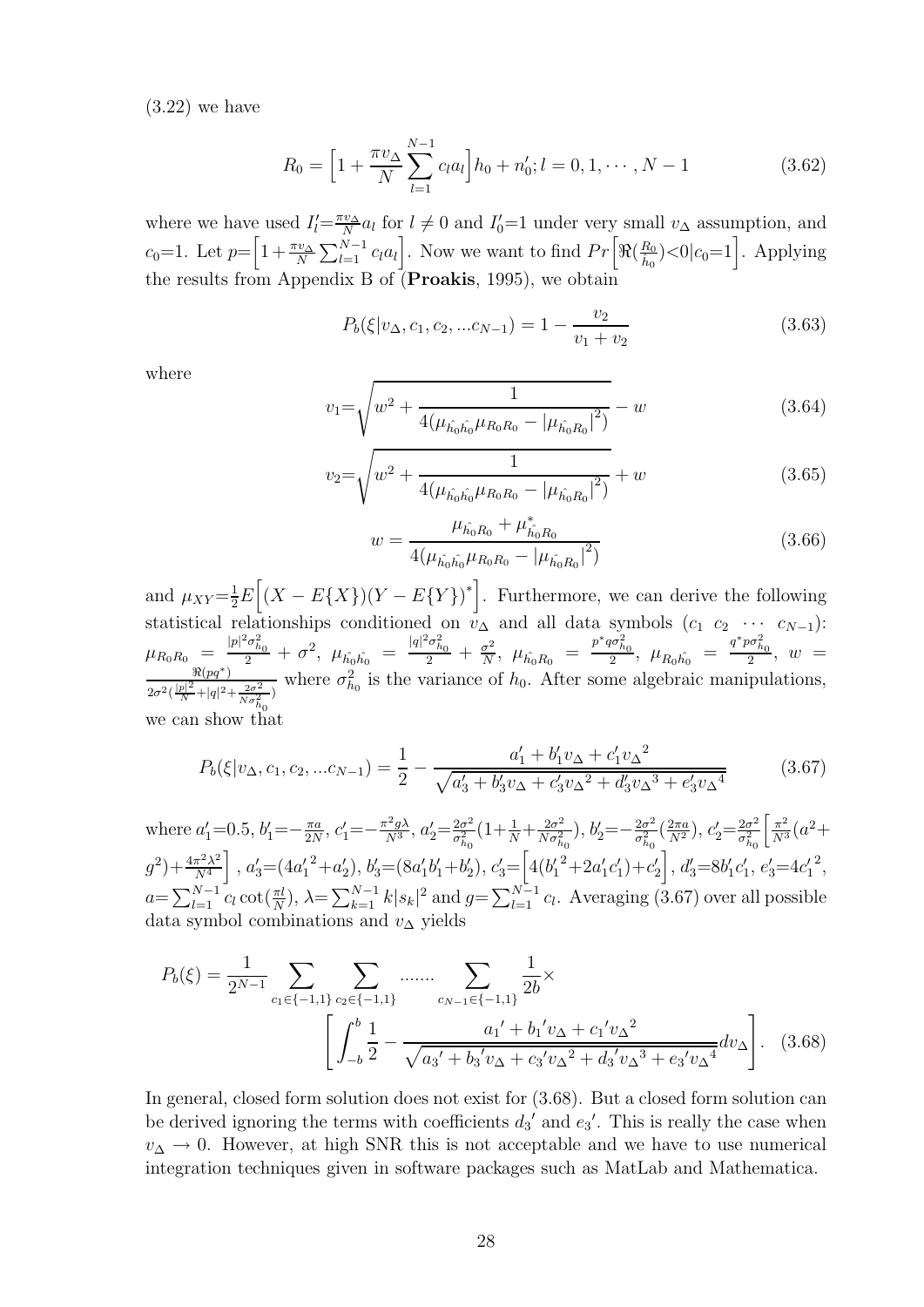#### **3.5.2 Frequency-selective Rayleigh fading channel**

The estimate of the channel co-efficient vector is obtained as (**Morelli and Mengali**, 2000)

$$
\hat{\boldsymbol{h}} = \left[\hat{h}_0 \; \hat{h}_1 \; \cdots \; \hat{h}_{L-1}\right]^T = (\boldsymbol{S}^H \boldsymbol{S})^{-1} \boldsymbol{S}^H \boldsymbol{\Gamma}^H(\hat{v}) \boldsymbol{r}
$$
\n(3.69)

where  $S$ ,  $\Gamma$ ,  $r$  are as defined in (3.7) and  $\hat{v}$  is the estimate of the normalized CFO. Denoting  $\hat{\alpha}_e$  as the N-point DFT of  $\hat{h}$ , i.e.,  $\hat{\alpha}_e = [\hat{\alpha}_0 \ \hat{\alpha}_1 \ \dots \ \hat{\alpha}_{N-1}]^T = \sqrt{N} \mathbf{F}_L \hat{\mathbf{h}}$ , and after some matrix manipulations, we obtain

$$
\hat{\alpha}_0 = \frac{1}{\sqrt{N}} \mathbf{1}_N^T \mathbf{A}_e \mathbf{F}^H \left[ \alpha_0 \ \mathbf{\alpha}^T \right]^T + \mathbf{1}_N^T \mathbf{B}_e \mathbf{w} \tag{3.70}
$$

where

$$
\begin{array}{ccl} \boldsymbol{A}_e &=& \begin{pmatrix} \boldsymbol{A} & \boldsymbol{0}_{L \times (N-L)} \\ \boldsymbol{0}_{(N-L) \times L} & \boldsymbol{0}_{(N-L) \times (N-L)} \end{pmatrix} \\ \boldsymbol{B_e} &=& \begin{bmatrix} ((\boldsymbol{S}^H \boldsymbol{S})^{-1} \boldsymbol{S}^H)^T, \boldsymbol{0}_{N \times (N-L)} \end{bmatrix}^T \\ \boldsymbol{A} &=& (\boldsymbol{S}^H \boldsymbol{S})^{-1} \boldsymbol{S}^H \boldsymbol{\Gamma}^H ({v_{\Delta})} \boldsymbol{S}. \end{bmatrix} \end{array}
$$

From (14) when  $c_0 = 1$ , we can deduce that

$$
R_0 = \alpha_0 + a \mathbf{P}^T \boldsymbol{\alpha} + n_0' \tag{3.71}
$$

where  $a=\frac{\pi v_{\Delta}}{N}$ ,  $P=[c_1a_1\ c_2a_2\ \cdots\ c_{N-1}a_{N-1}]^T$ , and we have used (3.12) with  $I'_l=a a_l$  for  $l\neq 0$  and  $I'-1$  under very small  $v_{\Delta}$  assumption. Here we apply the same procedure  $l \neq 0$  and  $I'_0=1$  under very small  $v_\Delta$  assumption. Here we apply the same procedure which was used to derive (3.68). The random variables  $\hat{\alpha}_0$  and  $R_0$  conditioned on  $v_{\Delta}$ and the data sequence  $[c_1 c_2 \cdots c_{N-1}]^T$  are complex Gaussian. Hence we can derive the following statistics:

$$
\mu_{R_0 R_0} = A_1 + B_1 v_\Delta + C_1 v_\Delta^2 \tag{3.72}
$$

where  $A_1 = \frac{1}{2} [2\sigma^2 + c_{\alpha_0 \alpha_0}], B_1 = \frac{\pi}{N} \Re(\mathbf{C}_{\alpha_0}^H \overline{\mathbf{P}}), C_1 = \frac{\pi^2}{2N}$  $\frac{\pi^2}{2N^2} \left[ \boldsymbol{P}^T \boldsymbol{C}_{\boldsymbol{\alpha} \boldsymbol{\alpha}} \boldsymbol{\overline{P}} \right]$ , and  $\mu_{\hat{\alpha_0}\hat{\alpha_0}} = \frac{1}{2}$  $\left[\mathbf{1}_N^T\mathbf{A}_e\mathbf{C}_h\mathbf{A}_e^H\mathbf{1}_N + 2\sigma^2\mathbf{1}_N^T\mathbf{B}_e\mathbf{B}_e^H\mathbf{1}_N\right]$  $(3.73)$ 

With the assumption of independent and identically distributed (iid) time-domain channel coefficients and using the relation  $e^{\frac{-j2\pi l v_{\Delta}}{N}} \approx (1 - \frac{j2\pi l v_{\Delta}}{N})$  for very small  $v_{\Delta}$  values, we can deduce from (3.73) that

$$
\mu_{\hat{\alpha}_0 \hat{\alpha}_0} = \frac{1}{2} + \frac{r}{2} + \frac{1}{2L} \mu v_\Delta^2 \tag{3.74}
$$

where  $r=2\sigma^2\mathbf{1}_N^T\mathbf{B}_e\mathbf{B}_e^H\mathbf{1}_N$ ,  $\mu=\sum_{i=0}^{L-1}|\sum_{m=0}^{L-1}q_{mi}|^2$ ,  $q_{mi}=\frac{2\pi j}{N}$ where  $r=2\sigma^2\mathbf{1}_N^T \mathbf{B}_e \mathbf{B}_e^H \mathbf{1}_N$ ,  $\mu = \sum_{i=0}^{L-1} |\sum_{m=0}^{L-1} q_{mi}|^2$ ,  $q_{mi} = \frac{2\pi j}{N} \sum_{k=0}^{N-1} k \left[ (\mathbf{S}^H \mathbf{S})^{-1} \mathbf{S}^H \right]_{m,k} \times [\mathbf{S}]_{k,i}$ . Let us denote  $A_2 = \frac{1}{2}$ ,  $B_2 = \frac{r}{2}$ ,  $C_2 = \frac{1}{2L$ for the notational simplicity. Then

$$
\mu_{R_0\hat{\alpha_0}} = A_3 + B_3 v_\Delta + C_3 v_\Delta^2 \tag{3.75}
$$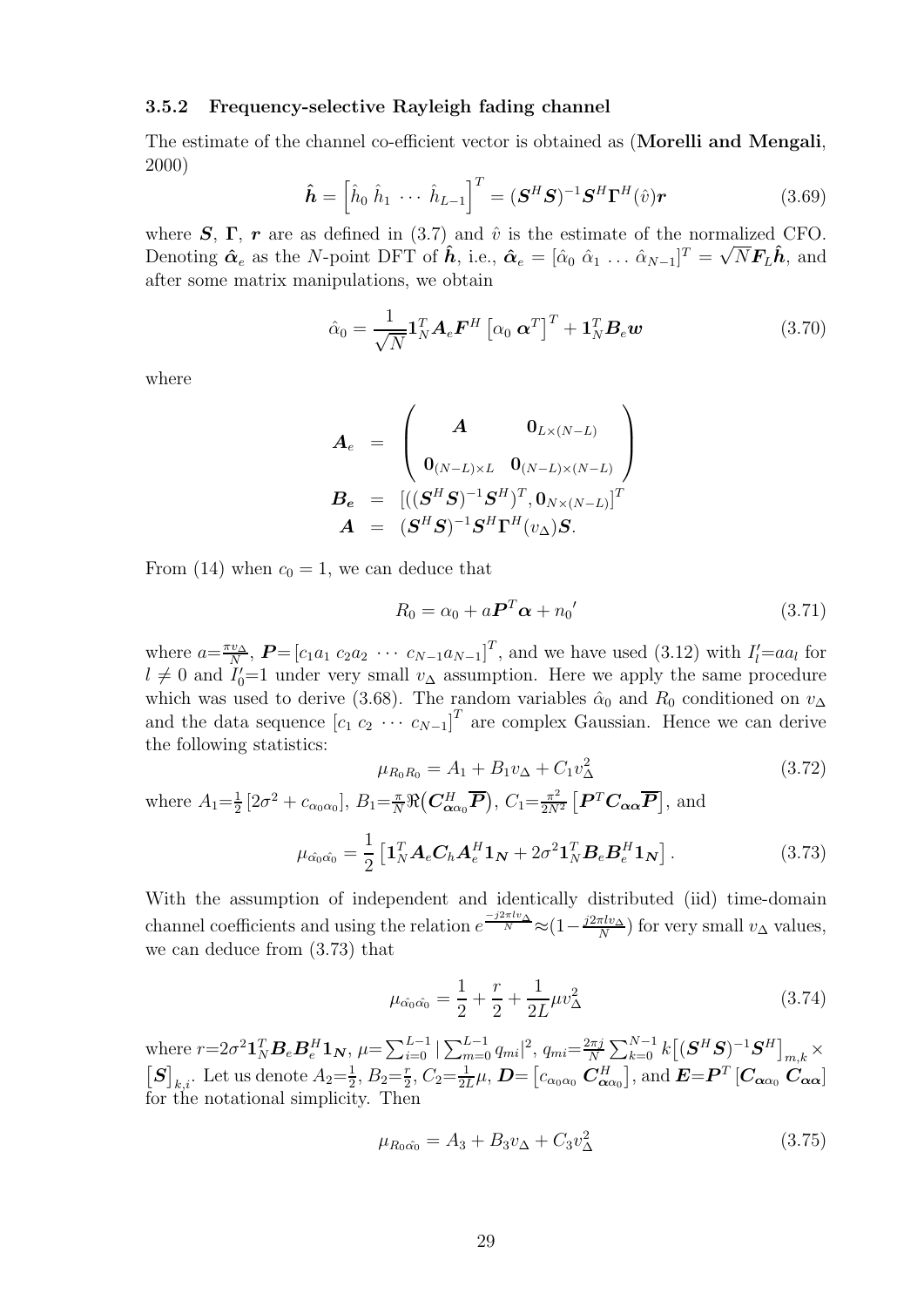where  $A_3 = \frac{\lambda_2}{2\sqrt{N}}$ ,  $B_3 = \left[\frac{\mu_2}{2\sqrt{N}} + \frac{\pi\lambda_3}{2\sqrt{N}}\right]$ NN  $\int_{\mathcal{L}} C_3 = \frac{\pi \mu_3}{2\sqrt{N}N}, \ \lambda_2 = \sum_{m=0}^{L-1} [\bm{DF}]_{1,m}, \ \mu_2 = \sum_{m=0}^{L-1} (b_m^* \times b_m)$  $[DF]_{1,m}$ ,  $\lambda_3 = \sum_{m=0}^{L-1} [EF]_{1,m}, \mu_3 = \sum_{m=0}^{L-1} ([EF]_{1,m} b_m^*$ ) and  $b_m = \sum_{k=0}^{L-1} q_{km}$ . Furthermore, we can derive the corresponding  $w$  in  $(3.66)$  as

$$
w = \frac{\mu_{\hat{\alpha}_0 R_0} + \mu_{\hat{\alpha}_0 R_0}^*}{4(\mu_{\hat{\alpha}_0 \hat{\alpha}_0} \mu_{R_0 R_0} - |\mu_{\hat{\alpha}_0 R_0}|^2)} = \frac{K}{M}
$$
(3.76)

where  $K = (g_1 + g_2 v_\Delta + g_3 v_\Delta^2), M = 4((A_1 A_2 + A_1 B_2 - |A_3|^2) + (B_1 A_2 + B_1 B_2 - 2 \Re(A_3 B_3^*)) v_\Delta$ +  $(A_1C_2 + C_1B_2 + C_1A_2 - |B_3|^2 - 2\Re(A_3C_3^*))v_\Delta^2 + (B_1C_2 - 2\Re(B_3C_3))v_\Delta^3 + (C_1C_2 |C_3|^2 v_{\Delta}^4], g_1=2\Re(A_3), g_2=2\Re(B_3)$  and  $g_3=2\Re(C_3)$ . After some algebraic manipulations and using (3.73)-(3.76), we can come up with the following conditional error probability (**Proakis**, 1995)

$$
P_b(\xi|v_{\Delta}, c_1, c_2, ... c_{N-1}) = \frac{1}{2} - \frac{g_1 + g_2 v_{\Delta} + g_3 v_{\Delta}^2}{2\sqrt{g_4 + g_5 v_{\Delta} + g_6 v_{\Delta}^2 + g_7 v_{\Delta}^3 + g_8 v_{\Delta}^4}}
$$
(3.77)

where  $g_4 = g_1^2 + 4(A_1A_2 + A_1B_2 - |A_3|^2), g_5 = 2g_1g_2 + 4(B_1A_2 + B_1B_2 - 2\Re(A_3B_3^*)),$  $g_6 = (g_2^2 + 2g_1g_3) + 4(A_1C_2 + C_1B_2 + C_1A_2 - |B_3|^2 - 2\Re(A_3C_3^*)), g_7 = 2g_2g_3 + 4(B_1C_2 2\Re(B_3C_3)$ , and  $g_8 = g_3^2 + 4(C_1C_2 - |C_3|^2)$ . Averaging (3.77) over all possible data symbol combinations and  $v_\Lambda$  yields

$$
P_b(\xi) = \frac{1}{2^{N-1}} \sum_{c_1 \in \{-1, 1\}} \sum_{c_2 \in \{-1, 1\}} \dots \dots \sum_{c_{N-1} \in \{-1, 1\}} \frac{1}{2b} \times \left[ \int_{-b}^{b} \frac{1}{2} - \frac{g_1 + g_2 v_\Delta + g_3 v_\Delta^2}{2\sqrt{g_4 + g_5 v_\Delta + g_6 v_\Delta^2 + g_7 v_\Delta^3 + g_8 v_\Delta^4}} dv_\Delta \right].
$$
 (3.78)

We have to use numerical integration techniques as no closed form solutions are available to evaluate (3.78).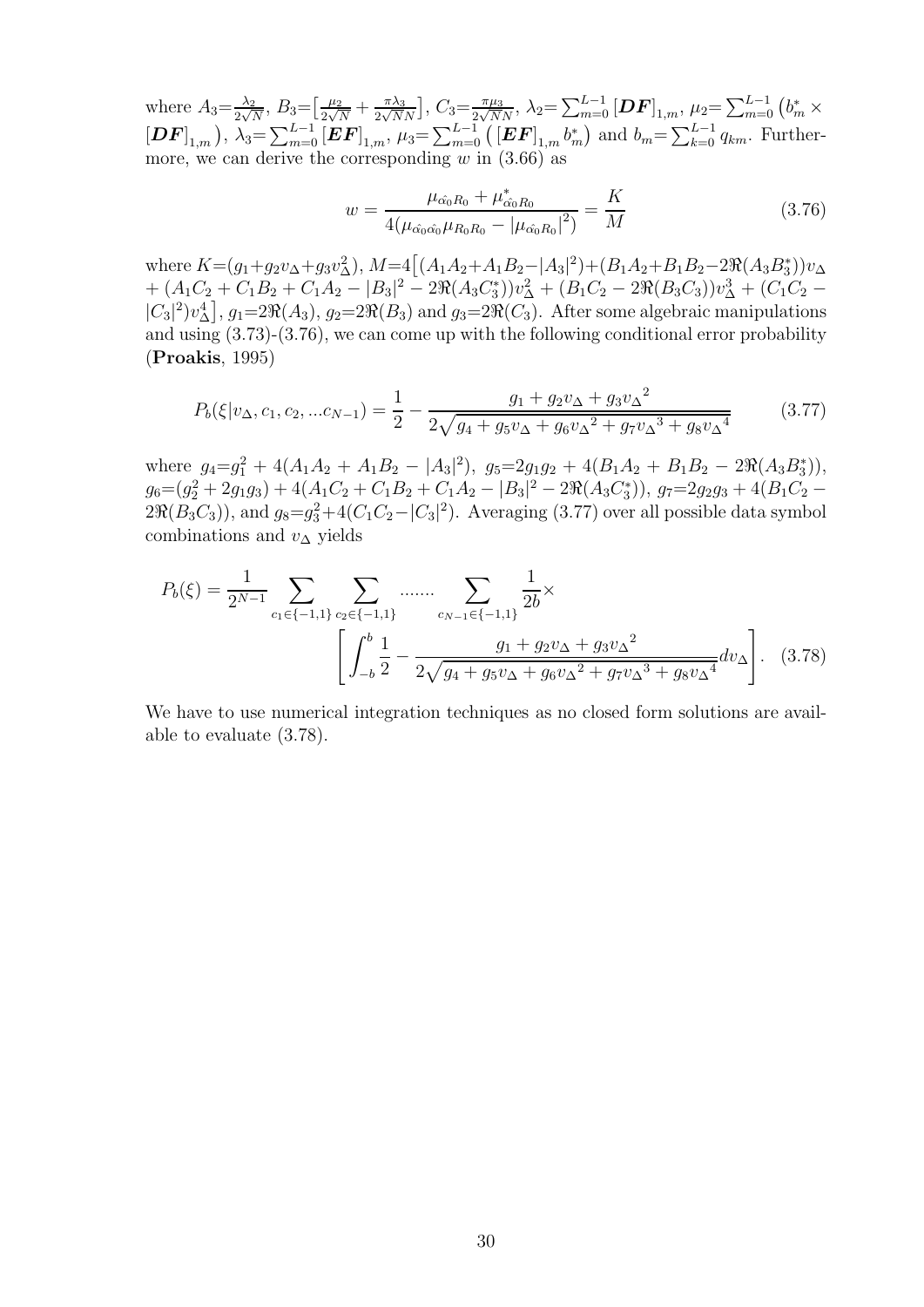#### **3.6 Results and Discussion**

## **3.6.1 Channel-Independent CFO or Residual CFO for BPSK OFDM Sys-**

#### **tems**

Considering the case where CFO is uniformly distributed and independent of the channel we simulate an OFDM system with  $N = 8$  and the normalized CFO is uniformly distributed over  $[-b, b]$  with  $b = 0.05$  and  $b = 0.1$ .

Fig. 3.2 shows the BER performance in the AWGN channel. The simulation results for  $b = 0.05$  case match well with those calculated in  $(3.21)$  but there is a slight discrepancy for  $b = 0.1$  case especially at low BER values (say below  $10^{-3}$ ). This discrepancy is simply due to the fact that the small CFO assumption in the analytical development is not closely matched by the uniform CFO with  $b = 0.1$ , and at these low BER values the CFO has a more dominant effect on BER than the noise does. As long as the CFO is considerably small, our analytical expressions yield highly accurate results. The results for frequency-flat and frequency-selective Rayleigh fading channels



**Figure 3.2:** BER curves for AWGN channel with  $N=8$  subcarriers and  $b=0.1$ ,  $b=0.05$ for BPSK OFDM Systems.

are presented in Fig. 3.3 and 3.4, respectively. The simulation results agree well with our analytical results for both  $b = 0.05$  and  $b = 0.1$  cases in both channels, confirming the accuracy of our analytical expressions. Here we can see that even for the case where  $b = 0.1$  descrepencies are not significant. The main reason for this is the dominance of randomness of channel parameters compared to the rndomness of CFO. That is even though the appoximated CFO induces an error it is overwhelmed by the channel thus minimising the difference of effect caused by exact ICI term (corresponds to simulated points) and approximated ICI term (corresponds to analytical curve).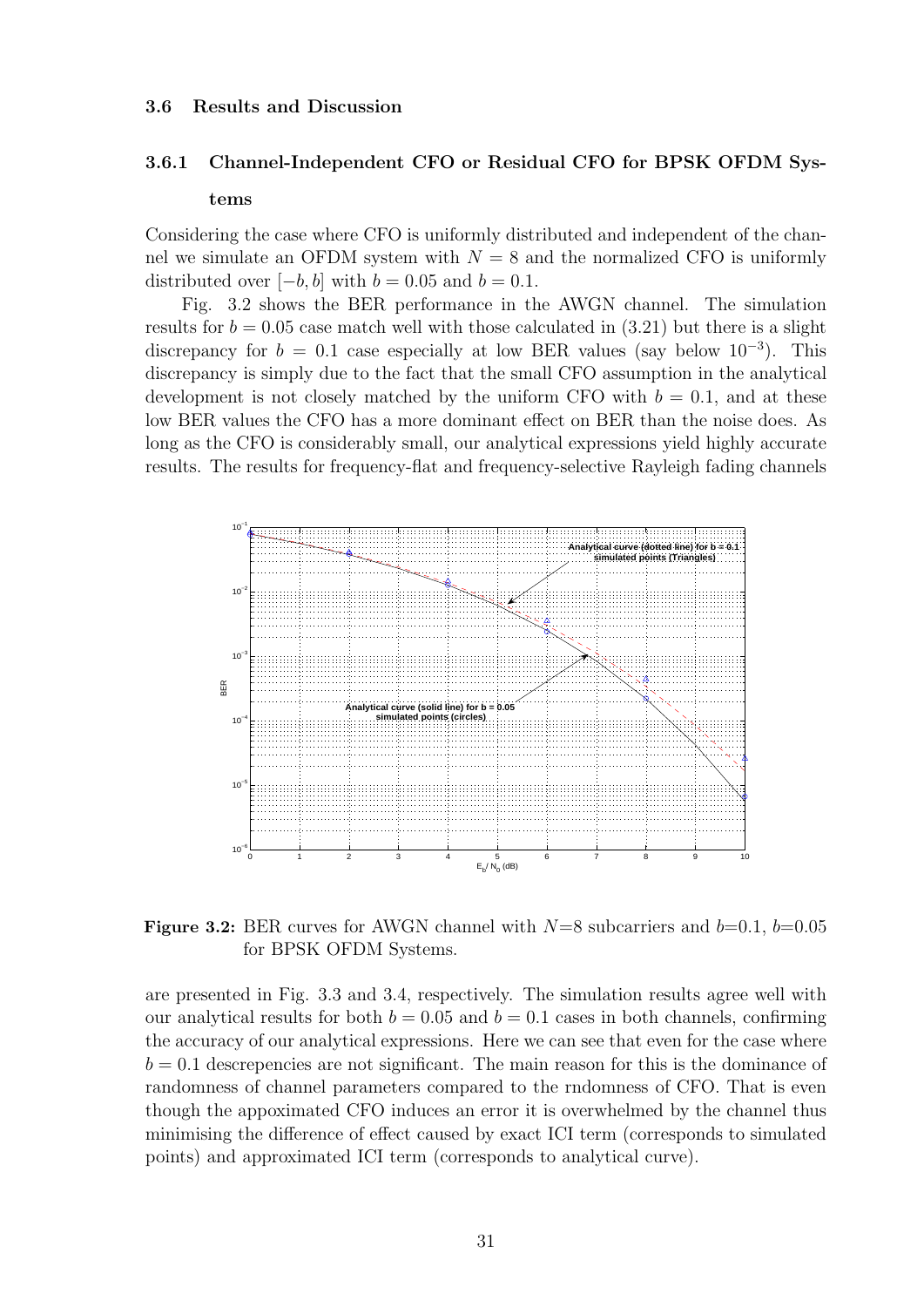

**Figure 3.3:** BER curves for the frequency-flat Rayleigh fading channel with  $N=8$  subcarriers and  $b=0.1$ ,  $b=0.05$  for BPSK OFDM Systems.



**Figure 3.4:** BER curves for the frequency-selective Rayleigh fading channel with  $N=8$ subcarriers,  $L=5$  CIR tap coefficients and  $b=0.1$ ,  $b=0.05$  for BPSK OFDM Systems.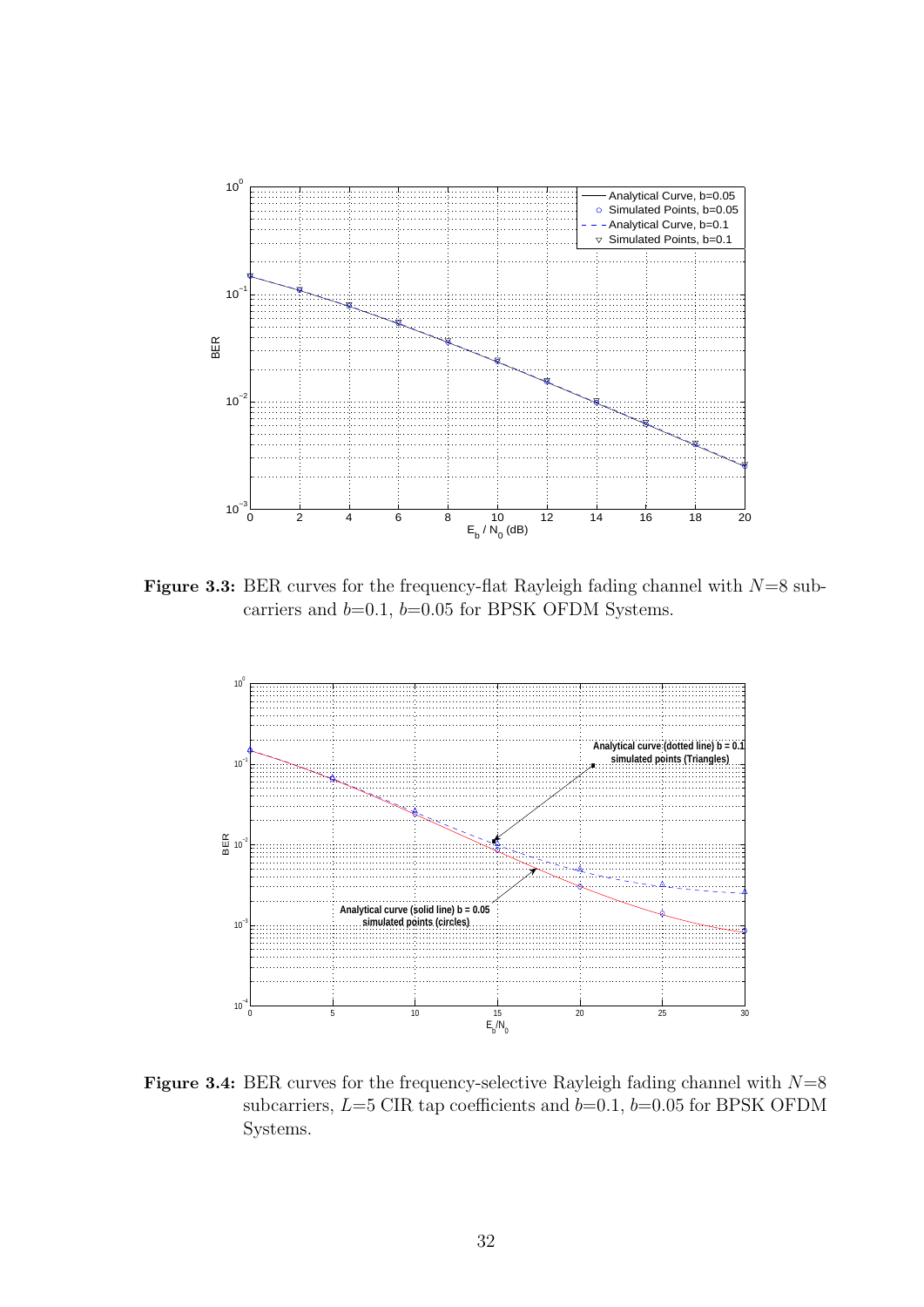When the channel-independent residual CFO is considered under perfect power control, the residual CFO is modeled as a Gaussian random variable. Simulation in this section is performed under two settings:

- 1. **Setting I** : The residual CFO is directly generated from a Gaussian density with the variance determined by the CRB conditioned on the channel. A CFO estimator is not used. The purpose of this setting is to verify the theoretical derivation.
- 2. **Setting II** : We apply CFO estimation and compensation at the receiver to show the accuracy of our analytical results for practical systems. For the frequency-flat fading channel, we use the CFO estimator (MLE1) from (**Morelli and Mengali**, 2000). For the AWGN channel, we can derive the ML CFO estimator based on the signal model in (3.48) as

$$
\hat{v} = \arg_{\tilde{v}} \max \Re \left\{ \sum_{n=0}^{N-1} r[n] s^*[n] \exp \left( \frac{-j2\pi \tilde{v}n}{N} \right) \right\}.
$$
 (3.79)

We use an OFDM system with  $N = 20$  in a quasi-static channel. In our simulation we have one OFDM preamble/training symbol followed by only one OFDM data symbol. In our analytical derivation we did not consider the CFO-induced, symbolindex-dependent phase shift of  $\exp(j2\pi v_{\Delta}m(N+N_q)/N)$  where m is the OFDM symbol index and  $N_g$  is the number of guard samples. We simply assume that every symbol is phase synchronized so that we can neglect the above phase shift.



**Figure 3.5:** BER curves for the AWGN channel (setting I) with  $N=20$  subcarriers for BPSK OFDM Systems.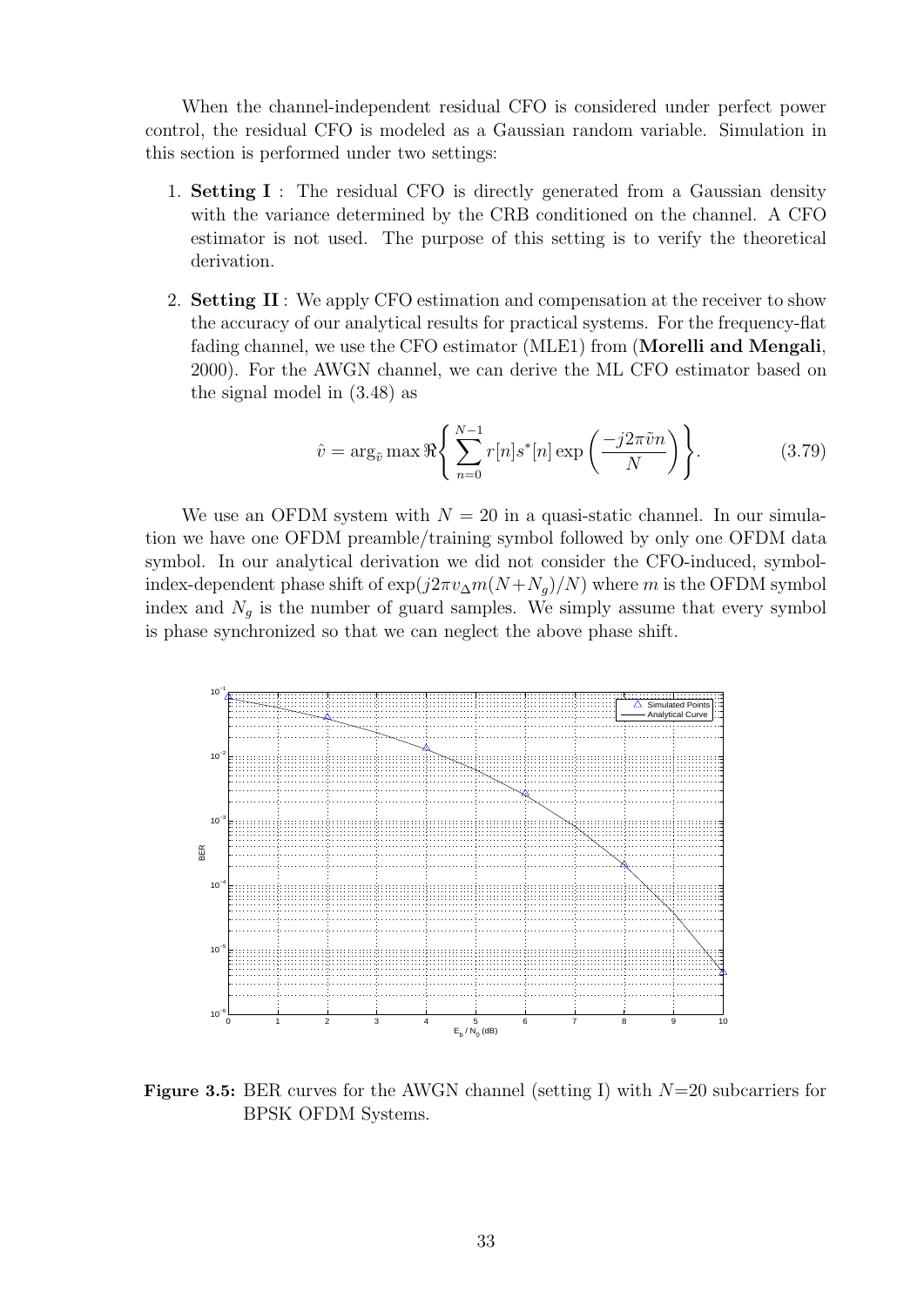For the AWGN channel, the simulation and analytical results for the Setting I and II are presented in Fig. 3.5 and 3.6, respectively. We observe an excellent match between the analytical and simulation results in both figures which confirms the accuracy of our derivation and the applicability of our results to practical systems with a CFO estimator.



**Figure 3.6:** BER curves for the AWGN channel (setting II) with  $N=20$  subcarriers for BPSK OFDM Systems.

The results for the frequency-flat Rayleigh fading channel are shown in Fig. 3.7 and 3.8 for the Setting I and II, respectively. A marginal mismatch between the simulation and the analytical results is observed for both settings at low SNR values. This slight mismatch can be ascribed to the fact that the small  $v_{\Delta}$  approximation used in the analytical derivation is not justified by occasional large CFO estimation errors (outliers) which occur more often at lower SNR values in the simulation. Note that in practice if the channel is in deep fade the receiver will not be able to detect the signal. Hence, the above marginal mismatch is not a concern for practical systems. Also note that we can easily apply our analytical derivation to periodic training signals by using the CRB in (3.44).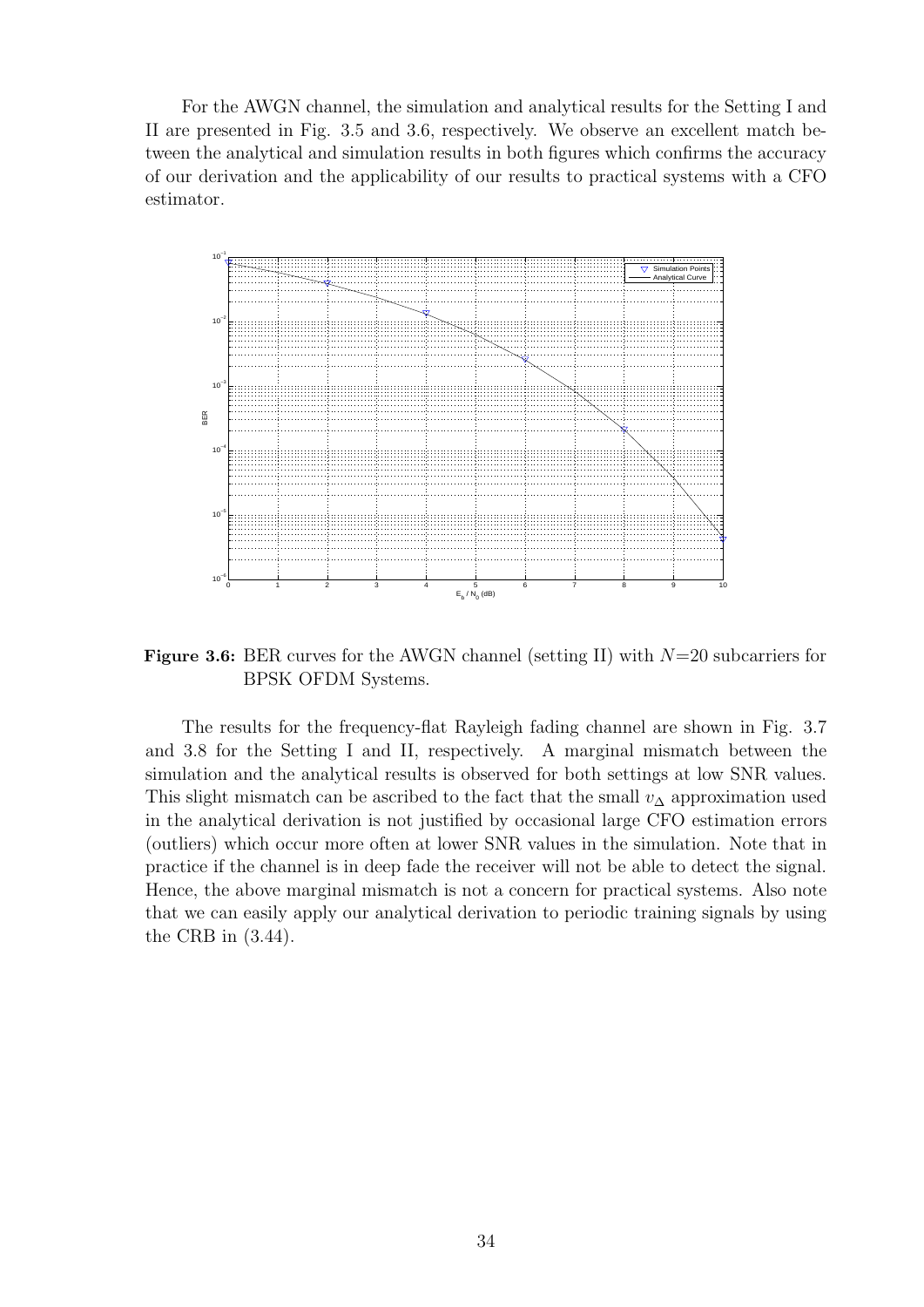

**Figure 3.7:** BER curves for the frequency-flat Rayleigh fading channel (setting I) with perfect power control and N=20 subcarriers for BPSK OFDM Systems.



**Figure 3.8:** BER curves for the frequency-flat Rayleigh fading channel (setting II) with perfect power control and N=20 subcarriers for BPSK OFDM Systems.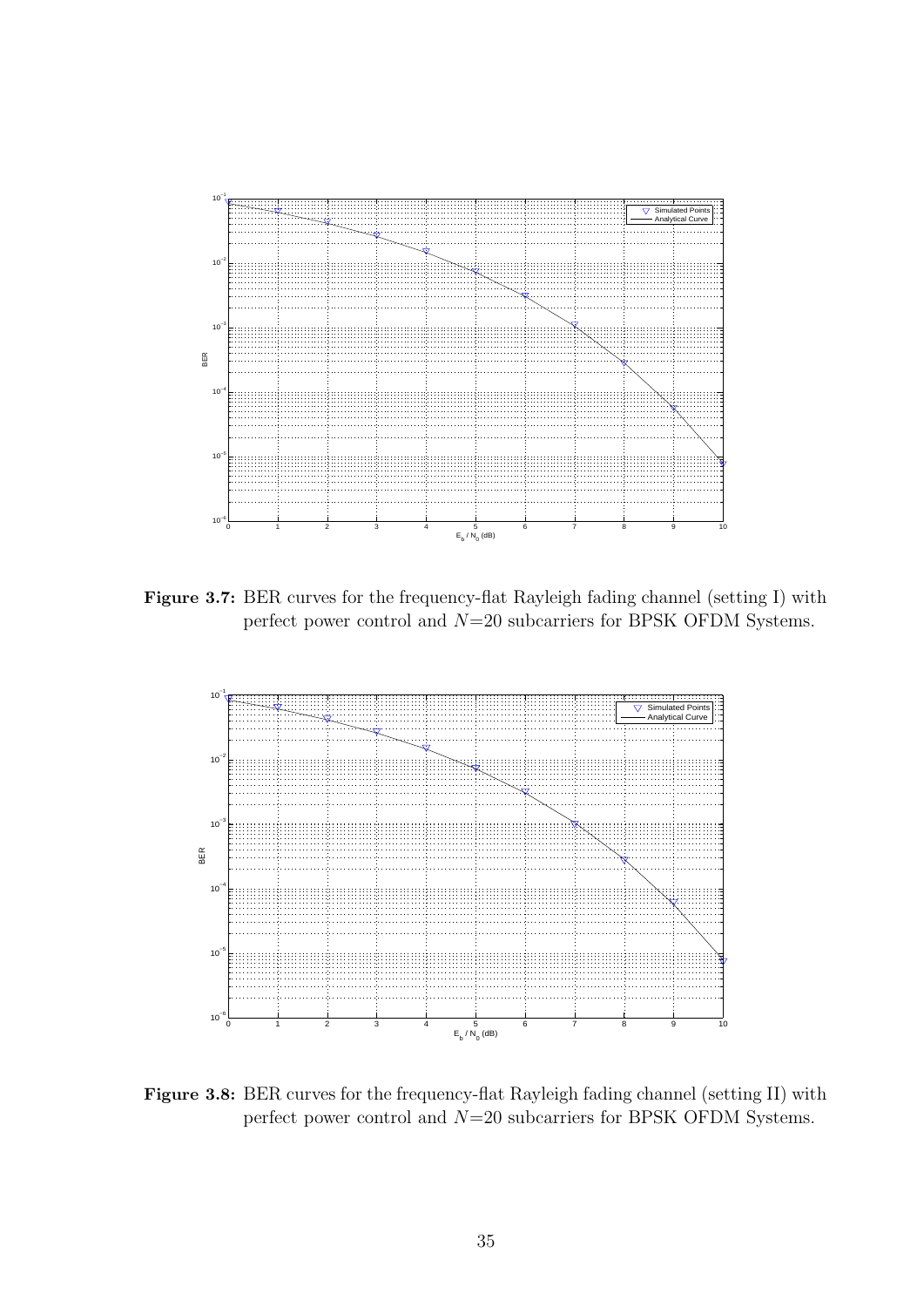**3.6.2 Channel-Dependent Residual CFO for BPSK OFDM Systems**



**Figure 3.9:** BER curves for the frequency-flat Rayleigh fading channel (setting I) with no power control and  $N=20$  subcarriers for BPSK OFDM Systems.



**Figure 3.10:** BER curves for the frequency-flat Rayleigh fading channel (setting II) with no power control and  $N=20$  subcarriers for BPSK OFDM Systems.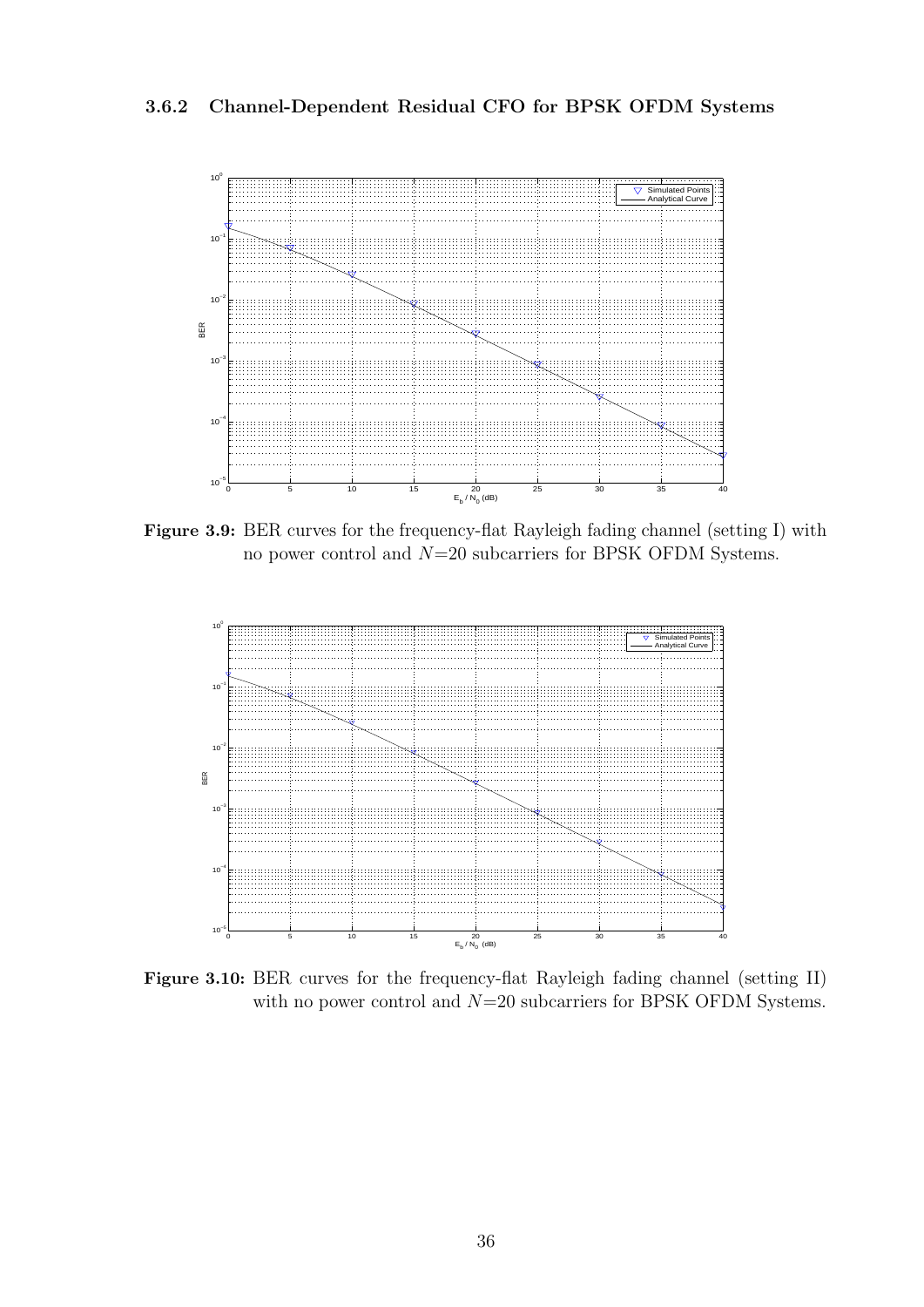In our analytical derivation corresponding to this section, the residual CFO is modeled as a Gaussian random variable conditioned on the channel realization. Here we use the same simulation settings as described in the previous section. The results for the frequency-flat Rayleigh fading channel are shown in Fig. 3.9 and 3.10 for the Setting I and II, respectively. Simulation results closely match the analytical curves verifying the accuracy and practical applicability of our BER analysis.

#### **3.6.3 Channel-Dependent Residual CFO (With Relaxed Assumptions) for**

#### **BPSK OFDM Systems**

This section corresponds to the section 3.4. In the simulation, we apply the MLE1 estimator from (**Morelli and Mengali**, 2000) and hence the residual CFO is channeldependent. However, in the analytical derivation related to this section, we assume that the residual CFO is uniformly distributed over the range  $[-b, b]$  and is independent of the channel. We set the variance of the uniform residual CFO of the analytical derivation to be the same as the mean-square error (MSE) of the practical estimator in the simulation which gives the relation  $b=\sqrt{3MSE}$ . Note that the MSE of the CFO estimator depends on the SNR  $(E_b/N_0)$  and hence we set b according to the MSE at the SNR we are evaluating. Fig. 3.11 shows the analytical BER results and the



**Figure 3.11:** BER curves for the frequency-flat Rayleigh fading channel  $(N=8)$  and the frequency-selective Rayleigh fading channel  $(N=16)$ ; (with relaxed assumptions for the analytical curves) for BPSK OFDM Systems.

simulation results obtained with the CFO and channel estimation in frequency-flat and frequency-selective Rayleigh fading channels for OFDM systems with  $N=8$  and  $N=16$ . The results show a close match between the simulated and analytical results even with the relaxed assumptions we made in the derivations of (3.68) and (3.78). In particular, the analytical results based on the relaxed assumption for the frequency-selective fading channel is quite appealing since the exact BER analysis appears to be intractable.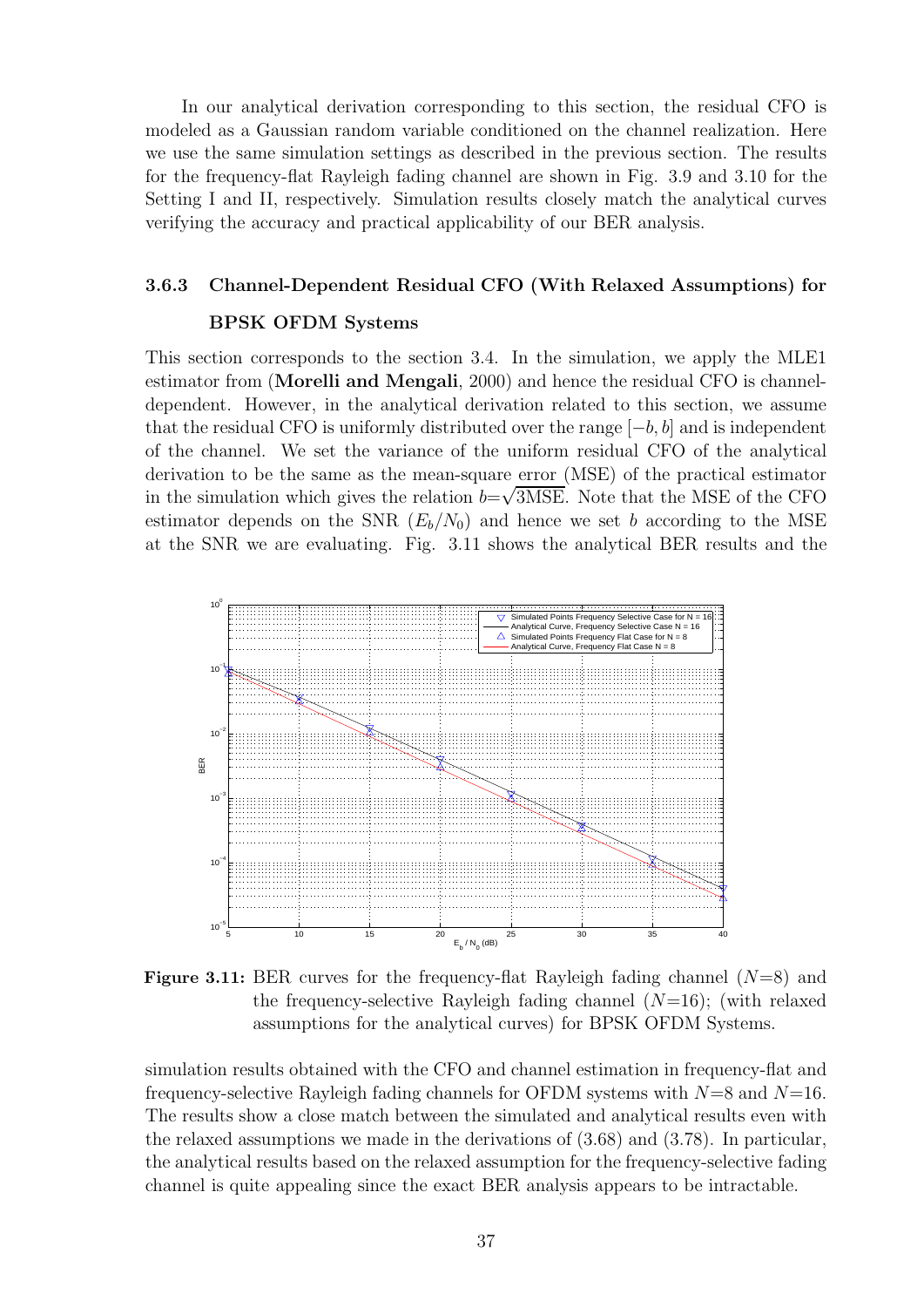#### **CHAPTER 4**

# **SER ANALYSIS OF QUADRATURE AMPLITUDE MODULATED OFDM SYSTEMS WITH RANDOM RESIDUAL FREQUENCY OFFSET**

#### **4.1 Introduction**

In this chapter, we derive symbol error rate expressions for OFDM systems with residual carrier frequency offset. The CFO or residual CFO is treated as a random parameter in this study. In particular, two scenarios, channel-independent as well as channel-dependent random CFO or residual CFO are considered. We derive SER expressions for 4-QAM OFDM systems in the cases of additive white Gaussian noise and frequency-flat Rayleigh fading channels. The simulation results are provided to verify the accuracy of the new SER expressions.

## **4.2 Performance Analysis with Channel-Independent CFO or Residual CFO for 4-QAM OFDM Systems**

As we discussed previously in (3.13) for the channel-independent CFO or residual CFO case in 4-QAM, SER on a particular (say 0th) subcarrier of the ith OFDM symbol conditioned on the other  $N-1$  sub-carrier symbols is obtained by solving

$$
P_s\left(\xi|\boldsymbol{a}_i\right) = \int\int P_s\left(\xi|v_\Delta,\boldsymbol{h},\boldsymbol{a}_i\right) f_v(v_\Delta) f(\boldsymbol{h}) dv_\Delta d\boldsymbol{h}
$$
\n(4.1)

where  $f_v(v_\Delta)$  and  $f(\mathbf{h})$  are pdfs of CFO or residual CFO and channel respectively, and  $P_s$  (ξ|v<sub>Δ</sub>, **h**, **a**<sub>i</sub>) represents the SER conditioned on  $v_\Delta$ , **h** and **a**<sub>i</sub>. Here  $a_i = [c_{1,i} \ c_{2,i} \ \cdots$  $c_{N-1,i}$ <sup>T</sup>. In the following sections 4.2.1 and 4.2.2, we consider the uniformly distributed<br>CEO .  $\frac{1}{1}$  is the unit of the unit of the unit of the unit of the unit of the unit of the unit of the unit of the unit of CFO, while in the section 4.2.3 we address a Gaussian-distributed residual CFO. A square M-QAM modulation can be considered as a combination of two quadrature (say I and Q)  $\sqrt{M}$ -PAM (pulse amplitude modulation) schemes, each with half the total power. Since a correct QAM decision is made only when a correct decision is independently made on each of these PAM modulations, then the symbol error probability for a square QAM can be expressed as (**Marvin and Alouini**, 2005).

$$
P_s\left(\text{error}\right)|_{M-QAM,E_s} = P_{I\sqrt{M},\frac{E_s}{2}} + P_{Q\sqrt{M},\frac{E_s}{2}} - P_{I\sqrt{M},\frac{E_s}{2}} \times P_{Q\sqrt{M},\frac{E_s}{2}} \tag{4.2}
$$

where 
$$
P_{IM,E_s} = \left[ P_s \left( \text{error} \right) \vert_{M-PAM,E_s} \right]_I
$$
 and  $P_Q = \left[ P_s \left( \text{error} \right) \vert_{M-PAM,E_s} \right]_Q$ . This

holds true even for the case when the symbol error probability is conditioned on some random parameters. Writing the equation (3.10) with some slight modifications to the symbols  $c_k$ 's, we can express the received symbol on the kth sub-carrier for M-PAM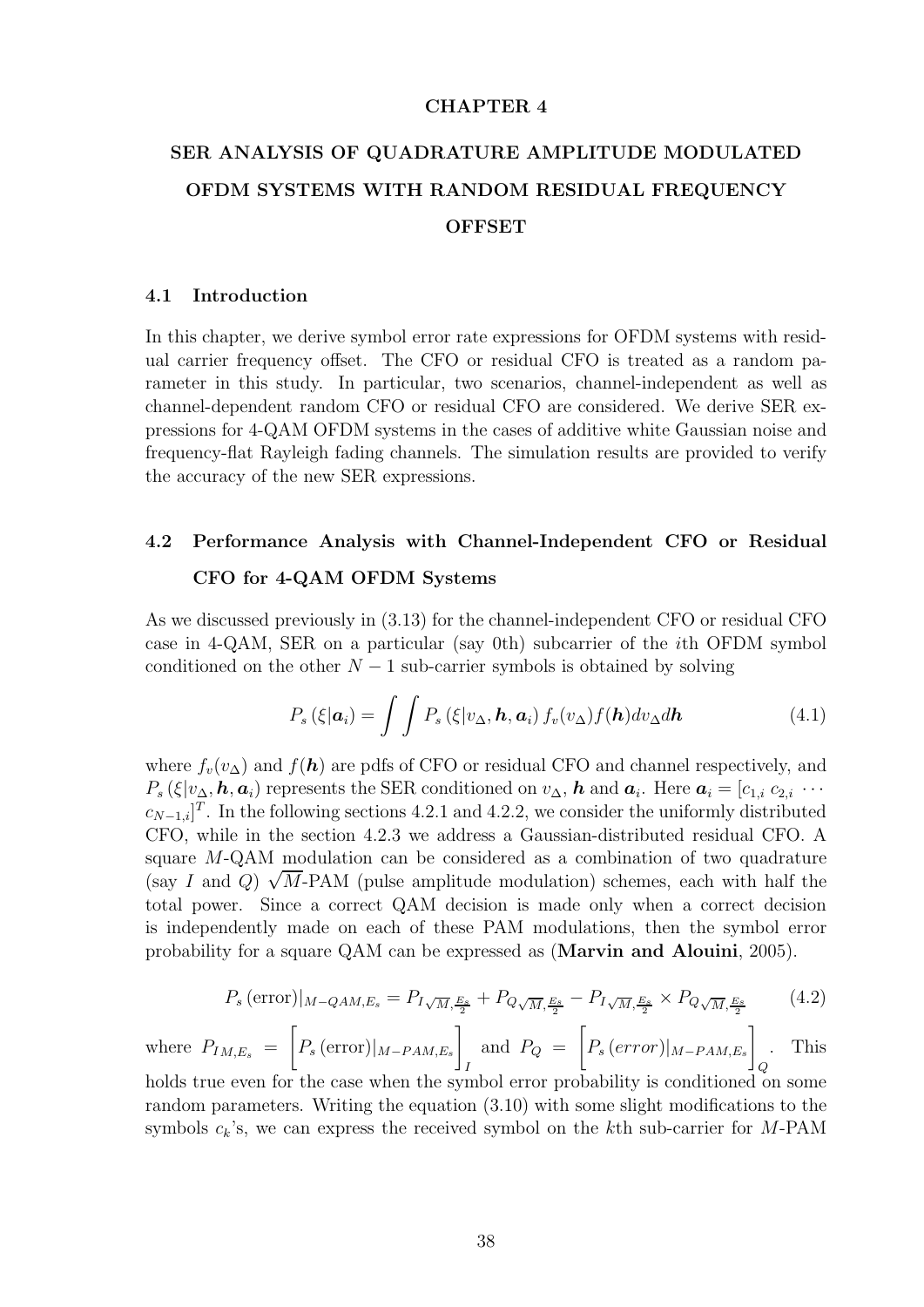OFDM as

$$
R_k = \sqrt{\epsilon_s N} A_k H_k I_0' + \sqrt{\epsilon_s N} \sum_{l=0, l \neq k}^{N-1} A_l H_l I_{l-k}' + n_k'; \quad k = 0, 1, ..., N-1
$$
 (4.3)

where  $\epsilon_s = \frac{3E_s}{M^2-1}$ ,  $A_m \in \{-(M-1)...-1,1...(M-1)\}$  and  $E_s$  is the symbol energy.<br>Now consider the M OAM OFDM signal with the signal points  $c_1 = c_{21} + ic_2$ , with Now consider the M-QAM OFDM signal with the signal points  $c_k = c_{I_k} + j c_{Q_k}$  with  $c_{Ik}, c_{Q_k} \in \{-(M-1) \dots -1, 1 \dots (M-1)\}.$  Thus we can write the equivalent two quadrature components of  $M$ -QAM signal on the  $I$  and  $Q$ -axis of the complex plane for the zeroth sub-carrier as

$$
Y_I = \sqrt{\epsilon_s} |\alpha_0| \Re(c_0 I_0') + \sqrt{\epsilon_s N} \sum_{l=1}^{N-1} \Re(\zeta c_l H_l I_l') + n_I
$$
  

$$
Y_Q = \sqrt{\epsilon_s} |\alpha_0| \Im(c_0 I_0') + \sqrt{\epsilon_s N} \sum_{l=1}^{N-1} \Im(\zeta c_l H_l I_l') + n_Q
$$
(4.4)

where  $Y_I = \Re(R_0)$ ,  $Y_Q = \Im(R_0)$ ,  $\alpha_0 = \sqrt{N}H_0$ ,  $\zeta = e^{-j\angle\alpha_0}$  and  $n_I$ ,  $n_Q$  are i.i.d. real Gaussian random variables with zero mean and variance  $\sigma^2$ .

#### **4.2.1 AWGN Channel with Uniformly Distributed CFO**

For the AWGN channel, (4.4) reduces to

$$
Y_I = \sqrt{\epsilon_s} \Re(c_0 I_0') + \sqrt{\epsilon_s} \sum_{l=1}^{N-1} \Re(c_l I_l') + n_I
$$
  

$$
Y_Q = \sqrt{\epsilon_s} \Im(c_0 I_0') + \sqrt{\epsilon_s} \sum_{l=1}^{N-1} \Im(c_l I_l') + n_Q.
$$
 (4.5)

For an M-QAM OFDM system with  $M = 4$  and a particular symbol  $c_0^*$  on the zero-th sub-carrier, we have  $P_{IM,E_s}|\mathbf{a}_i, v_\Delta, c_0^* = P_{IM,E_s}|\mathbf{a}_i, v_\Delta$  and  $P_{QM,E_s}|\mathbf{a}_i, v_\Delta, c_0^* =$ <br> $P_{IA}$  and  $P_{CA}$  and  $P_{CA}$  are proposed as  $\mathbf{a}_i$ , we see the subset of  $\mathbf{a}_i$ , we have  $\mathbf{a}_i$  and  $P_{CA}$   $P_{QM, E_s} | \mathbf{a}_i, v_{\Delta}$ . Then we can derive  $P_{IM, E_s} | \mathbf{a}_i, v_{\Delta}$  and  $P_{QM, E_s} | \mathbf{a}_i, v_{\Delta}$  using (4.5) as follows (**Marvin and Alouini**, 2005. eq.(8.3)):

$$
P_{IM,E_s}|\boldsymbol{a}_i, v_{\Delta} = \frac{M-1}{M} Q\left(\sqrt{\epsilon_s} \frac{\left[\Re(c_0^* I_0') - \frac{\pi v_{\Delta}}{N} \Re(X_i)\right]}{\sigma} \right) + \frac{M-1}{M} Q\left(\sqrt{\epsilon_s} \frac{\left[\Re(c_0^* I_0') + \frac{\pi v_{\Delta}}{N} \Re(X_i)\right]}{\sigma}\right) \tag{4.6}
$$

$$
P_{Q_{M,E_s}}|\mathbf{a}_i, v_{\Delta} = \frac{M-1}{M} Q\left(\sqrt{\epsilon_s} \frac{[\Im(c_0^* I_0') - \frac{\pi v_{\Delta}}{N} \Im(X_i)]}{\sigma}\right) + \frac{M-1}{M} Q\left(\sqrt{\epsilon_s} \frac{[\Im(c_0^* I_0') + \frac{\pi v_{\Delta}}{N} \Im(X_i)]}{\sigma}\right) \tag{4.7}
$$

where  $X_i = \sum_{l=1}^{N-1} c_{l,i} [-\cot(\frac{\pi l}{N}) + j]$ . Without loss of generality, for the 4-QAM case  $c_0^*$  is<br>taken to be equal to  $(1+i)$ . Using  $(4, 2)$ ,  $(4, 6)$  and  $(4, 7)$ , we can derive the conditional taken to be equal to  $(1+j)$ . Using  $(4.2)$ ,  $(4.6)$  and  $(4.7)$ , we can derive the conditional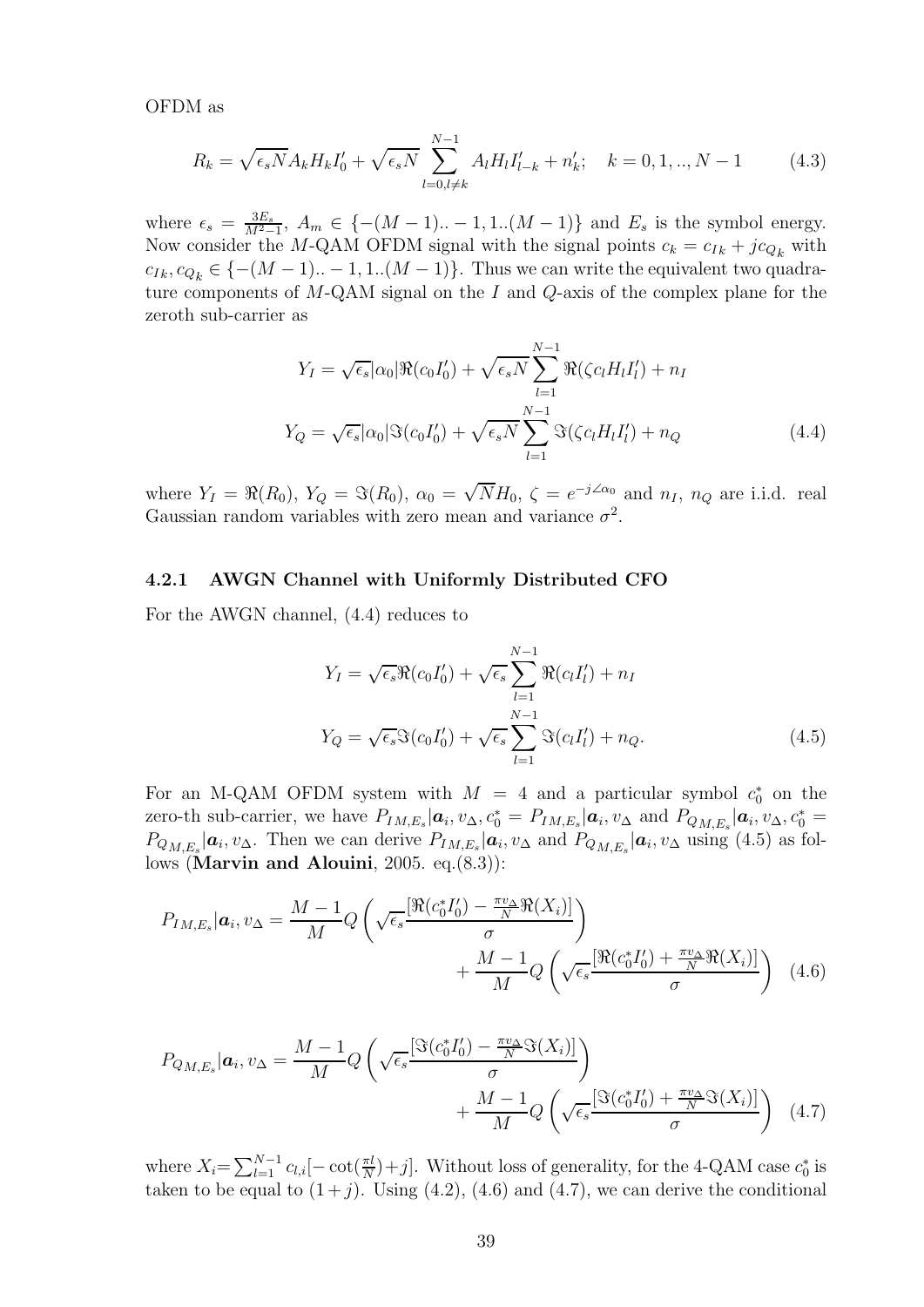### SER for 4-QAM OFDM as

$$
P_s\left(\xi|\mathbf{a}_i, v_{\Delta}\right) = \frac{1}{2} Q\left(\sqrt{2\gamma} [1 + \alpha_{Ii} v_{\Delta}] \right) + \frac{1}{2} Q\left(\sqrt{2\gamma} [1 + \beta_{Ii} v_{\Delta}] \right) + \frac{1}{2} Q\left(\sqrt{2\gamma} [1 - \alpha_{Qi} v_{\Delta}] \right)
$$
  
+ 
$$
\frac{1}{2} Q\left(\sqrt{2\gamma} [1 - \beta_{Qi} v_{\Delta}] \right) - \frac{1}{4} Q\left(\sqrt{2\gamma} [1 + \alpha_{Ii} v_{\Delta}] \right) Q\left(\sqrt{2\gamma} [1 - \alpha_{Qi} v_{\Delta}] \right)
$$
  
- 
$$
\frac{1}{4} Q\left(\sqrt{2\gamma} [1 + \alpha_{Ii} v_{\Delta}] \right) Q\left(\sqrt{2\gamma} [1 - \beta_{Qi} v_{\Delta}] \right)
$$
  
- 
$$
\frac{1}{4} Q\left(\sqrt{2\gamma} [1 + \beta_{Ii} v_{\Delta}] \right) Q\left(\sqrt{2\gamma} [1 - \alpha_{Qi} v_{\Delta}] \right)
$$
  
- 
$$
\frac{1}{4} Q\left(\sqrt{2\gamma} [1 + \beta_{Ii} v_{\Delta}] \right) Q\left(\sqrt{2\gamma} [1 - \beta_{Qi} v_{\Delta}] \right)
$$
(4.8)

where  $\alpha_{Ii} = \pi \left[ \frac{N-1}{N} - \frac{\Re(X_i)}{N} \right]$  $\beta_{Ii} = \pi \left[ \frac{N-1}{N} + \frac{\Re(X_i)}{N} \right]$  $\left[ \begin{array}{c} 0, & \alpha_{Qi} = \pi \left[ \frac{N-1}{N} - \frac{\Im(X_i)}{N} \right] \end{array} \right]$  $\left] ,\ \beta_{Qi}\ \right. =$  $\pi \left[ \frac{N-1}{N} + \frac{\Im(X_i)}{N} \right]$ and  $2\gamma = \frac{2E_b}{N_0} = \frac{E_s}{N_0}$ .  $E_b$  and  $E_s$  represent bit energy and symbol energy, respectively, and the complex noise variance is denoted by  $N_0 = 2\sigma^2$ . Now we define

$$
I_1(\mu,\lambda) = \int Q\left(\mu + \lambda v_\Delta\right) f_v(v_\Delta) dv_\Delta \tag{4.9}
$$

$$
I_2(\mu, \lambda_1, \lambda_2) = \int Q(\mu + \lambda_1 v_\Delta) Q(\mu + \lambda_2 v_\Delta) f_v(v_\Delta) dv_\Delta \qquad (4.10)
$$

$$
I_3(\mu, \lambda, \omega_1, \omega_2) = \int_{\omega_1}^{\omega_2} Q(\mu + \lambda x) e^{-x^2/2} dx \qquad (4.11)
$$

where  $f_v(v_\Delta)$  is the distribution of normalized CFO or residual CFO and in this section it is considered to be a uniform distribution over  $[-b, b]$  and  $\mu$  is non-zero. Then we can derive

$$
I_1(\mu,\lambda) = \begin{cases} Q(\mu) & \text{if } \lambda = 0\\ \frac{1}{2b\lambda} \Big[ (\mu + \lambda x) Q(\mu + \lambda x) & (4.12)\\ -\frac{1}{\sqrt{2\pi}} e^{-\frac{(\mu + \lambda x)^2}{2}} \Big]_{-b}^b & \text{if } \lambda \neq 0 \end{cases}
$$
  

$$
I_2(\mu,\lambda_1,\lambda_1) = \begin{cases} \Big[ g_{I_2}(x,\mu,\lambda_1,\lambda_2) \Big]_{-b}^b & \text{if } \lambda_1, \lambda_2 \neq 0\\ +\mathcal{I}_3 & \text{if } \lambda_1, \lambda_2 \neq 0\\ I_1(\mu,\lambda_1).I_1(\mu,\lambda_2) & \text{else} \end{cases}
$$
(4.13)

where

$$
\mathcal{I}_3 = \frac{\mu(\lambda_1 - \lambda_2)}{\sqrt{8\pi\lambda_1\lambda_2b}} I_3\left(\frac{\mu(\lambda_1 - \lambda_2)}{\lambda_1}, \frac{\lambda_2}{\lambda_1}, \mu - \lambda_1b, \mu + \lambda_1b\right)
$$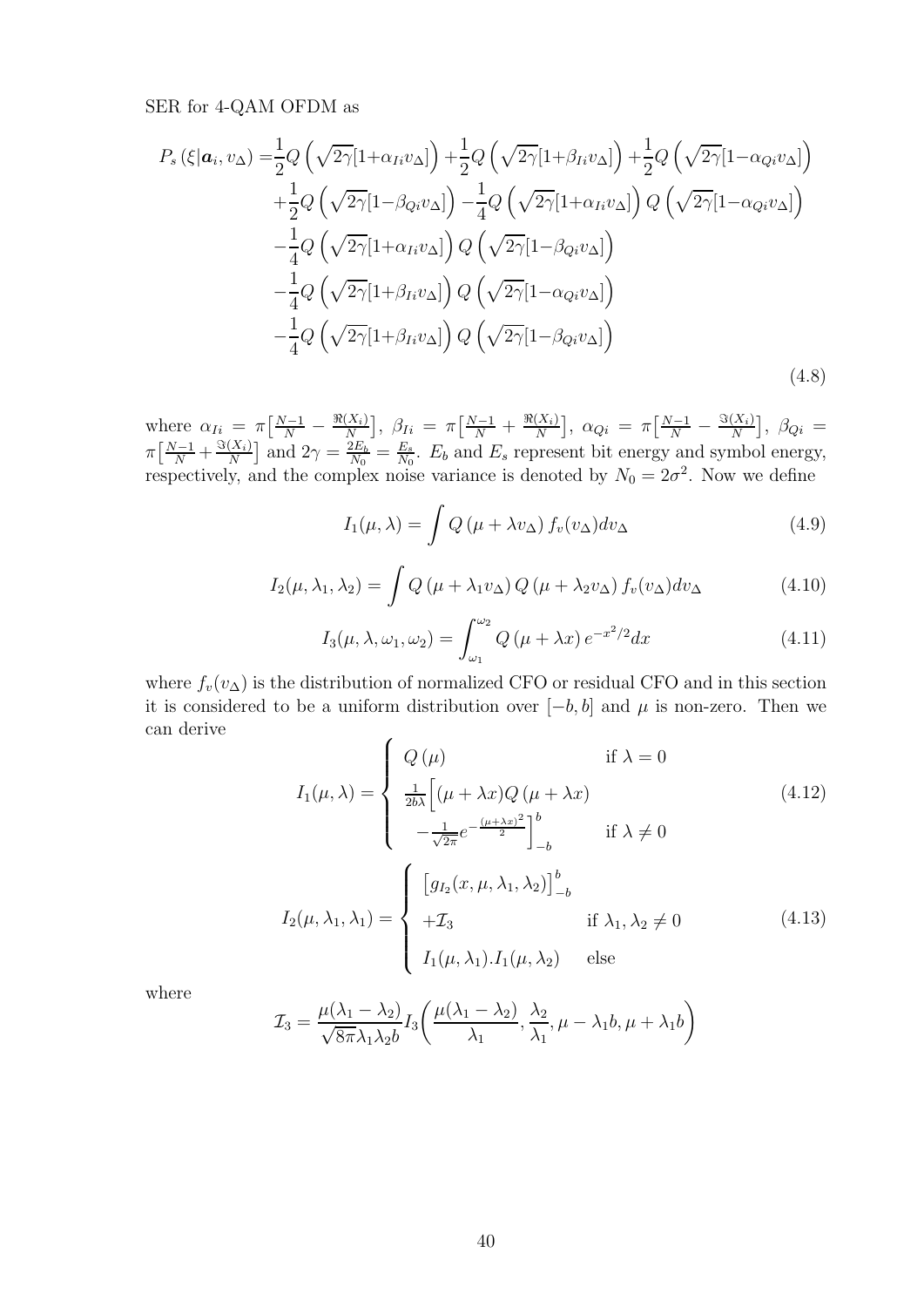and  $[g(x)]_{-b}^{b} = g(b) - g(-b)$  and g is any arbitrary function defined over  $[-b, b]$ .<br> $g_x(x, y, \lambda_1, \lambda_2)$  is given by  $g_{I_2}(x, \mu, \lambda_1, \lambda_2)$  is given by

$$
g_{I_2}(x,\mu,\lambda_1,\lambda_2) = \frac{1}{2b\lambda_2} \left(\mu + \lambda_2 x\right) Q\left(\mu + \lambda_1 x\right) -
$$
  

$$
\frac{1}{\sqrt{8\pi\lambda_2 b}} Q\left(\mu + \lambda_1 x\right) \exp\left(\frac{-(\mu + \lambda_2 x)^2}{2}\right) - \frac{1}{\sqrt{8\pi\lambda_1 b}} Q\left(\mu + \lambda_2 x\right) \exp\left(\frac{-(\mu + \lambda_2 x)^2}{2}\right)
$$

$$
+ \frac{(\lambda_1 + \lambda_2)}{\sqrt{8\pi(\lambda_1^2 + \lambda_2^2)}\lambda_1 \lambda_2 b} \exp\left(\frac{-\mu^2(\lambda_1 - \lambda_2)^2}{2(\lambda_1^2 + \lambda_2^2)}\right) Q\left(\frac{\mu(\lambda_1 + \lambda_2)}{\sqrt{\lambda_1^2 + \lambda_2^2}} + \sqrt{\lambda_1^2 + \lambda_2^2} x\right). \quad (4.14)
$$

Using  $(4.12)$  and  $(4.13)$ , we can obtain the SER conditioned on  $a_i$  which can be given as

$$
P_s(\xi|\mathbf{a}_i) = \frac{1}{2}I_1(\sqrt{2\gamma}, \sqrt{2\gamma}\alpha_{Ii}) + \frac{1}{2}I_1(\sqrt{2\gamma}, \sqrt{2\gamma}\beta_{Ii}) + \frac{1}{2}I_1(\sqrt{2\gamma}, -\sqrt{2\gamma}\alpha_{Qi})
$$
  
+ 
$$
\frac{1}{2}I_1(\sqrt{2\gamma}, -\sqrt{2\gamma}\beta_{Qi}) - \frac{1}{4}I_2(\sqrt{2\gamma}, \sqrt{2\gamma}\alpha_{Ii}, -\sqrt{2\gamma}\alpha_{Qi}) - \frac{1}{4}I_2(\sqrt{2\gamma}, \sqrt{2\gamma}\alpha_{Ii}, -\sqrt{2\gamma}\beta_{Qi})
$$

$$
- \frac{1}{4}I_2(\sqrt{2\gamma}, \sqrt{2\gamma}\beta_{Ii}, -\sqrt{2\gamma}\alpha_{Qi}) - \frac{1}{4}I_2(\sqrt{2\gamma}, \sqrt{2\gamma}\beta_{Ii}, -\sqrt{2\gamma}\beta_{Qi}). \quad (4.15)
$$

Averaging over all  $a_i$  combinations leads to the SER

$$
P_s(\xi) = \frac{1}{2^{2(N-1)}} \sum_i P_s(\xi | \mathbf{a}_i)
$$
\n(4.16)

where  $\sum_i \equiv \sum_{c_1 \in \mathcal{A}} \sum_{c_2 \in \mathcal{A}} \dots \sum_{c_{N-1} \in \mathcal{A}}$  and  $\mathcal{A} = \{1 + j, 1 - j, -1 + j, -1 - j\}.$ 

# **4.2.2 Frequency-Flat Rayleigh Fading Channel with Uniformly Distributed CFO**

When the frequency flat Rayleigh fading is concerned, the equivalent quadrature components in (4.4) reduce to

$$
Y_I = \sqrt{\epsilon_s} |\alpha_0| \Re(c_0 I_0') + \sqrt{\epsilon_s} |\alpha_0| \sum_{l=0}^{N-1} \Re(\zeta c_l I_l') + n_I
$$
  

$$
Y_Q = \sqrt{\epsilon_s} |\alpha_0| \Im(c_0 I_0') + \sqrt{\epsilon_s} |\alpha_0| \sum_{l=0}^{N-1} \Im(\zeta c_l I_l') + n_Q.
$$
 (4.17)

Here we use the distribution of  $|\alpha_0|$ 

$$
f_{\alpha_0}(|\alpha_0|) = \frac{|\alpha_0|}{\sigma_R^2} \exp\big(-\frac{|\alpha_0|^2}{2\sigma_R^2}\big)
$$

where  $\alpha_0$  is a zero-mean complex Gaussian random variable with a variance of  $\sigma_R^2$  per<br>dimension. For the notational simplicity we define the following integrals Following dimension. For the notational simplicity we define the following integrals Following the same set of arguments we can easily derive the conditional SER,  $P_s(\xi|\boldsymbol{a}_i, v_\Delta, |\alpha_0|)$ ,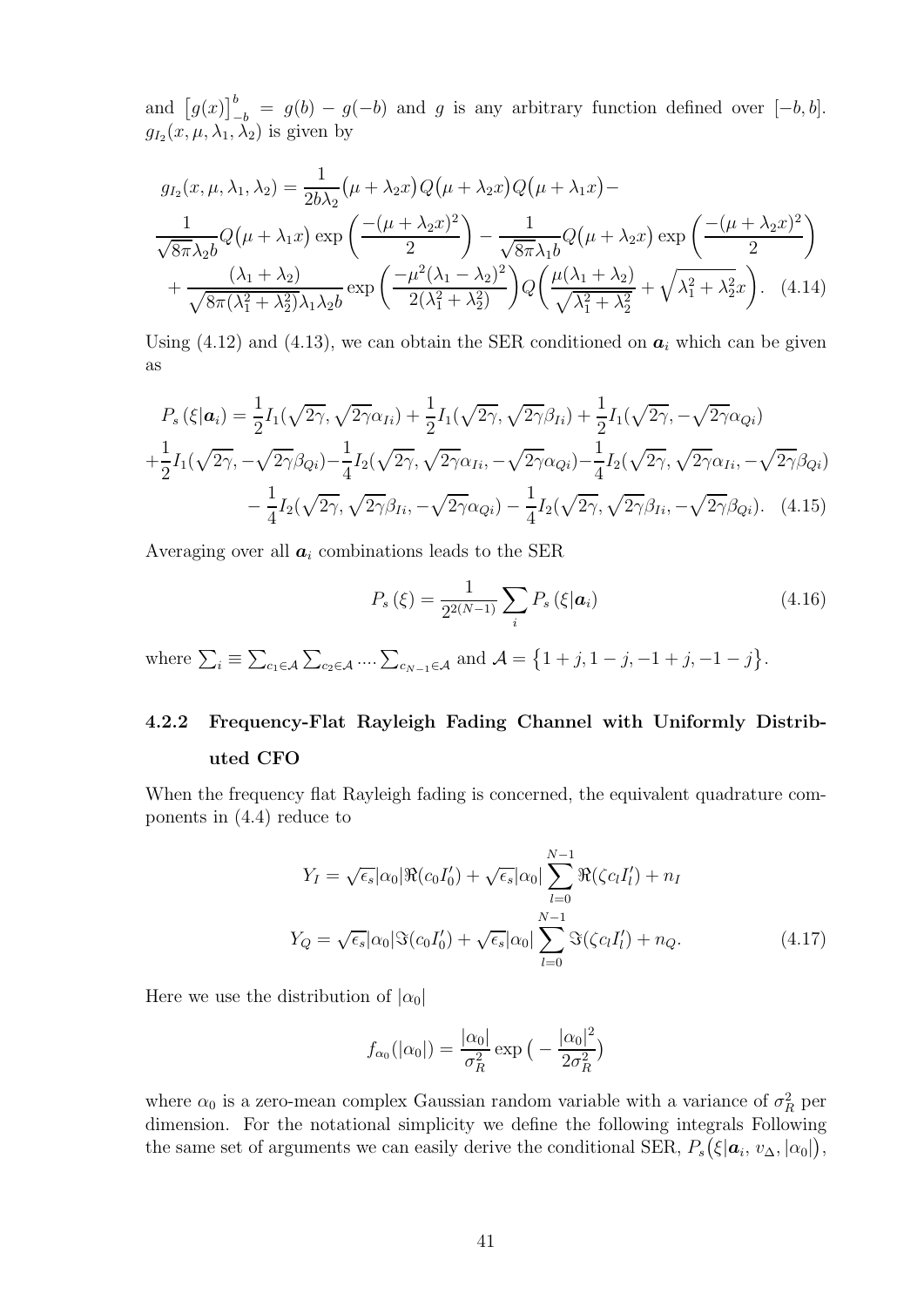replacing  $\sqrt{2\gamma}$  in (4.8) with  $\sqrt{2\gamma}|\alpha_0|$  as

$$
P_s(\xi|\mathbf{a}_i, v_{\Delta}, |\alpha_0|) = \frac{1}{2} Q\left(\sqrt{2\gamma}|\alpha_0| [1 + \alpha_{Ii}v_{\Delta}]\right) + \frac{1}{2} Q\left(\sqrt{2\gamma}|\alpha_0| [1 + \beta_{Ii}v_{\Delta}]\right) + \frac{1}{2} Q\left(\sqrt{2\gamma}|\alpha_0| [1 - \alpha_{Qi}v_{\Delta}]\right) + \frac{1}{2} Q\left(\sqrt{2\gamma}|\alpha_0| [1 - \beta_{Qi}v_{\Delta}]\right) - \frac{1}{4} Q\left(\sqrt{2\gamma}|\alpha_0| [1 + \alpha_{Ii}v_{\Delta}]\right) Q\left(\sqrt{2\gamma}|\alpha_0| [1 - \alpha_{Qi}v_{\Delta}]\right) - \frac{1}{4} Q\left(\sqrt{2\gamma}|\alpha_0| [1 + \alpha_{Ii}v_{\Delta}]\right) Q\left(\sqrt{2\gamma}|\alpha_0| [1 - \beta_{Qi}v_{\Delta}]\right) - \frac{1}{4} Q\left(\sqrt{2\gamma}|\alpha_0| [1 + \beta_{Ii}v_{\Delta}]\right) Q\left(\sqrt{2\gamma}|\alpha_0| [1 - \alpha_{Qi}v_{\Delta}]\right) - \frac{1}{4} Q\left(\sqrt{2\gamma}|\alpha_0| [1 + \beta_{Ii}v_{\Delta}]\right) Q\left(\sqrt{2\gamma}|\alpha_0| [1 - \alpha_{Qi}v_{\Delta}]\right) T_1(\beta) = \int_{-b}^{b} \int_{0}^{\infty} Q\left(a(\beta, v_{\Delta})|\alpha_0|\right) f_{\alpha_0}(|\alpha_0|) f_{\nu}(v_{\Delta}) d|\alpha_0| d\nu_{\Delta} T_2(\alpha, \beta, v_{\Delta}) = \int_{0}^{\infty} Q\left(a(\alpha, v_{\Delta})|\alpha_0|\right) Q\left(a(\beta, v_{\Delta})|\alpha_0|\right) f_{\alpha_0}(|\alpha_0|) d|\alpha_0|
$$

where  $a(\beta, v_{\Delta}) = \sqrt{2\gamma}(1 + \beta v_{\Delta})$ . Then we can solve the above integrations to obtain

$$
T_1(\beta) = \begin{cases} \frac{1}{2} - \frac{\sqrt{2\gamma}\sigma_R}{2\sqrt{1 + 2\gamma\sigma_R^2}} & \text{if } \beta = 0\\ \frac{1}{2} - \frac{\left[\sqrt{1 + 2\gamma\sigma_R^2 x^2}\right]_{1 - \beta b}^{1 + \beta b}}{4\sqrt{2\gamma}\beta\sigma_R b} & \text{if } \beta \neq 0 \end{cases}
$$
(4.19)

and  $T_2(\alpha, \beta, v_\Delta)$  is given by

$$
T_2(\alpha, \beta, v_\Delta) = \frac{1}{4} - \frac{a(\alpha, v_\Delta)m(\alpha, v_\Delta)}{2\pi} \left(\frac{\pi}{2} - \cot^{-1}\left[\frac{1}{a(\beta, v_\Delta)m(\alpha, v_\Delta)}\right]\right) - \frac{a(\beta, v_\Delta)m(\beta, v_\Delta)}{2\pi} \left(\frac{\pi}{2} - \cot^{-1}\left[\frac{1}{a(\alpha, v_\Delta)m(\beta, v_\Delta)}\right]\right) \tag{4.20}
$$

where the function  $m(\alpha, v_{\Delta})$  is defined as

$$
m(\alpha, v_{\Delta}) = \frac{\sigma_R}{\sqrt{1 + \sigma_R^2 a^2(\alpha, v_{\Delta})}}.
$$

Now we want to find  $T_2(\alpha, \beta)$  which is given by

$$
T_2(\alpha, \beta) = \int_{-b}^{b} T_2(\alpha, \beta, v_{\Delta}) f_v(v_{\Delta}) dv_{\Delta}.
$$

After having some rearrangements in the expression (4.20) for notational simplicity, we denote  $T_2(\alpha,\beta)$  as

$$
T_2(\alpha, \beta) = \frac{1}{4} - T_{2'}(\alpha) - T_{2'}(\beta) + T_{2'}(\alpha, \beta) + T_{2'}(\beta, \alpha)
$$
(4.21)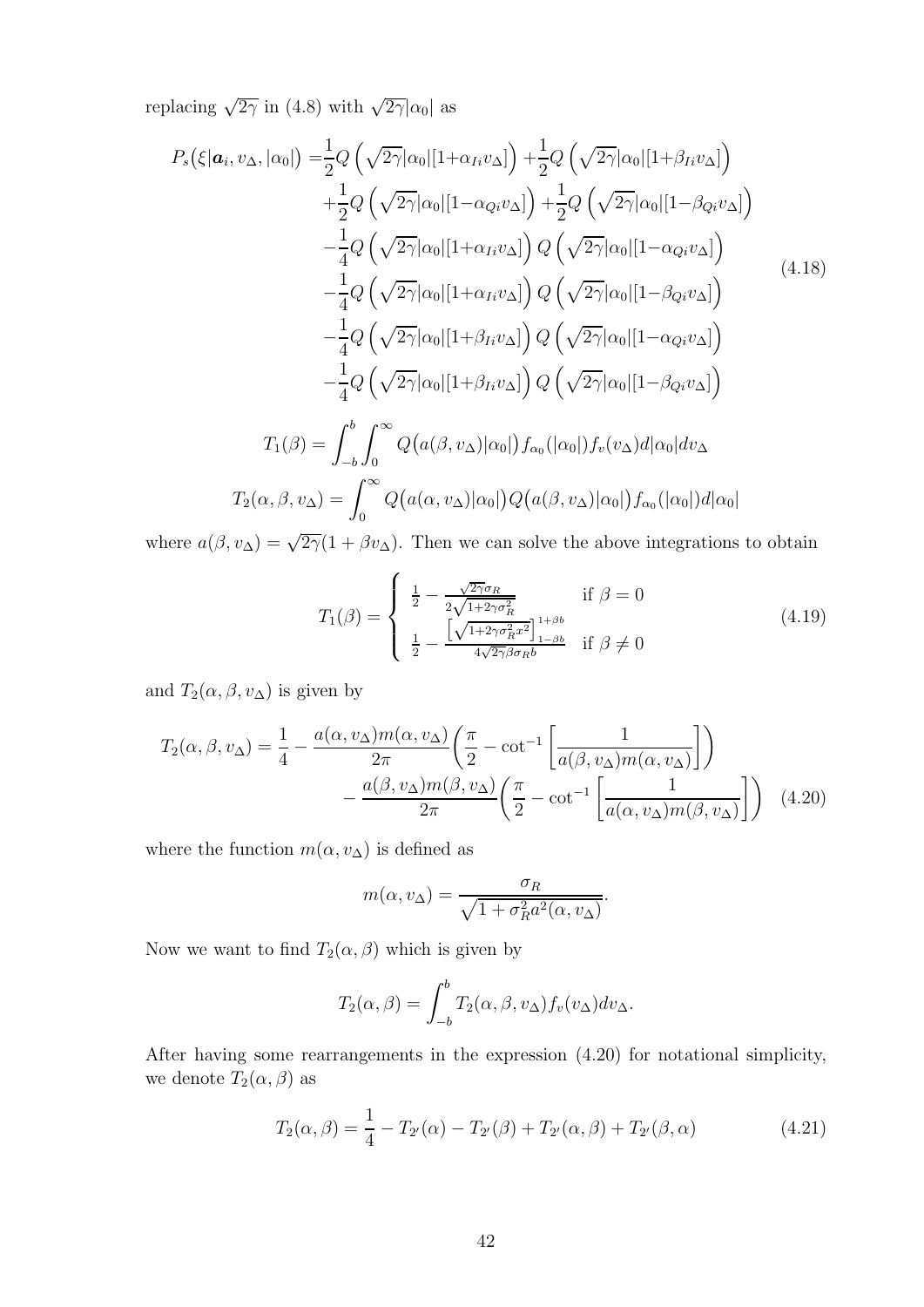where

$$
T_{2'}(\alpha) = \int_{-b}^{b} \frac{a(\alpha, v_{\Delta})m(\alpha, v_{\Delta})}{8b} dv_{\Delta}
$$

$$
T_{2'}(\alpha, \beta) = \int_{-b}^{b} \frac{a(\alpha, v_{\Delta})m(\alpha, v_{\Delta})}{4\pi b} \cot^{-1} \left[\frac{1}{a(\beta, v_{\Delta})m(\alpha, v_{\Delta})}\right] dv_{\Delta}.
$$

Note that  $f_v(v_\Delta) = \frac{1}{2b} : v_\Delta \in [-b, b]$ . After some mathematical manipulations it can<br>be easily shown that be easily shown that

$$
T_{2'}(\alpha) = \frac{1}{4} - \frac{T_1(\alpha)}{2}
$$

and

$$
T_{2'}(\alpha,\beta) = \begin{cases} \left[ g_{1T_{2'}}(x,\alpha,\beta) \right]_{1-\alpha b}^{1+\alpha b} & \text{if } \alpha \neq 0\\ \left[ g_{2T_{2'}}(x,\alpha,\beta) \right]_{-b}^{b} & \text{if } \alpha = 0 \& \beta \neq 0\\ \frac{1}{2\pi \rho} \cot^{-1}(\rho) & \text{if } \alpha = 0 \& \beta = 0 \end{cases}
$$
(4.22)

where  $g_{1T_{2'}}(x,\alpha,\beta)$  and  $g_{1T_{2'}}(x,\alpha,\beta)$  are defined as follows.

$$
g_{1T_{2'}}(x,\alpha,\beta) = \frac{1}{4\pi\alpha b\bar{\gamma}} \sqrt{1+\bar{\gamma}^{2}x^{2}} \cot^{-1} \left[ \frac{\sqrt{1+\bar{\gamma}^{2}x^{2}}}{\bar{\gamma}(\eta x+1-\eta)} \right] - \frac{\eta\sqrt{1+\eta^{2}+\bar{\gamma}^{2}(1-\eta)^{2}}}{4\pi\alpha b\bar{\gamma}(1+\eta^{2})} \tan^{-1} \left[ \frac{x+Q}{R} \right] + \frac{1-\eta}{4\pi\alpha b(1+\eta^{2})} \ln \left[ \sqrt{\bar{\gamma}^{2}(1+\eta^{2})x^{2}+2\eta\bar{\gamma}^{2}(1-\eta)x+\bar{\gamma}^{2}(1-\eta)^{2}+1} \right] \quad (4.23)
$$

$$
g_{2T_{2'}}(x,\alpha,\beta) = \frac{1}{4\pi\rho b} \left( x \cot^{-1} \left[ \frac{\rho}{1+\beta x} \right] - \frac{\rho}{\beta} \ln \left[ \sqrt{(1+\beta x)^2 + \rho^2} \right] + \frac{1}{\beta} \tan^{-1} \left[ \frac{1+\beta x}{\rho} \right] \right) \tag{4.24}
$$

here  $\eta = \frac{\beta}{\alpha}$  $\frac{\beta}{\alpha}$ ,  $\bar{\gamma} = \sqrt{2\gamma} \sigma_R$ ,  $\rho = \frac{\sqrt{1+\bar{\gamma}^2}}{\bar{\gamma}}$  $\frac{q_1+\bar{\gamma}^2}{\bar{\gamma}}, Q = \frac{\eta(1-\eta)}{1+\eta^2}$  and  $R =$  $\frac{\sqrt{1+\eta^2+\bar{\gamma}^2(1-\eta)^2}}{\tau(1+\tau^2)}$ here  $\eta = \frac{\beta}{\alpha}$ ,  $\bar{\gamma} = \sqrt{2\gamma}\sigma_R$ ,  $\rho = \frac{\sqrt{1+\gamma}}{\bar{\gamma}}$ ,  $Q = \frac{\eta(1-\eta)}{1+\eta^2}$  and  $R = \frac{\sqrt{1+\eta} + \gamma(1-\eta)}{\bar{\gamma}(1+\eta^2)}$ . Now we have derived the expressions for  $T_1(\beta)$  and  $T_2(\alpha, \beta)$ , and using (4.19) and (4.21) we can easily write the SER conditioned on  $a_i$ ,  $P_s(\xi|a_i)$ , as given by

$$
P_s(\xi|\mathbf{a}_i) = \frac{1}{2}T_1(\alpha_{Ii}) + \frac{1}{2}T_1(\beta_{Ii}) + \frac{1}{2}T_1(-\alpha_{Qi}) + \frac{1}{2}T_1(-\beta_{Qi}) - \frac{1}{4}T_2(\alpha_{Ii}, -\alpha_{Qi}) - \frac{1}{4}T_2(\beta_{Ii}, -\beta_{Qi}) - \frac{1}{4}T_2(\beta_{Ii}, -\beta_{Qi}) - \frac{1}{4}T_2(\beta_{Ii}, -\beta_{Qi})
$$
(4.25)

Averaging over all  $a_i$  combinations leads to the SER which is given in  $(4.16)$ .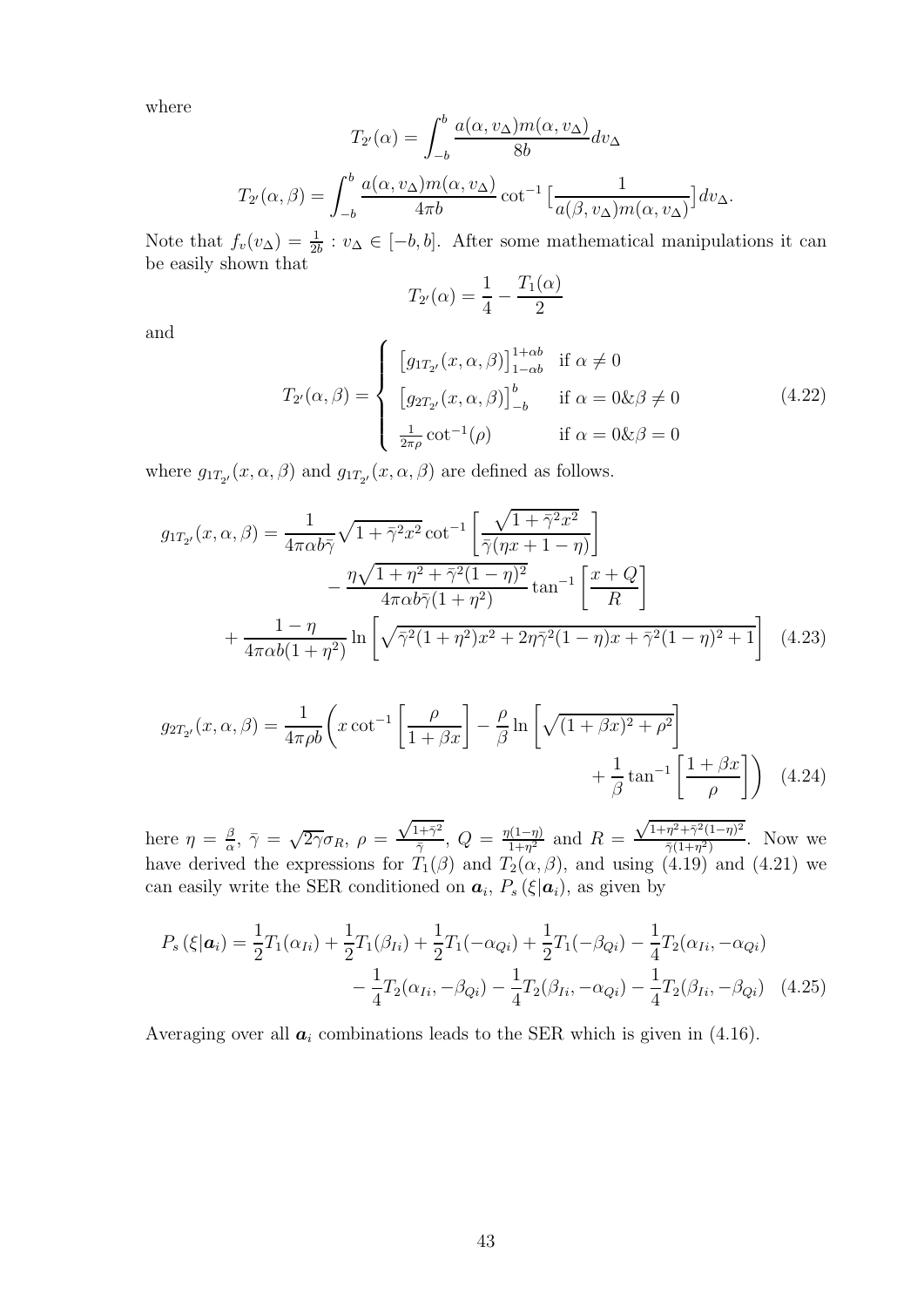#### **4.2.3 AWGN and frequency-flat Rayleigh Fading Channels with Perfect**

#### **Power Control**

With the arguments and results described in the section 3.2.4 we can write that,

$$
f_v(v_\Delta|\mathbf{h}) = f_v(v_\Delta) = \mathcal{N}(0, CRB|\mathbf{h})\tag{4.26}
$$

The expressions for the CRBs are given in (3.49) and (3.53) which was mentioned previously.

#### **4.2.3.1 AWGN Channel**

For the AWGN channel, (4.1) simply reduces to a single integral evaluation and the signal model for AWGN channel can be obtained from (3.7) as,  $\mathbf{r} = \Gamma(\mathbf{v})\mathbf{s} + \mathbf{w}$  where  $\boldsymbol{s} = [s_0 s_1 \dots s_{N-1}]^T$  is the training signal vector. The CRB of the CFO estimation for the aforementioned signal model is given by (3.49). Hence using the definition of  $I_1(\mu, \lambda)$  (4.9) and taking  $f_v(v_\Delta) = \mathcal{N}(0, \Omega)$  (**Verdu**, 1998, eq. 3.66) we can easily show that

$$
I_1(\mu,\lambda) = Q\left(\frac{\mu}{1 + \Omega\lambda^2}\right) \tag{4.27}
$$

and  $I_2(\mu, \lambda_1, \lambda_2)$  defined in (4.10) can be reduced to

$$
I_2(\mu, \lambda_1, \lambda_2) = \frac{1}{2\pi} \int_0^{\frac{\pi}{2} - \phi_1} \exp\left(\frac{-\mu^2}{2b_1^2 \sin^2 \phi}\right) d\phi + \frac{1}{2\pi} \int_0^{\frac{\pi}{2} - \phi_2} \exp\left(\frac{-\mu^2}{2b_2^2 \sin^2 \phi}\right) d\phi. \quad (4.28)
$$

 $I_2(\mu, \lambda_1, \lambda_2)$  cannot be evaluated in closed-form and it shows similarities to the well  $L_2(\mu, \lambda_1, \lambda_2)$  cannot be evaluated in closed-form and it shows similarities to the well<br>known Craig's formula. For simplicity, define  $\lambda_{1\Omega} = \sqrt{\Omega} \lambda_1$  and  $\lambda_{2\Omega} = \sqrt{\Omega} \lambda_2$ . So that  $b_1 = \sqrt{\lambda_{1\Omega}^2 + 1}, b_2 = \sqrt{\lambda_{2\Omega}^2 + 1},$ 

$$
a_1 = \frac{\lambda_{1\Omega}^2 - \lambda_{1\Omega}\lambda_{2\Omega} + 1}{\sqrt{(\lambda_{1\Omega}^2 + 1)(\lambda_{1\Omega}^2 + \lambda_{2\Omega}^2 + 1)}}
$$

$$
a_2 = \frac{\lambda_{2\Omega}^2 - \lambda_{1\Omega}\lambda_{2\Omega} + 1}{\sqrt{(\lambda_{2\Omega}^2 + 1)(\lambda_{1\Omega}^2 + \lambda_{2\Omega}^2 + 1)}}
$$

with  $\phi_1 = \tan^{-1}(a_1b_1)$  and  $\phi_2 = \tan^{-1}(a_2b_2)$ . Then with some mathematical manipulations we obtain the SER conditioned on  $a_i$ ,  $P_s(\xi|a_i)$  as given in (4.15). Averaging over all  $a_i$  combinations gives the SER which is given by  $(4.16)$ .

#### **4.2.3.2 Frequency-Flat Rayleigh Fading Channel**

When the frequency-flat fading channel is considered, the  $CRB|_h$  which was mentioned previously is given by (3.53). Because of the perfect power control, we can consider that  $|\alpha_0|^2$  is constant while fixing *s*. Thus we have the pdf of residual CFO  $f(v_\Delta|\alpha_0)$ , which is given by (3.54). So that using the conditional SER  $P_s(\xi|\mathbf{a}_i, v_\Delta, |\alpha_0|)$  derived in (4.18),  $CRB|_{\alpha_0}$ , aforementioned  $f_v(v_\Delta)$  and (4.1), we can derive the SER, following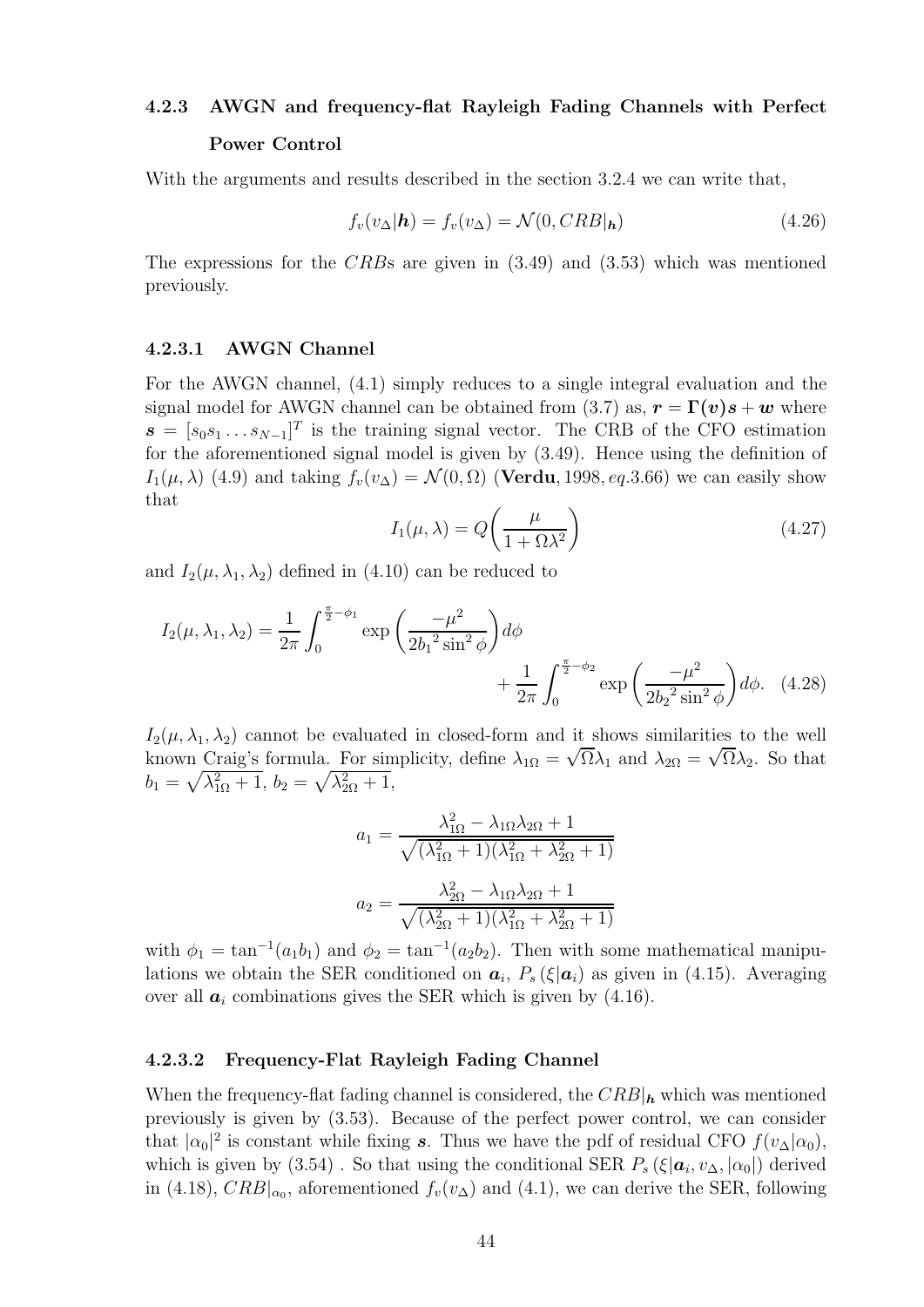almost the same set of arguments which were used in the derivation of SER in Section 4.2.3.1. The following parameter changes should be noticed carefully:

$$
I_1(\mu,\lambda) = Q\left(\frac{\mu}{1+\Lambda\lambda^2}\right) \tag{4.29}
$$

and  $I_2(\mu, \lambda_1, \lambda_2)$  defined in (4.10) as mentioned before is

$$
I_2(\mu, \lambda_1, \lambda_2) = \frac{1}{2\pi} \int_0^{\frac{\pi}{2} - \phi_1} \exp\left(\frac{-\mu^2}{2b_1^2 \sin^2 \phi}\right) d\phi + \frac{1}{2\pi} \int_0^{\frac{\pi}{2} - \phi_2} \exp\left(\frac{-\mu^2}{2b_2^2 \sin^2 \phi}\right) d\phi \quad (4.30)
$$

with slight parameter changes, where  $b_1 = \sqrt{\lambda_{1\Lambda}^2 + 1}$ ,  $b_2 = \sqrt{\lambda_{2\Lambda}^2 + 1}$ ,

$$
a_1 = \frac{\lambda_{1\Lambda}^2 - \lambda_{1\Lambda}\lambda_{2\Lambda} + 1}{\sqrt{(\lambda_{1\Lambda}^2 + 1)(\lambda_{1\Lambda}^2 + \lambda_{2\Lambda}^2 + 1)}}
$$

$$
a_2 = \frac{\lambda_{2\Lambda}^2 - \lambda_{1\Lambda}\lambda_{2\Lambda} + 1}{\sqrt{(\lambda_{2\Lambda}^2 + 1)(\lambda_{1\Lambda}^2 + \lambda_{2\Lambda}^2 + 1)}}
$$

 $\phi_1 = \tan^{-1}(a_1b_1)$  and  $\phi_2 = \tan^{-1}(a_2b_2)$ , where  $\lambda_{1\Lambda} = \sqrt{\Lambda}\lambda_1$  and  $\lambda_{2\Lambda} = \sqrt{\Lambda}\lambda_2$ . Hence the SER and the corresponding conditional SER are given by (4.16) and (4.15) respectively.

# **4.3 Performance Analysis with Channel-Dependent Residual CFO for 4- QAM OFDM Systems**

Same as we discussed previously in (3.56) For the channel-dependent residual CFO case in 4-QAM, SER on a particular (say 0th) subcarrier of the ith OFDM symbol conditioned on the other  $N-1$  sub-carrier symbols is obtained by solving

$$
P_s\left(\xi|\boldsymbol{a}_i\right) = \int\int P_s\left(\xi|v_\Delta,\boldsymbol{h},\boldsymbol{a}_i\right)f_v(v_\Delta|\boldsymbol{h})f(\boldsymbol{h})dv_\Delta d\boldsymbol{h}
$$

#### **4.3.1 Frequency-flat Rayleigh Fading Channel**

For the channel-dependent residual CFO scenario, the symbol error probability is given by (3.56). The closed-form solution to (3.56) for the frequency-flat Rayleigh fading channel in the case of 4-QAM is presented in the following. However, solving the above problem for the frequency-selective case appears to be intractable. The variance of the conditional Gaussian random variable  $v_{\Delta}|\alpha_{o}$  for the frequency-flat Rayleigh fading channel is given by (3.53) for the MLE estimator (**Morelli and Mengali**, 2000) as mentioned before. Then averaging the conditional SER  $P_s(\xi|\mathbf{a}_i, v_\Delta, |\alpha_0|)$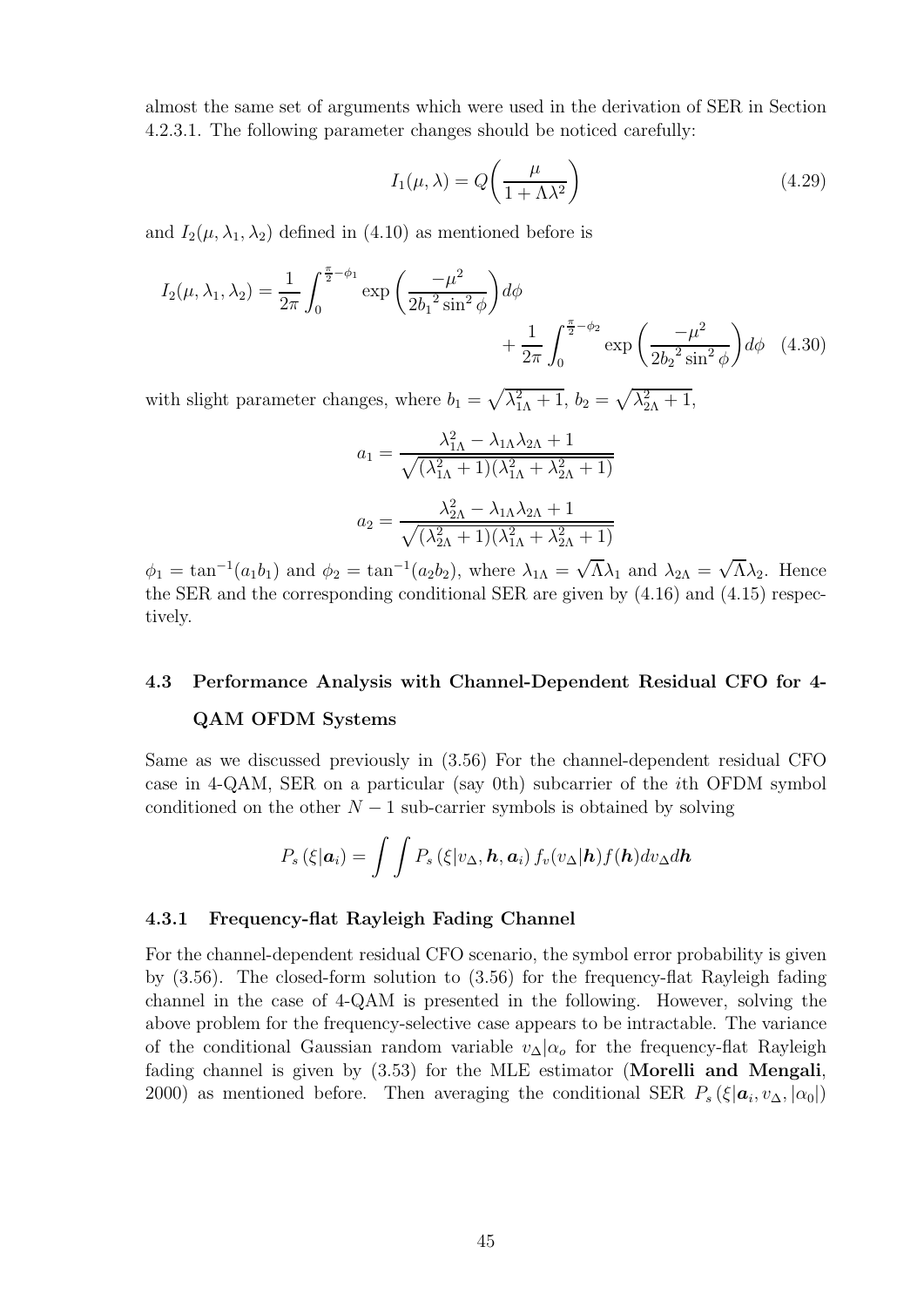using  $f_v(v_\Delta|\mathbf{h})$  we can obtain  $P_s(\xi|\mathbf{a}_i,|\alpha_0|)$  as

<sup>P</sup>s (ξ|*a*i, <sup>|</sup>α0|) = <sup>1</sup> 2 E Q "#2γ 4 <sup>|</sup>α0<sup>|</sup> <sup>+</sup> <sup>√</sup> <sup>Λ</sup>αIiX5\$ <sup>+</sup> 1 2 E Q "#2γ 4 <sup>|</sup>α0<sup>|</sup> <sup>+</sup> <sup>√</sup> <sup>Λ</sup>βIiX5\$ ........ ........ <sup>−</sup> <sup>1</sup> 4 E Q "#2γ 4 <sup>|</sup>α0<sup>|</sup> <sup>+</sup> <sup>√</sup> <sup>Λ</sup>βIiX5\$ Q "#2γ 4 <sup>|</sup>α0| − <sup>√</sup> <sup>Λ</sup>βQiX5\$ (4.31)

where the statistical expectation is taken with respect to the random variable  $X =$  $\frac{v_{\Delta}|\alpha_0|}{\sqrt{\Lambda}}$  and  $X \sim \mathcal{N}(0, 1)$ . It is obvious that by observing the functions  $I_1(\mu, \lambda)$  and  $I_2(\mu, \lambda_1, \lambda_2)$  in Section 4.2.3.2, we can write

$$
P_s\left(\xi|\mathbf{a}_i,|\alpha_0|\right) = \frac{1}{2}I_1(\sqrt{2\gamma}|\alpha_0|,\sqrt{2\gamma}\alpha_{Ii}) + \dots
$$

$$
\dots - \frac{1}{4}I_2(\sqrt{2\gamma}|\alpha_0|,\sqrt{2\gamma}\beta_{Ii},-\sqrt{2\gamma}\beta_{Qi}). \quad (4.32)
$$

Next, after integrating  $P_s(\xi|\mathbf{a}_i,|\alpha_0|)$  with  $f_{\alpha_0}(|\alpha_0|)$  to remove the dependency of  $|\alpha_0|$ , we obtain the conditional SER  $P_s(\xi|\boldsymbol{a}_i)$  as

$$
P_s(\xi|\mathbf{a}_i) = \frac{1}{2}I_1^*(\sqrt{2\gamma}, \sqrt{2\gamma}\alpha_{Ii}) + \frac{1}{2}I_1^*(\sqrt{2\gamma}, \sqrt{2\gamma}\beta_{Ii}) + \frac{1}{2}I_1^*(\sqrt{2\gamma}, -\sqrt{2\gamma}\alpha_{Qi}) + \frac{1}{2}I_1^*(\sqrt{2\gamma}, -\sqrt{2\gamma}\beta_{Qi}) - \frac{1}{4}I_2^*(\sqrt{2\gamma}, \sqrt{2\gamma}\alpha_{Ii}, -\sqrt{2\gamma}\alpha_{Qi}) - \frac{1}{4}I_2^*(\sqrt{2\gamma}, \sqrt{2\gamma}\alpha_{Ii}, -\sqrt{2\gamma}\beta_{Qi}) - \frac{1}{4}I_2^*(\sqrt{2\gamma}, \sqrt{2\gamma}\beta_{Ii}, -\sqrt{2\gamma}\alpha_{Qi}) - \frac{1}{4}I_2^*(\sqrt{2\gamma}, \sqrt{2\gamma}\beta_{Ii}, -\sqrt{2\gamma}\beta_{Qi})
$$
(4.33)

where

$$
I_1^*(t_0, t_1) = \int_0^\infty I_1(t_0|\alpha_0|, t_1) f_{\alpha_0}(|\alpha_0|) d|\alpha_0|
$$
  

$$
I_2^*(t_0, t_1, t_2) = \int_0^\infty I_2(t_0|\alpha_0|, t_1, t_2) f_{\alpha_0}(|\alpha_0|) d|\alpha_0|.
$$

We can obtain the solutions to above integrations as follows.

$$
I_1^*(t_0, t_1) = \left[\frac{1}{2} - \frac{t_0 \sigma_R}{\sqrt{1 + t_0^2 \sigma_R^2 + \Lambda t_1^2}}\right]
$$
(4.34)

$$
I_2^*(t_0, t_1, t_2) = \frac{1}{2} - \frac{\psi_1 + \psi_2}{2\pi} - \frac{\varepsilon_1}{2\pi\sqrt{1 + \varepsilon_1^2}} \left(\frac{\pi}{2} - \tan^{-1}\left[\frac{t_0 \sigma_R a_1}{\sqrt{1 + \varepsilon_1^2}}\right]\right) - \frac{\varepsilon_2}{2\pi\sqrt{1 + \varepsilon_2^2}} \left(\frac{\pi}{2} - \tan^{-1}\left[\frac{t_0 \sigma_R a_2}{\sqrt{1 + \varepsilon_2^2}}\right]\right) \tag{4.35}
$$

where  $\varepsilon_1 = \frac{t_0 \sigma_R}{b_1}$ ,  $\varepsilon_2 = \frac{t_0 \sigma_R}{b_2}$ ,  $b_1 = \sqrt{t_{1\Lambda}^2 + 1}$ ,  $b_2 = \sqrt{t_{2\Lambda}^2 + 1}$ ,

$$
a_1 = \frac{t_{1\Lambda}^2 - t_{1\Lambda}t_{2\Lambda} + 1}{\sqrt{(t_{1\Lambda}^2 + 1)(t_{1\Lambda}^2 + t_{2\Lambda}^2 + 1)}}
$$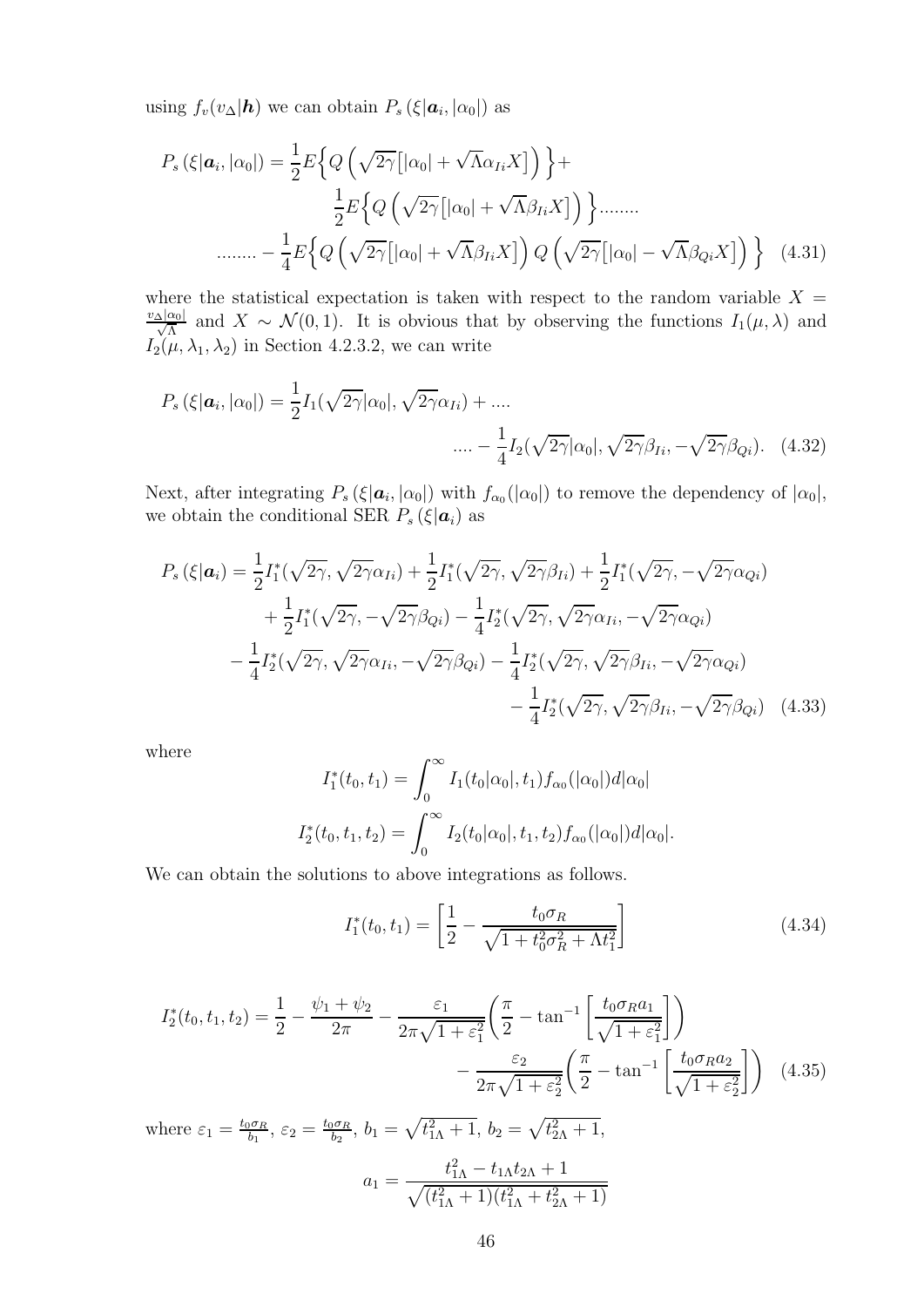$$
a_2 = \frac{t_{2\Lambda}^2 - t_{1\Lambda}t_{2\Lambda} + 1}{\sqrt{(t_{2\Lambda}^2 + 1)(t_{1\Lambda}^2 + t_{2\Lambda}^2 + 1)}}
$$

 $\psi_1 = \tan^{-1}(a_1b_1)$  and  $\psi_2 = \tan^{-1}(a_2b_2)$ , with  $t_{1\Lambda} = \sqrt{\Lambda}t_1$  and  $t_{2\Lambda} = \sqrt{\Lambda}t_2$ . Substituting the conditional SER in (4.33) into (4.16) will give the corresponding SER.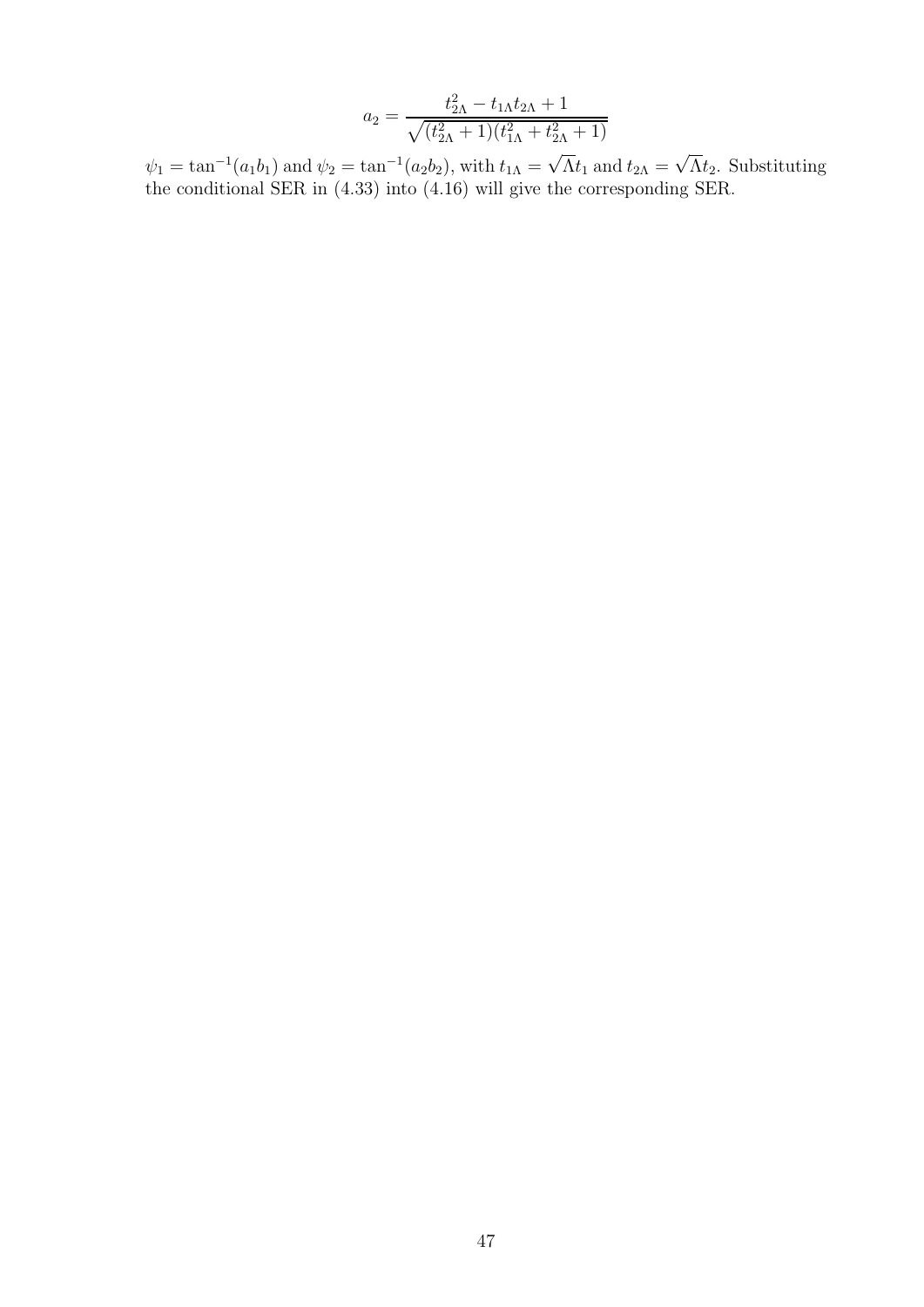#### **4.4 Results and Discussion**

#### **4.4.1 Channel-Independent CFO or Residual CFO for 4-QAM OFDM Sys-**

#### **tems**

The simulations results discussed in this section are obtained by running the same set of simulation runs as mentioned in the previous section 3.5 with the only change in the symbol constellation of the transmitted signals.

From Fig. 4.1 we can observe the simulation results when the normalized CFO is uniformly distributed over  $[-b, b]$  with  $b = 0.05$  and  $b = 0.1$  for AWGN channel. As we can see, the analytical SER curves obtained using (4.16) closely match with the simulation results for  $b = 0.05$ . Similar form of discrepancies which are experienced in the BPSK case are prominent for the 4-QAM case as well when  $b = 0.1$ . As we mentioned earlier, the small CFO assumption in the analytical development is the main reason for this. Because, the CFO would typically be quite small at high SNR the above discrepancy is less likely to happen in practice and thus convincing the relevance of the analytical result.



**Figure 4.1:** BER curves for AWGN channel with  $N=8$  subcarriers and  $b=0.1$ ,  $b=0.05$ for 4-QAM OFDM Systems.

As far as flat-fading is concerned, the simulation results agree well with our analytical results for both  $b = 0.05$  and  $b = 0.1$  cases, confirming the accuracy of our analytical expressions given (4.25) and (4.16). We can observe from the Fig. 4.2 that the deviations of the simulation points when  $b = 0.1$  is not significant as compared to the case of AWGN channel at high SNR. This is due to the fact that, even at low SER values the contribution from CFO has a less dominant effect on SER than the fading does and hence the small CFO assumption in the analytical development for flat fading is more realistic.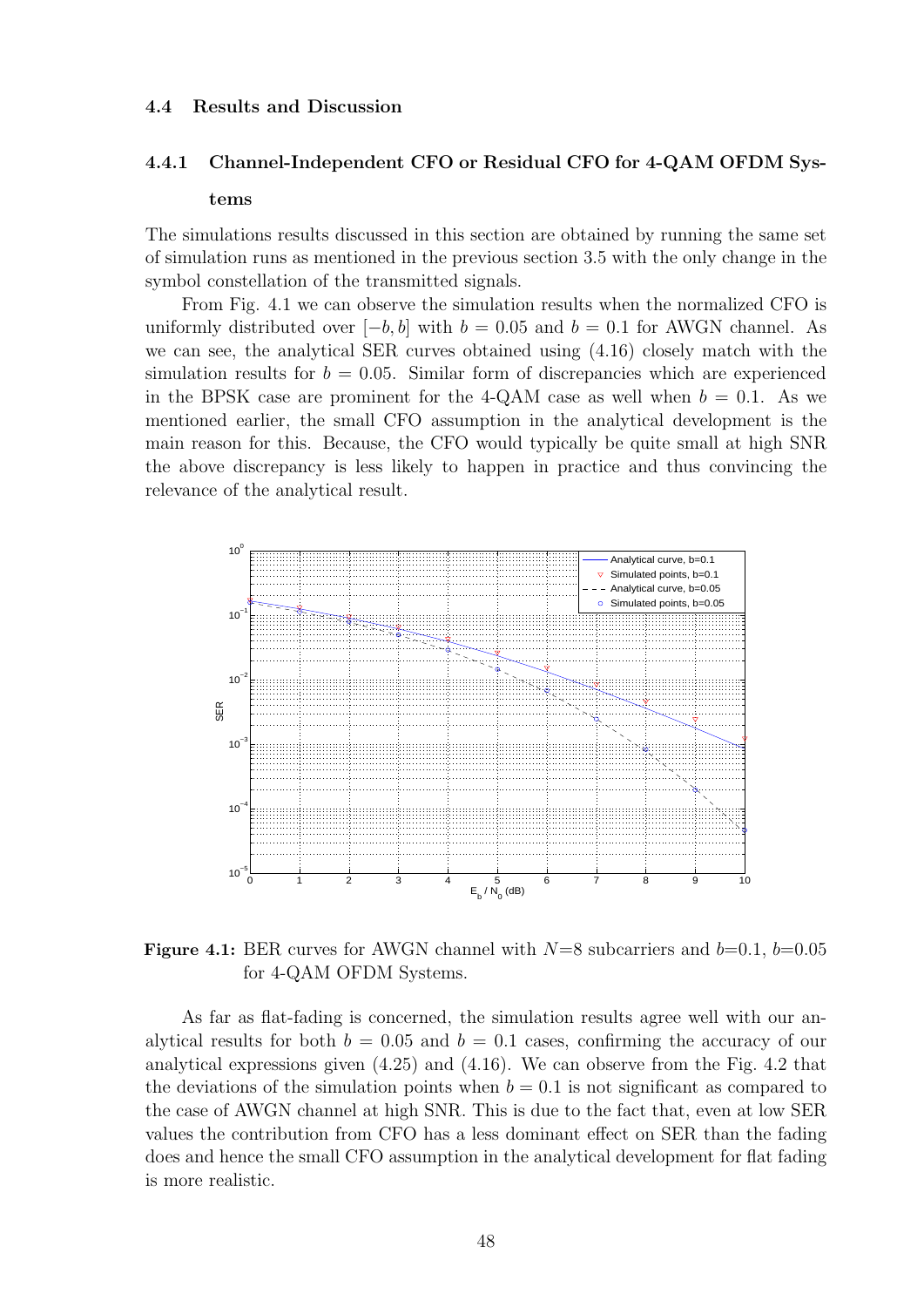

**Figure 4.2:** BER curves for the frequency-flat Rayleigh fading channel with  $N=8$  subcarriers and  $b=0.1$ ,  $b=0.05$  for 4-QAM OFDM Systems.



**Figure 4.3:** BER curves for the AWGN channel (setting I) with  $N=16$  subcarriers for 4-QAM OFDM Systems.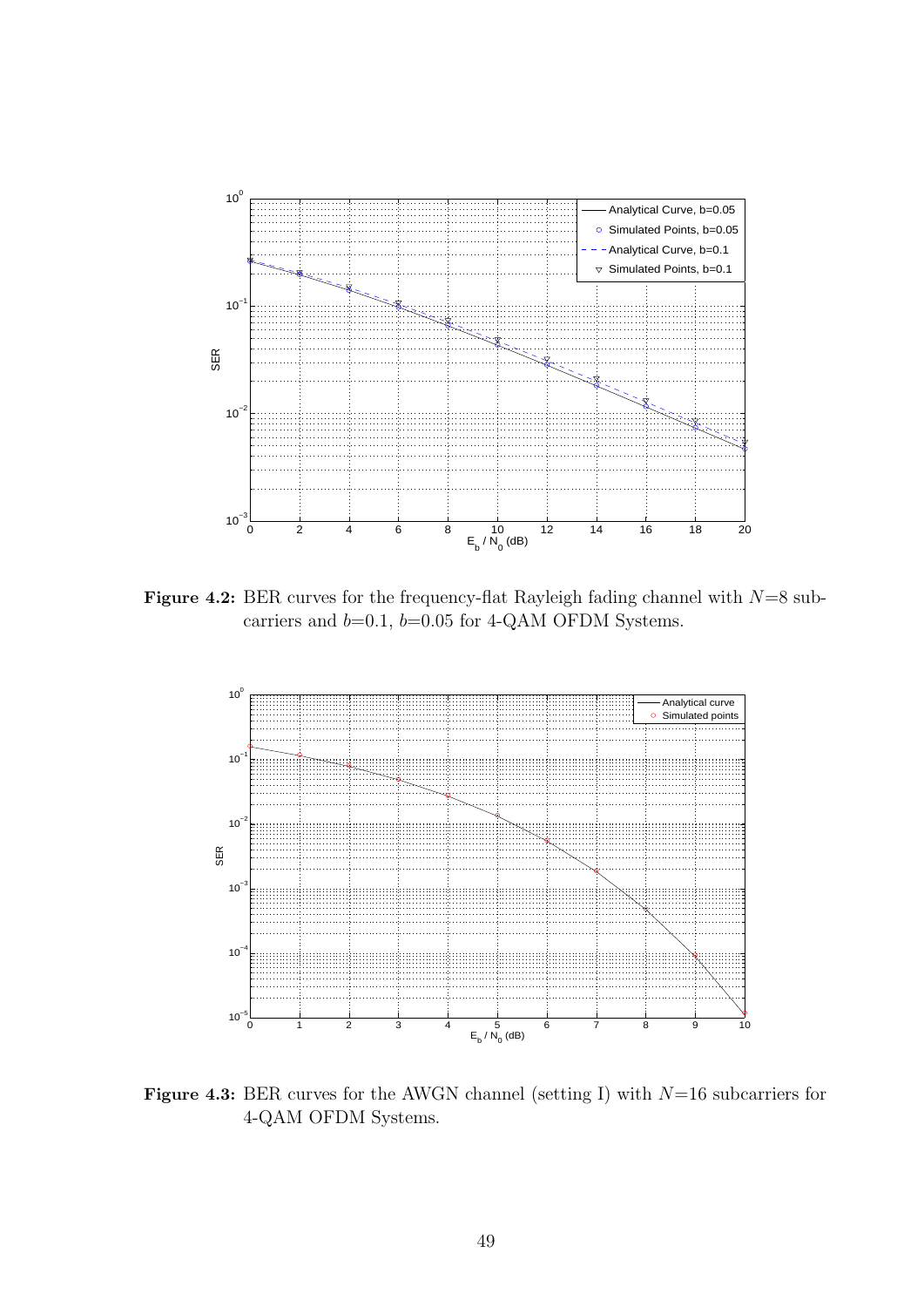As we have discussed earlier channel independence can be achieved using perfect power controlling as well. The corresponding simulation results for AWGN channel is shown in the Fig. 4.3 and Fig. 4.4 for Setting I and Setting  $II<sup>1</sup>$  respectively. OFDM system with  $N = 16$  with one OFDM preamble/training symbol followed by only one OFDM data symbol is simulated without considering the CFO-induced, symbol-indexdependent phase shift as we discussed in the section 3.5.1. The correctness of the analytical derivations (section 4.1.3.1) is noticeable by observing the closeness of the analytical curve and the simulation points in the Fig. 4.3. Moreover the Fig. 4.4 reinforce the fact that, the applicability of our analytical results to practical systems with a CFO estimator. The simulation results under perfect power control for the



**Figure 4.4:** BER curves for the AWGN channel (setting II) with  $N=16$  subcarriers for 4-QAM OFDM Systems.

frequency-flat fading channel are shown in Fig. 4.5 - Fig. 4.8. The corresponding Setting I and Setting II results are depicted in Fig. 4.5 and Fig. 4.6 with  $N = 52$ , which reveals the accuracy of analytical derivations given in the section 4.1.3.2 and indeed applicable to practical systems. Careful observations of Fig. 4.6, Fig. 4.7 and Fig. 4.8 (all are under Setting II) show that, the discrepancy of the simulated points and the analytical results increases as  $N$  decreases. The reason behind this phenomenon is the asymptotic behaviour of the ML estimate as shown in (3.42). That is higher the N higher the accuracy of (3.43). As far as the applications of OFDM is concerned, the number of subcarriers used  $(N)$  is typically not a small number, For example IEEE Std 802.11a and IEEE Std 802.16 have  $N = 52$  and  $N = 256$  respectively (IEEE Std **802.11a-1999(R2003)**, 2003; **IEEE Std 802***.***16***TM***-2004**, 2004) thus confirming the practical applicability of our derivations.

 $1\!\!_{\rm see}$  the section  $3.5.1\!\!$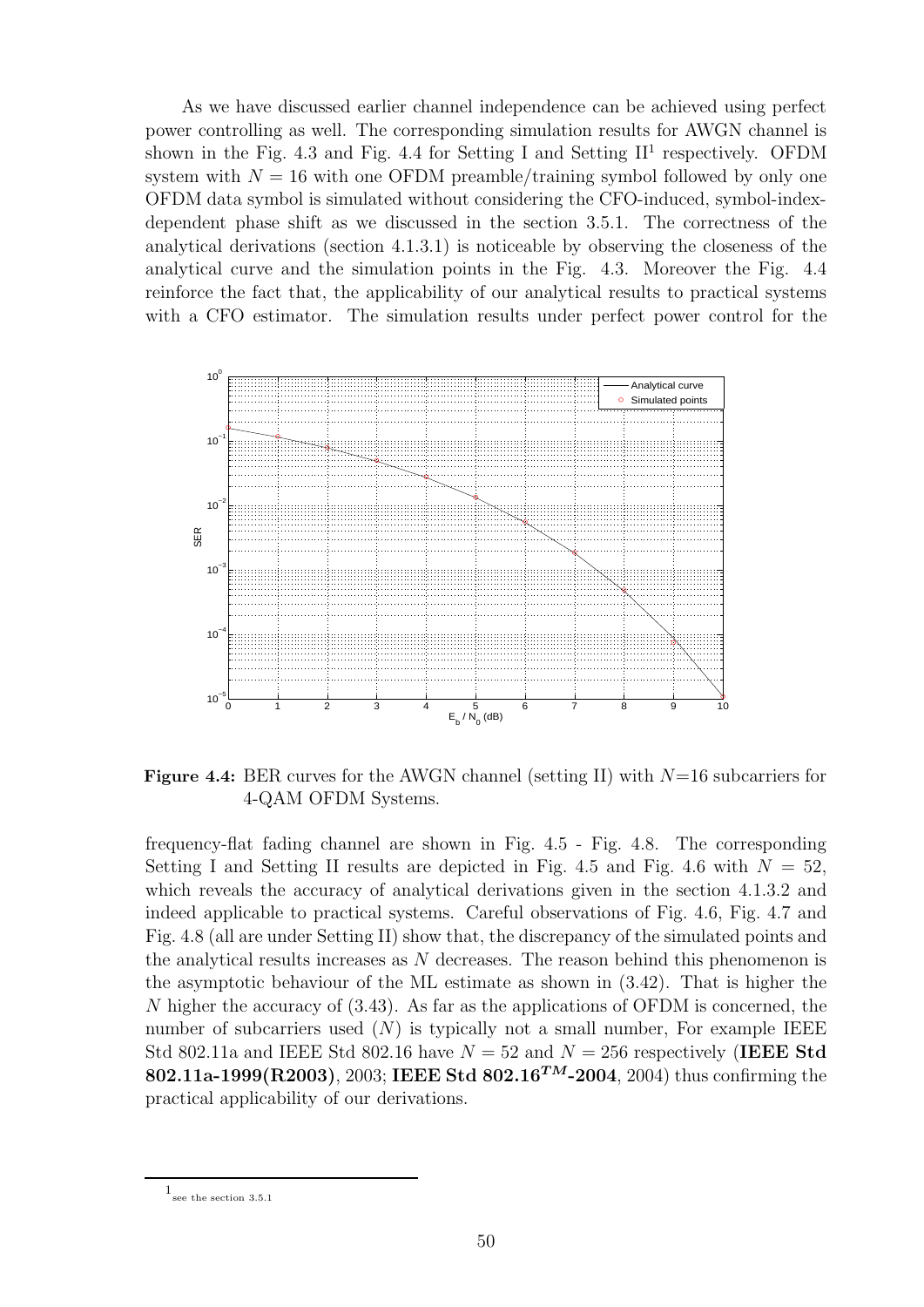

**Figure 4.5:** BER curves for the frequency-flat Rayleigh fading channel (setting I) with perfect power control and  $N=52$  subcarriers for 4-QAM OFDM Systems.



**Figure 4.6:** BER curves for the frequency-flat Rayleigh fading channel (setting II) with perfect power control and  $N=52$  subcarriers for 4-QAM OFDM Systems.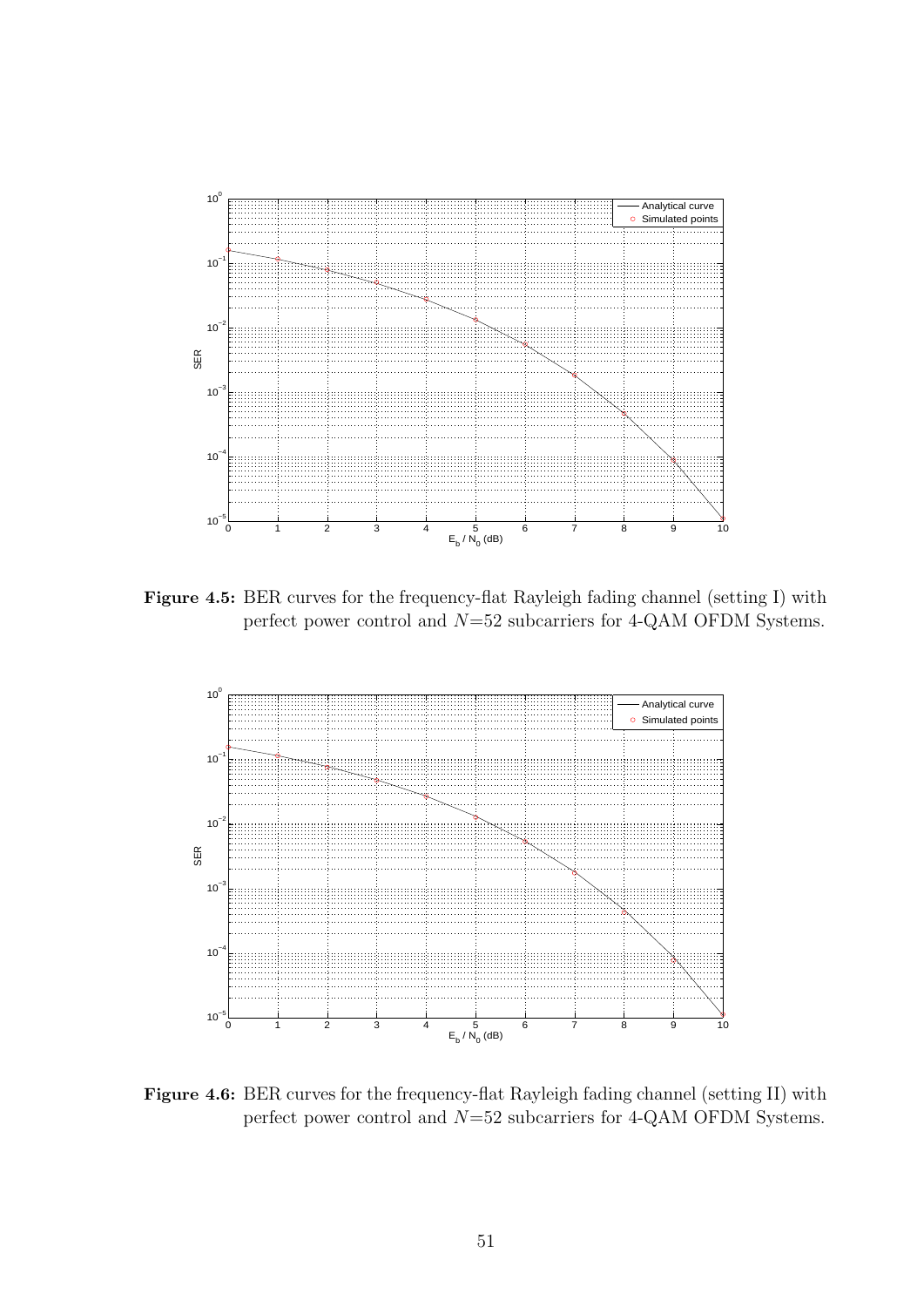

**Figure 4.7:** BER curves for the frequency-flat Rayleigh fading channel (setting II) with perfect power control and  $N=20$  subcarriers for 4-QAM OFDM Systems.



**Figure 4.8:** BER curves for the frequency-flat Rayleigh fading channel (setting II) with perfect power control and  $N=32$  subcarriers for 4-QAM OFDM Systems.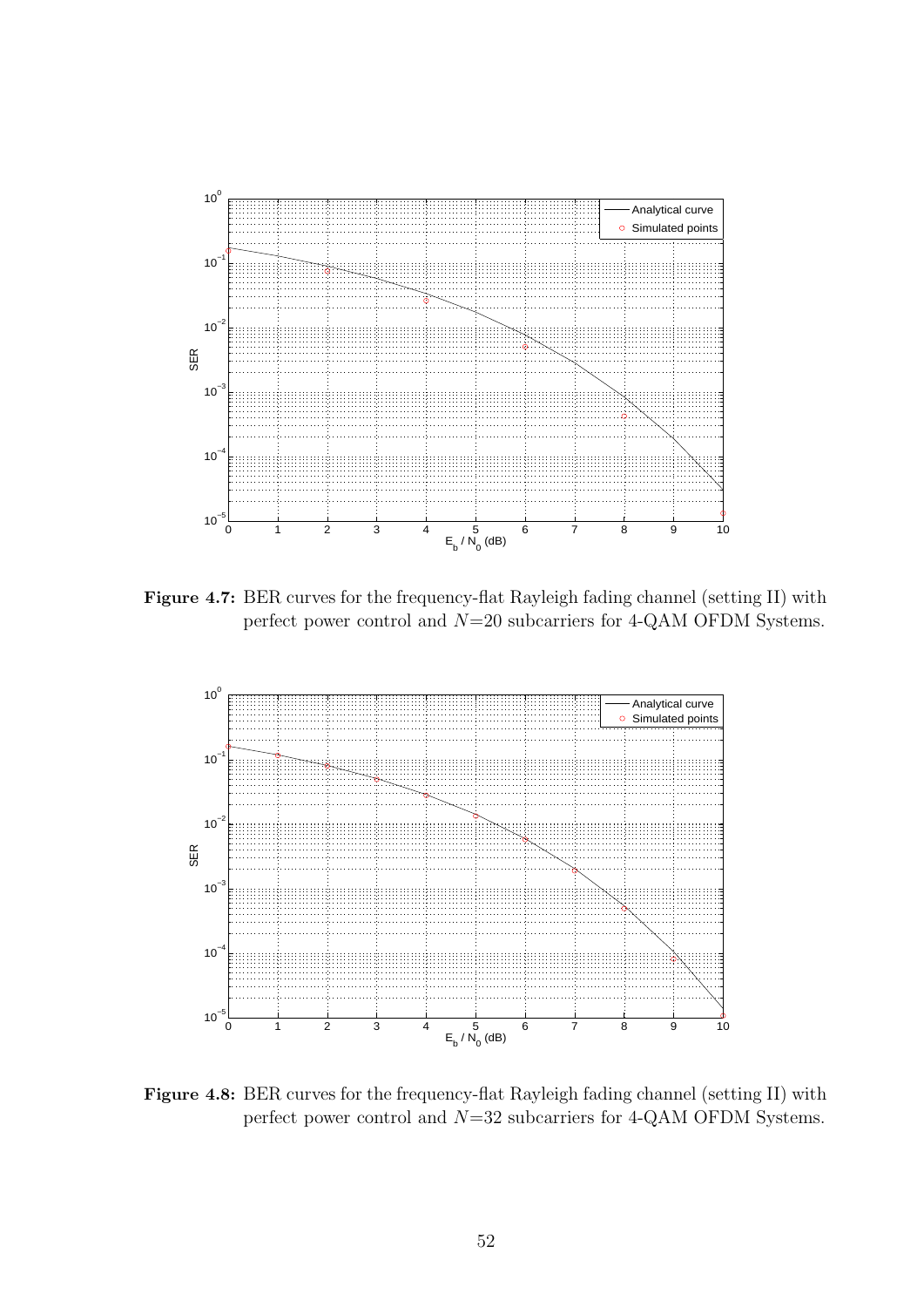#### **4.4.2 Channel-Dependent Residual CFO for 4-QAM OFDM Systems**

This section describes the simulation results associated to the analytical derivation presented in the section 4.2.1.

The simulation results in Fig. 4.9 and Fig. 4.10 show how the analytical results are matching with the simulated results for OFDM systems with  $N = 32$  in the cases of Setting I and Setting II respectively. As pointed out previously, Fig. 4.10, Fig. 4.11 and Fig. 4.12 (all are under Setting II) is presented to demonstrate the behaviour of the discrepancy or the deviation of our analytical result and the simulation results. Indeed this arises due to the asymptotic nature of the ML estimate as mentioned before. Again we can conclude that, higher the  $N$  higher the accuracy of  $(3.43)$  assuring the applicability and the correctness of the analytical results as far as practical OFDM systems are concerned.



**Figure 4.9:** BER curves for the frequency-flat Rayleigh fading channel (setting I) with no power control and  $N=32$  subcarriers for 4-QAM OFDM Systems.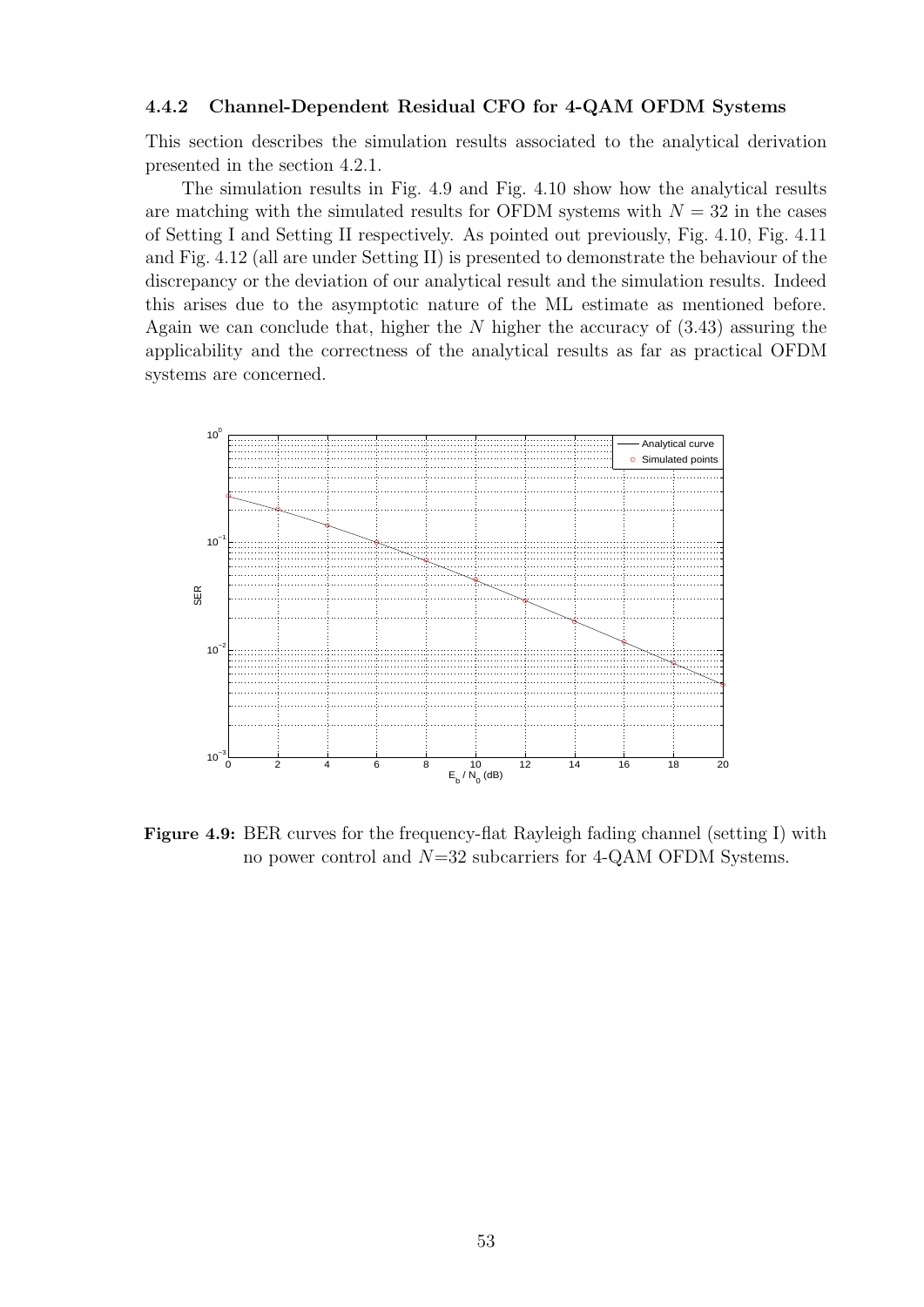

**Figure 4.10:** BER curves for the frequency-flat Rayleigh fading channel (setting II) with no power control and  $N=32$  subcarriers for 4-QAM OFDM Systems.



**Figure 4.11:** BER curves for the frequency-flat Rayleigh fading channel (setting II) with no power control and  $N=8$  subcarriers for 4-QAM OFDM Systems.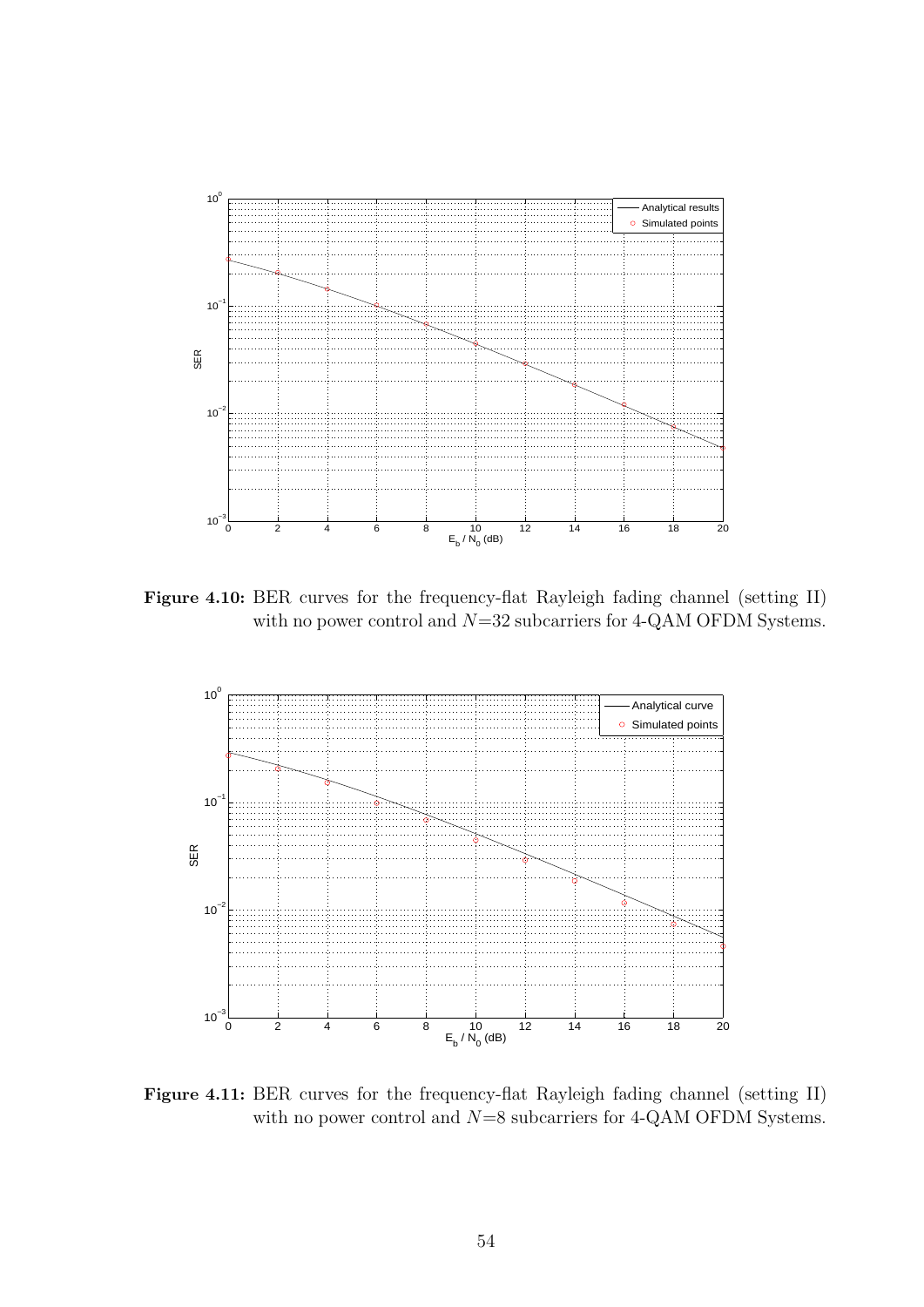

**Figure 4.12:** BER curves for the frequency-flat Rayleigh fading channel (setting II) with no power control and  $N{=}16$  subcarriers for 4-QAM OFDM Systems.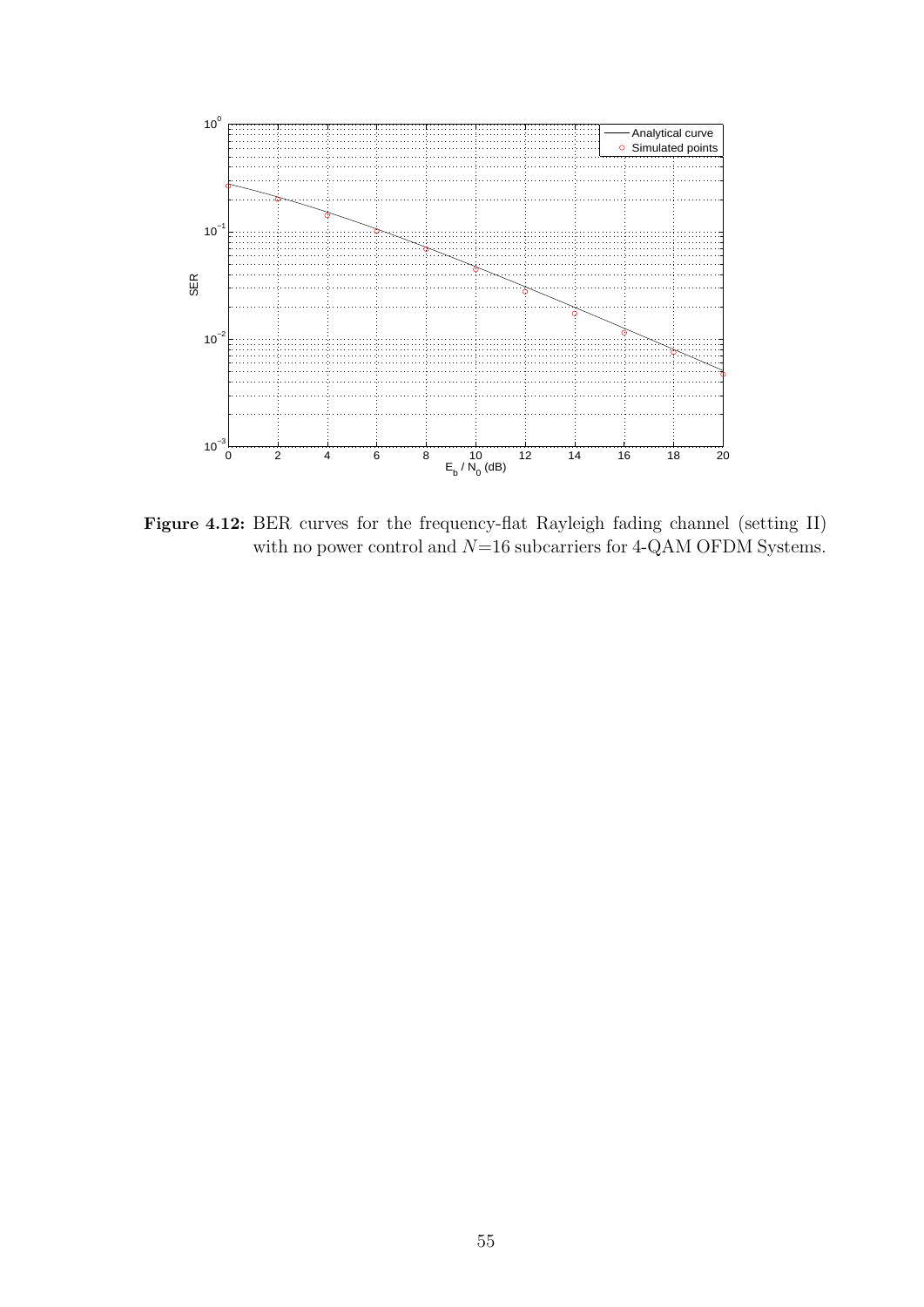#### **CHAPTER 5**

### **CONCLUSIONS AND RECOMMENDATIONS**

#### **5.1 Conclusions**

The Main objective in this thesis is to carryout a comprehensive investigation on performance degradation in OFDM systems due to carrier frequency offset in the transmitter and the receiver. Eventhough in the literature this problem has been addressed in several occasions, none of them have attempted to incorporate the randomness of CFO in their derivations. The CFO is a random parameter for which the probability density function should clearly be identified.

In essence, the identification of the nature of the random variable CFO is twofold in our case where it is treated as either uniformly distributed or Gaussian distributed. Consider a situation where a CFO estimator at the receiver is not implemented. The possible scenario might be where the transceivers use highly stable crystal oscillators and skip CFO estimation to save energy. In this case we can say that the CFO is uniformly distributed showing the applicability of our derivations in the sections 3.2.1- 3 and 4.1.1-3 for BPSK and 4-QAM OFDM systems respectively.

The ML estimates are Gaussian distributed and using this observation, we obtain the rest of the derivations accordingly identifying the probability distribution function of the residual CFO. Another important fact that should be mentioned in the derivations with Gaussian pdf is the distinction between perfect power control and no power control. We carry out our derivation with no channel energy fluctuations, or in other words, in situations where the statistics of the estimated residual CFO does not depend on the channel since the power control compensates the channel energy fluctuations. On the other hand, no power control will not consider stabilizing the channel energy fluctuations. These concepts are important in the training signal design aspects for OFDM systems showing the significance of our derivations in the performance analysis of such systems.

It should be emphasized that, the analytical BER expressions derived for a variety of situations here cannot be obtained with the use of existing ICI expressions (**Sathananthan and Thellambura**, 2001; **Dharmawansa et al.** [a] [b], 2006). As we consider the CFO or residual CFO to be random, it should remain in a form where we can mathematically utilize it and further apply it in the problem to obtain satisfactory solutions. Thus the derivation of the new approximated ICI expression given in (3.12) is the most useful result which enables us in getting through all the other derivations.

In summary, we derive BER/SER expressions for AWGN channel, frequency-flat and frequency-selective Rayleigh fading channels with the symbols coming from BPSK and 4-QAM constellations. The simulation results confirm the accuracy and the applicability of those in analysing the performance of practical OFDM systems.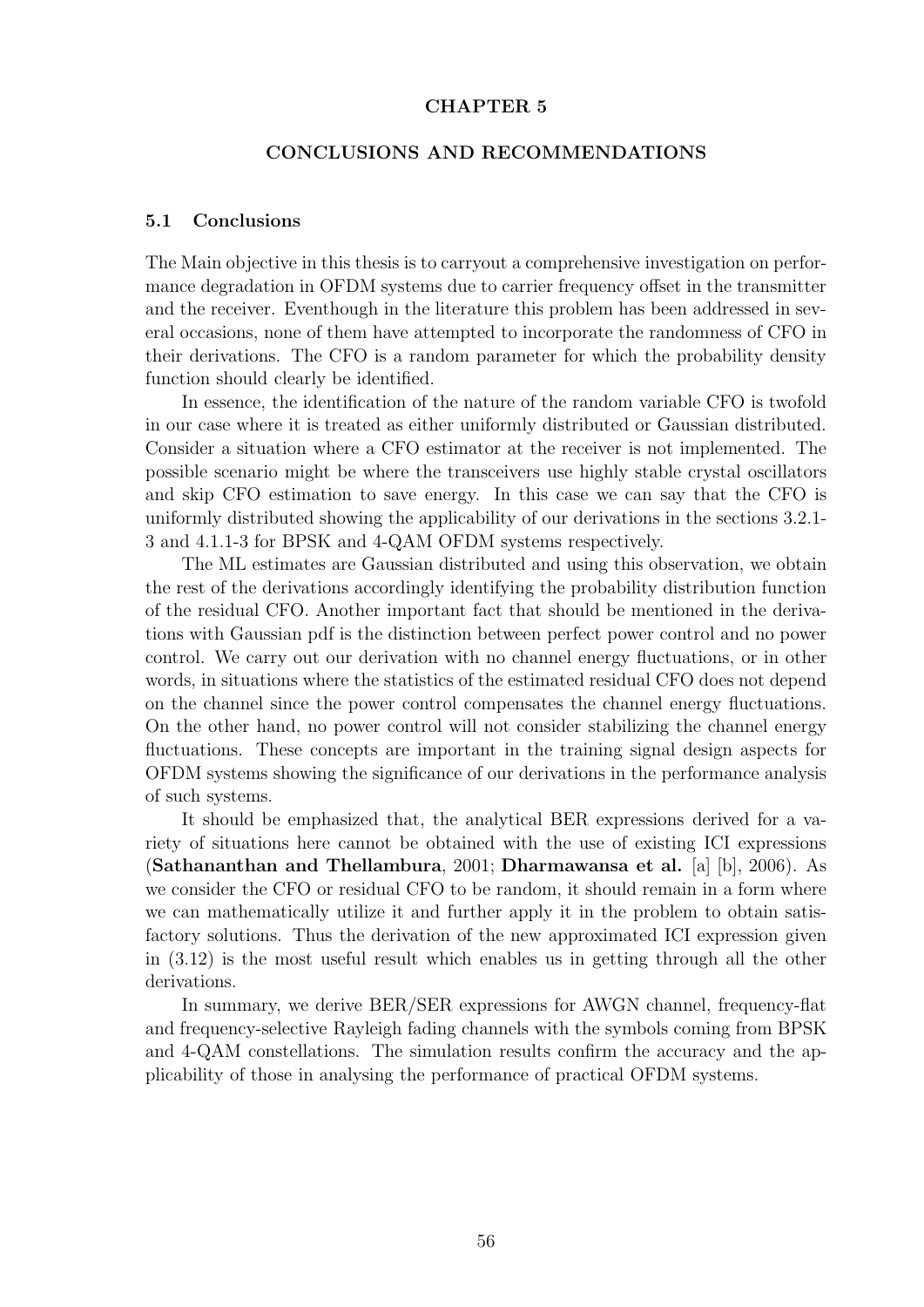### **5.2 Recommendations**

In this section we suggest recommendations and potential future directives which may be investigated more thoroughly to make the results more realistic. Moreover some of these can be considered as modifications or amendments which should be investigated to explore the performance degradations or improvements in different kind of channel representations and system model representations.

- 1. In the section 3.3.2 we discuss the BER analysis in the case of frequency-selective Rayleigh fading channel with uniformly distributed CFO for BPSK OFDM systems. But the corresponding analysis is not performed for the 4-QAM OFDM systems, and hence can be considered.
- 2. In our derivations we did not consider the CFO-induced, symbol-index-dependent phase shift of  $\exp(j2\pi v_{\Delta}m(N + N_q)/N)$  where m is the OFDM symbol index and  $N_q$  is the number of guard samples. We simply assume that every symbol is phase synchronized, so that the receiver is able to perfectly compensate for the aggregated phase-shift term (**Rugini and Banelli**, 2005). Incorporating this cumulative phase-shift in to the system equation deserves attention.
- 3. All the associated fading coefficients in our derivations are taken to be circularly symmetric complex Gaussian random variables which imitate a Rayleigh fading environment. In addition therefore the mathematical tractability of the performance analysis with different types of fading coefficients (e.g Nakagami- $m$ , Rice, etc.) should be obtained.
- 4. Since we concentrate only on BPSK and 4-QAM symbol constellation schemes, the impact of using higher order symbol constellations needs to be investigated. A careful observation of equation (4.5) reveals that, M-QAM symbol constellations will have the conditional probability expressions to be lengthy thus resulting more complex SER expressions. Hence, investigation of possible complexity reduction method is of significance.
- 5. MIMO technology has attracted attention in wireless communications, since it offers significant increases in data throughput and link range without additional bandwidth or transmit power. The performance degradation in these systems due to the presence of ICI in MIMO OFDM systems (space-frequency coded OFDM, space-time coded OFDM) should be thoroughly investigated.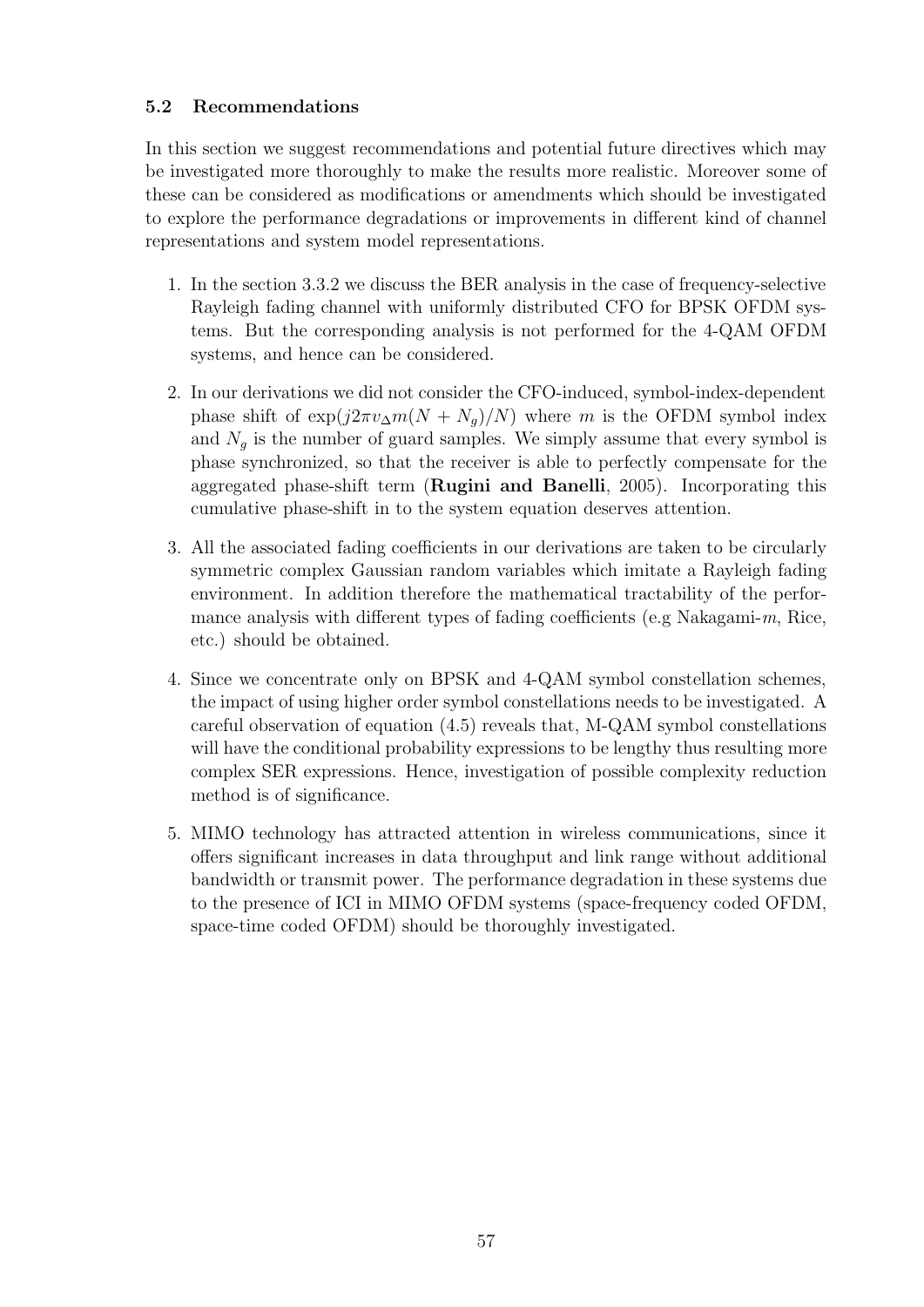### **5.3 List of Publications**

- 1. Chathuranga Weeraddana, Nandana Rajatheva, and Hlang Minn, Probability of Error Analysis of BPSK OFDM Systems with Residual Frequency Offset, submitted to the IEEE Transactions on Communications, accepted subject to revision.
- 2. Chathuranga Weeraddana and Nandana Rajatheva Probability of Error Analysis of OFDM Systems with Residual Frequency Offset, accepted for IEEE VTC-Spring 2007.
- 3. Chathuranga Weeraddana, Nandana Rajatheva, and Hlang Minn ,Probability of Error Analysis of 4-QAM OFDM Systems with Random Residual Frequency Offset, submitted to the IEEE GLOBECOM 2007 (under review).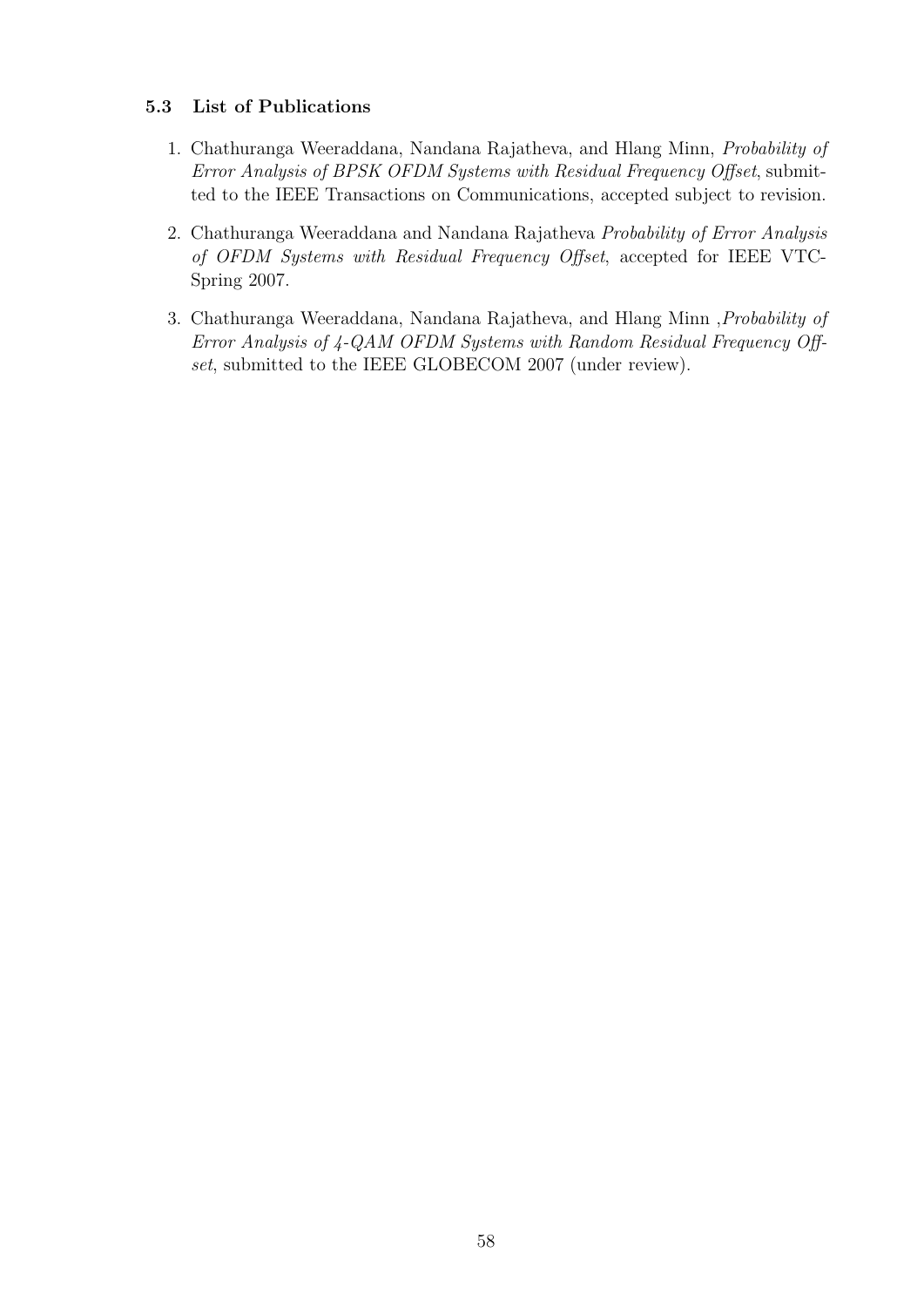#### **REFERENCES**

- Armada A. G. (1998, January). Phase noise and sub-carrier spacing effects on the performance of an OFDM communication systems. *IEEE Commun. Lett.*, *v*ol. 2 no. 1, pp. 11-13
- Armstrong J., & (1999, March). Analysis of new and existing methods of reducing intercarrier interference due to carrier frequency offset in OFDM. *IEEE Trans. Communications*, *v*ol. 47, pp. 365-369
- Cai X., & Akansu A. N. (2000, July). A subspace method for blind channel identification in OFDM systems. *Prc. ICC New Orlean, LA*, *p*p. 929-933
- Chow J. S., Tu J. C., and Cioffi J. M (1991, Aug). A Descrete Multitone Transceiver System for HDSL Applications. *IEEE J. Sel. Areas Communications*, *v*ol. 9 no. 5, pp. 895-908
- Cioffi J. M. , & A MulticarrierPrimer. *Amati Communications Corporation and Stanford Univercity*, Retrieved April 2007, from Website: http://wwwisl.stanford.edu/people/cioffi/pdf/multicarrier.pdf,
- Cimini L. J. (1985, July). Analysis and Simulation of a Digital Mobile Channel Using Orthogonal Frequency Division Multiplexing. *IEEE Trans. Communications*, *v*ol. COM-33, pp. 665-675
- Dharmawansa K. D. P., Rajatheva R. M. A. P. and Minn H. [a] (2006, October). An exact error probability analysis of OFDM systems with frequency offset. *IEEE MILCOM 2006*,
- Dharmawansa K. D. P., Rajatheva R. M. A. P. and Minn H. [b] (2006). An exact error probability analysis of OFDM systems with frequency offset. *under minor revisions, submitted to IEEE Trans. Communications*,
- Edfors O., Sandell M., van de Beek J. and Wilson S. K. (1998, July). OFDM Channel Estimation by Singular Value Decomposition. *IEEE Trans. Communications*, *v*ol. 46, pp. 931-939
- Gradshteyn I. S. and Ryzhik I. M. (1980). Table of Integrals, Series, and Products . Cambridge, U. K.: Academic Press.
- Hanzo L., Mu*n*ster M. and Choi B. J, Keller T. (2003). OFDM and MC-CDMA for Broadband Multi-user Communications, WLANs and Broadcasting. IEEE press
- Heath R. W., & Giannakis G. B. (1999, March). Exploiting input cyclostationarity for blind channel identification in OFDM systems. *IEEE Trans. Sig. Process.*, *v*ol. 47, no. 3, pp. 848-856
- Hlaing Minn., Yinghui Li, Naofal Al-Dharhir and Robert Calderbank. (2006, June). Pilot Designs for consistent frequency offset estimation in OFDM systems. *IEEE ICC 2006 ISTANBUL*, *v*ol. 10, pp. 4566-4571
- Hlaing Minn., Fu X and Bhargava V. K. (2006, June). Optimal periodic training signal for frequency offset estimation in frequency-selective fading channels. *IEEE Trans. Communications.*, *v*ol. 54, pp. 1801-1096
- Hlaing Minn., & Al-Dhahir N. (2006, May). Optimal training signals for MIMO OFDM channel estimation. *IEEE Trans. Wireless Commun.*, *v*ol. 5 no. 5, pp. 1158-1168
- Hlaing Minn., & Xing S. (2005, Feb). An optimal training signal stucture for frequency offset estimation. *IEEE Trans. Communications.*, *v*ol. 53, pp. 343-355
- IEEE Std 802.11a-1999(R2003), (2003, June). Part 11: Wireless LAN Medium Access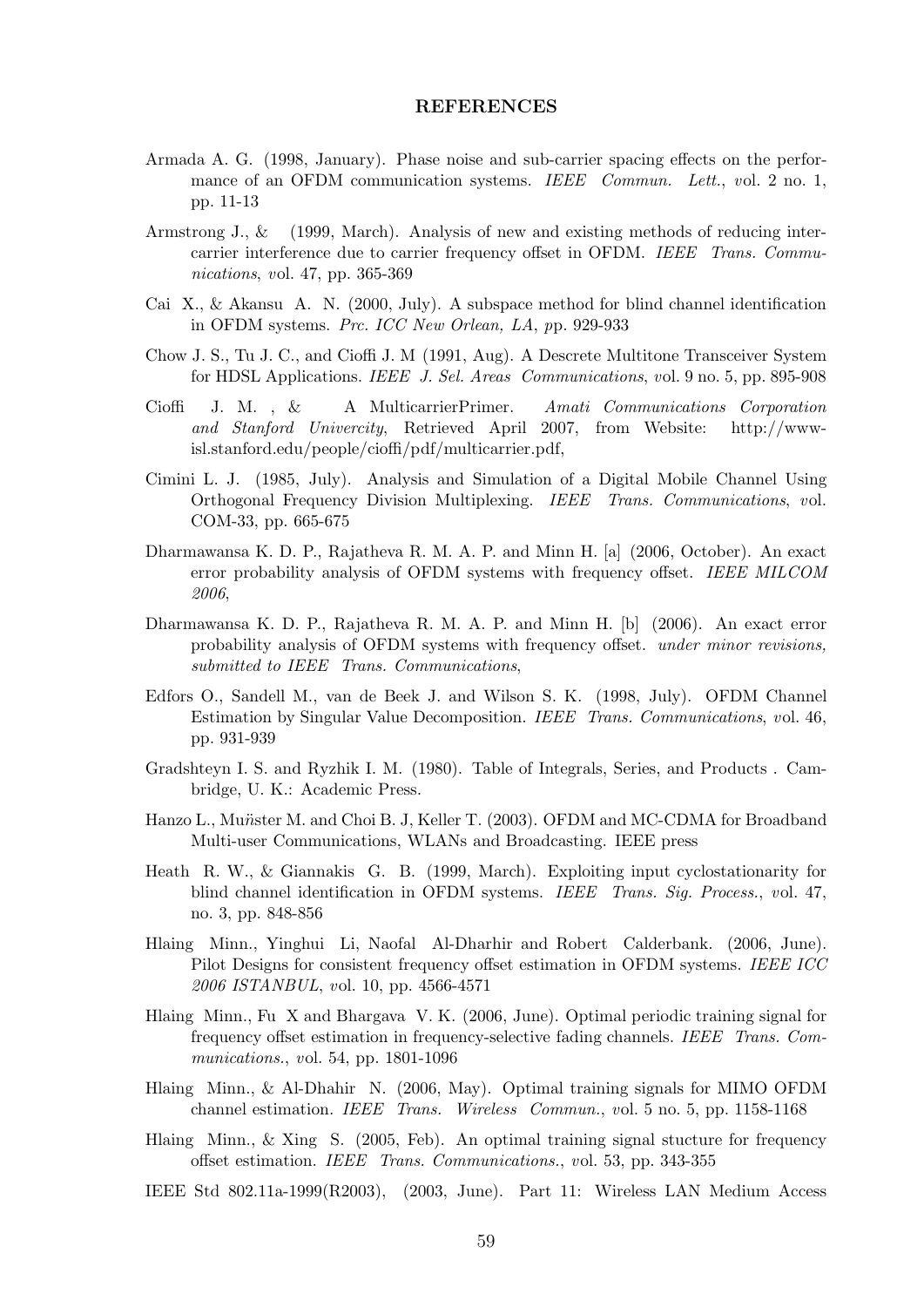Control (MAC) and Physical Layer (PHY) specifications, High-speed Physical Layer in the 5 GHz Band. *IEEE-SA Standard Board*, Retrieved April 2007, from Website: http://standards.ieee.org/getieee802/portfolio.html

- IEEE Std 802*.*16TM -2004, (2004, October). IEEE Standards for Local and Metropolitan Area Networks, Part 16: Air Interface for Fixed Broadband Wireless Access Systems. *IEEE Computer Society and the IEEE Microwave Theory and Technique Society*, Retrieved April 2007, from Website: http://standards.ieee.org/getieee802/portfolio.html
- Jing Lei., & Tung-Sang Ng. (2004, March). A consistent OFDM carrier frequency offset estimator based on distinctively spaced pilot tones. *IEEE Trans. Wireless Communications*, *v*ol. 3 no. 2, pp. 588-599
- Kay S. M. (1993). Fundamentals of Statistical Signal Processing: Estimation Theory. Englewood Cliffs NJ: Prentise-Hall.
- Keller T., & Hanzo L. (2000, May). Adaptive multicarrier modulation: A convenient framework for time-frequency processing in wireless communications. *Proc. IEEE*, *v*ol. 88, pp. 611-640
- Marvin K. S, & Alouini M. S (2005). Digital Communications Over Fading Channels (2nd ed.).. John Wiley & Sons, Inc.
- Miller K. S. (1969, October). Complex Gaussian processes. *SIAM REVIEW*, *v*ol. 11, pp. 544- 567,
- Moose P. H. (1994, October). A Technique for orthoganalfrequency division multiplexing frquency offset correction. *IEEE Trans. Communications*, *v*ol. 42 no.10, pp. 2908-2914
- Morelli M., & Mengali U. (1999, March). An improved frequency offset estimator for OFDM applications. *IEEE Commun. Lett.*, *v*ol. 3 no. 3, pp. 75-77
- Morelli M., & Mengali U. (2000, September). Carrier-frequency estimation for transmission over selective channels. *IEEE Trans. Communications*, *v*ol. 48, pp. 1580-1589
- Muquet B., de Courville M. and Duhamel P. (2002, July). Subspace-based blind and semi-blind channel estimation for OFDM systems. *IEEE Trans. on Sig. Process.*, *v*ol. 50, no. 7, pp. 1699-1712
- Pollet T., Blade M. V. and Moeneclaey M. (1995, Feb./Mar./Apr.). BER sensitivity of OFDM systems to carrier frequency offset and Wiener phase noise. *IEEE Trans. Communications*, *v*ol. no. 2/3/4, pp. 191-193
- Proakis J. G. (1995). Digital Communications (3rd ed.).. New York: McGraw-Hill.
- Rugini L., & Banelli P. (2005, September). BER of OFDM systems impaired by carrier frequency offset in multipath fading Channels. *IEEE Trans. Wireless. Communications*, *v*ol. 4, pp. 2279-2288
- Russell M., & Stüber G. L. (1995, July). Interchannel interference analysis for OFDM in a mobile environment. *IEEE Vehicular Technology Conf., Chicago*, *v*ol. 2, pp. 820-824
- Sathananthan K., & Tellambura C. (2001, November). Probability of error calculation of OFDM systems with frequency offset. *IEEE Trans. Communications*, *v*ol. 49, pp. 1884- 1888
- Schmidl T. M., & Cox D. C. (1997, December). Robust frequency and timing synchronisation for OFDM. *IEEE Trans. Communications*, *v*ol. 45 no. 12, pp. 1613-1621
- Shentu J., Panta k. and Armstrong J. (2003, June). Effects of Phase Noise on Performance of OFDM Systems Using an ICI Cancellation Scheme. *IEEE Trans. Communications*, *v*ol. 49 no. 2, pp. 221-224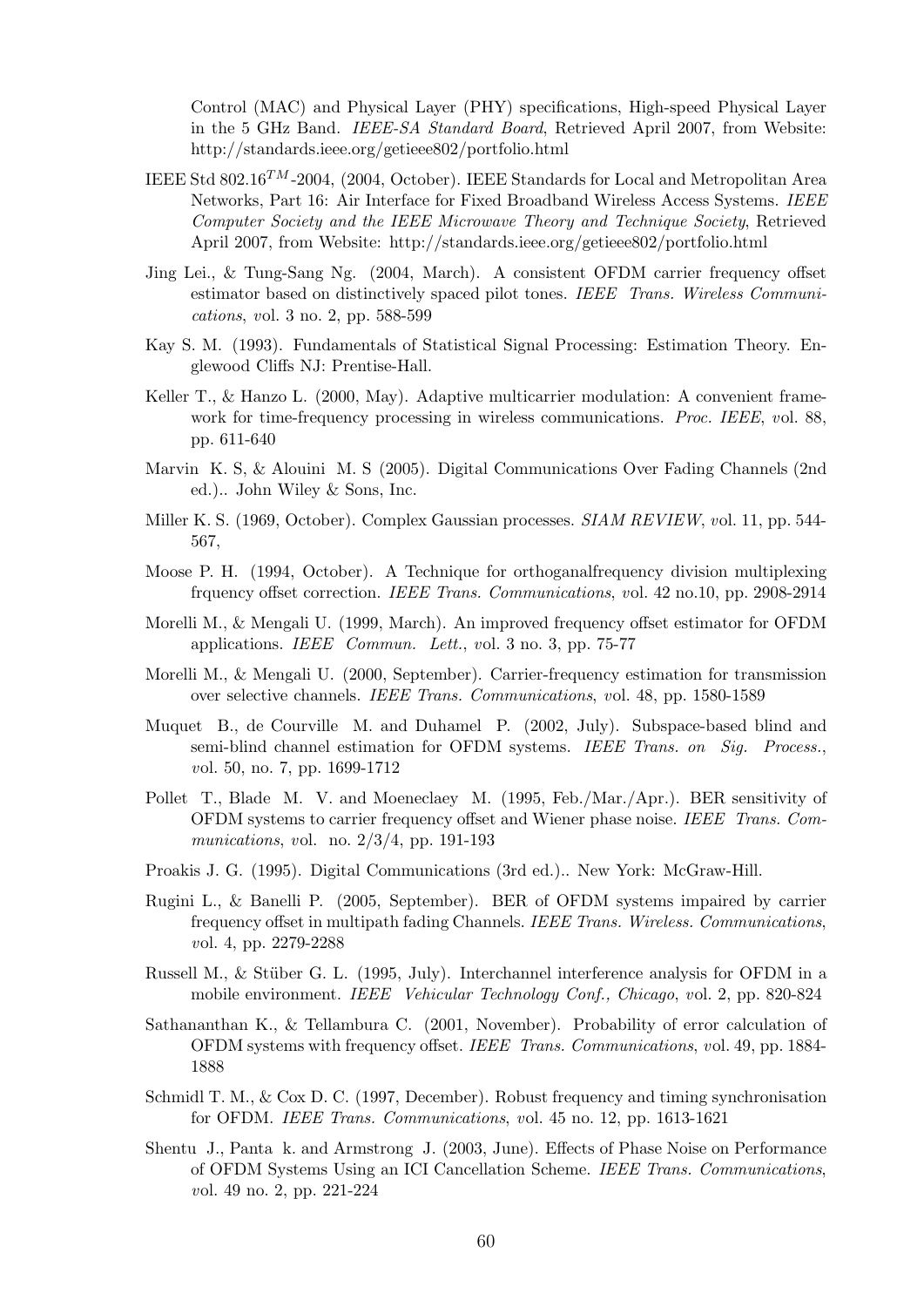- Stantchev B., & Fettweis G. (1994, September). Time-variant distortions in OFDM. *IEEE Commun. Lett.*, *v*ol. 4, pp. 312-314
- Stüber G. L. (2001). Principles of Mobile Communication(2nd ed.).. Kluwer Academic Publishers Boston/Dordrecht/London
- Tureli U., Liu H. and Zoltowski M. D. (2000, September). OFDM blind carrier offset estimation:ESPRIT. *IEEE Trans. Communications*, *v*ol. 48, pp. 1459-1461
- Van de Beek J-J., Sandell M. and Börjesson P. O. (1997, July). ML estimation of time and frequency offset in OFDM systems. *IEEE Trans. Signal Proc.*, *v*ol. 45 no. 7, pp. 1800-1805
- Verdu S. (1998). Multiuser Detection. Cambridge University Press.
- Wang Z., & Giannakis G. B. (2000, May). Wireless multicarrier communications. *IEEE Sig. Process. Mag*, *v*ol. 17 issue. 3, pp. 29-48
- Weinstein S. B., & Ebert P. M. (1971, October). Data transmission by frequency-division multiplexing using the discrete Fourier transform. *IEEE Trans. Commun. Technol.*, *v*ol. COM-19, pp. 628-634
- Zhao Y., & Häggman S. G. (1996, April-May). Sensitivity to Doppler shift and carrier frequency errors in OFDM systems-the consequences and solutions. *IEEE VTC'96*, *v*ol. 3, pp. 1564-1568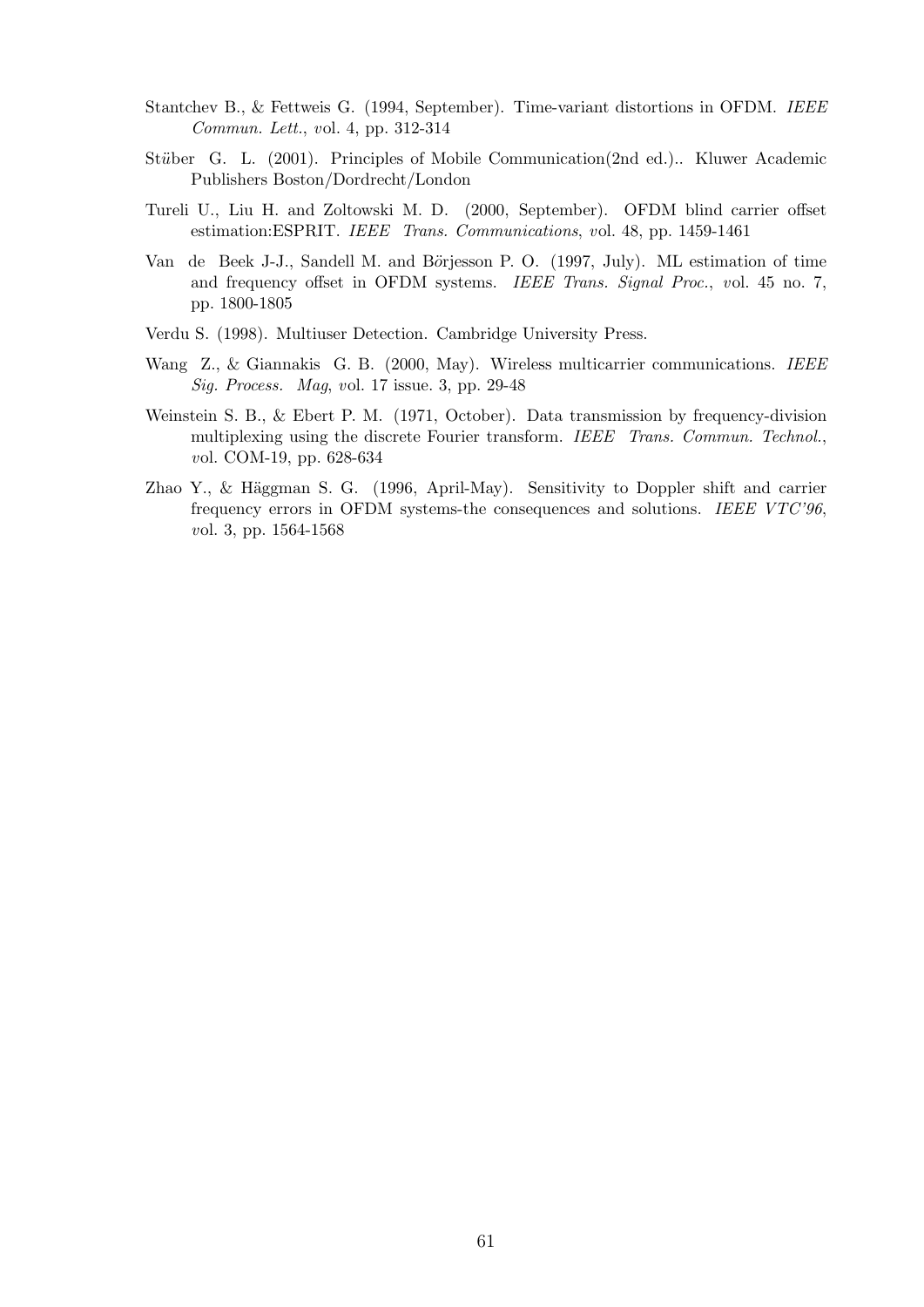## **APPENDIX** A

## **SOME OF THE INTERGRATIONS RELATED WITH** Q**-FUNCTION**

1.

$$
I = \int Q(c + dx)dx
$$
 (A.1)

Q- function is defined bu

$$
Q(x) = \frac{1}{\sqrt{2\pi}} \int_{x}^{\infty} \exp\left\{-\frac{y^2}{2}\right\} dy
$$
 (A.2)

Dfferentiating  $(A.2)$  with respect to x yeilds

$$
\frac{d}{dx}Q(x) = Q'(x) = -\frac{1}{\sqrt{2\pi}}\exp\left\{-\frac{x^2}{2}\right\}
$$
\n(A.3)

so that we can perform the part by integration as

$$
\int Q(x)dx = \int Q(x)\frac{d}{dx}xdx = xQ(x) - \frac{1}{\sqrt{2\pi}}\exp\{-\frac{x^2}{2}\}\
$$
 (A.4)

Using (A.4) we can solve the indefinite integral  $\int Q(c+dx)dx$  to obtain

$$
\int Q(c+dx)dx = \frac{1}{d}\left[ (c+dx)Q(c+dx) - \frac{1}{\sqrt{2\pi}}\exp\left\{-\frac{(c+dx)^2}{2}\right\} \right]
$$
 (A.5)

where c and d are arbitary constants with  $d \neq 0$ .

2.

$$
I = \int_0^\infty Q(a_1 x) Q(a_2 x) \frac{x}{\sigma_R^2} \exp\left(-\frac{x^2}{2\sigma_R^2}\right) dx \tag{A.6}
$$

To perform part by integration we arrange (A.6) as

$$
I = \int_0^\infty Q(a_1 x) Q(a_2 x) \frac{d}{dx} \left( -\exp\left[ -\frac{x^2}{2\sigma_R^2} \right] \right) dx \tag{A.7}
$$

After having some mathematical manipulations on (A.7) we can obtain

$$
I = \frac{1}{4} - \int_0^\infty \frac{a_2}{\sqrt{2\pi}} Q(a_1 x) \exp\left[-\frac{x^2}{2} \left(a_2^2 \frac{1}{\sigma_R^2}\right)\right] dx - \int_0^\infty \frac{a_1}{\sqrt{2\pi}} Q(a_2 x) \exp\left[-\frac{x^2}{2} \left(a_1^2 \frac{1}{\sigma_R^2}\right)\right] dx \quad (A.8)
$$

Using (**Gradshteyn and Ryzhik**, 1980 : eq 6.285 ) and followed by some triagonometric manipulations gives

$$
I = \frac{1}{4} - \frac{a_2 m_2}{4} - \frac{a_1 m_1}{4} + \frac{a_2 m_2}{2\pi} \cot\left(\frac{1}{a_1 m_2}\right) + \frac{a_1 m_1}{2\pi} \cot\left(\frac{1}{a_2 m_1}\right)
$$
 (A.9)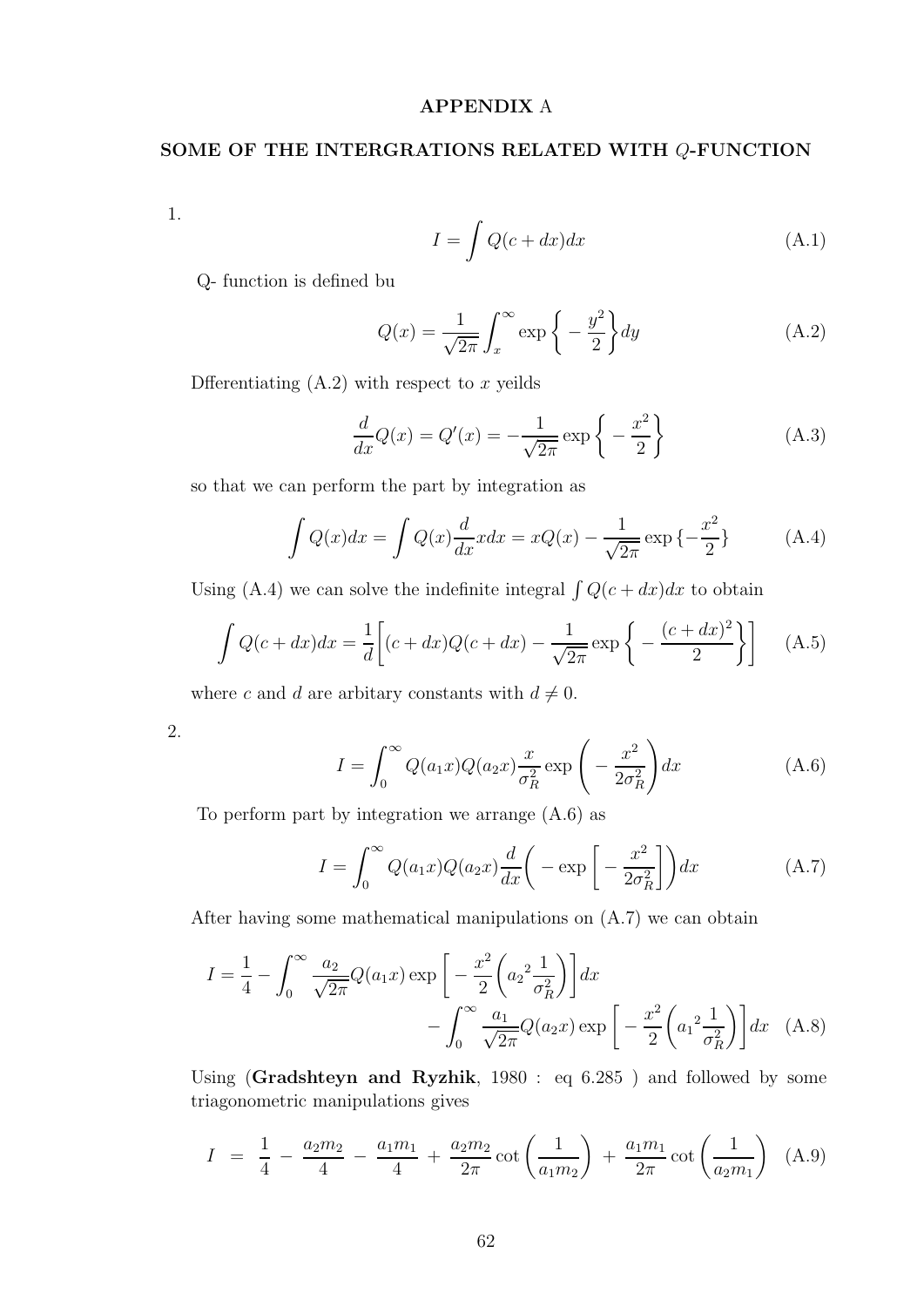3.

$$
I(\mu) = \int_{-\infty}^{\infty} Q(\mu + \lambda_1 x) Q(\mu + \lambda_2 x) \frac{1}{\sqrt{2\pi}} \exp\left(-\frac{x^2}{2}\right) dx \tag{A.10}
$$

As differential coefficients inside the integral are well defined over the range  $(-\infty, \infty)$ , differentiatin of  $I(\mu) = I'(\mu)$  with respect to  $\mu$  yields

$$
I'(\mu) = I_1(\mu) + I_2(\mu) \tag{A.11}
$$

where

$$
I_1(\mu) = -\frac{1}{2\pi} \int_{-\infty}^{\infty} Q(\mu + \lambda_2 x) \exp\left(-\frac{x^2 + \frac{2\mu\lambda_1 x}{\lambda_1^2 + 1} + \frac{\mu^2}{\lambda_1^2 + 1}}{\frac{2}{\lambda_1^2 + 1}}\right) dx \tag{A.12}
$$

with some rearrangements we can further reduced  $(A.12)$  as

$$
I_1(\mu) = -\frac{1}{\sqrt{2(\lambda_1^2 + 1)}} Q\left(\frac{\mu_F}{\sqrt{\lambda_F^2 + 1}}\right) \exp\left(-\frac{\mu^2}{2(\lambda_1^2 + 1)}\right) \tag{A.13}
$$

where  $\mu_F = \mu \left(1 - \frac{\lambda_1 \lambda_2}{\lambda_1^2 + 1}\right)$  and  $\lambda_F = \frac{\lambda_2}{\sqrt{\lambda_1^2 + 1}}$ . Note that  $I_2(\mu)$  has the same definition as  $I_1(\mu)$  with  $\lambda_1$  and  $\lambda_2$  interchanged. With the fact that  $I(\infty)=0$ 

$$
-I(\mu) = \int_{\mu}^{\infty} I'(t)dt = -\frac{1}{\sqrt{2\pi(\lambda_1^2 + 1)}} \int_{\mu}^{\infty} \exp\left(-\frac{t^2}{2b_1^2}\right) Q(a_1 t) dt - \frac{1}{\sqrt{2\pi(\lambda_2^2 + 1)}} \int_{\mu}^{\infty} \exp\left(-\frac{t^2}{2b_2^2}\right) Q(a_2 t) dt \quad (A.14)
$$

where  $b_1^2 = \lambda_1^2 + 1$ ,  $b_2^2 = \lambda_2^2 + 1$ ,  $a_1 = \frac{\lambda_1^2 - \lambda_1 \lambda_2 + 1}{\sqrt{(\lambda_1^2 + 1)(\lambda_2^2 + 1)}}$  $\frac{\lambda_1^2 - \lambda_1 \lambda_2 + 1}{(\lambda_1^2 + 1)(\lambda_1^2 + \lambda_2^2 + 1)}$  and  $a_2 = \frac{\lambda_2^2 - \lambda_1 \lambda_2 + 1}{\sqrt{(\lambda_2^2 + 1)(\lambda_1^2 + \lambda_2^2)}}$  $\frac{\lambda_2 - \lambda_1 \lambda_2 + 1}{(\lambda_2^2 + 1)(\lambda_1^2 + \lambda_2^2 + 1)}$ Considering only the first integral term in (A.14) we can deduce that

$$
-\frac{1}{\sqrt{2\pi(\lambda_1^2+1)}} \int_{\mu}^{\infty} \exp\left(-\frac{x^2}{2b_1^2}\right) Q(a_1 x) dx
$$
  
=  $-\frac{1}{\sqrt{2\pi}} \int_{\frac{\mu}{b_1}}^{\infty} \exp\left(-\frac{t^2}{2}\right) Q(a_1 b_1 t) dt$   
=  $-\frac{1}{2\pi} \int_{\frac{\mu}{b_1}}^{\infty} \int_{a_1 b_1 t}^{\infty} \exp\left(-\frac{y^2}{2}\right) \exp\left(-\frac{t^2}{2}\right) dy dt$  (A.15)

Thus we can simply move from rectangular cordinates to polar cordinates and thus rewrite the integral

$$
-\frac{1}{2\pi} \int_{\frac{\mu}{b_1}}^{\infty} \int_{a_1 b_1 t}^{\infty} \exp\left(-\frac{y^2}{2}\right) \exp\left(-\frac{t^2}{2}\right) dy dt
$$
  
=  $-\frac{1}{2\pi} \int_{\beta_1}^{\frac{\pi}{2}} \int_{\frac{\mu \sec \theta}{b_1}}^{\infty} r \exp\left(-\frac{r^2}{2}\right) dr d\theta$  (A.16)